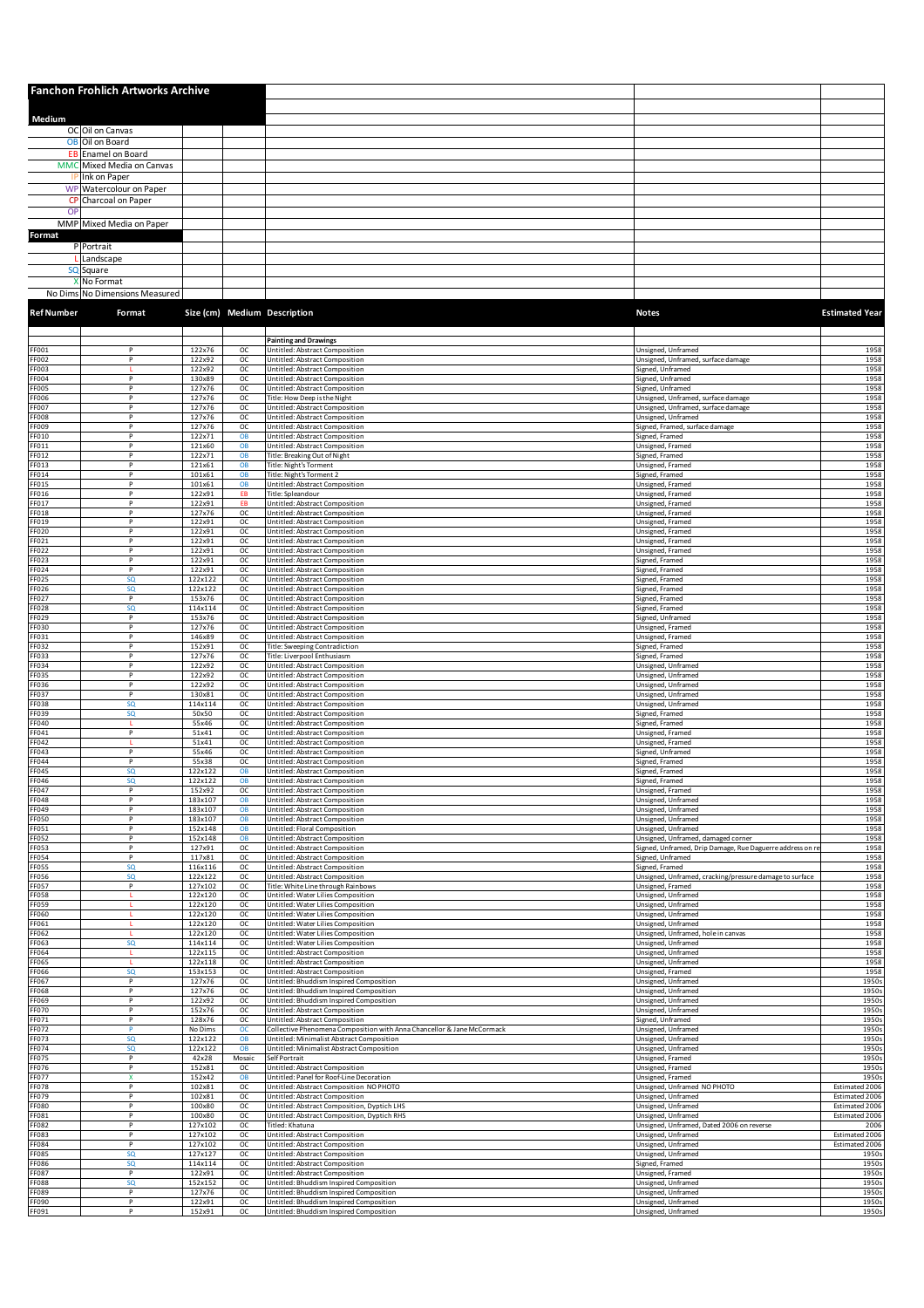| FF092                 | P                  | 152x76             | <b>OC</b>       |                                                                                    | Unsigned, Unframed                                                                   | 1950s                 |
|-----------------------|--------------------|--------------------|-----------------|------------------------------------------------------------------------------------|--------------------------------------------------------------------------------------|-----------------------|
| F093                  | P                  | 122x102            | <b>OC</b>       | Untitled: Bhuddism Inspired Composition<br>Untitled: Bhuddism Inspired Composition | <b>Jnsigned</b> , Unframed                                                           | 1950                  |
| FF094                 | P                  | 122x102            | <b>OC</b>       | Untitled: Bhuddism Inspired Composition                                            | <b>Jnsigned</b> , Unframed                                                           | 1950s                 |
| F095                  | P                  | 182x112            | <b>OC</b>       | Untitled: Bhuddism Inspired Composition                                            | Unsigned, Unframed                                                                   | 1950s                 |
| F096                  | P<br>P             | 182x112            | oc              | Untitled: Bhuddism Inspired Composition                                            | Unsigned, Unframed (faint trace of signature painted over)                           | 1958?                 |
| F097<br>F098          | SQ                 | 182x122<br>152x152 | OC<br><b>OC</b> | Untitled: Bhuddism Inspired Composition<br>Untitled: Bhuddism Inspired Composition | Unsigned, Framed<br>Unsigned, Unframed, pressure/impact damage to canvas             | 1950s<br>1950s        |
| F099                  | SQ                 | 152x152            | <b>MMC</b>      | Untitled: Abstract Composition                                                     | Unsigned, Unframed, metallic tape and clear acetate sheets                           | 1950s                 |
| F100                  | SQ                 | 152x152            | <b>OC</b>       | Untitled: Abstract Composition                                                     | Unsigned, Unframed                                                                   | 1950s                 |
| FF101                 | P                  | 127x76             | <b>OC</b>       | Untitled: Abstract Composition                                                     | Unsigned, Unframed                                                                   | 1950s                 |
| FF102<br>FF103        | SQ<br><b>SQ</b>    | 122x122<br>122x122 | OB<br>OB        | Untitled: Abstract Composition                                                     | Jnsigned, Unframed                                                                   | 1950s                 |
| FF104                 | SQ                 | 152x152            | OB              | Untitled: Abstract Composition<br>Untitled: Abstract Composition                   | Unsigned, Unframed<br>Unsigned, Unframed, scratched surface                          | 1950<br>1950          |
| FF105                 | P                  | 152x101            | $_{\rm OC}$     | Untitled: Abstract Composition                                                     | Unsigned, Unframed                                                                   | 1950                  |
| FF106                 | P                  | 183x122            | OB              | Untitled: Abstract Composition                                                     | Unsigned, Unframed                                                                   | 1950                  |
| FF107                 | P                  | 182x121            | OC              | Untitled: Abstract Composition                                                     | Signed, Unframed                                                                     | 1950                  |
| FF108                 | P                  | 183x112            | OC              | Untitled: Abstract Composition                                                     | Unsigned, Unframed                                                                   | 1950                  |
| FF109<br>FF110        | P                  | 182x121<br>182x121 | OC<br><b>OC</b> | Untitled: Abstract Composition<br>Untitled: Abstract Composition                   | Jnsigned, Unframed<br>Unsigned, Unframed                                             | 1950s<br>1950s        |
| FF111                 | P                  | 182x121            | <b>OC</b>       | Untitled: Abstract Composition                                                     | <b>Jnsigned</b> , Unframed                                                           | 1950s                 |
| FF112                 | P                  | 182x121            | OC              | Untitled: Abstract Composition                                                     | Signed, Unframed                                                                     | 1950                  |
| FF113                 | P                  | 122x112            | oc              | Untitled: Abstract Composition (with Eyes)                                         | Unsigned, Unframed                                                                   | 1950s                 |
| F114                  | SQ                 | 122x122            | OB              | Untitled: Abstract Composition NO PHOTO                                            | Unsigned, Framed NO PHOTO                                                            | 1950s                 |
| F115<br>F116          | P<br>P             | 73x60<br>61x31     | oc<br>OB        | Untitled: Abstract Composition<br>Untitled: Abstract Composition                   | Signed, Unframed<br>Unsigned, Unframed, scratched surface                            | 1960<br>1950          |
| FF117                 | P                  | 51x31              | OB              | Untitled: Abstract Composition                                                     | Unsigned, Unframed, scratched surface                                                | 1950                  |
| FF118                 | P                  | 51x31              | OB              | Untitled: Abstract Composition                                                     | Unsigned, Unframed, scratched surface                                                | 1950                  |
| FF119                 | P                  | 51x31              | <b>OB</b>       | Untitled: Abstract Composition                                                     | Unsigned, Unframed                                                                   | 1950                  |
| FF120                 | P<br>P             | 116x73             | <b>OC</b>       | Untitled: Abstract Composition                                                     | Unsigned, Unframed                                                                   | 1950                  |
| FF121<br>FF122        | $\overline{P}$     | 152x91<br>146x89   | oc<br>OC        | Untitled: Abstract Composition<br>Untitled: Abstract Composition                   | Unsigned, Unframed<br>Unsigned, Unframed                                             | 1950<br>1950          |
| FF123                 | $\overline{P}$     | 152x76             | OC              | Untitled: Abstract Composition                                                     | Unsigned, Unframed                                                                   | 1950                  |
| FF124                 | P                  | 183x91             | oc              | Untitled: Abstract Composition                                                     | Unsigned, Unframed                                                                   | 1950                  |
| FF125                 | P                  | 183x106            | oc              | Untitled: Abstract Composition                                                     | Unsigned, Unframed                                                                   | 1950                  |
| FF126                 | P                  | 183x112            | oc              | Untitled: Abstract Composition                                                     | Unsigned, Unframed                                                                   | 1950                  |
| FF127<br>FF128        | P<br>P             | 183x122<br>183x122 | oc<br><b>OC</b> | Untitled: Abstract Composition<br>Untitled: Abstract Composition                   | Jnsigned, Unframed<br>Unsigned, Unframed, tear in canvas                             | 1950<br>1950s         |
| FF129                 | P                  | 183x112            | OC              | Untitled: Abstract Composition                                                     | Unsigned, Unframed                                                                   | 1950                  |
| FF130                 | SQ                 | 122x122            | OB              | Untitled: Abstract Composition                                                     | Jnsigned, Unframed                                                                   | 1950s                 |
| FF131                 | SQ                 | 122x122            | OB              | Untitled: Abstract Composition                                                     | Unsigned, Unframed                                                                   | 1950s                 |
| FF132                 | SQ                 | 114x114            | OC              | Untitled: Abstract Composition                                                     | igned, Unframed                                                                      | 1950                  |
| F133<br>F134          | P<br>P             | 182x160<br>122x91  | OB<br>EB        | Untitled: Abstract Composition<br>Untitled: Abstract Composition                   | Unsigned, Unframed, damage top left corner<br>Unsigned, Framed                       | 1950s<br>1950s        |
| FF135                 |                    | 182x160            | OB              | Untitled: Abstract Composition                                                     | Unsigned, Unframed, damage top                                                       | 1950s                 |
| FF136                 | P                  | 182x122            | <b>OC</b>       | Untitled: Abstract Composition                                                     | Unsigned, Unframed                                                                   | 1950                  |
| FF137                 | P                  | 182x122            | <b>OC</b>       | Untitled: Abstract Composition                                                     | Signed, Framed                                                                       | 1950s                 |
| FF138                 | SQ                 | 152x152            | OB              | Untitled: Abstract Composition                                                     | Unsigned, Unframed                                                                   | 1950s                 |
| FF139<br>FF140        | SQ<br><b>SQ</b>    | 152x152<br>152x152 | <b>OB</b><br>OC | Untitled: Abstract Composition                                                     | Unsigned, Unframed                                                                   | 1950s<br>1950         |
| FF141                 | $\overline{P}$     | 182x121            | OC              | Untitled: Abstract Composition<br>Untitled: Bhuddist Inspired Composition          | Jnsigned, Framed<br>Signed, Unframed                                                 | 1950                  |
| FF142                 | P                  | 182x106            | OC              | Untitled: Bhuddist Inspired Composition                                            | Signed, Unframed                                                                     | 1950                  |
| FF143                 | P                  | 244x182            | OC              | Untitled: Abstract Composition                                                     | Unsigned, Unframed, holed canvas                                                     | 1950                  |
| FF144                 | P                  | 244x167            | OC              | Untitled: Abstract Composition                                                     | Unsigned, Unframed                                                                   | 1950                  |
| FF145<br>FF146        | SQ<br>SQ           | 122x122<br>122x122 | OB<br>OB        | Untitled: Abstract Composition                                                     | Unsigned, Unframed                                                                   | 1950<br>1950s         |
| FF147                 | SQ                 | 122x122            | OB              | Untitled: Abstract Composition<br>Untitled: Minimalist Abstract Composition        | Unsigned, Unframed<br>igned, Unframed                                                | 1950s                 |
| FF148                 | SQ                 | 122x122            | OB              | Untitled: Minimalist Abstract Composition                                          | Unsigned, Unframed                                                                   | 1950s                 |
| FF149                 | SQ                 | 122x122            | OC              | Untitled: Abstract Composition                                                     | Unsigned, Unframed                                                                   | 1950                  |
| FF150                 | P                  | 124x75             | OB              | Untitled: Abstract Composition                                                     | Unsigned, Unframed                                                                   | 1950s                 |
| F151                  | P                  | 138x122            | OB              | Untitled: Abstract Composition                                                     | Unsigned, Unframed                                                                   | 1950s                 |
| F152<br>F153          | SQ<br>SQ           | 122x122<br>122x122 | OB<br>OB        | Untitled: Abstract Composition<br>Untitled: Abstract Composition                   | Unsigned, Unframed<br>Unsigned, Unframed                                             | 1950s<br>1950         |
| FF154                 | SQ                 | 122x122            | OB              | Untitled: Abstract Composition                                                     | Unsigned, Unframed                                                                   | 1950                  |
| FF155                 | SQ                 | 122x122            | OB              | Untitled: Abstract Composition                                                     | Unsigned, Unframed                                                                   | 1950                  |
| FF156                 | P                  | 123×61             | OB              | Untitled: Abstract Composition                                                     | Unsigned, Unframed                                                                   | 1950                  |
| FF157                 | P<br>P             | 122×81             | OB              | Untitled: Abstract Composition                                                     | Unsigned, Unframed                                                                   | 1950                  |
| FF158<br>FF159        | $\overline{P}$     | 102×60<br>122x91   | OB<br>OB        | Untitled: Abstract Composition<br>Untitled: Abstract Composition                   | Unsigned, Unframed<br>Signed, Framed                                                 | 1950<br>1950          |
| FF160                 |                    | 122×88             | OB              | Untitled: Abstract Composition                                                     | Unsigned, Unframed                                                                   | 1950                  |
| F161                  | P                  | 50x31              | OB              | Untitled: Abstract Composition                                                     | Unsigned, Unframed                                                                   | 1950                  |
| FF162                 |                    | 122x91             | OB              | Untitled: Abstract Composition                                                     | Unsigned, Framed                                                                     | 1950                  |
| FF163<br>FF164        | P                  | 121x91             | OB              | Untitled: Nude Study                                                               | Unsigned, Unframed                                                                   | 1950s                 |
| FF165                 | P                  | 125X/t<br>43x27    | OB              | Untitied: Nude Stud<br>Untitled: Nude Study                                        | Jnsigned, Unframed<br>Unsigned, Unframed                                             | <b>1950S</b><br>1950s |
| FF166                 | P                  | 68x51              | OB              | Untitled: Nude Study                                                               | Unsigned, Unframed                                                                   | 1950s                 |
| FF167                 | P                  | 122x40             | OB              | Untitled: Nude Study                                                               | Unsigned, Unframed                                                                   | 1950s                 |
| <b>FF168</b>          | P                  | 122x45             | OB              | Untitled: Nude Study                                                               | Unsigned, Unframed                                                                   | 1950s                 |
| FF169<br>FF170        | P<br>P             | 122x45<br>66x41    | OB<br><b>OB</b> | Untitled: Nude Study<br>Untitled: Portrait of Unknown Sitter                       | Unsigned, Unframed<br>Unsigned, Unframed                                             | 1950s<br>1950s        |
| FF171                 | P                  | 56x41              | <b>OB</b>       | Untitled: Portrait of Unknown Sitter                                               | Unsigned, Unframed                                                                   | 1950s                 |
| FF172                 | P                  | 65x40              | OB              | Untitled: Portrait of Unknown Sitter                                               | Unsigned, Unframed                                                                   | 1950s                 |
| FF173                 | P                  | NO DIMS            | OC              | Abstract Composition                                                               | Unsigned, Unframed                                                                   | 1950s                 |
| FF174<br><b>FF175</b> | P<br>P             | 51x31<br>46x28     | <b>OB</b><br>OB | Untitled: Nude Study<br>Study of Beryl Bainbridge                                  | Unsigned, Unframed                                                                   | 1950s<br>1950s        |
| FF176                 | P                  | 56x41              | OB              | Study of Beryl Bainbridge Breastfeeding                                            | Unsigned, Unframed<br>Unsigned, Unframed                                             | 1950s                 |
| FF177                 | P                  | 56x41              | OB              | Study of Beryl Bainbridge Breastfeeding                                            | Jnsigned, Unframed                                                                   | 1950s                 |
| <b>FF178</b>          | $\overline{P}$     | 76x48              | OB              | Study of Beryl Bainbridge Breastfeeding                                            | Unsigned, Framed                                                                     | 1950s                 |
| FF179                 | $\, {\sf p}$       | 97x60              | OB              | Study of Beryl Bainbridge                                                          | Signed, Unframed                                                                     | 1950s                 |
| FF180<br>FF181        | P                  | 46x30<br>46x30     | OB<br>OB        | Still Life Study with Fruit<br>Still Life Study with Fruit                         | Unsigned, Unframed                                                                   | 1950s<br>1950s        |
| FF182                 | P                  | 45x30              | OB              | Still Life Study with Flowers                                                      | Unsigned, Unframed<br>Unsigned, Unframed                                             | 1950s                 |
| FF183                 | P                  | 76x53              | OB              | Study of Beryl Bainbridge Breastfeeding                                            | Unsigned, Unframed, canvas off stretcher, surface damage                             | 1950s                 |
| FF184                 |                    | 75x60              | <b>OC</b>       | Portrait Sudy: Two Women (sitters unknown)                                         | Unsigned, Unframed, canvas off stretcher                                             | 1950s                 |
| <b>FF185</b>          | P                  | 79x55              | <b>OC</b>       | Portrait Sudy: Woman (sitter unknown)                                              | Unsigned, Unframed, canvas off stretcher                                             | 1950s                 |
| FF186<br>FF187        | $\, {\sf p}$<br>L. | 76x50<br>60x45     | OC<br>OC        | Untitled: Nude Study<br>Untitled: Landscape Study ref watercolours                 | Unsigned, Unframed, canvas off stretcher<br>Unsigned, Unframed, canvas off stretcher | 1950s<br>1950s        |
| FF188                 | P                  | 45x30              | oc              | Untitled: Landscape Study                                                          | Unsigned, Unframed, canvas off stretcher, surface damage                             | 1950s                 |
| FF189                 |                    | 60x45              | oc              | Untitled: Landscape Study                                                          | Unsigned, Unframed, canvas off stretcher                                             | 1950s                 |
| F190                  | P                  | 60x45              | oc              | Untitled: Landscape Study                                                          | Unsigned, Unframed, canvas off stretcher                                             | 1950s                 |
| FF191                 | P                  | 60x45              | OC<br><b>OC</b> | Untitled: Landscape Study                                                          | Unsigned, Unframed, canvas off stretcher, surface damage                             | 1950s                 |
| FF192<br>FF193        |                    | 60x45<br>60x45     | <b>OC</b>       | Untitled: Landscape Study<br>Untitled: Landscape Study                             | Unsigned, Unframed, canvas off stretcher<br>Unsigned, Unframed, canvas off stretcher | 1950s<br>1950s        |
| FF194                 | P                  | 60x45              | <b>OC</b>       | Untitled: Landscape Study                                                          | Unsigned, Unframed, canvas off stretcher                                             | 1950s                 |
| FF195                 |                    | 89x62              | OB              | Untitled: Stylised Landscape                                                       | Unsigned, Unframed                                                                   | 1950s                 |
| FF196                 | т                  | 84x63              | OB              | Untitled: Stylised Landscape with Reflections                                      | Unsigned, Unframed                                                                   | 1950s                 |
| FF197                 | т<br>P             | 80x54              | OB              | Untitled: Townscape Study                                                          | Unsigned, Unframed                                                                   | 1950s                 |
| FF198<br>FF199        |                    | 121x91<br>122x92   | OB<br>OB        | Untitled: Figurative Study<br>Untitled: Figurative Study                           | Unsigned, Unframed<br>Unsigned, Unframed                                             | 1950s<br>1950s        |
| FF200                 |                    | 96x91              | OB              | Untitled: Figurative Study                                                         | Unsigned, Unframed                                                                   | 1950s                 |
| FF201                 |                    | 91x69              | OB              | Untitled: Figurative Study                                                         | Unsigned, Unframed                                                                   | 1950s                 |
| FF202                 |                    | 122x86             | OB              | Untitled: Figurative Study                                                         | Unsigned, Unframed, scratched bottom left, inscribed 'Aust                           | 1950s                 |
| FF203<br>FF204        | ш<br>L             | 122x91<br>90x70    | OB<br>OB        | Untitled: Figurative Study (Woman Praying)<br>Untitled: Figurative Study           | Unsigned, Unframed<br>Unsigned, Unframed, damaged surface                            | 1950s<br>1950s        |
| <b>FF205</b>          | L                  | 122x91             | OB              | Untitled: Figurative Study (Three Men in Park)                                     | Unsigned, Unframed                                                                   | 1950s                 |
| FF206                 | P                  | 122x27             | OB              | Untitled: Figurative Study (Panel)                                                 | Unsigned, Unframed                                                                   | 1950s                 |
| FF207                 | P                  | 122x76             | oc              | Untitled: Abstract Composition                                                     | Unsigned, Unframed                                                                   | 1958                  |
| FF208                 | P                  | 122x92             | oc              | Untitled: Abstract Composition                                                     | Unsigned, Unframed, surface damage                                                   | 1958                  |
| FF209                 |                    | 122x92             | <b>OC</b>       | Untitled: Abstract Composition                                                     | Signed, Unframed                                                                     | 1958                  |
| FF210                 | P                  | 130x90             | <b>OC</b>       | Untitled: Abstract Composition                                                     | Signed, Unframed                                                                     | 1958                  |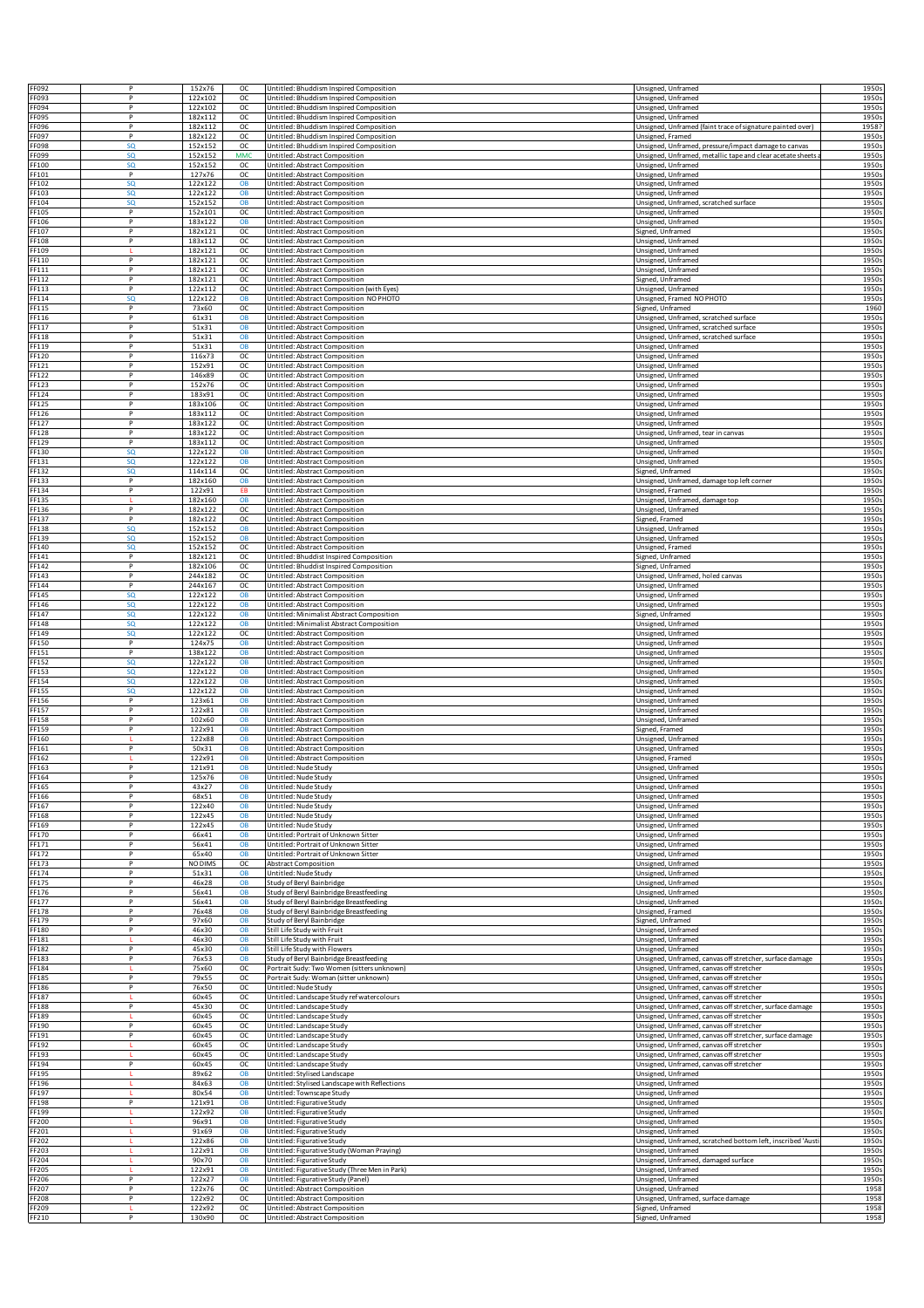| FF211                 | P                 | 127x76             | OC                     | Untitled: Abstract Composition                                                     | Signed, Unframed                                                               | 1958                   |
|-----------------------|-------------------|--------------------|------------------------|------------------------------------------------------------------------------------|--------------------------------------------------------------------------------|------------------------|
| FF212                 | P                 | 127x76             | <b>OC</b>              | Title: How Deep is the Night                                                       | Unsigned, Unframed, surface damage                                             | 1958                   |
| FF213                 | P                 | 127x76             | <b>OC</b>              | Untitled: Abstract Composition                                                     | Unsigned, Unframed, surface damage                                             | 1958                   |
| FF214                 | P                 | 127x76             | <b>OC</b>              | Untitled: Abstract Composition                                                     | Unsigned, Unframed                                                             | 1958                   |
| FF215                 | P<br>P            | 127x76             | OC                     | Untitled: Abstract Composition                                                     | Signed, Framed, surface damage                                                 | 1958                   |
| FF216<br>F217         | P                 | 122x72<br>121x61   | <b>OB</b><br>OB        | Untitled: Abstract Composition<br>Untitled: Abstract Composition                   | Signed, Framed<br>Unsigned, Framed                                             | 1958<br>1958           |
| F218                  | P                 | 122x72             | <b>OB</b>              | Title: Breaking Out of Night                                                       | Signed, Framed                                                                 | 1958                   |
| FF219                 | P                 | 121x62             | OB                     | Title: Night's Torment                                                             | Unsigned, Framed                                                               | 1958                   |
| FF220                 | P                 | 101x61             | OB                     | Title: Night's Torment 3                                                           | Signed, Framed                                                                 | 1958                   |
| FF221<br><b>FF222</b> | $\bar{P}$<br>P    | 101x61<br>122x91   | OB<br>EB               | Untitled: Abstract Composition                                                     | Unsigned, Framed                                                               | 1958                   |
| FF223                 | P                 | 122x91             | EB                     | Title: Spleandour<br>Untitled: Abstract Composition                                | Unsigned, Framed<br>Unsigned, Framed                                           | 1958<br>1958           |
| FF224                 | P                 | 127x77             | OC                     | Untitled: Abstract Composition                                                     | Unsigned, Framed                                                               | 1958                   |
| FF225                 | $\overline{P}$    | 122x91             | OC                     | Untitled: Abstract Composition                                                     | Unsigned, Framed                                                               | 1958                   |
| FF226                 | $\mathsf{P}$      | 122x91             | OC                     | Untitled: Abstract Composition                                                     | Unsigned, Framed                                                               | 1958                   |
| FF227                 | P                 | 122x91             | OC                     | Untitled: Abstract Composition                                                     | Unsigned, Framed                                                               | 1958                   |
| FF228<br>FF229        | P<br>$\mathsf{P}$ | 122x91<br>122x91   | OC<br>OC               | Untitled: Abstract Composition<br>Untitled: Abstract Composition                   | Unsigned, Framed                                                               | 1958<br>1958           |
| FF230                 | $\mathsf{P}$      | 122x91             | OC                     | Untitled: Abstract Composition                                                     | Signed, Framed<br>Signed, Framed                                               | 1958                   |
| FF231                 | SQ                | 122x122            | <b>OC</b>              | Untitled: Abstract Composition                                                     | signed, Framed                                                                 | 1958                   |
| FF232                 | SQ                | 122x122            | <b>OC</b>              | Untitled: Abstract Composition                                                     | Signed, Framed                                                                 | 1958                   |
| FF233                 | P                 | 153x77             | OC                     | Untitled: Abstract Composition                                                     | Signed, Framed                                                                 | 1958                   |
| FF234<br>FF235        | <b>SQ</b><br>P    | 114x115            | OC                     | Untitled: Abstract Composition                                                     | Signed, Framed                                                                 | 1958<br>1958           |
| FF236                 | P                 | 153x77<br>127x77   | oc<br>oc               | Untitled: Abstract Composition<br>Untitled: Abstract Composition                   | Signed, Unframed<br>Unsigned, Framed                                           | 1958                   |
| FF237                 | P                 | 146x90             | OC                     | Untitled: Abstract Composition                                                     | Unsigned, Framed                                                               | 1958                   |
| FF238                 | $\mathsf{P}$      | 152x92             | OC                     | Title: Sweeping Contradiction                                                      | Signed, Framed                                                                 | 1958                   |
| FF239                 | $\mathsf{P}$      | 127x77             | <b>OC</b>              | Title: Liverpool Enthusiasm                                                        | Signed, Framed                                                                 | 1958                   |
| FF240                 | P<br>P            | 122x92             | <b>OC</b>              | Untitled: Abstract Composition                                                     | Unsigned, Unframed                                                             | 1958                   |
| FF241<br>FF242        | P                 | 122x92<br>122x92   | <b>OC</b><br><b>OC</b> | Untitled: Abstract Composition<br>Untitled: Abstract Composition                   | Unsigned, Unframed<br>Unsigned, Unframed                                       | 1958<br>1958           |
| FF243                 | $\overline{P}$    | 130x82             | oc                     | Untitled: Abstract Composition                                                     | Unsigned, Unframed                                                             | 1958                   |
| FF244                 | SQ                | 114x115            | OC                     | Untitled: Abstract Composition                                                     | Unsigned, Unframed                                                             | 1958                   |
| F245                  | SQ                | 50x51              | oc                     | Untitled: Abstract Composition                                                     | Signed, Framed                                                                 | 1958                   |
| F246                  |                   | 55x47              | oc                     | Untitled: Abstract Composition                                                     | Signed, Framed                                                                 | 1958                   |
| F247                  | $\mathsf{P}$      | 51x41              | oc                     | Untitled: Abstract Composition                                                     | Unsigned, Framed                                                               | 1958                   |
| FF248<br>FF249        | P                 | 51x41<br>55x30     | oc<br>oc               | Untitled: Abstract Composition<br>Untitled: Abstract Composition                   | Jnsigned, Framed<br>Signed, Unframed                                           | 1958<br>1958           |
| FF250                 | P                 | 55x22              | <b>OC</b>              | Untitled: Abstract Composition                                                     | Signed, Framed                                                                 | 1958                   |
| FF251                 | SQ                | 122x122            | OB                     | Untitled: Abstract Composition                                                     | Signed, Framed                                                                 | 1958                   |
| FF252                 | SQ                | 122x122            | OB                     | Untitled: Abstract Composition                                                     | Signed, Framed                                                                 | 1958                   |
| FF253                 | P                 | 152x93             | OC                     | Untitled: Abstract Composition                                                     | Unsigned, Framed                                                               | 1958                   |
| FF254                 | P                 | 183x107            | OB                     | Untitled: Abstract Composition                                                     | Unsigned, Unframed                                                             | 1958                   |
| F255<br>FF256         | P<br>P            | 183x107<br>183x107 | OB<br>OB               | Untitled: Abstract Composition<br>Untitled: Abstract Composition                   | Unsigned, Unframed<br>Unsigned, Unframed                                       | 1958<br>1958           |
| FF257                 | P                 | 152x148            | <b>OB</b>              | Untitled: Floral Composition                                                       | Unsigned, Unframed                                                             | 1958                   |
| FF258                 | P                 | 152x148            | <b>OB</b>              | Untitled: Abstract Composition                                                     | Unsigned, Unframed, damaged corner                                             | 1958                   |
| F259                  | P                 | 127x92             | <b>OC</b>              | Untitled: Abstract Composition                                                     | Signed, Unframed, Drip Damage, Rue Daguerre address on re                      | 1958                   |
| FF260                 | P                 | 117x82             | <b>OC</b>              | Untitled: Abstract Composition                                                     | Signed, Unframed                                                               | 1958                   |
| FF261                 | <b>SQ</b>         | 116x117            | OC                     | Untitled: Abstract Composition                                                     | Signed, Framed                                                                 | 1958                   |
| FF262<br>FF263        | SQ<br>P           | 122x123<br>127x103 | OC<br>OC               | Untitled: Abstract Composition                                                     | Unsigned, Unframed, cracking/pressure damage to surface<br>Unsigned, Framed    | 1958<br>1958           |
| FF264                 |                   | 122x120            | OC                     | Title: White Line through Rainbows<br>Untitled: Water Lilies Composition           | Unsigned, Unframed                                                             | 1958                   |
| FF265                 |                   | 122x120            | oc                     | Untitled: Water Lilies Composition                                                 | Unsigned, Unframed                                                             | 1958                   |
| FF266                 |                   | 122x120            | OC                     | Untitled: Water Lilies Composition                                                 | Jnsigned, Unframed                                                             | 1958                   |
| FF267                 |                   | 122x120            | oc                     | Untitled: Water Lilies Composition                                                 | Unsigned, Unframed                                                             | 1958                   |
| FF268                 |                   | 122x120            | <b>OC</b>              | Untitled: Water Lilies Composition                                                 | Unsigned, Unframed, hole in canvas                                             | 1958                   |
| FF269<br>FF270        | SQ<br>L           | 114x115<br>122x121 | <b>OC</b><br>OC        | Untitled: Water Lilies Composition<br>Untitled: Abstract Composition               | Unsigned, Unframed<br>Unsigned, Unframed                                       | 1958<br>1958           |
| FF271                 | L.                | 122x124            | OC                     | Untitled: Abstract Composition                                                     | Unsigned, Unframed                                                             | 1958                   |
| FF272                 | SQ                | 153x154            | oc                     | Untitled: Abstract Composition                                                     | Unsigned, Framed                                                               | 1958                   |
| F273                  | P                 | 127x76             | oc                     | Untitled: Bhuddism Inspired Composition                                            | Unsigned, Unframed                                                             | 1950s                  |
| F274                  | P                 | 127x76             | oc                     | Untitled: Bhuddism Inspired Composition                                            | Unsigned, Unframed                                                             | 1950                   |
| FF275                 | P                 | 122x93             | OC                     | Untitled: Bhuddism Inspired Composition                                            | Unsigned, Unframed                                                             | 1950                   |
| FF276<br>FF277        | P<br>P            | 152x77<br>128x77   | <b>OC</b><br>OC        | Untitled: Abstract Composition<br>Untitled: Abstract Composition                   | Unsigned, Unframed<br>Signed, Unframed                                         | 1950<br>1950           |
| FF278                 | Þ                 | No Dims            | $\alpha$               | Collective Phenomena Composition with Anna Chancellor & Jane McCormack             | Unsigned, Unframed                                                             | 1950                   |
| FF279                 | SQ                | 122x122            | OB                     | Untitled: Minimalist Abstract Composition                                          | Unsigned, Unframed                                                             | 1950                   |
| FF280                 | SQ                | 122x122            | OB                     | Untitled: Minimalist Abstract Composition                                          | Unsigned, Unframed                                                             | 1950                   |
| FF281                 | $\overline{P}$    | 42x29              | Mosaic                 | <b>Self Portrait</b>                                                               | Unsigned, Framed                                                               | 1950                   |
| FF282                 | P                 | 152x3              | OC                     | Untitled: Abstract Composition                                                     | Unsigned, Framed                                                               | 1950                   |
| -20<br>FF284          | P                 | 102x81             | oc                     | Untitled: Abstract Composition NO PHOTO                                            | Unsigned, Unframed NO PHOTO                                                    | Estimated 2006         |
| FF285                 | P                 | 102×81             | OC                     | Untitled: Abstract Composition                                                     | Unsigned, Unframed                                                             | Estimated 2006         |
| FF286                 | P                 | 100×80             | OC                     | Untitled: Abstract Composition, Dyptich LHS                                        | Unsigned, Unframed                                                             | Estimated 2006         |
| FF287                 | P                 | 100×80             | <b>OC</b>              | Untitled: Abstract Composition, Dyptich RHS                                        | Unsigned, Unframed                                                             | Estimated 2006         |
| FF288                 | P                 | 127x102            | <b>OC</b>              | Titled: Khatuna                                                                    | Unsigned, Unframed, Dated 2006 on reverse                                      | 2007                   |
| FF289                 | P<br>P            | 127x102            | OC                     | Untitled: Abstract Composition                                                     | Unsigned, Unframed                                                             | Estimated 2006         |
| FF290<br>F291         | SQ                | 127x102<br>127x127 | oc<br>oc               | Untitled: Abstract Composition<br>Untitled: Abstract Composition                   | Unsigned, Unframed<br>Unsigned, Unframed                                       | Estimated 2006<br>1950 |
| FF292                 | SQ                | 114x115            | oc                     | Untitled: Abstract Composition                                                     | Signed, Framed                                                                 | 1950s                  |
| FF293                 | P                 | 122x92             | oc                     | Untitled: Abstract Composition                                                     | Unsigned, Framed                                                               | 1950s                  |
| FF294                 | SQ                | 152x153            | <b>OC</b>              | Untitled: Bhuddism Inspired Composition                                            | Unsigned, Unframed                                                             | 1950                   |
| FF295                 | P                 | 127x77             | <b>OC</b>              | Untitled: Bhuddism Inspired Composition                                            | Unsigned, Unframed                                                             | 1950                   |
| FF296<br>FF297        | P<br>P            | 122x92<br>152x61   | <b>OC</b><br><b>OC</b> | Untitled: Bhuddism Inspired Composition<br>Untitled: Bhuddism Inspired Composition | Unsigned, Unframed<br>Unsigned, Unframed                                       | 1950<br>1950           |
| FF298                 | P                 | 152x46             | OC                     | Untitled: Bhuddism Inspired Composition                                            | Unsigned, Unframed                                                             | 1950                   |
| FF299                 | $\overline{P}$    | 122x102            | OC                     | Untitled: Bhuddism Inspired Composition                                            | Unsigned, Unframed                                                             | 1950                   |
| FF300                 | P                 | 122x102            | OC                     | Untitled: Bhuddism Inspired Composition                                            | Unsigned, Unframed                                                             | 1950                   |
| FF301                 | $\mathsf{P}$      | 182x112            | oc                     | Untitled: Bhuddism Inspired Composition                                            | Unsigned, Unframed                                                             | 1950                   |
| FF302<br>FF303        | $\mathsf{P}$<br>P | 182x112<br>182x122 | OC<br>OC               | Untitled: Bhuddism Inspired Composition<br>Untitled: Bhuddism Inspired Composition | Unsigned, Unframed (faint trace of signature painted over)<br>Unsigned, Framed | 1958?<br>1950          |
| FF304                 | SQ                | 152x152            | OC                     | Untitled: Bhuddism Inspired Composition                                            | Unsigned, Unframed, pressure/impact damage to canvas                           | 1950                   |
| FF305                 | SQ                | 152x152            | <b>MMC</b>             | Untitled: Abstract Composition                                                     | Unsigned, Unframed, metallic tape and clear acetate sheets                     | 1950s                  |
| FF306                 | SQ                | 152x152            | <b>OC</b>              | Untitled: Abstract Composition                                                     | Unsigned, Unframed                                                             | 1950                   |
| FF307                 | P                 | 127x77             | OC                     | Untitled: Abstract Composition                                                     | Unsigned, Unframed                                                             | 1950                   |
| <b>FF308</b><br>FF309 | sq                | 122x122            | OB                     | Untitled: Abstract Composition                                                     | Unsigned, Unframed                                                             | 1950s<br>1950s         |
| FF310                 | SQ<br>SQ          | 122x122<br>152x50  | OB<br>OB               | Untitled: Abstract Composition<br>Untitled: Abstract Composition                   | Unsigned, Unframed<br>Unsigned, Unframed, scratched surface                    | 1950                   |
| FF311                 | P                 | 152x1              | oc                     | Untitled: Abstract Composition                                                     | Unsigned, Unframed                                                             | 1950                   |
| FF312                 | P                 | 183x123            | OB                     | Untitled: Abstract Composition                                                     | Unsigned, Unframed                                                             | 1950                   |
| FF313                 | $\mathsf{P}$      | 182x122            | <b>OC</b>              | Untitled: Abstract Composition                                                     | Signed, Unframed                                                               | 1950                   |
| FF314                 | P                 | 183x113            | <b>OC</b>              | Untitled: Abstract Composition                                                     | Unsigned, Unframed                                                             | 1950                   |
| FF315                 | P                 | 182x121            | <b>OC</b><br><b>OC</b> | Untitled: Abstract Composition                                                     | Unsigned, Unframed                                                             | 1950                   |
| FF316<br>FF317        | $\overline{P}$    | 182x121<br>182x121 | OC                     | Untitled: Abstract Composition<br>Untitled: Abstract Composition                   | Unsigned, Unframed<br>Unsigned, Unframed                                       | 1950<br>1950           |
| FF318                 | $\overline{P}$    | 182x121            | OC                     | Untitled: Abstract Composition                                                     | Signed, Unframed                                                               | 1950                   |
| FF319                 | P                 | 122x132            | oc                     | Untitled: Abstract Composition (with Eyes)                                         | Unsigned, Unframed                                                             | 1950                   |
| FF320                 | SQ                | 122x142            | OB                     | Untitled: Abstract Composition NO PHOTO                                            | Unsigned, Framed NO PHOTO                                                      | 1950                   |
| FF321                 | P                 | 73x61              | oc                     | Untitled: Abstract Composition                                                     | Signed, Unframed                                                               | 1961                   |
| FF322<br>FF323        | P<br>P            | 61x32<br>51x31     | OB                     | Untitled: Abstract Composition                                                     | Unsigned, Unframed, scratched surface<br>Unsigned, Unframed, scratched surface | 1950<br>1950s          |
| FF324                 | P                 | 51x31              | OB<br>OB               | Untitled: Abstract Composition<br>Untitled: Abstract Composition                   | Unsigned, Unframed, scratched surface                                          | 1950s                  |
| FF325                 | P                 | 51x31              | OB                     | Untitled: Abstract Composition                                                     | Unsigned, Unframed                                                             | 1950s                  |
| FF326                 | P                 | 116x74             | <b>OC</b>              | Untitled: Abstract Composition                                                     | Unsigned, Unframed                                                             | 1950s                  |
| FF327                 | $\mathsf{P}$      | 152x92             | <b>OC</b>              | Untitled: Abstract Composition                                                     | Unsigned, Unframed                                                             | 1950s                  |
| FF328                 | $\mathsf{P}$      | 146x90             | oc                     | Untitled: Abstract Composition                                                     | Unsigned, Unframed                                                             | 1950                   |
| FF329                 | P                 | 152x77             | oc                     | Untitled: Abstract Composition                                                     | Unsigned, Unframed                                                             | 1950s                  |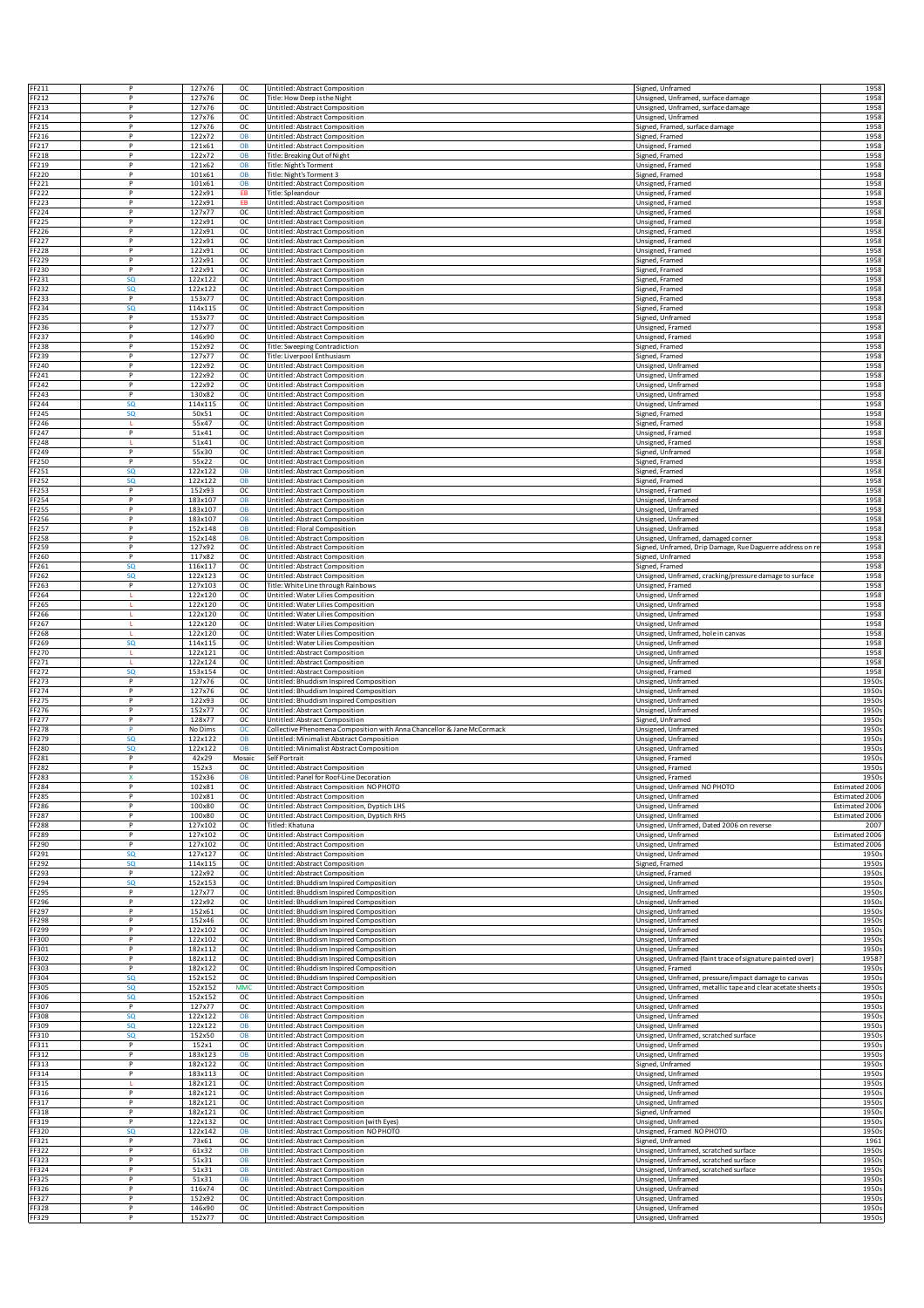| FF330                | P                                | 183x91                 | oc            | Untitled: Abstract Composition                                                                                 | Unsigned, Unframed                                         | 1950                  |
|----------------------|----------------------------------|------------------------|---------------|----------------------------------------------------------------------------------------------------------------|------------------------------------------------------------|-----------------------|
| FF331                | P                                | 183x106                | oc            | Untitled: Abstract Composition                                                                                 | Unsigned, Unframed                                         | 1950                  |
| FF332                | P                                | 183x112                | oc            | Untitled: Abstract Composition                                                                                 | Unsigned, Unframed                                         | 1950                  |
| FF333                | P                                | 183x122                | OC            | Untitled: Abstract Composition                                                                                 | Unsigned, Unframed                                         | 1950                  |
| FF334                | P                                | 183x122                | <b>OC</b>     | Untitled: Abstract Composition                                                                                 | Unsigned, Unframed, tear in canvas                         | 1950                  |
| FF335                | P                                | 183x112                | <b>OC</b>     | Untitled: Abstract Composition                                                                                 | Unsigned, Unframed                                         | 1950s                 |
| FF336                | SQ                               | 122x122                | OB            | Untitled: Abstract Composition                                                                                 | <b>Jnsigned</b> , Unframed                                 | 1950                  |
| FF337                | SQ                               | 122x122                | OB            | Untitled: Abstract Composition                                                                                 | Unsigned, Unframed                                         | 1950s                 |
| F338                 | SQ                               | 114x115                | oc            | Untitled: Abstract Composition                                                                                 | Signed, Unframed                                           | 1950s                 |
| F339                 | P                                | 182x161                | OB            | Untitled: Abstract Composition                                                                                 | Unsigned, Unframed, damage top left corner                 | 1950s                 |
| F340                 | P                                | 122x92                 | EB            | Untitled: Abstract Composition                                                                                 | Unsigned, Framed                                           | 1950s                 |
| FF341                |                                  | 182x160                | <b>OB</b>     | Untitled: Abstract Composition                                                                                 | Unsigned, Unframed, damage top                             | 1950                  |
| FF342                | P                                | 182x122                | <b>OC</b>     | Untitled: Abstract Composition                                                                                 | Unsigned, Unframed                                         | 1950s                 |
| FF343                | P                                | 182x122                | <b>OC</b>     | Untitled: Abstract Composition                                                                                 | igned, Framed                                              | 1950s                 |
| FF344                | SQ                               | 152x152                | <b>OB</b>     | Untitled: Abstract Composition                                                                                 | Unsigned, Unframed                                         | 1950s                 |
| FF345                | <b>SQ</b>                        | 152x152                | <b>OB</b>     | Untitled: Abstract Composition                                                                                 | <b>Jnsigned</b> , Unframed                                 | 1950                  |
| FF346                | <b>SQ</b>                        | 152x152                | OC            | Untitled: Abstract Composition                                                                                 | Unsigned, Framed                                           | 1950                  |
| FF347                | $\overline{P}$                   | 182x91                 | OC            | Untitled: Bhuddist Inspired Composition                                                                        | Signed, Unframed                                           | 1950                  |
| FF348                | P                                | 182x76                 | OC            | Untitled: Bhuddist Inspired Composition                                                                        | Signed, Unframed                                           | 1950                  |
| FF349                | P                                | 244x152                | OC            | Untitled: Abstract Composition                                                                                 | Unsigned, Unframed, holed canvas                           | 1950                  |
| FF350                | P                                | 244x137                | OC            | Untitled: Abstract Composition                                                                                 | Unsigned, Unframed                                         | 1950                  |
| FF351                | SQ                               | 122x122                | OB            | Untitled: Abstract Composition                                                                                 | Unsigned, Unframed                                         | 1950                  |
| FF352                | SQ                               | 122x122                | OB            | Untitled: Abstract Composition                                                                                 | Unsigned, Unframed                                         | 1950s                 |
| FF353                | SQ                               | 122x122                | OB            | Untitled: Minimalist Abstract Composition                                                                      | signed, Unframed                                           | 1950s                 |
| FF354                | SQ                               | 122x122                | OB            | Untitled: Minimalist Abstract Composition                                                                      | Jnsigned, Unframed                                         | 1950                  |
| FF355                | <b>SQ</b>                        | 122x122                | OC            | Untitled: Abstract Composition                                                                                 | Unsigned, Unframed                                         | 1950s                 |
| FF356                | P                                | 124x76                 | OB            | Untitled: Abstract Composition                                                                                 | Unsigned, Unframed                                         | 1950s                 |
| F357                 | P                                | 138x123                | OB            | Untitled: Abstract Composition                                                                                 | Unsigned, Unframed                                         | 1950s                 |
| F358                 | SQ                               | 122x122                | OB            | Untitled: Abstract Composition                                                                                 | Unsigned, Unframed                                         | 1950s                 |
| FF359                | SQ                               | 122x122                | OB            | Untitled: Abstract Composition                                                                                 | Unsigned, Unframed                                         | 1950                  |
| FF360                | SQ                               | 122x122                | OB            | Untitled: Abstract Composition                                                                                 | Unsigned, Unframed                                         | 1950                  |
| FF361                | SQ                               | 122x122                | OB            | Untitled: Abstract Composition                                                                                 | Unsigned, Unframed                                         | 1950                  |
| FF362                | P<br>P                           | 123×62                 | OB            | Untitled: Abstract Composition                                                                                 | Unsigned, Unframed                                         | 1950                  |
| FF363                | P                                | 122×82                 | OB            | Untitled: Abstract Composition                                                                                 | Unsigned, Unframed                                         | 1950                  |
| F364                 |                                  | 102×61                 | OB            | Untitled: Abstract Composition                                                                                 | Unsigned, Unframed                                         | 1950                  |
| FF365                | $\overline{P}$                   | 122×85                 | OB            | Untitled: Abstract Composition                                                                                 | iigned, Framed                                             | 1950                  |
| F366                 |                                  | 122x82                 | OB            | Untitled: Abstract Composition                                                                                 | Unsigned, Unframed                                         | 1950                  |
| F367                 | P                                | 50x32                  | OB            | Untitled: Abstract Composition                                                                                 | Unsigned, Unframed                                         | 1950                  |
| F368                 |                                  | 122x92                 | OB            | Untitled: Abstract Composition                                                                                 | Unsigned, Framed                                           | 1950                  |
| FF369                | P<br>P                           | 121x92                 | OB            | Untitled: Nude Study                                                                                           | Jnsigned, Unframed                                         | 1950                  |
| FF370                | P                                | 125x77                 | OB            | Untitled: Nude Study                                                                                           | Jnsigned, Unframed                                         | 1950                  |
| FF371                |                                  | 43x28                  | OB            | Untitled: Nude Study                                                                                           | Unsigned, Unframed                                         | 1950s                 |
| FF372                | P                                | 68x52                  | OB            | Untitled: Nude Study                                                                                           | Unsigned, Unframed                                         | 1950                  |
| FF373                | P                                | 122x40                 | OB            | Untitled: Nude Study                                                                                           | <b>Jnsigned</b> , Unframed                                 | 1950                  |
| FF374                | P                                | 122x45                 | OB            | Untitled: Nude Study                                                                                           | Unsigned, Unframed                                         | 1950s                 |
| F375                 | P                                | 122x45                 | OB            | Untitled: Nude Study                                                                                           | Unsigned, Unframed                                         | 1950s                 |
| F376                 | P                                | 66x42                  | OB            | Untitled: Portrait of Unknown Sitter                                                                           | Unsigned, Unframed                                         | 1950s                 |
| F377                 | P                                | 56x42                  | OB            | Untitled: Portrait of Unknown Sitter                                                                           | Unsigned, Unframed                                         | 1950s                 |
| FF378                | P                                | 65x41                  | OB            | Untitled: Portrait of Unknown Sitter                                                                           | Unsigned, Unframed                                         | 1950s                 |
| FF379                | P                                | NO DIMS                | oc            | Abstract Composition                                                                                           | Unsigned, Unframed                                         | 1950s                 |
| FF380                | P                                | 51x32                  | OB            | Untitled: Nude Study                                                                                           | Unsigned, Unframed                                         | 1950s                 |
| FF381                | P                                | 46x29                  | OB            | Study of Beryl Bainbridge                                                                                      | Unsigned, Unframed                                         | 1950s                 |
| FF382                | P                                | 56x41                  | <b>OB</b>     | itudy of Beryl Bainbridge Breastfeeding                                                                        | Jnsigned, Unframed                                         | 1950                  |
| FF383                | $\overline{P}$<br>$\overline{P}$ | 56x41                  | OB            | Study of Beryl Bainbridge Breastfeeding                                                                        | Unsigned, Unframed                                         | 1950                  |
| FF384                | P                                | 76x49                  | OB            | Study of Beryl Bainbridge Breastfeeding                                                                        | Unsigned, Framed                                           | 1950                  |
| FF385                |                                  | 97x61                  | OB            | Study of Beryl Bainbridge                                                                                      | Signed, Unframed                                           | 1950                  |
| FF386                | P                                | 46x30                  | OB            | Still Life Study with Fruit                                                                                    | Unsigned, Unframed                                         | 1950                  |
| FF387                |                                  | 46x30                  | OB            | Still Life Study with Fruit                                                                                    | Unsigned, Unframed                                         | 1950                  |
| FF388                | P                                | 45x31                  | OB            | Still Life Study with Flowers                                                                                  | Unsigned, Unframed                                         | 1950                  |
| FF389                | P                                | 76x54                  | OB            | Study of Beryl Bainbridge Breastfeeding                                                                        | Unsigned, Unframed, canvas off stretcher, surface damage   | 1950s                 |
| FF390                |                                  | 75x61                  | OC            | Portrait Sudy: Two Women (sitters unknown)                                                                     | Unsigned, Unframed, canvas off stretcher                   | 1950s                 |
| FF391                | P                                | 79x56                  | OC            | Portrait Sudy: Woman (sitter unknown)                                                                          | Jnsigned, Unframed, canvas off stretcher                   | 1950                  |
| FF392                | P                                | 76x51                  | OC            | Untitled: Nude Study                                                                                           | Unsigned, Unframed, canvas off stretcher                   | 1950s                 |
| FF393                | L                                | 60x46                  | oc            | Untitled: Landscape Study ref watercolours                                                                     | Unsigned, Unframed, canvas off stretcher                   | 1950s                 |
| F394                 | P                                | 45x31                  | oc            | Untitled: Landscape Study                                                                                      | Unsigned, Unframed, canvas off stretcher, surface damage   | 1950s                 |
| F395                 | P                                | 60x45                  | oc            | Untitled: Landscape Study                                                                                      | Unsigned, Unframed, canvas off stretcher                   | 1950s                 |
| FF396                |                                  | 60x45                  | OC            | Untitled: Landscape Study                                                                                      | Unsigned, Unframed, canvas off stretcher                   | 1950                  |
| FF397                | P                                | 60x45                  | oc            | Untitled: Landscape Study                                                                                      | Unsigned, Unframed, canvas off stretcher, surface damage   | 1950                  |
| FF398                |                                  | 60x45                  | <b>OC</b>     | Untitled: Landscape Study                                                                                      | Unsigned, Unframed, canvas off stretcher                   | 1950                  |
| FF399                |                                  | 60x45                  | <b>OC</b>     | Untitled: Landscape Study                                                                                      | Unsigned, Unframed, canvas off stretcher                   | 1950                  |
| FF400                | P                                | 60x45                  | <b>OC</b>     | Untitled: Landscape Study                                                                                      | Unsigned, Unframed, canvas off stretcher                   | 1950                  |
| FF401                |                                  | 89x63                  | <b>OB</b>     | Untitled: Stylised Landscape                                                                                   | Unsigned, Unframed                                         | 1950                  |
| FF403                |                                  | 84x64<br>80x55         | OB            | uith Reflections<br>I Intitled: Stylised Landsr<br>Untitled: Townscape Study                                   | Insigned Unfrar<br>Unsigned, Unframed                      | 1950<br>1950          |
| FF404                | P                                | 121x92                 | OB            | Untitled: Figurative Study                                                                                     | Unsigned, Unframed                                         | 1950                  |
| FF405                |                                  | 122x93                 | OB            | Untitled: Figurative Study                                                                                     | Unsigned, Unframed                                         | 1950                  |
| FF406                |                                  | 96x92                  | OB            | Untitled: Figurative Study                                                                                     | Unsigned, Unframed                                         | 1950                  |
| FF407                |                                  | 91x70                  | OB            | Untitled: Figurative Study                                                                                     | Unsigned, Unframed                                         | 1950                  |
| FF408                |                                  | 122x96                 | OB            | Untitled: Figurative Study                                                                                     | Unsigned, Unframed, scratched bottom left, inscribed 'Aust | 1950s                 |
| FF409                | L                                | 122x101                | OB            | Untitled: Figurative Study (Woman Praying)                                                                     | Unsigned, Unframed                                         | 1950s                 |
| FF410                | ш                                | 90x71                  | OB            | Untitled: Figurative Study                                                                                     | Unsigned, Unframed, damaged surface                        | 1950s                 |
| FF411                | ı                                | 122x37                 | OB            | Untitled: Figurative Study (Three Men in Park)                                                                 | Unsigned, Unframed                                         | 1950s                 |
| FF412                | P                                | 122x101                |               | Untitled: Figurative Study (Panel)                                                                             | Unsigned, Unframed                                         | 1950s                 |
| F207A.1              | P                                | 31.5x23.5              | OB<br>1P      | Etching Print: Title, Centripetal Flower (monochrome)                                                          |                                                            |                       |
| F207A.2<br>FF207A.3  | P<br>P                           | 31.5x23.5<br>31.5x23.5 | 1P<br>IP      | Etching Print: Title, Centripetal Flower (monochrome)<br>Etching Print: Title, Centripetal Flower (monochrome) |                                                            |                       |
| FF207A.4             | P                                | 31.5x23.5              |               | Etching Print: Title, Centripetal Flower (monochrome)                                                          | Unsigned, Unframed Stage 4                                 | 1960s                 |
| FF207A.5             | P                                | 31.5x23.5              |               | Etching Print: Title, Centripetal Flower (monochrome)                                                          | Unsigned, Unframed Stage 5                                 | 1960s                 |
| FF207A.6             | P<br>P                           | 31.5x23.5              |               | Etching Print: Title, Centripetal Flower (monochrome)                                                          | Unsigned, Unframed Stage 6                                 | 1960s                 |
| FF208A.1<br>FF208A.2 | $\overline{P}$                   | 39.5x27.5<br>39.5x27.5 | <b>IP</b>     | Etching Print: Untitled, Monochrome<br>Etching Print: Untitled, Black/Orange/Brown                             |                                                            |                       |
| FF208A.3<br>FF208.4  | $\overline{P}$<br>$\, {\sf p}$   | 39.5x27.5<br>39.5x27.5 | 1P<br>1D      | Etching Print: Untitled, Black/Cerise/Red<br>Etching Print: Untitled, Monochrome                               | Unsigned, Unframed                                         | 1960:                 |
| FF208.5              | P                                | 39.5x27.5              |               | Etching Print: Untitled, Black/Orange/Brown                                                                    | Unsigned, Unframed                                         | 1960s                 |
| FF208.6              | P                                | 39.5x27.5              |               | Etching Print: Untitled, Black/Cerise/Red                                                                      | Unsigned, Unframed                                         | 1960s                 |
| FF209.7              | P                                | 34.2x29.7              |               | Etching Print: Untitled, Black/Purple/Brown                                                                    | Unsigned, Unframed                                         | 1960s                 |
| FF209.8              | P                                | 34.2x29.7              | ΗP            | Etching Print: Untitled, Yellow/Yellow                                                                         | Unsigned, Unframed                                         | 1960s                 |
| FF209.9              | P                                | 34.2x29.7              |               | Etching Print: Untitled, Turquoise                                                                             | Unsigned, Unframed                                         | 1960s                 |
| FF209.10             | P                                | 34.2x29.7              | ΗP            | Etching Print: Untitled, Indigo/Turquoise                                                                      | Unsigned, Unframed                                         | 1960s                 |
| FF209.11             | P                                | 34.2x29.7              | <b>IP</b>     | Etching Print: Untitled, Cerise/Blue                                                                           | Unsigned, Unframed                                         | 1960s                 |
| FF209.12             | P                                | 34.2x29.7              | -IP           | Etching Print: Untitled, Monochrome                                                                            | Unsigned, Unframed                                         | 1960s                 |
| F210.4               | P                                | 19.7x15.5              | $\mathsf{I}$  | Etching Print: Untitled, Monochrome                                                                            | Unsigned, Unframed                                         | 1960s                 |
| F210.5               | P                                | 19.7x15.5              |               | Etching Print: Untitled, Black/Orange                                                                          | Unsigned, Unframed                                         | 1960s                 |
| FF210.6              | P                                | 19.7x15.5              | IP            | Etching Print: Untitled, Black/Blue                                                                            | Unsigned, Unframed                                         | 1960s                 |
| FF211.7              | P                                | 48.8x34.5              |               | Etching Print: Title, Yin and Yang, Monochrome                                                                 | Unsigned, Unframed (Sale letter from Walker Gallery)       | 1960s                 |
| FF211.8              | P                                | 48.8x34.5              |               | Etching Print: Untitled, Red/Dk Grey/Lt Grey                                                                   | Signed Artist's Proof, Unframed                            | 1960s                 |
| FF211.9              | P                                | 48.8x34.5              |               | Etching Print: Title, Yin and Yang, Brown/Mauve                                                                | Unsigned, Unframed                                         | 1960s                 |
| F211.10              | P                                | 48.8x34.5              |               | Etching Print: Title, Yin and Yang, Red/Black                                                                  | Unsigned, Unframed                                         | 1960s                 |
| F211.11              | P                                | 48.8x34.5              |               | Etching Print: Title, Yin and Yang, Purple/Green                                                               | Unsigned, Unframed                                         | 1960                  |
| FF211.12             | $\overline{P}$<br>$\mathsf{P}$   | 48.8x34.5              | <b>IP</b>     | Etching Print: Untitled, As FF211.6                                                                            | Signed Artist's Proof, Framed                              | 1960:                 |
| F212.4<br>F212.5     | P                                | 39.5x25<br>39.5x25     |               | Etching Print: Title, Whatever Flames upon the Night<br>Etching Print: Title, Flames that no Faggot Feeds      | Unsigned, Unframed<br>Unsigned, Unframed                   | 1963.4<br>1963.657143 |
| F212.6               | P                                | 39.5x25                |               | <b>Etching Print: Untitled</b>                                                                                 | Unsigned, Unframed                                         | 1963.914286           |
| FF213.4              | SQ                               | 32x32                  |               | Etching Print: Untitled, Monochrome                                                                            | Unsigned, Unframed                                         | 1964.171429           |
| FF213.5              | SQ                               | 32x32                  |               | Etching Print: Title, Forces-Centripetal/Centrifugal                                                           | Unsigned, Unframed                                         | 1964.428571           |
| FF213.6              | SQ                               | 32x32                  |               | Etching Print: Untitled                                                                                        | Unsigned, Unframed                                         | 1964.685714           |
| FF214.6              | P                                | 39.5x24.5              | ΗP            | Etching Print: Untitled, Monochrome                                                                            | Unsigned, Unframed                                         | 1960s                 |
| FF214.7              | P                                | 39.5x24.5              | ΙP            | Etching Print: Untitled, Raw Siena/Blue Lux/Violet Lux                                                         | Unsigned, Unframed (Colour note on reverse)                | 1960s                 |
| FF214.8              | P                                | 39.5x24.5              | $\mathsf{IP}$ | Etching Print: Untitled, Ochre/Lime/Turquoise                                                                  | Unsigned, Unframed                                         | 1960s                 |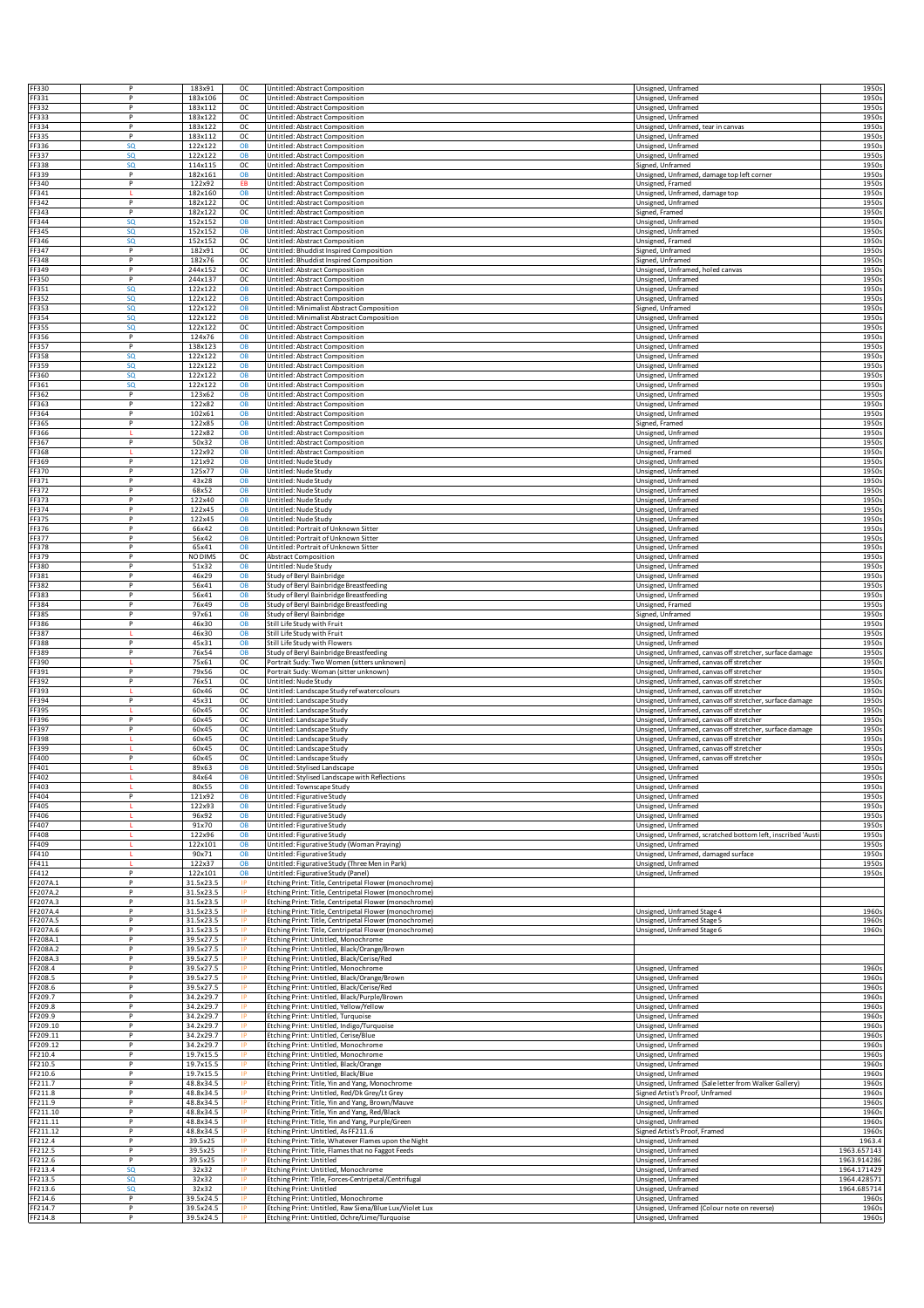| FF214.9<br>FF214.10            | P<br>P              | 39.5x24.5<br>39.5x24.5 |                        | Etching Print: Untitled, Dk Blue/Turquoise<br>Etching Print: Untitled, Green/Mauve                                              | Unsigned, Unframed<br>Unsigned, Unframed                                          | 1960s<br>1960  |
|--------------------------------|---------------------|------------------------|------------------------|---------------------------------------------------------------------------------------------------------------------------------|-----------------------------------------------------------------------------------|----------------|
| FF215.4                        | P                   | 49x29.5                |                        | Etching Print: Title, White Nights                                                                                              | Signed Artist's Proof, Unframed                                                   | 1960           |
| FF215.5<br>FF215.6             | P<br>P              | 49x29.5<br>49x29.5     |                        | Etching Print: Title, Tibetan Song of the Dead, Green/Yellow<br>Etching Print: Untitled, Dk Blue/Yellow Sweep                   | Signed Artist's Proof, Unframed<br>Signed Artist's Proof, Unframed                | 1960s<br>1960s |
| FF216.5<br>FF216.6             | SQ<br>sQ            | 38.5x38.5<br>38.5x38.5 | ΙP                     | Etching Print: Untitled, Monochrome<br>Etching Print: Title, Song of the Sky                                                    | Unsigned, Unframed<br>igned Artist's Proof, Unframed                              | 1960s<br>1960s |
| FF216.7<br>FF216.8             | SQ<br>SQ            | 38.5x38.5<br>38.5x38.5 | -IP<br><b>IP</b>       | Etching Print: Untitled, Purple/Mauve/Cerise<br>Etching Print: Untitled, Brown/Blue                                             | Unsigned, Unframed<br>Unsigned, Unframed                                          | 1960s<br>1960s |
| FF217.4                        | P                   | 40x27                  | IP                     | Etching Print: Untitled, Monochrome                                                                                             | Unsigned, Unframed                                                                | 1960s          |
| FF217.5<br>FF217.6             | P<br>P              | 40x27<br>40x27         |                        | Etching Print: Title, Zodiacal Stream<br>Etching Print: Untitled, Blue/Green                                                    | Signed 2/50, Unframed<br>Unsigned, Unframed                                       | 1960s<br>1960s |
| FF218.6<br>FF218.7             | SQ<br>SQ            | 40x40<br>40x40         |                        | Etching Print: Title, Elemental Colour Conversion: Fire<br>Etching Print: Title, Elemental Colour Conversion: Earth             | Signed Artist's Proof, Unframed<br>Signed Artist's Proof, Unframed                | 1960s<br>1960s |
| FF218.8<br>FF218.9             | SQ<br><b>SQ</b>     | 40x40<br>40x40         |                        | Etching Print: Title, Elemental Colour Conversion: Water<br>Etching Print: Title, The End of Time (monochrome)                  | Signed Artist's Proof, Unframed<br>Signed Artist's Proof, Unframed                | 1960s<br>1960s |
| FF218.10                       | <b>SQ</b><br>P      | 40x40                  | 1P<br>1P               | Etching Print: Title, Elemental Colour Conversion: Fire 4                                                                       | Signed Artist's Proof, Framed (damaged frame)                                     | 1960:          |
| FF219.5<br>FF219.6             | P                   | 49x29.5<br>49x29.5     |                        | Etching Print: Untitled, Red/Green/Blue<br>Etching Print: Untitled, Red/Green/Blue/Yellow                                       | Unsigned, Unframed<br>Unsigned, Unframed                                          | 1960:<br>1960s |
| FF219.7<br>FF219.8             | P<br>P              | 49x29.5<br>49x29.5     |                        | Etching Print: Untitled, Dk Blue/Lt Blue<br>Etching Print: Untitled, Dk Blue/Mid Blue                                           | Unsigned, Unframed<br>Unsigned, Unframed                                          | 1960:<br>1960s |
| FF220.4<br>FF220.5             | P<br>P              | 39x20<br>39x20         |                        | Etching Print: Untitled, Purple/Green<br>Etching Print: Untitled, Purple/Mauve                                                  | Unsigned, Unframed<br>Unsigned, Unframed                                          | 1960s<br>1960s |
| FF220.6<br>FF221.4             | P                   | 39x20<br>39.5x39.      |                        | Etching Print: Untitled,                                                                                                        | Unsigned, Unframed<br>Unsigned, Unframed                                          | 1960s<br>1964  |
| FF221.5                        | SQ<br><b>SQ</b>     | 39.5x39.5              | ΙP<br>ΠP               | Etching Print: Title, Sea Change (monochrome)<br>Etching Print: Untitled, Blue/Green/Cerise                                     | Signed Artist's Proof, Unframed                                                   | 1964           |
| FF221.6<br>FF222.6             | SQ<br>P             | 39.5x39.5<br>49x34.5   | ΠP<br><b>IP</b>        | Etching Print: Untitled, Orange/Cerise<br>Etching Print: Untitled, Purple                                                       | Unsigned, Unframed<br>Unsigned, Unframed                                          | 1964<br>1960s  |
| FF222.7<br>FF222.8             | P<br>P              | 49x34.5<br>49x34.5     | 1P                     | Etching Print: Untitled, Cerise/Red/Orange<br>Etching Print: Title, Yin and Yang                                                | Unsigned, Unframed<br>Signed Artist's Proof, Unframed                             | 1960s<br>1960  |
| FF222.9                        | P<br>P              | 49x34.5<br>49x34.5     | IP                     | Etching Print: Untitled, Green/Orange/Cerise                                                                                    | Unsigned, Unframed<br>Signed Artist's Proof, Framed                               | 1960<br>1960   |
| FF222.10<br>FF229              | P                   | 39x21                  |                        | Etching Print: Title, Mandala<br>Etching Print: Title, Transparence de la Vie                                                   | Signed Artist's Proof, Framed                                                     | 1960           |
| FF230<br>F231                  | P<br>P              | 50x34.6<br>56.5x43     |                        | Etching Print: Title, Through the Spaces of the Night:5<br>Etching Print: Title, White Sign Against Chaos                       | Signed Artist's Proof, Framed<br>signed Artist's Proof, Framed                    | 1960<br>1989   |
| FF232<br>F233                  | <b>SQ</b><br>P      | 33x34<br>20x16         | PLATE<br>PLATE         | Plate for ref FF213<br>Plate for ref FF210                                                                                      | No note required<br>No note required                                              | 1960<br>1960   |
| FF234                          | SQ                  | 40x41                  | PLATE                  | Plate for ref FF218                                                                                                             | No note required                                                                  | 1960           |
| <b>FF226A</b><br>FF226A.4      | P<br>P              | 39.5x20<br>39.5x20     |                        | Etching Print: Untitled Mono<br>Etching Print: Untitled Indigo/yellow/turquoise                                                 |                                                                                   | 1960<br>1960   |
| FF226A.5<br>FF226A.6           | P<br>P              | 39.5x20<br>39.5x20     |                        | Etching Print: Untitled Indigo/turquoise<br>Etching Print: Untitled Indigo/yellow                                               |                                                                                   | 1960:<br>1960s |
| <b>FF227A</b><br>FF227A.3      | SQ<br><b>SQ</b>     | 34.5x34.5<br>34.5x34.5 | ΙP                     | Etching Print: Untitled Indigo/vermilion                                                                                        |                                                                                   | 1960s<br>1960s |
| FF227A.4                       | SQ                  | 34.5x34.5              | -IP                    | Etching Print: Untitled Indigo/vermilion<br>Etching Print: Untitled Garent/vermilion                                            |                                                                                   | 1960s          |
| <b>FF228A</b><br>FF228A.2      | P<br>P              | 39x24.5<br>39x24.5     | <b>IP</b><br>ΙP        | Etching Print: Untitled Mono<br>Etching Print: Untitled Black/blue/claret                                                       |                                                                                   | 1960s<br>1960s |
| <b>FF229A</b><br>FF229A.5      | P<br>P              | 29.5x23.5<br>29.5x23.5 | ΙP<br>IP               | Etching Print: Untitled Mono<br>Etching Print: Untitled Mono                                                                    |                                                                                   | 1960s<br>1960s |
| FF229A.6                       | P                   | 29.5x23.5              | IP                     | Etching Print: Untitled Indigo/violet                                                                                           |                                                                                   | 1960s          |
| FF229A.7<br>FF229A.8           | P<br>P              | 29.5x23.5<br>29.5x23.5 |                        | Etching Print: Untitled Indigo/violet<br>Etching Print: Untitled Indigo/violet                                                  |                                                                                   | 1960s<br>1960s |
| FF230A<br>FF230A.2             | P<br>$\overline{P}$ | 30x24<br>30x24         | IP                     | <b>Etching Print: Untitled Mono</b><br>Etching Print: Untitled Mono                                                             |                                                                                   | 1960:<br>1960s |
| FF231A                         | $\overline{P}$<br>P | 19.5 x15               | IP                     | Etching Print: Untitled Black/purple                                                                                            |                                                                                   | 1960s          |
| FF231A.2<br><b>FF232A</b>      | P                   | 19.5 x15<br>30x24      |                        | Etching Print: Untitled Mauve/orange<br>Etching Print: Untitled Mono                                                            |                                                                                   | 1960:<br>1960: |
| FF232A.3<br>FF232A.4           | P<br>P              | 30x24<br>30x24         |                        | Etching Print: Untitled Mono<br>Etching Print: Untitled Black/blue                                                              |                                                                                   | 1960:<br>1960s |
| <b>FF233A</b><br><b>FF234A</b> | P<br>P              | 35x21<br>30x25         | -IP                    | Etching Print: Untitled Ochre/lemon yellow<br>Etching Print: Untitled Orange/yellow                                             |                                                                                   | 1960s<br>1960s |
| FF234A.4                       | P                   | 30x25                  | ΠP                     | Etching Print: Untitled Cerulean/yellow                                                                                         |                                                                                   | 1960s          |
| FF234A.5<br>FF234A.6           | P<br>P              | 30x25<br>30x25         | -IP<br>-IP             | Etching Print: Untitled Orange<br>Etching Print: Untitled Cerulean/grey                                                         |                                                                                   | 1960s<br>1960s |
| F235A<br>F235A.2               | P<br>P              | 30x24<br>30x24         | IP<br><b>IP</b>        | Etching Print: Untitled Mono<br>Etching Print: Untitled Black/indigo/purple                                                     |                                                                                   | 1960s<br>1960s |
| FF236A<br><b>FF237A</b>        | P<br>P              | 15.5x12.<br>20x15.5    | IP                     | Etching Print: Untitled Mono                                                                                                    |                                                                                   | 1960:<br>1960s |
| FF237A.2                       | P                   | 20x15.5                |                        | Etching Print: Untitled Mono<br>Etching Print: Untitled Mono                                                                    |                                                                                   | 1960           |
| F238A<br>F238A.3               | P<br>P              | 16x12.5<br>16x12.5     |                        | Etching Print: Untitled Mono<br>Etching Print: Untitled Mono                                                                    |                                                                                   | 1960<br>1960   |
| FF238A.4<br>239.               | P                   | 16x12.5                |                        | Etching Print: Untitled Black/bronze/raw umber<br>Ftching Drint: Untitled Orano                                                 | Colour Trial 1960 Front note: Fanchon Froblich                                    | 1960<br>1960   |
| FF239A.5<br>FF239A.6           | P<br>P              |                        |                        | Etching Print: Untitled Emerald/indigo/veridian                                                                                 | Colour Trial 1960 Reverse note: colour notes                                      | 1960s          |
| FF239A.7                       | P                   |                        |                        | Etching Print: Untitled Mauve/veridian<br>Etching Print: Untitled Mauve/yellow                                                  | Colour Trial 1960 Reverse note: colour notes<br>Colour Trial 1960 Blank, no notes | 1960:<br>1960s |
| FF239A.8<br>FF240              | P                   | No dims                | WP                     | Etching Print: Untitled Yellow/grey<br>Watercolour Sketch: Boating Scene                                                        | Colour Trial 1960 Blank, no notes<br>Unsigned, Unframed                           | 1960s<br>1950s |
| FF241<br>FF242                 | P<br>P              | No dims<br>No dims     | WP<br>WP               | Watercolour Sketch: European (Italian) Scene<br>Watercolour Sketch: Parisian Scene                                              | Unsigned, Unframed<br>Unsigned, Unframed                                          | 1950s<br>1950s |
| FF243                          |                     | No dims                | WP                     | Watercolour Sketch: Scene from Ship                                                                                             | Unsigned, Unframed                                                                | 1950s          |
| FF244<br>FF245                 | P<br>т.             | No dims<br>No dims     | WP<br>WP               | Watercolour Sketch: Boating Scene<br>Watercolour Sketch: Cornwall landscape                                                     | Unsigned, Unframed<br>Unsigned, Unframed                                          | 1950s<br>1950s |
| FF246<br>FF247                 | P<br>P              | No dims<br>No dims     | WP<br>WP               | Watercolour Sketch: Still Life Vase & Flowers<br>Watercolour Sketch: European Scene                                             | Unsigned, Unframed<br>Unsigned, Unframed                                          | 1950s<br>1950s |
| FF248<br>FF249                 | P                   | No dims<br>No dims     | WP<br>WP               | Watercolour Sketch: European Scene<br>Watercolour Sketch: European Scene Inscribed Palais de Paris                              | Unsigned, Unframed<br>Unsigned, Unframed                                          | 1950s<br>1950s |
| FF250                          |                     | No dims                | WP                     | Watercolour Sketch: Palais de Paris                                                                                             | Unsigned, Unframed                                                                | 1950s          |
| FF251<br>FF252                 |                     | No dims<br>No dims     | WP<br><b>WP</b>        | Watercolour Sketch: Abstract Composition<br>Watercolour Sketch: Abstract Composition (with face)                                | Unsigned, Unframed<br>Unsigned, Unframed (note reverse: hand Lark Lane Sef/Lodg   | 1950s<br>1950s |
| FF253<br>FF254                 | $\overline{P}$      | No dims<br>No dims     | WP<br>WP               | Watercolour Sketch: Abstract Composition (with faces)<br>Watercolour Sketch: Night Scene 2 Figures at Window                    | Unsigned, Unframed<br>Unsigned, Unframed                                          | 1950s<br>1950s |
| FF255                          | P                   | No dims                | WP                     | Watercolour Sketch: Night Scene Figure at Window                                                                                | Unsigned, Unframed                                                                | 1950s          |
| FF256<br>FF257                 | P                   | No dims<br>No dims     | WP<br>WP               | Watercolour Sketch: Night Scene Figure at Window<br>Watercolour Sketch: Biblical Theme (False Prophets?)                        | Unsigned, Unframed<br>Unsigned, Unframed                                          | 1950s<br>1950s |
| FF258<br>FF259                 | P                   | No dims<br>No dims     | WP<br>WP               | Watercolour Sketch: Biblical Theme (False Prophets?)<br>Watercolour Sketch: Figures with Stars                                  | Unsigned, Unframed<br>Unsigned, Unframed (note reverse: What Man 72th 44)         | 1950s<br>1950s |
| FF260<br>FF261                 | P<br>P              | No dims<br>No dims     | WP<br>WP               | Watercolour Sketch: Night Scene Women in Street (Prostitutes?)<br>Watercolour Sketch: 3 Figures Reading (In Library or Temple?) | Unsigned, Unframed<br>Unsigned, Unframed                                          | 1950s<br>1950s |
| FF262                          | P                   | No dims                | WP                     | Watercolour Sketch: Night Scene Women in Street (Prostitutes?)                                                                  | Unsigned, Unframed                                                                | 1950s          |
| FF263<br>FF264                 | L<br>L              | No dims<br>No dims     | WP<br>WP               | Watercolour Sketch: People at Tables (Nightclub Scene?)<br>Watercolour Sketch: Townscape/Quayside                               | Unsigned, Unframed<br>Unsigned, Unframed (Sketch for painting ref: FF197)         | 1950s<br>1950s |
| FF265<br>FF266                 | P<br>P              | 30x24.5<br>56x37       | <b>CP</b><br><b>CP</b> | Charcoal Sketch: Abstract Composition (Mixed Media)<br>Charcoal Sketch: Abstract Composition                                    | Unsigned, Framed<br>Signed, Framed                                                | 1950s<br>1950s |
| FF267                          | P<br>P              | 56x37                  | <b>CP</b><br><b>CP</b> | Charcoal Sketch: Abstract Composition                                                                                           | Signed, Framed (Broken Glass)                                                     | 1950s          |
| FF268<br>FF269                 | P                   | 56x37<br>56x37         | <b>CP</b>              | Charcoal Sketch: Abstract Composition<br>Charcoal Sketch: Abstract Composition with Blue                                        | Signed, Framed (Broken Frame)<br>Unsigned, Unframed                               | 1950<br>1950s  |
| FF270<br>FF271                 | P<br>P              | 76x56<br>76x56         | <b>CP</b><br><b>CP</b> | Charcoal Sketch: Abstract Composition<br>Charcoal Sketch: Abstract Composition                                                  | Unsigned, Unframed<br>Unsigned, Unframed                                          | 1962<br>1962   |
| FF272<br>FF273                 | $\overline{P}$<br>P | 76x56<br>76x56         | <b>CP</b><br><b>CP</b> | Charcoal Sketch: Abstract Composition<br>Charcoal Sketch: Abstract Composition                                                  | Unsigned, Unframed<br>Unsigned, Unframed                                          | 1962<br>1962   |
| FF274                          | P                   | 76x56                  | <b>CP</b>              | Charcoal Sketch: Abstract Composition                                                                                           | Unsigned, Unframed                                                                | 1962           |
| FF275<br>FF276                 | P<br>P              | 76x56<br>76x56         | <b>CP</b><br><b>CP</b> | Charcoal Sketch: Abstract Composition<br>Charcoal Sketch: Abstract Composition                                                  | Unsigned, Unframed<br>Unsigned, Unframed                                          | 1962<br>1962   |
| <b>FF277</b><br>FF278          | P<br>P              | 76x56<br>76x56         | <b>CP</b><br><b>CP</b> | Charcoal Sketch: Abstract Composition<br>Charcoal Sketch: Abstract Composition                                                  | Unsigned, Unframed<br>Unsigned, Unframed                                          | 1962<br>1962   |
| FF279                          | P                   | 76x56                  | <b>CP</b>              | Charcoal Sketch: Abstract Composition                                                                                           | Unsigned, Unframed                                                                | 1962           |
| FF280<br>FF281                 | P<br>P              | 76x56<br>76x56         | <b>CP</b><br><b>CP</b> | Charcoal Sketch: Abstract Composition<br>Charcoal Sketch: Abstract Composition                                                  | Unsigned, Unframed<br>Unsigned, Unframed                                          | 1962<br>1962   |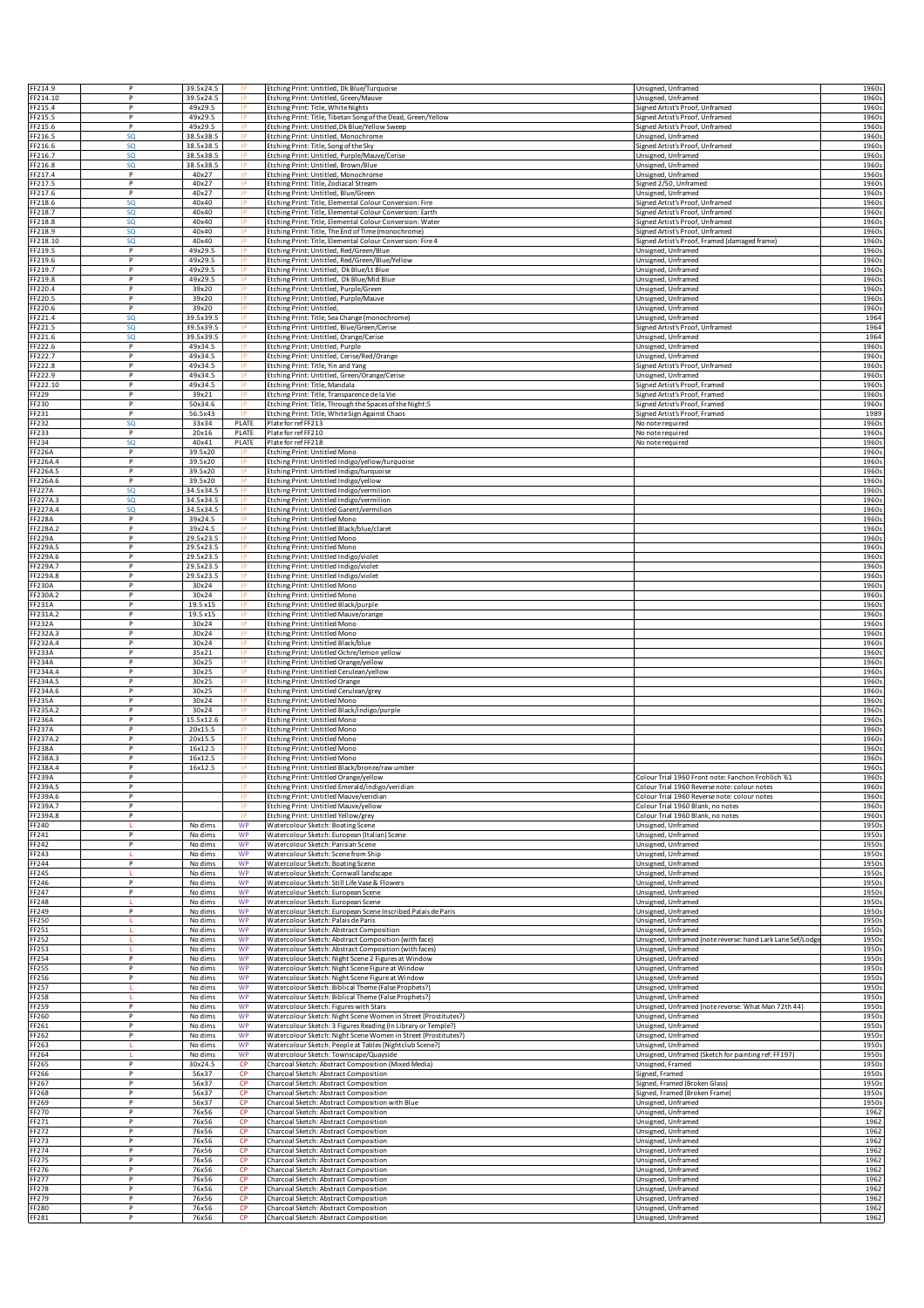| FF282                 | P                                | No Dims            | <b>CP</b>              | Charcoal Sketch: Abstract Composition                                                                            | Unsigned, Unframed                                                                                                     | 1962         |
|-----------------------|----------------------------------|--------------------|------------------------|------------------------------------------------------------------------------------------------------------------|------------------------------------------------------------------------------------------------------------------------|--------------|
| FF283<br>FF284        | P<br>P                           | No Dims<br>No Dims | <b>CP</b><br><b>CP</b> | Charcoal Sketch: Abstract Composition<br>Charcoal Sketch: Abstract Composition                                   | Unsigned, Unframed<br>Unsigned, Unframed                                                                               | 1962<br>1962 |
| FF285                 | P                                | No Dims            | <b>CP</b>              | Charcoal Sketch: Abstract Composition                                                                            | Unsigned, Unframed                                                                                                     | 1962         |
| FF286                 | P                                | No Dims            | <b>CP</b>              | Charcoal Sketch: Abstract Composition                                                                            | Unsigned, Unframed                                                                                                     | 1962         |
| <b>FF287</b>          | P                                | No Dims            | <b>CP</b>              | Charcoal Sketch: Abstract Composition                                                                            | Unsigned, Unframed                                                                                                     | 1962         |
| FF288<br>FF289        | P<br>$\overline{P}$              | No Dims            | <b>CP</b><br>CP        | Charcoal Sketch: Abstract Composition                                                                            | Jnsigned, Unframed                                                                                                     | 1962         |
| FF290                 | P                                | No Dims<br>No Dims | CP                     | Charcoal Sketch: Abstract Composition<br>Charcoal Sketch: Abstract Composition                                   | Unsigned, Unframed<br>Unsigned, Unframed                                                                               | 1962<br>1962 |
| FF291                 | P                                | No Dims            | <b>CP</b>              | Charcoal Sketch: Abstract Composition                                                                            | Unsigned, Unframed                                                                                                     | 1962         |
| FF292                 | P                                | No Dims            | <b>CP</b>              | Charcoal Sketch: Abstract Composition                                                                            | Unsigned, Unframed                                                                                                     | 1962         |
| FF293                 | P                                | No Dims            | <b>CP</b>              | Charcoal Sketch: Abstract Composition                                                                            | Unsigned, Unframed                                                                                                     | 1962         |
| <b>FF294</b>          | P                                | No Dims            | <b>CP</b>              | Charcoal Sketch: Abstract Composition                                                                            | Unsigned, Unframed                                                                                                     | 1962         |
| <b>FF295</b><br>FF296 | P<br>L                           | No Dims<br>No Dims | <b>CP</b><br><b>CP</b> | Charcoal Sketch: Abstract Composition<br>Charcoal Sketch: Mountain Study                                         | Unsigned, Unframed<br>Unsigned, Unframed                                                                               | 1962<br>1962 |
| FF297                 | P                                | No Dims            | <b>CP</b>              | Charcoal Sketch: Hand Study                                                                                      | Unsigned, Unframed                                                                                                     | 1962         |
| <b>FF298</b>          | P                                | No Dims            | <b>CP</b>              | Charcoal Sketch: Hand Study                                                                                      | Unsigned, Unframed                                                                                                     | 1962         |
| FF299                 | P                                | No Dims            | <b>CP</b>              | Charcoal Sketch: Hand Study                                                                                      | Unsigned, Unframed                                                                                                     | 1962         |
| FF300                 | P                                | No Dims            | <b>CP</b>              | Charcoal Sketch: Hand Study                                                                                      | Unsigned, Unframed                                                                                                     | 1962         |
| FF301<br>FF302        | P<br>P                           | No Dims<br>No Dims | <b>CP</b><br><b>CP</b> | Charcoal Sketch: Hand Study<br>Charcoal Sketch: Hand Study                                                       | Unsigned, Unframed<br>Unsigned, Unframed                                                                               | 1962<br>1962 |
| FF303                 | P                                | No Dims            | <b>CP</b>              | Charcoal Sketch: Self Portrait                                                                                   | Unsigned, Unframed                                                                                                     | 1956         |
| FF304                 | P                                | No Dims            | <b>CP</b>              | Charcoal Sketch: Self Portrait                                                                                   | Unsigned, Unframed                                                                                                     | 1956         |
| FF305                 | P                                | No Dims            | CP <sub>1</sub>        | Charcoal Sketch: Portrait of Herbert Frohlich                                                                    | Unsigned, Unframed                                                                                                     | 1956         |
| FF306                 | P<br>$\overline{P}$              | No Dims            | <b>CP</b><br><b>CP</b> | Charcoal Sketch: Portrait of Beryl Bainbridge Sleeping                                                           | Unsigned, Unframed                                                                                                     | 1956         |
| FF307<br>FF308        | $\overline{P}$                   | No Dims<br>No Dims |                        | Charcoal Sketch: Portrait of Beryl Bainbridge Sleeping<br>Ink Sketch: Beryl Bainbridge Breastfeeding             | Unsigned, Unframed<br>Unsigned, Unframed                                                                               | 1956<br>1956 |
| FF309                 | P                                | No Dims            | <b>CP</b>              | Charcoal Sketch: Portrait, Unknown Male Sitter                                                                   | Unsigned, Unframed                                                                                                     | 1956         |
| FF310                 | P                                | No Dims            | <b>CP</b>              | Charcoal (Raw Umber) Sketch: Portrait Unknown Female Sitter                                                      | Unsigned, Unframed                                                                                                     | 1956         |
| FF311                 | P                                | No Dims            | СP                     | Charcoal (Raw Umber) Sketch: Portrait Unknown Female Sitter                                                      | Unsigned, Unframed (Sitter appears in painting FFXXX                                                                   | 1956         |
| FF311.1               | P                                | No Dims            | <b>CP</b>              | Detail of FF311                                                                                                  | Jnsigned, Unframed (Sitter appears in painting FFXXX                                                                   | 1956         |
| FF312<br>FF313        | x<br>x                           | No Dims<br>No Dims |                        | lapanese Style Ink Sketch: Fish Head<br>lapanese Style Ink Sketch: Flower and Insects                            | Unsigned, Unframed                                                                                                     |              |
| FF314                 | x                                | No Dims            |                        | Japanese Style Ink Sketch: Bamboo in colour                                                                      | Unsigned, Unframed<br>Unsigned, Unframed                                                                               |              |
| FF315                 | x                                | No Dims            |                        | Japanese Style Ink Sketch: Flower in colour                                                                      | Unsigned, Unframed                                                                                                     |              |
| FF316                 | x                                | No Dims            | -IP                    | Japanese Style Ink Sketch: Flower in mono                                                                        | Unsigned, Unframed                                                                                                     |              |
| FF317                 | x                                | No Dims            | <b>IP</b>              | Japanese Style Ink Sketch: Pear                                                                                  | Unsigned, Unframed                                                                                                     |              |
| FF318                 | x                                | No Dims            |                        | Japanese Style Ink Sketch: Bamboo in mono<br>Japanese Style Ink Sketch: Horse Chestnut                           | Unsigned, Unframed                                                                                                     |              |
| FF319<br>FF320        | x<br>P                           | No Dims<br>No Dims | WP                     | Conceptual Abstract with 'Tree Ring' Motif                                                                       | Unsigned, Unframed<br>Unsigned, Unframed                                                                               |              |
| FF321                 | P                                | No Dims            | WP                     | Conceptual Abstract with 'Tree Ring' Motif                                                                       | Unsigned, Unframed                                                                                                     |              |
| FF322                 | P                                | No Dims            | WP                     | Conceptual Abstract with 'Tree Ring' Motif                                                                       | Unsigned, Unframed                                                                                                     |              |
| FF323                 | P                                | No Dims            | WP                     | Red Motif on Graphic 'Contours'                                                                                  | Unsigned, Unframed                                                                                                     |              |
| FF324                 | P<br>$\overline{P}$              | No Dims            | <b>WP</b>              | Yellow Motif                                                                                                     | Jnsigned, Unframed                                                                                                     |              |
| FF325<br>FF326        | P                                | No Dims<br>38x28   | WP<br>MMP              | <b>Black Motif</b><br>Untitled, Abstract Composition                                                             | Unsigned, Unframed<br>Unsigned, Unframed                                                                               |              |
| FF327                 |                                  | 91x74.5            | MMP                    | Abstract Composition, Title: Matrices of Light                                                                   | Unsigned, Unframed                                                                                                     |              |
| <b>FF328</b>          | P                                | 89x63.5            | MMP                    | Abstract Composition, Title: Mechanics Matrix                                                                    | Unsigned, Unframed                                                                                                     |              |
| FF329                 | P                                | 114x76             | MMP                    | Abstract Composition, Title: Each Point Determines Coordinate System                                             | Unsigned, Unframed                                                                                                     |              |
| FF330                 | P                                | 97x67.5            | MMP                    | Untitled, Abstract Composition                                                                                   | Unsigned, Unframed                                                                                                     |              |
| FF331<br>FF332        | P<br>P                           | 112x75<br>95x74    | MMP<br>MMP             | Jntitled, Abstract Composition<br>Untitled, Abstract Composition                                                 | Unsigned, Unframed<br>Unsigned, Unframed                                                                               |              |
| FF333                 | SQ                               | 76x76              | MMP                    | Untitled, Abstract Composition                                                                                   | Unsigned, Unframed                                                                                                     |              |
| FF334                 | P                                | 76x56              | MMP                    | Untitled, Abstract Composition                                                                                   | Unsigned, Unframed                                                                                                     |              |
| FF335                 | P                                | 98x67              | MMP                    | Untitled, Abstract Composition                                                                                   | Unsigned, Unframed                                                                                                     |              |
| FF336                 | P                                | 115x81             | MMP                    | Untitled, Abstract Composition                                                                                   | Unsigned, Unframed                                                                                                     |              |
| FF337                 | P<br>P                           | 99x74              | <b>MMP</b><br>MMP      | Title: Portrait of a Physicist Who Thought Himself a Reincarnation of Kepler                                     | Unsigned, Unframed                                                                                                     |              |
| FF338<br>FF339        | P                                | 107x74<br>108x78   | MMP                    | Title: Implosion<br>Untitled, Abstract Composition                                                               | Unsigned, Unframed<br>Unsigned, Unframed                                                                               |              |
| FF340                 | P                                | No Dims            | MMP                    | Untitled, Abstract Composition                                                                                   | Unsigned, Unframed                                                                                                     |              |
| FF341                 | P                                | 76x56              | MMP                    | Untitled, Abstract Composition                                                                                   | Unsigned, Unframed                                                                                                     |              |
| FF342                 | P                                | 76x56              | MMP                    | Untitled, Abstract Composition                                                                                   | Unsigned, Unframed                                                                                                     |              |
| FF343<br>FF344        | $\overline{P}$<br>$\overline{P}$ | 76x56              | MMP<br>MMP             | Untitled, Abstract Composition                                                                                   | Unsigned, Unframed                                                                                                     |              |
| FF345                 | P                                | 76x56<br>78x57     | MMP                    | Untitled, Abstract Composition (Last Orders?)<br>Untitled, Abstract Composition                                  | Unsigned, Unframed<br>Unsigned, Unframed (Signed on reverse: Fanchon 72 1/9)                                           | 1972         |
| FF346                 | P                                | 76x74              | MMP                    | Untitled, Abstract Composition                                                                                   | Unsigned, Unframed                                                                                                     |              |
| FF347                 | P                                | 98x75              | MMP                    | Untitled, Abstract Composition                                                                                   | Unsigned, Unframed                                                                                                     |              |
| FF348                 | P                                | 97x75              | MMP                    | Untitled, Abstract Composition                                                                                   | Unsigned, Unframed                                                                                                     |              |
| FF349                 | P                                | 108x76             | MMP                    | Abstract Composition, Title: Love in a Golden Bowl                                                               | Unsigned, Unframed                                                                                                     |              |
| FF350<br>FF351        | P<br>P                           | 106x75<br>80x67    | MMP<br><b>OC</b>       | Abstract Composition, Title: Who am I<br>Portrait: Unknown Sitter                                                | Jnsigned, Unframed<br>Unsigned, Unframed (canvas off stretcher)                                                        |              |
| FF352                 | P                                | 40x29              | WP                     | <b>Self Portrait</b>                                                                                             | Unsigned, Framed                                                                                                       |              |
| FF353                 |                                  | 52x37              | oc                     | Nude Study                                                                                                       | Unsigned, Unframed                                                                                                     |              |
| FF354                 |                                  | 49.5x45.5          | oc                     | Landscape with Grass                                                                                             | Unsigned, Framed                                                                                                       | 1956         |
| FF355                 | SQ                               | 30x30              | OB                     | Abstract Study (In Style of Howard Hodgkin)                                                                      | Unsigned, Unframed                                                                                                     | 1991?        |
| FF356                 | P<br>P                           | 15x12              |                        | Etching Print, Abstract Composition, inscribed Trial                                                             | Unsigned, Unframed                                                                                                     | 1960         |
| FF357<br>FF358        | Oval                             | 15x12<br>No Dims   | N/A                    | Etching Print, Abstract Composition, inscribed Colour Trial<br>Painted Plate: Self Portrait                      | Unsigned, Unframed<br>Unsigned, Unframed, Undated                                                                      | 1960         |
| FF359                 | Oval                             | No Dims            | N/A                    | Painted Plate: Self Portrait                                                                                     | Unsigned, Unframed, Undated                                                                                            |              |
| FF360                 | Oblong                           | No Dims            | N/A                    | Painted Plate: Self Portrait                                                                                     | Unsigned, Unframed, Undated                                                                                            |              |
| FF361                 | P                                | 52x36              | <b>CP</b>              | Charcoal Sketch: Portrait of Beryl Bainbridge                                                                    | Signed, Framed                                                                                                         | Est. 1950s   |
| FF362<br>FF363        | $\overline{P}$<br>P              | 54x37<br>No Dims   | <b>CP</b><br><b>OC</b> | Charcoal Sketch: Portrait of Beryl Bainbridge<br>Collective Phenomena Composition with Judy Gough                | Unsigned, Framed<br>Signed by fanchon and Judy, however, note on Sylvie Le Seac'h on reverse                           | Est. 1950s   |
| FF364                 | P                                | No Dims            | OP                     | Collective Phenomena Composition with Jane McCormack                                                             |                                                                                                                        |              |
| FF365                 | P                                | No Dims            | OP                     | Collective Phenomena Composition with Jane McCormack                                                             |                                                                                                                        |              |
| FF366                 | P                                | No Dims            | OP                     | Collective Phenomena Composition with Jane McCormack                                                             |                                                                                                                        |              |
| FF367                 | P                                | No Dims            | OP                     | Collective Phenomena Composition with Jane McCormack                                                             |                                                                                                                        |              |
| FF368<br>FF369        | P<br>P                           | No Dims<br>No Dims | OP<br>OP               | Collective Phenomena Composition with Jane McCormack<br>Collective Phenomena Composition with Jane McCormack     |                                                                                                                        | 2001         |
| FF370                 | P                                | No Dims            | OP                     | Collective Phenomena Composition with Jane McCormack                                                             |                                                                                                                        |              |
| FF371                 | L                                | No Dims            | OP                     | Collective Phenomena Composition with Margaret                                                                   | Signed Fanchon & Friend, Liverpool 1994 'La Fonderie'                                                                  | 1994         |
| FF372                 | P                                | No Dims            | OP                     | Collective Phenomena Composition with Margaret                                                                   | Signed Fanchon & Friend,                                                                                               | 1994         |
| FF373                 | P                                | No Dims            | OP                     | Collective Phenomena Composition with Margaret                                                                   | Signed Fanchon & Friend ? 1993                                                                                         | 1993         |
| FF374<br>FF375        | P<br>P                           | No Dims<br>No Dims | OC<br><b>OC</b>        | Collective Phenomena Composition with Sylvie Le Seac'h<br>Collective Phenomena Composition with Sylvie Le Seac'h | Signed, The Hague 1998 Fanchon Frohlich, Sylvie Le Seac'h<br>Signed, The Hague 1998 Fanchon Frohlich, Sylvie Le Seac'h | 1998<br>1998 |
| FF376                 | P                                | No Dims            | <b>OC</b>              | Collective Phenomena Composition with Jane McCormack                                                             | No note                                                                                                                |              |
| FF377                 | P                                | No Dims            | <b>OC</b>              | Collective Phenomena Composition with Jane McCormack                                                             | Signed Fanchon & Jane, June 1999                                                                                       | 1999         |
| FF378                 | P                                | No Dims            | <b>OC</b>              | Collective Phenomena Composition with Jane McCormack                                                             | Signed Fanchon & Jane, Sept 2000                                                                                       | 2000         |
| FF379                 | P                                | No Dims            | <b>OC</b>              | Collective Phenomena Composition with Jane McCormack                                                             | Signed Fanchon & Jane                                                                                                  |              |
| FF380<br>FF381        | P<br>$\overline{P}$              | No Dims<br>No Dims | OC<br><b>OC</b>        | Collective Phenomena Composition with Jane McCormack<br>Collective Phenomena Composition with Jane McCormack     | Signed Fanchon & Jane<br>Signed Fanchon & Jane                                                                         |              |
| FF382                 | $\mathsf{P}$                     | No Dims            | OC                     | Collective Phenomena Composition no named collaborator                                                           | Unsigned                                                                                                               |              |
| FF383                 | P                                | No Dims            | OC                     | Collective Phenomena Composition no named collaborator                                                           | Signed Fanchon May 1999                                                                                                | 1999         |
| FF384                 | P                                | No Dims            | OC                     | Collective Phenomena Composition no named collaborator                                                           | Unsigned                                                                                                               |              |
| FF385                 | P                                | No Dims            | OC                     | Collective Phenomena Composition with Jane McCormack                                                             | Inscribed on reverse Jane & Fanchon 1998                                                                               | 1998         |
| FF386                 | P                                | No Dims            | OC                     | Collective Phenomena Composition no named collaborator                                                           | Unsigned                                                                                                               |              |
| FF387<br>FF388        | P<br>P                           | No Dims<br>No Dims | <b>OC</b><br><b>OC</b> | Collective Phenomena Composition with Jane McCormack<br>Collective Phenomena Composition with Kate Dadiani       | Inscribed on reverse Jane & Fanchon 1998<br>Signed Fanchon & Kate                                                      | 1998<br>1999 |
| FF389                 | P                                | No Dims            | OP                     | Collective Phenomena Composition with Kate Dadiani                                                               | Signed Fanchon & Kate                                                                                                  | 1999         |
| FF390                 | P                                | No Dims            | OP                     | Collective Phenomena Composition with Kate Dadiani                                                               | Unsigned, inscription with Kate on reverse                                                                             |              |
| FF391                 | P                                | No Dims            | OP                     | Collective Phenomena Composition possibly with Jane                                                              | Unsigned                                                                                                               |              |
| FF392                 | P                                | No Dims            | OP                     | Collective Phenomena Composition with Anna Romanello                                                             | Signed Fanchon & Anna at La Fonderie April 1994                                                                        | 1994         |
| FF393<br>FF394        | P<br>P                           | No Dims            | OP<br>OP               | Collective Phenomena Composition no named collaborator                                                           | Signed Fanchon & friend 1993<br>Signed Fanchon & friend Liverpool 1993 at La Fonderie                                  | 1993         |
| FF395                 | P                                | No Dims<br>No Dims | OP                     | Collective Phenomena Composition no named collaborator<br>Collective Phenomena Composition with Claire Chinnery  | Inscription on reverse                                                                                                 |              |
| FF396                 | P                                | No Dims            | OP                     | Collective Phenomena Composition with Alice Hui Fang Lee & Judy Gough                                            | Signed Alice and Judy                                                                                                  |              |
| FF397                 | P                                | No Dims            | OP                     | Collective Phenomena Composition no named collaborator                                                           | No note                                                                                                                |              |
| FF398                 | P                                | No Dims            | OP                     | Collective Phenomena Composition with Alice Hui Fang Lee                                                         | Collage Using Herbert Frohlich's Equations                                                                             |              |
| FF399                 | P                                | No Dims            | OC                     | Collective Phenomena Composition with Sylvie Le Seac'h                                                           | Signed at the Hague                                                                                                    | 1998         |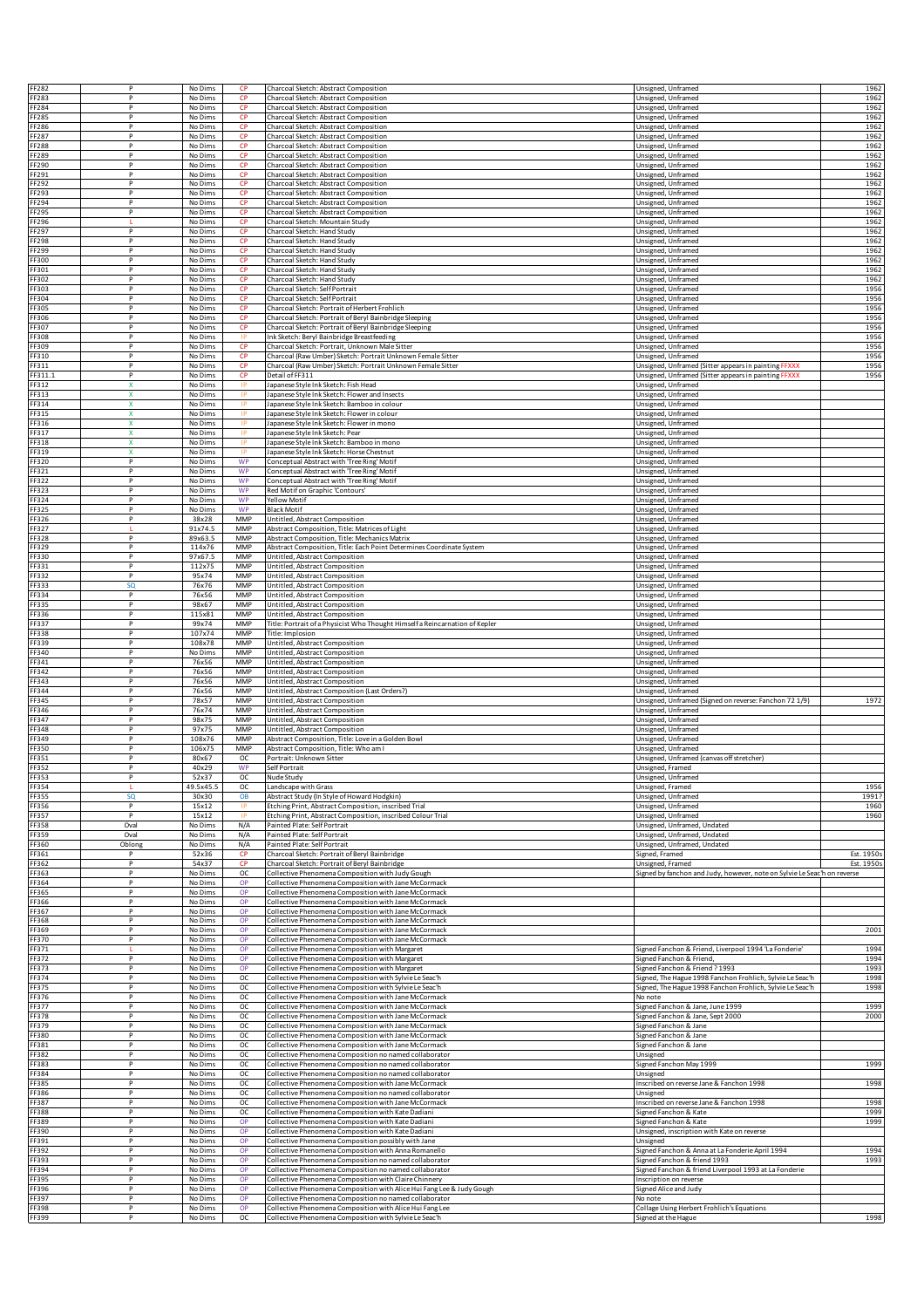| FF400                 | P              | No Dims            | OP             | Collective Phenomena Composition no named collaborator                                                                                                                         | Unsigned, note: No.4 inscribed on reverse                                              |                                    |
|-----------------------|----------------|--------------------|----------------|--------------------------------------------------------------------------------------------------------------------------------------------------------------------------------|----------------------------------------------------------------------------------------|------------------------------------|
| FF401                 | P              | No Dims            | OP             | Collective Phenomena Composition with Judy Gough and Jane McCormack                                                                                                            | iigned                                                                                 | 1994                               |
| FF402                 | P              | No Dims            | OP             | Collective Phenomena Composition with Sophie Le Seac'h                                                                                                                         | Signed, at The Hague                                                                   | 1998                               |
| FF403                 | P              | No Dims            | OP             | Collective Phenomena Composition no named collaborator                                                                                                                         | Signed                                                                                 |                                    |
| F404                  | P              | No Dims            | OP             | Collective Phenomena Composition with Anna Romanello and Sylvie Le Seac'h                                                                                                      | Signed                                                                                 | 1994                               |
| F405<br>FF406         | P<br>P         | No Dims<br>No Dims | OP<br>OP       | Collective Phenomena Composition with Syl and Jane McCormack<br>Collective Phenomena Abstract Composition no named collaborator                                                | Signed<br>Unsigned, Undated                                                            |                                    |
| FF407                 | P              | No Dims            | OP             | Collective Phenomena Abstract Composition no named collaborator                                                                                                                | Unsigned, Undated                                                                      |                                    |
| FF408                 | N/A            | N/A                | N/A            | Ambient Photo of Fanchon's Studio                                                                                                                                              | N/A                                                                                    | N/A                                |
| FF409                 | N/A            | N/A                | N/A            | Ambient Photo of Fanchon's Studio                                                                                                                                              | N/A                                                                                    | N/A                                |
| FF410                 | N/A            | N/A                | N/A            | Ambient Photo of Fanchon's Studio                                                                                                                                              | N/A                                                                                    | N/A                                |
| FF411<br>FF412        | N/A<br>N/A     | N/A<br>N/A         | N/A            | Ambient Photo of Fanchon's Studio                                                                                                                                              | N/A<br>N/A                                                                             | N/A<br>N/A                         |
| FF413                 | N/A            | N/A                | N/A<br>N/A     | Ambient Photo of Fanchon's Studio<br>FF406 in situ                                                                                                                             | On Stairwell Wall                                                                      | N/A                                |
| FF414                 | N/A            | N/A                | N/A            | FF407 in situ                                                                                                                                                                  | On Hallway Wall                                                                        | N/A                                |
| FF415                 | N/A            | N/A                | N/A            | Ambient Photo, Archiving in progress                                                                                                                                           | Sitting Room, Ground Floor                                                             | N/A                                |
| FF416                 | N/A            | N/A                | N/A            | Ambient Photo, Archiving in progress                                                                                                                                           | Sitting Room, Ground Floor                                                             | N/A                                |
| FF417                 | N/A            | N/A                | N/A            | Ambient Photo, Archiving in progress                                                                                                                                           | Hallway                                                                                | N/A                                |
| FF418<br>FF419        | N/A<br>N/A     | N/A<br>N/A         | N/A<br>N/A     | Ambient Photo, Archiving in progress<br>Ambient Photo, Archiving in progress                                                                                                   | Hallway<br>Kitchen                                                                     | N/A<br>N/A                         |
| FF420                 | N/A            | N/A                | N/A            | Ambient Photo, Archiving in progress                                                                                                                                           | Notebooks/Sketchbooks                                                                  | N/A                                |
| FF421                 | N/A            | N/A                | N/A            | Ambient Photo, Archiving in progress                                                                                                                                           | Journals in decade order                                                               | N/A                                |
| F422                  | N/A            | N/A                | N/A            | Portrait Photo of Fanchon as a Young Woman                                                                                                                                     |                                                                                        | N/A                                |
| F423                  | N/A            | N/A                | N/A            | Various Photos of Fanchon                                                                                                                                                      |                                                                                        | N/A                                |
| F424                  | N/A            | N/A                | N/A            | Various Photos of Fanchon                                                                                                                                                      |                                                                                        | N/A                                |
| FF425<br>FF426        | N/A<br>N/A     | N/A<br>N/A         | N/A<br>N/A     | Sketches of Beryl Bainbridge in situ in stairwell<br>Portrait of Fanchon by Austin Davies (Beryl Bainbridge's husband) in situ                                                 |                                                                                        | N/A<br>N/A                         |
| FF427                 | N/A            | N/A                | N/A            | Portrait of Fanchon by Austin Davies (Beryl Bainbridge's husband) in situ                                                                                                      |                                                                                        | N/A                                |
| <b>FF428</b>          | N/A            | N/A                | N/A            | Ambient Photo, Archiving in progress                                                                                                                                           | Collective Phenomena works                                                             | N/A                                |
| FF429                 | N/A            | N/A                | N/A            | Ambient Photo, Archiving in progress                                                                                                                                           | sketches/small artworks                                                                | N/A                                |
| FF430                 | N/A            | N/A                | N/A            | Ambient Photo, Archiving in progress                                                                                                                                           | Sketches/small artworks                                                                | $N/\beta$                          |
| FF431                 | N/A            | N/A                | N/A            | Ambient Photo, Archiving in progress                                                                                                                                           | Coloured works on paper                                                                | $N/\ell$                           |
| FF432                 | N/A            | N/A                | N/A            | Ambient Photo, Portrait of Herbert Frohlich in situ                                                                                                                            | Signed, Framed                                                                         | Estimated 1950s                    |
| FF433<br>FF434        | N/A<br>SQ      | N/A<br>122x12      | N/A<br>OB      | Ambient Photo Portrait of Herbert Frohlich in situ (detail of above)<br>Untitled, Abstract Composition                                                                         | Signed, Framed<br>Unsigned, Framed                                                     | Estimated 1950s<br>Estimated 1950s |
| FF435                 | P              | 122x71             | OB             | Untitled, Abstract Composition                                                                                                                                                 | Unsigned, Framed                                                                       | Estimated 1950s                    |
| FF436                 | P              | 34x25              | WP             | Watercolour sketch, figurative                                                                                                                                                 | Unsigned, Framed, Relates to Sketchbook?                                               | Estimated 1950s                    |
| FF437                 | P              | 56x38              | <b>CP</b>      | Sketch of Beryl Bainbridge                                                                                                                                                     | Signed, Framed                                                                         | Estimated 1950s                    |
| FF438                 | P              | 56x38              | CP             | Sketch of Beryl Bainbridge                                                                                                                                                     | iigned, Framed                                                                         | Estimated 1950s                    |
| FF439                 | P<br>P         | 56x38              | <b>CP</b>      | Sketch Portrait of Male Sitter                                                                                                                                                 | iigned, Framed                                                                         | Estimated 1950s                    |
| FF440<br>F441         | P              | 55x37<br>98x69     | MMP<br>oc      | Mixed Media Collage: Title, Re-Rush of All Space<br>Portrait of Herbert Frohlich                                                                                               | Unsigned, Framed (Broken), Label on reverse 'Liverpool Acad<br>Signed, Framed, Undated | Estimated 1950s<br>Estimated 1950s |
| F441A                 | P              | 98x69              | oc             | Detail of FF441                                                                                                                                                                | Signed, Framed, Undated                                                                | Estimated 1950s                    |
| FF442                 | P              | 40x27              | PLATE          | Plate for ref FF217                                                                                                                                                            | N/A                                                                                    | N/A                                |
| FF443                 | P              | 39.5x27            | PLATE          | Plate for ref FF208                                                                                                                                                            | N/A                                                                                    | N/A                                |
| FF444                 | P              | 49x34.5            | PLATE          | Plate for refFF222                                                                                                                                                             | N/A                                                                                    | N/A                                |
| <b>FF445</b><br>FF446 | P<br>P         | 39.5x39.<br>39x20  | PLATE<br>PLATE | Plate for refFF221<br>Plate for ref FF220                                                                                                                                      | N/A<br>N/A                                                                             | N/A<br>N/A                         |
| FF447                 | P              | 49x29.5            | PLATE          | Plate for ref FF219                                                                                                                                                            | N/A                                                                                    | N/A                                |
| FF448                 | $\overline{P}$ | 48.8x34.5          | PLATE          | Plate for refFF211                                                                                                                                                             | N/A                                                                                    | N/A                                |
| FF449                 | $\, {\sf P}$   | 39.5x25            | PLATE          | Plate for refFF212                                                                                                                                                             | N/A                                                                                    | N/A                                |
| FF450                 | P              | 34.2x29.7          | PLATE          | Plate for ref FF209                                                                                                                                                            | N/A                                                                                    | N/A                                |
| FF451                 | P              | 49x29.5            | PLATE          | Plate for ref FF223                                                                                                                                                            | N/A                                                                                    | N/A                                |
| FF452<br>FF453        | P<br>P         | 39x20<br>50x34.5   | PLATE<br>PLATE | Plate for ref FF224<br>Plate for ref FF357                                                                                                                                     | N/A<br>N/A                                                                             | N/A<br>N/A                         |
| FF454                 | P              | 15x12              | PLATE          | Plate for ref FF216                                                                                                                                                            | N/A                                                                                    | N/A                                |
| FF455                 | P              | 38.5x38.5          | PLATE          | Plate for ref FF214                                                                                                                                                            | N/A                                                                                    | N/A                                |
| FF456                 | P              | 39.5x24.5          | PLATE          | Plate for ref FF231                                                                                                                                                            | N/A                                                                                    | N/A                                |
| FF457                 | Shape          | Triangular         | PLATE          | Plate for refFF225                                                                                                                                                             | N/A                                                                                    | N/A                                |
|                       |                |                    |                |                                                                                                                                                                                |                                                                                        |                                    |
| F458                  |                |                    |                |                                                                                                                                                                                |                                                                                        |                                    |
|                       |                |                    |                |                                                                                                                                                                                |                                                                                        |                                    |
| <b>FF459</b>          | N/A<br>N/A     | N/A                | N/A            | Significant letters, cuttings, papers and documents (inc. passports)                                                                                                           |                                                                                        |                                    |
| FF459.1<br>-459.      | N/A            | N/A<br>N/A         | N/A<br>scanned | American Students' Social Center Membership card 1960-61<br>50+ pages manuscript entitled "My Life'                                                                            |                                                                                        |                                    |
| FF459.3               | N/A            | N/A                | N/A            | Aliens Order 1920, Certificate of Registration in UK issued in Liverpool 28.06.1950                                                                                            |                                                                                        |                                    |
| FF459.4               | N/A            | N/A                | N/A            | Photocopy of young Herbert with girlfriend - note verso: 'Eva - a doctor                                                                                                       |                                                                                        |                                    |
| F459.5                | N/A            | N/A                | N/A            | 2 x printed copies of British Journal of Aesthetics: fanchon's thesis, The Function of Perceptual Asymmetry in Picture Space                                                   |                                                                                        |                                    |
| F459.6                | N/A            | N/A                | N/A            | Typescript of Time in Art & Science for Order in Art and Science                                                                                                               |                                                                                        |                                    |
| F459.7                | N/A            | N/A                | N/A            | Printed Wikipedia entry for Joseph Szabo                                                                                                                                       |                                                                                        |                                    |
| F459.8<br>F459.9      | N/A<br>N/A     | N/A<br>N/A         | N/A<br>N/A     | Letter from TJ Diffey (Editor of Brit Journal of Aesthetics) to Fanchon, 2 Aug 1979<br>Draft copies of Fanchon's wills and codicils                                            |                                                                                        |                                    |
| FF459.10              | N/A            | N/A                | N/A            | Bound copy of Fanchon'd birthchart by Equinox, version 3 June 1988                                                                                                             |                                                                                        |                                    |
| FF459.11              | N/A            | N/A                | N/A            | Copy of Creative Mind (Magazine of Living Philosophy) Autumn 1993                                                                                                              |                                                                                        |                                    |
| FF459.12              | N/A            | N/A                | N/A            | Draft letter from Fanchon to Jeremy Reed, undated, "Darling Jeremy                                                                                                             |                                                                                        |                                    |
| FF459.13<br>FF459.14  | N/A<br>N/A     | N/A<br>N/A         | N/A<br>N/A     | 2 x A5 leaflets of fanchon's exhibition at Stour Space, London E3 2PA, 9-13 June2010                                                                                           |                                                                                        |                                    |
| FF459.15              | N/A            | N/A                | N/A            | Newspaper clipping: "Fanchon Aungst Wins Another Scholarship  "<br>Flyer for Fanchon's retrospective exhibition at Gallery4All Arts, Liverpool, 9 Feb - 12 April               |                                                                                        |                                    |
| FF459.16              | N/A            | N/A                | N/A            | Invitation to 70th anniversary of Salons des Realities Nouvelles 7 April 1962                                                                                                  |                                                                                        |                                    |
| FF459.17              | N/A            | N/A                | N/A            | Note on reverse of Venice postcard, undated; Dream or hallucinatory description                                                                                                |                                                                                        |                                    |
| FF459.18              | N/A            | N/A                | N/A            | Newspaper article on Beryl Bainbridge: "A Matter of Life and Death"                                                                                                            |                                                                                        |                                    |
| FF459.19              | N/A            | N/A                | N/A            | 3 x brochures for Terry Duffy's Monuments/Standing Stones exhibitions                                                                                                          |                                                                                        |                                    |
| FF459.20              | N/A            | N/A                | N/A            | Newspaper article on Jeremy Reed: "Self-portrait of a well-hung poem"<br>Small Poetry booklet, Dave Calder: Buchan, published by Windows Project 1983                          |                                                                                        |                                    |
| FF459.21<br>FF459.22  | N/A<br>N/A     | N/A<br>N/A         | N/A<br>N/A     | Fanchon's hand-written notes on Hayter and card notification of Hayter's death                                                                                                 |                                                                                        |                                    |
| FF459.23              | N/A            | N/A                | N/A            | Note to Fanchon from Peter Halligan dated 4 June 2016, shortly before her death                                                                                                |                                                                                        |                                    |
| FF459.24              | N/A            | N/A                | N/A            | 2 x examination papers dated 1946 (Fanchon age 19)                                                                                                                             |                                                                                        |                                    |
| FF459.25              | N/A            | N/A                | N/A            | Fanchon typescript: Philosophical Discourse on The threshold of Pain                                                                                                           |                                                                                        |                                    |
| FF459.26              | N/A            | N/A                | N/A            | October 1949 issue of Gambit (Oxford University magazine)                                                                                                                      |                                                                                        |                                    |
| FF459.27<br>F459.28   | N/A            | N/A                | N/A            | Note on envelope: Fanchon dreams about being embraced by Terry Duffy, "Oh yes'                                                                                                 |                                                                                        |                                    |
| FF459.28.             | N/A<br>N/A     | N/A<br>N/A         | N/A<br>scanned | Letters from Austin Davies: 4 letters, see below:<br>3 Dec 1996 from New Zealand. Refers to Beryl, Don McKinlay, Williamson Art Gallery, and Austin's daughter Johanna.        |                                                                                        |                                    |
| FF459.28.2            | N/A            | N/A                | scanned        | complete: First page of letter, 24 Jan 2003. Refers to Beryl, Walker Art Gallery and Sandon Art Gallery. Describes Austin's exhibition in London. Mentions Beryl's drinking    |                                                                                        |                                    |
| F459.28.3             | N/A            | N/A                | scanned        | ostcard for Austin's exhibition in London (Coombs Contemporary).                                                                                                               |                                                                                        |                                    |
| FF459.28.4            | N/A            | N/A                | scanned        | ncomplete: Final page of letter (date unknown). Describes interview by New Zealand Press Association interview with Beryl and Austin.                                          |                                                                                        |                                    |
| FF459.29              | N/A            | N/A                | N/A            | 2 x brochures from Hayter's exhibitions                                                                                                                                        |                                                                                        |                                    |
| FF459.30              | N/A            | N/A                | N/A            | Herbert's complete bibiliography by Gerald Hyland (contains charcoal portrait of H by Fanchon                                                                                  |                                                                                        |                                    |
| FF459.31<br>FF459.32  | N/A<br>N/A     | N/A<br>N/A         | N/A<br>N/A     | Draft letter from Fanchon to Jeremy Reed undated<br>Note from Laboratoire de Spectroscopie, Hertzienne, dated 25.11.60 to Fanchon in French language                           |                                                                                        |                                    |
| F459.33               | N/A            | N/A                | scanned        | Manuscript of story/dream (located in Germany or Italy)                                                                                                                        |                                                                                        |                                    |
| FF459.34              | N/A            | N/A                | N/A            | Letter to Fanchon from Karl H Probram, Professor Emeritus, Stanford University, VA USA                                                                                         |                                                                                        |                                    |
| FF459.35              | N/A            | N/A                | N/A            | Draft letter from fanchon to Prof Itzutzu undated                                                                                                                              |                                                                                        |                                    |
| FF459.36              | N/A            | N/A                | N/A            | Tate Gallery paper bag containing 5 postcards with Blake/cezanne images with handwritten notes on Turner Light in art                                                          |                                                                                        |                                    |
| FF459.37              | N/A            | N/A                | N/A            | Draft letter from Fanchon to Jeremy Reed undated                                                                                                                               |                                                                                        |                                    |
| FF459.38<br>FF459.39  | N/A<br>N/A     | N/A                | N/A<br>N/A     | Letter to Fanchon from Emanuela                                                                                                                                                |                                                                                        |                                    |
| FF459.40              | N/A            | N/A<br>N/A         | N/A            | Bachelor of Letters Degree Certificate, awarded to Fanchon bu University of Oxford 1952<br>Probate Certificate of Herbert 21 March 1991                                        |                                                                                        |                                    |
| FF459.41              | N/A            | N/A                | N/A            | Manuscript titled 'Neural Supernovae' by Jeremy Reed, describing Fanchon's work (for exhibition?)                                                                              |                                                                                        |                                    |
| FF459.42              | N/A            | N/A                | N/A            | Handwritten notes in writing pad, headed 'Dusseldorf' or N?                                                                                                                    |                                                                                        |                                    |
| FF459.43              | N/A            | N/A                | N/A            | Dream note in spiral bound pad "My Dream of Love"                                                                                                                              |                                                                                        |                                    |
| FF459.44              | N/A            | N/A                | N/A            | Handwritten notes: Concious Mathematics                                                                                                                                        |                                                                                        |                                    |
| FF459.45<br>FF459.46  | N/A<br>N/A     | N/A<br>N/A         | N/A<br>N/A     | Handwritten Notepad: 'Lonely at the end of Life' at David's in May 1997<br>Letter to Fanchon from Gerald Hyland, 18 March 1998                                                 |                                                                                        |                                    |
| FF459.47              | N/A            | N/A                | N/A            | Letter from fanchon to Jeremy Reed July 8                                                                                                                                      |                                                                                        |                                    |
| FF459.48              | N/A            | N/A                | N/A            | Letter from fanchon to Jeremy Reed undated                                                                                                                                     |                                                                                        |                                    |
| FF459.49              | N/A            | N/A                | N/A            | Letter from fanchon to Jeremy Reed undated                                                                                                                                     |                                                                                        |                                    |
| FF459.50              | N/A            | N/A                | N/A            | Letter to Fanchon from Earl Davis, 20 March 1998                                                                                                                               |                                                                                        |                                    |
| FF459.51<br>FF459.52  | N/A<br>N/A     | N/A<br>N/A         | N/A<br>N/A     | Notes on wanting to do something for Hyland / leaving something for continuing research at the Max Planck Institute<br>Letter to Fanchon from David, Santa Monica, 15 Jan 1998 |                                                                                        |                                    |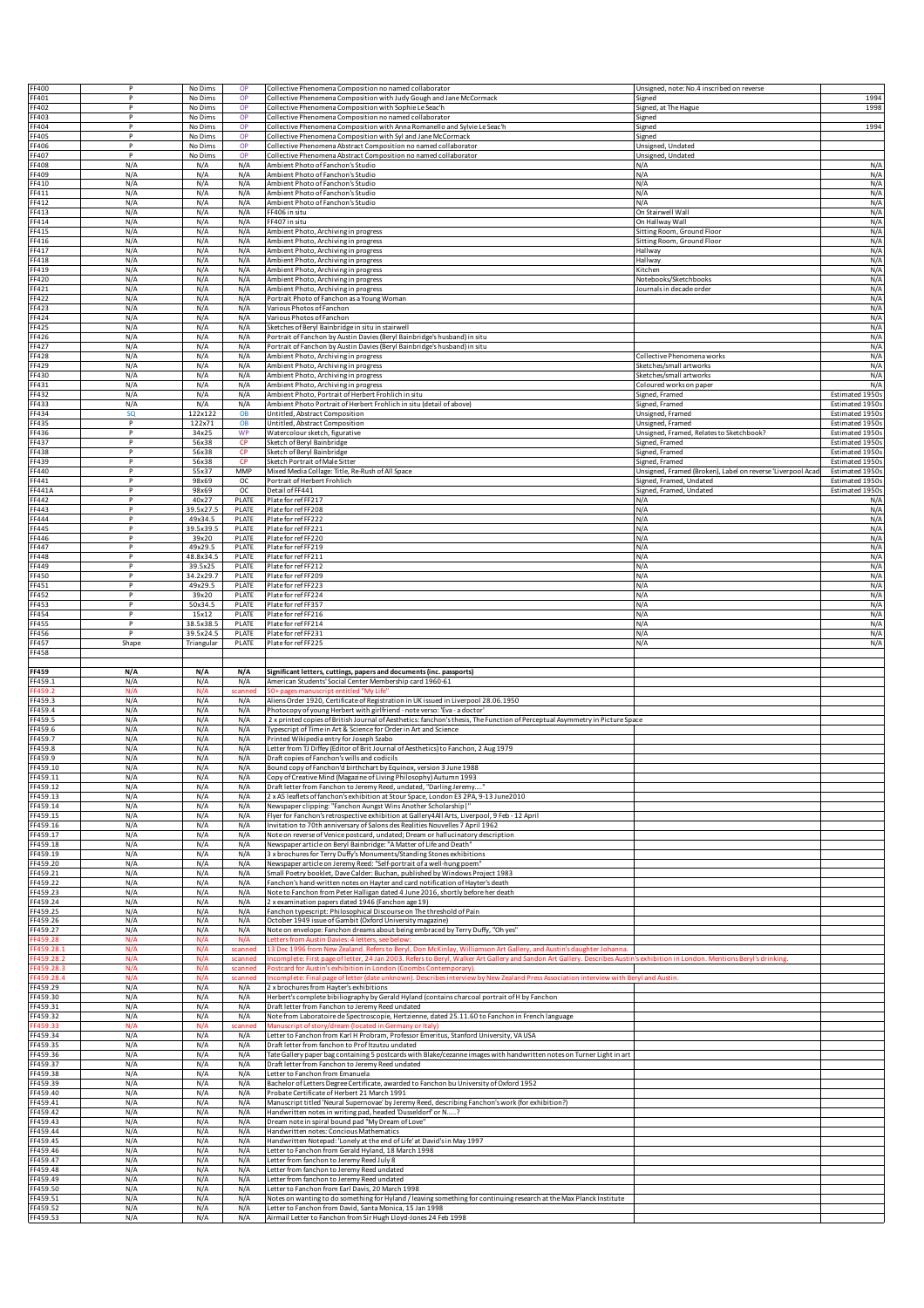| FF459.54    | N/A | N/A | N/A     | Herbert's mathematical equations, workings                                                                                                       |  |
|-------------|-----|-----|---------|--------------------------------------------------------------------------------------------------------------------------------------------------|--|
| FF459.55    | N/A | N/A | N/A     | Newspaper article on Hayter (International Herald Tribune) 28 Aug 1982                                                                           |  |
| FF459.56    | N/A | N/A | N/A     | Letter to Fanchon from Alice (references Sylvie) undated                                                                                         |  |
| FF459.57    | N/A | N/A | N/A     | Letter to Fanchon and Herbert from Bill Hayter (County Kerry) 2 Jan 1976                                                                         |  |
| FF459.58    | N/A | N/A | N/A     | Letter to Fanchon from Adele Engel Behar (Florida) 10 Jan 1998                                                                                   |  |
| FF459.59    | N/A | N/A | N/A     | Letter to Fanchon from Earl Davis, 6 Aug 1996, enclosing publication by Earl on Synchronistic Responsiveness                                     |  |
| FF459.60    | N/A | N/A | N/A     | Letter to Fanchon from Adele Engel Behar (Florida) 23 July 1998                                                                                  |  |
| FF459.61    | N/A | N/A | N/A     | Letter to Fanchon from Charles Terreaux (Geneva) 6 Dec 1990 (in French)                                                                          |  |
| FF459.62    | N/A | N/A | N/A     | Note on Szabo's abuse of Lilly, attributing 'Atilla Complex' to him                                                                              |  |
| FF459.63    | N/A | N/A | N/A     | Typed letter from Fanchon to Prof Cauguel in Paris, ref Collective Phenomena film                                                                |  |
| FF459.64    | N/A | N/A | N/A     | Letter from Adele Engel Behar (Florida) 22 Sep 1997                                                                                              |  |
| FF459.65    | N/A | N/A | N/A     | Announcement card for Fanchon's graduation from her mother, Helen Aungst, 13 Jun 1947                                                            |  |
| FF459.66    | N/A | N/A | N/A     | Letter to Fanchon from Roger (Oak?) Univ of Chicago, 22 June 1948                                                                                |  |
|             |     |     |         |                                                                                                                                                  |  |
| FF459.67    | N/A | N/A | N/A     | Airmail letter to Fanchon from Heinz (Pannett?) Univ of Chicago 29 Nov 1949                                                                      |  |
| FF459.68    | N/A | N/A | N/A     | Airmail letter to fanchon at St Peter's Loft St Ives (Peter Lanyon's Art School/Studio 1957-60) from Herbert (in Israel) 29 Sep 1957             |  |
| FF459.69    | N/A | N/A | N/A     | Letter to Fanchon from Rita referring to mother and the Tennenbaums 22 Aug 1950                                                                  |  |
| FF459.70    | N/A | N/A | N/A     | Fragment of a note (telegram?) from Chicago Daily News, asking for verification of Fanchon's philosophical prowess                               |  |
| FF459.71    | N/A | N/A | N/A     | 2 notes to Fanchon from Gilbert Ryle/Royle?, Editor of MIND dates 23 Oc 1957 and 4 Feb 1959                                                      |  |
| FF459.72    | N/A | N/A | N/A     | Letter to fanchon from Peter on U of Oxford notepaper 30 July 1952                                                                               |  |
| FF459.73    | N/A | N/A | N/A     | Invitation to Professor and Mrs Herbert Frohlich from HM Queen to attend Garden Party at Buckingham Palace 14 July 1960                          |  |
| FF459.74    | N/A | N/A | N/A     | Letter to Fanchon from Richard Nelson, New York, undated                                                                                         |  |
| FF459.75    | N/A | N/A | N/A     | Letter to Fanchon from Bill Hayter (from 2A Piazza Studios, St Ives) referencing his book of Life Terrific and Eroticism                         |  |
| FF459.76    | N/A | N/A | N/A     | Letter to Fanchon from Walker Art Gallery, advising they have bought 3 of her etching prints, 1 July 1964                                        |  |
| FF459.77    | N/A | N/A | N/A     | Letter to Fanchon from Walker Art Gallery, advising her Mr EBSalisbury of Litherland L21 has bought 3 of hewr etching prints 25 Jun 1965         |  |
| FF459.78    | N/A | N/A | N/A     | Letter to Fanchon from Bowes Museum, advising her work is in their collectrion. From Lionel Burman, 25 Jan 1965                                  |  |
| FF459.79    | N/A | N/A | N/A     | Letter to Fanchon from Bill Hayter (from Paris) 4 Feb 1966                                                                                       |  |
| FF459.80    | N/A | N/A | N/A     | Reply Letter to Fanchon from Terry Hands (Theatre Director at Royal Shaskespeare Co, formerly of The Everyman) 24 July 1966                      |  |
|             |     |     |         |                                                                                                                                                  |  |
| FF459.81    | N/A | N/A | N/A     | Letter to Fanchon from Abner (?) in Massachusetts 20 Dec 1966. Refers to Art sale and Herbert                                                    |  |
| FF459.82    | N/A | N/A | N/A     | Letter to Fanchon from Jian (?) Refers to your 'new life' in Paris Jan 1979. Is this a letter from Herbert? (in Germany)                         |  |
| FF459.83    | N/A | N/A | N/A     | Note to Fanchon. Exhibition card from James Adley (Professor of Art, Michegan State University 15 June 1989                                      |  |
| FF459.84    | N/A | N/A | N/A     | Letter to Fanchon from Professor, Sir Neville Mott FRS, undated                                                                                  |  |
| FF459.85    | N/A | N/A | N/A     | Letter to Fanchon from Sylvie Le S'each (in Addis Abbaba) 28 Jun 1982                                                                            |  |
| FF459.86    | N/A | N/A | N/A     | Letter to Herbert from Ravi V Gomatan, inviting him to a Conciousness of Sciences International Workshop, San Francisco, 13 June 1989            |  |
| FF459.87    | N/A | N/A | N/A     | Letter to Fanchon from Cristophe von der Malsburg (in California) 23 Jan 1990                                                                    |  |
| FF459.88    | N/A | N/A | N/A     | Fanchon's Degree Certificate, Bachelor of Philosophy, Univ of Chicago                                                                            |  |
| FF459.89    | N/A | N/A | N/A     | 2-page entry of Fanchon's Beryl Bainbridge exhibition 18-29 Sep 2010 at Gallery4All Arts on artinliverpool.com                                   |  |
| FF459.90    | N/A | N/A | N/A     | Terry Duffy's email synopsis of Fanchon 30 Sep 2016                                                                                              |  |
| FF459.91    | N/A | N/A | N/A     | Letter to Fanchon from Walker Art Gallery, advising that the Bowes Museum bought Zodiacal Stream etching 27 June 1963                            |  |
| FF459.92    |     | N/A | N/A     | 3 short notes to Fanchon from David: Sep 1996, Dec 1996, Oct 1997                                                                                |  |
|             | N/A |     |         |                                                                                                                                                  |  |
| FF459.93    | N/A | N/A | N/A     | 2 short notes to Fanchon from Eva-Maria (in German)                                                                                              |  |
| FF459.94    | N/A | N/A | scanned | Draft letter from Fanchon to Herbert IMPORTANT - He has left her (separation?), she wants to die                                                 |  |
| FF459.95    | N/A | N/A | N/A     | Letter to Fanchon from Austin Davis (in New Zealand) 1 July 1996                                                                                 |  |
| FF459.96    | N/A | N/A | N/A     | Reminiscences of Herbert by Fanchon, with other items found in a single wallet                                                                   |  |
| FF459.96.   | N/A | N/A | canned  | Some reminiscences of Herbert", typed                                                                                                            |  |
| FF459.96.2  | N/A | N/A | N/A     | almost identical manuscript of FF459.96.1                                                                                                        |  |
| FF459.96.3  | N/A | N/A | N/A     | notes and early drafts for FF459.96.1 and FF459.96.2                                                                                             |  |
| FF459.97    | N/A | N/A | N/A     | Notes on Collective Phenomena                                                                                                                    |  |
| FF459.98    | N/A | N/A | N/A     | Medical Assessment of Herbert in California, identifying cognitive impairment, 20 Feb 1990                                                       |  |
| FF459.99    | N/A | N/A | N/A     | Letter to Fanchon from Marjorie, on Queens University, Belfast, notepaper 12 Dec (no year given)                                                 |  |
| FF459.100   | N/A | N/A | N/A     | Letter to Fanchon from Herbert "It was nice to meet you" 12 July 1949                                                                            |  |
|             |     |     |         |                                                                                                                                                  |  |
| FF459.101   | N/A | N/A | N/A     | Letter from Fanchon to Jeremy Reed on Hotel Ambassador, Zurich, notepaper, undated                                                               |  |
| FF459.102   | N/A | N/A | N/A     | Fanchon and Herbert's marriage certificate 26 Jun 1950                                                                                           |  |
| FF459.103   | N/A | N/A | N/A     | Deed of Covenance for Greenheys Road                                                                                                             |  |
| FF459.104   | N/A | N/A | N/A     | Draft paper with handwritten notes, titled, 'The Locations of Light in Art'                                                                      |  |
| FF459.105   | N/A | N/A | N/A     | Final complete typescript of the paper titled, 'The Locations of Light in Art'                                                                   |  |
| FF459.106   | N/A | N/A | N/A     | Sketches and fragmenbt working notes found with draft of 'The Locations of Light in Art', 145 Iffley Road, undated                               |  |
| FF459.107   | N/A | N/A | scanned | <b>Biographical note on Fanchon's visit to Oxford (stayed with Professor Kurt Mendelssohn)</b>                                                   |  |
| FF459.108   | N/A | N/A | N/A     | Letter to Fanchon from Eleanor (in County Wicklow), Nov 4 (no year)                                                                              |  |
| FF459.109   | N/A | N/A | N/A     | Letters to Fanchon from Rita                                                                                                                     |  |
| FF459.110   | N/A | N/A | N/A     | Letter to Fanchon from Alison (in Oxford) 13 July 1949                                                                                           |  |
| FF459.111   | N/A | N/A | N/A     | Herbert's death certificate 31 Jan 1991                                                                                                          |  |
| FF459.112   | N/A | N/A | N/A     | Reminiscences by Fanchon                                                                                                                         |  |
|             |     |     |         | Schutzhaftbefahl: Detention paper for Jews dated 4 March 1933 (in German)                                                                        |  |
| FF459.113   | N/A | N/A | N/A     |                                                                                                                                                  |  |
| FF459.114   | N/A | N/A | N/A     | Beburtsurkunde: copies of birth certificate for Jakob Frohlich, 16 Jan 1878                                                                      |  |
| FF459.115   | N/A | N/A | N/A     | Share value info 31 Jan 1991                                                                                                                     |  |
| FF459.116   | N/A | N/A | N/A     | Letter to Fanchon from Lawrence ball (incomplete) reminiscing about him knowing her for 27 years, 26 July (no year)                              |  |
| FF459.117   | N/A | N/A | N/A     | Letter to Fanchon from Rita (incomplete)                                                                                                         |  |
| FF459.118   | N/A | N/A | N/A     | Letter to Fanchon from Bob, Chicago, 9 May 1948                                                                                                  |  |
| FF459.119   | N/A | N/A | N/A     | Herbert's dismissal papers from University of Freiburg on racial grounds/related documents from 1932/33                                          |  |
| FF459.120   | N/A | N/A | N/A     | Herbert's certificate of naturalisation (Einburgeringsurkunde) 24 May 1973, with cover letter                                                    |  |
| FF459.121   | N/A | N/A | N/A     | Various letters/docs to Herbert from Ministry of Culture in Germany                                                                              |  |
| FF459.122   | N/A | N/A | N/A     | Herbert's legal papers/docs in 1960s                                                                                                             |  |
| FF459.123   |     |     | N/A     |                                                                                                                                                  |  |
| FF459.124   | N/A | N/A |         | Herbert's legal papers/docs in 1970s                                                                                                             |  |
| FF459.125   | N/A | N/A | N/A     | Herbert's birth certificate and related papers<br>Herbert's certificate for burial of ashes in Germany                                           |  |
|             | N/A | N/A | N/A     |                                                                                                                                                  |  |
| FF459.126   | N/A | N/A | N/A     | Photocopy of Fanchon's birth certificate                                                                                                         |  |
| FF459.127   | N/A | N/A | N/A     | 2 x letters to Fanchon 16/27 July from (?) signature to be identified                                                                            |  |
| FF459.128   | N/A | N/A | N/A     | 4-page (fragment) of letter to Fanchon undated, writer to be identified                                                                          |  |
| FF459.129   | N/A | N/A | N/A     | Airmail letter to Fanchon (at Somerville College Oxford) from HR Pannell/Pannett? Oct 1949 or 50                                                 |  |
| FF459.130   | N/A | N/A | N/A     | Wallet containing small double-sided artwork, painted on rigid vinyl card or leather, labelled 'A Souvenir from Liverpoo                         |  |
| FF459.131   | N/A | N/A | N/A     | Paper by Fanchon, 'Coherence in Art and in the Physical Basis of Conciousness'                                                                   |  |
| FF459.132   | N/A | N/A | N/A     | Short manuscript, titled, 'The Diualogue between the Unconcious and Concious in Visual Art and Music                                             |  |
| FF459.133   | N/A | N/A | N/A     | Collective Phenomena Introduction (with Kate Dadiani                                                                                             |  |
| FF459.134   | N/A | N/A | N/A     | 2 xc sheets, titled, 'Coherent Phenomena' and 'Synergetics'                                                                                      |  |
| FF459.135   | N/A | N/A | N/A     | Exhibition listing for Sylvie Le S'each 1977-94                                                                                                  |  |
| FF459.136   | N/A | N/A | N/A     | Letter to Fanchon from Eva-Maria, 27 July 1988                                                                                                   |  |
| FF459.137   | N/A | N/A | N/A     | Letter to Fanchon from George (at Christchurch, Oxford) undated                                                                                  |  |
| FF459.138   | N/A | N/A | N/A     | Letter to Fanchon from Jim (?) Michegan State University, 19 Nov 1988                                                                            |  |
| FF459.139   | N/A | N/A | N/A     | Letter to Fanchon and Herbert from Peter (in Arezzo) 1 Oct 1988                                                                                  |  |
|             |     |     |         | Letter to Fanchon and Herbert from Peter (Gilby?) Merseyside) 14 July 1988                                                                       |  |
| FF459.140   | N/A | N/A | N/A     |                                                                                                                                                  |  |
| FF459.141   | N/A | N/A | N/A     | Letter to Fanchon from Helen Prescott (London) 16 Jan 1990                                                                                       |  |
| FF459.142   | N/A | N/A | N/A     | Letter to Fanchon fom David (Dept Philosophy UCLA), Los Angeles 27 May 1989                                                                      |  |
| FF459.143   | N/A | N/A | N/A     | Letter to Fanchon from Eva-Maria 1 Oct 1991                                                                                                      |  |
| FF459.144   | N/A | N/A | N/A     | Letter to Fanchon from Charles Terreaux 21 July 1993 (in French)                                                                                 |  |
| FF459.145   | N/A | N/A | scanned | Draft letter from Fanchon to Michael (?) in which she rues being 'stuck' with Herbert, who wants to die (discusses euthanasia                    |  |
| FF459.146   | N/A | N/A | N/A     | Letter to Fanchon from Brian (at Univ of Sussex) 26 Jan 1979                                                                                     |  |
| FF459.147   | N/A | N/A | N/A     | Letter to Fanchon from Jane McCormick (in Clwyd) 6 Sept 1994                                                                                     |  |
| FF459.148   | N/A | N/A | N/A     | Note on Postcard to Brian re compassion, love and meditation                                                                                     |  |
| FF459.149   | N/A | N/A | N/A     | Manuscript in which Fanchon ponders detachment -'to be put in another body'                                                                      |  |
| FF459.150   | N/A | N/A | N/A     | Draft letter to Brian from Fanchon 'Your lecture was brilliant'                                                                                  |  |
| FF459.151   | N/A | N/A | scanned | Note - 'Attitude' to Jeremy and Lawrence, July 1993                                                                                              |  |
| FF459.152   | N/A | N/A | scanned | Vote - in which Fanchon appears envious of Pascale receiving 'intense' poem (from Jeremy?) whereas hers from him are 'perverse and light'        |  |
| FF459.153   |     |     |         |                                                                                                                                                  |  |
|             | N/A | N/A | scanned | Note - in which Fanchon writes about Herbert 'doing his best to learn to be sensual'                                                             |  |
| FF459.154   | N/A | N/A | scanned | Numerous Draft letters from Fanchon to Brian                                                                                                     |  |
| FF459.155   | N/A | N/A | scanned | raft letter from Fanchon to Mai Wan in which she states she and Brian had been lovers for 9 years                                                |  |
| FF459.156   | N/A | N/A | scanned | Jumerous draft letters and notes on love, passion, infatuation, happiness and reflection - thought to be for Brian                               |  |
| FF459.157   | N/A | N/A | scanned | umerous letters to Fanchon from Brian                                                                                                            |  |
|             |     |     | scanned | 14 May 1973-Discussing possibility of meeting Lilian Silburn in Paris. He also expresses an interest in Fanchon's trip to                        |  |
| FF459.157.1 | N/A | N/A |         | apan or Korea                                                                                                                                    |  |
|             |     |     | scanned | 1 Apr 1977-Discussing their voyage back from Ghent together. Discussing a possible visit to Liverpool with his wife to                           |  |
| FF459.157.2 | N/A | N/A |         | tay with Fanchon and Herbert - May 28th. Mentions artist Jack Cowan.                                                                             |  |
| FF459.157.3 | N/A | N/A | scanned | 9 Jun 1997- Discussing the Sufi centre of the Tibetan monastery. Discussion of the positive reception to her                                     |  |
|             |     |     |         | aper: linguistic structures. Mentions their trip to Ghent. Expresses disappointment that he was not able to come to Liverpool the previous month |  |
|             |     |     | scanned |                                                                                                                                                  |  |
| FF459.157.4 | N/A | N/A |         | 19 Jul 1977-Discusses Whitehead (possibly Alfred North Whitehead). Plan to meet in September?                                                    |  |
|             |     |     | scanned | 28 Sep 1977- Expresses disappointment that they did not meet. Discusses visit in November. He looks forward to                                   |  |
| FF459.157.5 | N/A | N/A |         | liscussions with Herbert                                                                                                                         |  |
| FF459.157.6 | N/A | N/A | scanned | 15 Nov 1977-Discusses her attempt at 'balancing the hemisphere' - meditation/Buddhism?                                                           |  |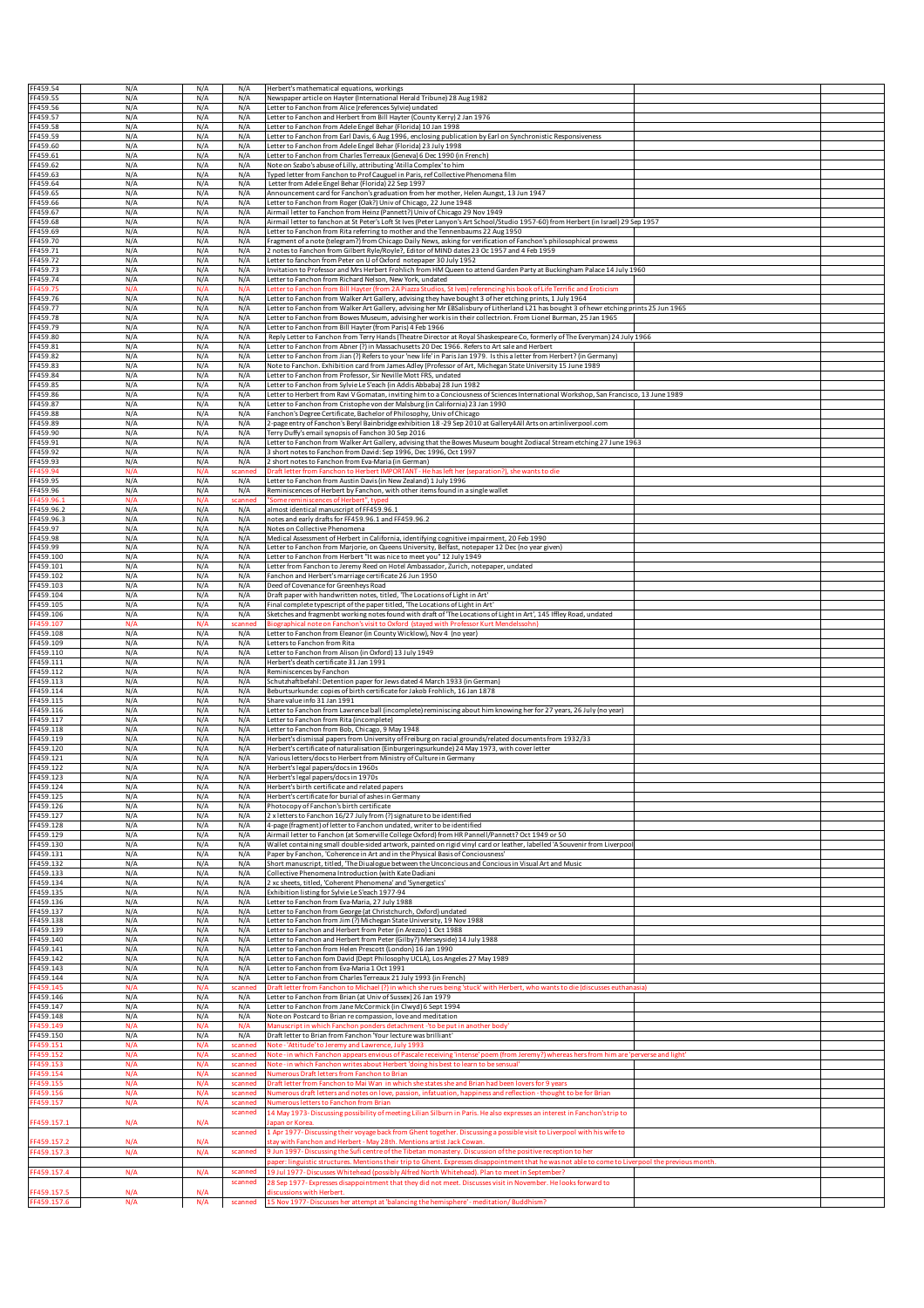| FF460.2.3<br>FF460.2.4       |            |            |                    | 08-Jul<br>28-Aug                                                                                                                                                                                                                                       |  |
|------------------------------|------------|------------|--------------------|--------------------------------------------------------------------------------------------------------------------------------------------------------------------------------------------------------------------------------------------------------|--|
| FF460.2.2                    |            |            |                    | 24-Apr                                                                                                                                                                                                                                                 |  |
| FF460.2.1                    |            |            | Estimated          | 16-Apr                                                                                                                                                                                                                                                 |  |
| FF460.2                      |            |            |                    | 1988                                                                                                                                                                                                                                                   |  |
| FF.460.1.7                   |            |            |                    | 20-Dec                                                                                                                                                                                                                                                 |  |
| FF.460.1.6                   |            |            |                    | 06-Dec                                                                                                                                                                                                                                                 |  |
| FF.460.1.5                   |            |            |                    | 02-Nov                                                                                                                                                                                                                                                 |  |
| FF.460.1.4                   |            |            |                    | 31-Aug                                                                                                                                                                                                                                                 |  |
| FF.460.1.2<br>FF.460.1.3     |            |            |                    | 19-Apr<br>26-Apr                                                                                                                                                                                                                                       |  |
| FF.460.1.1                   |            |            |                    | 08-Feb                                                                                                                                                                                                                                                 |  |
| FF460.1                      |            |            |                    | 1987                                                                                                                                                                                                                                                   |  |
| FF460                        |            |            |                    | Letters from Jeremy Reed (If a full date or year has not been written on the letter, a year has been estimated)                                                                                                                                        |  |
|                              |            |            |                    |                                                                                                                                                                                                                                                        |  |
| FF459.232                    | N/A        | N/A        | N/A                | Folder contaning a full 61-page document: Wittgenstein's notes                                                                                                                                                                                         |  |
| FF459.230.3<br>FF459.231     | N/A<br>N/A | N/A<br>N/A | scanned<br>scanned | Refers to Peter, David, Michael and the Oxford Lectures.<br>Disparate fragments of Fanchon's autobiographical notes                                                                                                                                    |  |
| FF459.230.2                  | N/A        | N/A        | scanned            | Mention of affair with a painter (Austin Davis) and his marriage to Beryl.                                                                                                                                                                             |  |
| FF459.230.1                  | N/A        | N/A        | scanned            | About Brian reconciling with Hazel, and the last time Fanchon saw him. Description of Brian's house                                                                                                                                                    |  |
| FF459.229<br>FF459.230       | N/A<br>N/A | N/A<br>N/A | N/A<br>scanned     | Letter to Fanchon from Trevor, Oxford, undated<br>fanchon's notes on her affair with and loss of Brian, see below:                                                                                                                                     |  |
| FF459.228                    | N/A        | N/A        | N/A                | Annotated printed leaflet by Stan Tennenbaum - Souslin's Problem (Mathematics)                                                                                                                                                                         |  |
| FF459.226<br>FF459.227       | N/A<br>N/A | N/A<br>N/A | N/A<br>N/A         | Letter to Fanchon from George Backus (Geophysicist) Chicago, 27 April 1948<br>Letters to Fanchon from Justin Davies, July 1953                                                                                                                         |  |
| FF459.225                    | N/A        | N/A        | N/A                | Letter to Fanchon from the British Consulate(in Chicago) advising of her mother's estate of \$500 left to her                                                                                                                                          |  |
| FF459.224                    | N/A        | N/A        | N/A                | Letter to Fanchon fom ? Louise Jackson (Chicago) 27 April 1948                                                                                                                                                                                         |  |
| FF459.222<br>FF459.223       | N/A<br>N/A | N/A<br>N/A | N/A<br>N/A         | Last Will and Testament of Julius Frohlich, citing Herbert as heir and beneficiary, And assigning him Power of Attorney<br>Press Cutting of Fanchon and Herbert at the Royal Irish Academy, circa 1970                                                 |  |
| FF459.221                    | N/A        | N/A        | N/A                | Letter to Fanchon from Raymond Klibansky, McGill University, Montreal, 25 May 1949                                                                                                                                                                     |  |
| FF459.220                    | N/A        | N/A        | N/A                | Letter to Fanchon from Marcia Allentuck 27 Oct 1964                                                                                                                                                                                                    |  |
| FF459.219.<br>FF459.219.2    | N/A<br>N/A | N/A<br>N/A | scanned<br>scanned | 28 Jun 1965. Refers to Hayter and Alechinsky (Pierre?)<br>13 Oct 1965. Refers to Op (Optical Art) and Mouvement. Mentions artists: Agam, Soto, Takis, Bury, Tinguely, Vasarely                                                                         |  |
| FF459.219                    | N/A        | N/A        | scanned            | Letters to Fanchon from Jacqueline (de Jong?), June-Oct 1965: see below                                                                                                                                                                                |  |
| FF459.218                    | N/A        | N/A        | N/A                | Card to Fanchon from A March (Innsbruck) 21 Dec 1949                                                                                                                                                                                                   |  |
| FF459.217                    | N/A        | N/A        | N/A                | Letter from Fanchon to Anna, undated                                                                                                                                                                                                                   |  |
| FF459.215<br>FF459.216       | N/A<br>N/A | N/A<br>N/A | N/A<br>N/A         | Letters to Fanchon from Jean<br>Letter to Fanchon from Ethel Weiss 6 April (no year)                                                                                                                                                                   |  |
| FF459.214                    | N/A        | N/A        | N/A                | Letter to Fanchon from Bob                                                                                                                                                                                                                             |  |
| FF459.213.6                  | N/A        | N/A        | scanned            | Refers to Carnap's high temperature and temper. Asks if Fanchon wants her logic exam results.                                                                                                                                                          |  |
| FF459.213.4<br>FF459.213.5   | N/A<br>N/A | N/A<br>N/A | scanned<br>scanned | Written to Fanchon newly arrived in London. Recommends places in London, remanisces on time spent together in New York<br>Talks of Heinz's exam results and desires to go to Europe. Ends with a poem: 'in the beginning not a word, but will'         |  |
| FF459.213.3                  | N/A        | N/A        | scanned            | alks of future plans and missing Fanchon                                                                                                                                                                                                               |  |
| FF459.213.2                  | N/A        | N/A        | scanned            | alks of academic matters, refers to Schrodinger and Dublin                                                                                                                                                                                             |  |
| FF459.213<br>FF459.213.      | N/A<br>N/A | N/A<br>N/A | scanned            | Letters to Fanchon from Heinz - 6 letters: see below<br><b>Expresses</b> reg                                                                                                                                                                           |  |
| FF459.212                    | N/A        | N/A        | N/A                | Letter to Fanchon from Philip Barford on Univ of Liverpool notepaper, 28 Oct 1964                                                                                                                                                                      |  |
| FF459.211                    | N/A        | N/A        | N/A                | Notes of Fanchon waking in the middle of the night                                                                                                                                                                                                     |  |
| FF459.209<br>FF459.210       | N/A<br>N/A | N/A<br>N/A | N/A<br>N/A         | Fragment of letter (from Fanchon) to Rita, reference to her loathing Heinz<br>Letters to Fanchon from Peter                                                                                                                                            |  |
| FF459.208                    | N/A        | N/A        | N/A                | Fanchon note: After reading 'When the Dead Awaken'                                                                                                                                                                                                     |  |
| FF459.207                    | N/A        | N/A        | N/A                | Love letter to fanchon from (?) undated                                                                                                                                                                                                                |  |
| FF459.206                    | N/A        | N/A        | N/A                | Letters from Fanchon to her mother. One in which she refers to the Festival of Britain going to be in Liverpool, undated but would be 1951                                                                                                             |  |
| FF459.204<br>FF459.205       | N/A<br>N/A | N/A<br>N/A | N/A<br>N/A         | Fanchon notes on Dream of moving house<br>Letter to Fanchon from Glenn Olds, President of the Fetzer Foundation, Michegan, 4 May 1988                                                                                                                  |  |
| FF459.203                    | N/A        | N/A        | N/A                | Press cutting of letter co-written by Fanchon and Margaret Reinville: "Youth Against Lowering the Voting Age"                                                                                                                                          |  |
| FF459.202                    | N/A        | N/A        | N/A                | Press Cutting and Scholarship Card, indicating Fanchon won a Pepsi-Cola Scholarship Award                                                                                                                                                              |  |
| FF459.200<br>FF459.201       | N/A<br>N/A | N/A<br>N/A | N/A<br>N/A         | Letters from Edith and Gardner Bennett (in Honolulu) 1954<br>Letter to Fanchon from Larrissa (Durham) 4 Oct 2005                                                                                                                                       |  |
| FF459.199                    | N/A        | N/A        | N/A                | Lettr to fanchon from Jennifer (in London) July 14 - no year                                                                                                                                                                                           |  |
| FF459.198                    | N/A        | N/A        | N/A                | Letter to Fanchon from Philip (Lorie's husband?) 19 June 1939                                                                                                                                                                                          |  |
| FF459.197                    | N/A        | N/A        | N/A                | Fanchon note: My beloved dog                                                                                                                                                                                                                           |  |
| FF459.195<br>FF459.196       | N/A<br>N/A | N/A<br>N/A | N/A<br>N/A         | Fanchon notes: "Heat as I have never experienced it, removing my clothing, wishing I could remove my hair"<br>Fanchon note: Despair, oppression, the chopping of her hair, Jan 1956                                                                    |  |
| FF459.194                    | N/A        | N/A        | N/A                | Fanchon notes on Jeremy Reed                                                                                                                                                                                                                           |  |
| FF459.193                    | N/A        | N/A        | N/A                | Fanchon notes on being jealous of the lovers in the gardens - knowing you will never be kissed again                                                                                                                                                   |  |
| FF459.191<br>FF459.192       | N/A<br>N/A | N/A<br>N/A | N/A<br>N/A         | Fragment of draft letter from fanchon to Dr Dawson? In which she refers to Herbert's ill health<br>Fanchon notes on Dream 'without tablets' in freezing hotel, undated                                                                                 |  |
| FF459.190                    | N/A        | N/A        | N/A                | Letter to Fanchon from Peter (in Venice) 4 May 1982 in which he refers to fanchon as having 'yet another stroke'                                                                                                                                       |  |
| FF459.189                    | N/A        | N/A        | N/A                | Letter to Fanchon from Melwantto? On International Institue of Biophysics notepaper 31 Oct 1989                                                                                                                                                        |  |
| FF459.188                    | N/A        | N/A        | N/A<br>N/A         | Christmas card to Fanchon and Herbert from Zensake Finsako refering to their visit (with Clare) to Kyoto                                                                                                                                               |  |
| FF459.186<br>FF459.187       | N/A<br>N/A | N/A<br>N/A | N/A                | Letter to Fanchon from George, John, Steve and Erik on Power Thinking Tools notepaper, New York<br>Letter to Fanchon from Fiona 22 March 1988                                                                                                          |  |
| FF459.185.4                  | N/A        | N/A        | scanned            | Incomplete: final page of letter (date unknown). Response to Fanchon regarding scientific theories                                                                                                                                                     |  |
| FF459.185.3                  | N/A        | N/A        | scanned            | 13 Jan 1990. Updating Fanchon on life, children etc. Refers to Hayter's death                                                                                                                                                                          |  |
| FF459.185.1<br>FF459.185.2   | N/A<br>N/A | N/A<br>N/A | scanned<br>scanned | 12 Mar 1964, from Massachusetts. Refers to Rita Kramer and Rudolph Carnap. Describes Abner's academic interests and career.<br>27 Feb 1983, from Massachusetts. Praises Herbert for contribution to collection. Describes current theories in physics. |  |
| FF459.185                    | N/A        | N/A        | N/A                | Letters to Fanchon from Abner Shimony on Dept of Physics notepaper                                                                                                                                                                                     |  |
| FF459.184                    | N/A        | N/A        | N/A                | Letter to Fanchon from Lawrence? 28 April 1988                                                                                                                                                                                                         |  |
| FF459.182<br>FF459.183       | N/A<br>N/A | N/A<br>N/A | N/A<br>N/A         | Letters to Fanchon from David<br>Letters to Fanchon from Praydi?                                                                                                                                                                                       |  |
| FF459.181                    | N/A        | N/A        | N/A                | Letter to Fanchon from Eva-Maria (in German)                                                                                                                                                                                                           |  |
| FF459.180                    | N/A        | N/A        | N/A                | Letter to Fanchon from JT Fraser of International Society of the Study of Time (Westport, Connecticut) 27 Feb 1983                                                                                                                                     |  |
| FF459.178<br>FF459.179       | N/A<br>N/A | N/A<br>N/A | N/A<br>N/A         | Letter to Fanchon from Sir Nevill Mott on Univ of Cambridge letterhead, 21 Oct 1985<br>numerous letters to Fanchon from Rita                                                                                                                           |  |
| FF459.177                    | N/A        | N/A        | N/A                | Round Robin newsletter from Lorie Leininger, 24 Dec 19969, with leaflet about her upcoming exhibition in Jan 1970 in Massechusetts                                                                                                                     |  |
| FF459.176                    | N/A        | N/A        | N/A                | Letter to Fanchon from (John?) refering to potential invitation o9f Herbert 5 Dec (no year) possibly 1950s                                                                                                                                             |  |
| FF459.174<br>FF459.175       | N/A<br>N/A | N/A<br>N/A | N/A<br>N/A         | Letter to Fanchon from M. Freymann ? (in French) 7 Dec 1955<br>Note by Fanchon on catalogue of Great Japan Exhibition at Royal Academy ) Oct 81 - Feb 82, refers to Hoitsu or Hontsu                                                                   |  |
| FF459.173                    | N/A        | N/A        | N/A                | Letter to Fanchon from Geoff (or Gerald?) on Univ of Warwick notepaper, 5 April 1990                                                                                                                                                                   |  |
| FF459.172                    | N/A        | N/A        | N/A                | Postcard to Fanchon from Marco Livingstone, Nov 1995                                                                                                                                                                                                   |  |
| FF459.170<br>FF459.171       | N/A<br>N/A | N/A<br>N/A | N/A<br>N/A         | Letters and cards to Fanchon from Lorie<br>Herbert's mathematical equations and workings                                                                                                                                                               |  |
| FF459.169                    | N/A        | N/A        | N/A                | Poem titled 'Reply to a Letter from a Girl in Florence', signed by Arnold Kaplan                                                                                                                                                                       |  |
| FF459.168                    | N/A        | N/A        | N/A                | Press cutting report of Herbert opening the Theoretical Physics Institute at University of Alberta, Canada                                                                                                                                             |  |
| FF459.166<br>FF459.167       | N/A        | N/A<br>N/A | N/A<br>N/A         | Printed Booklet: Primary Qualities in Physical Explanation by Fanchon, printed by University Press, Aberdeen<br>Fanchon's USA Passports 1951/57/59/63/68/77/82/84/99                                                                                   |  |
| FF459.165                    | N/A<br>N/A | N/A        | N/A                | MPORTANT Letter to Fanchon from Erwin Schrodinger 29 Jan 1950                                                                                                                                                                                          |  |
| FF459.164                    | N/A        | N/A        | N/A                | Numerous letters from Herbert to Fanchon                                                                                                                                                                                                               |  |
| FF459.162<br>FF459.163       | N/A<br>N/A | N/A<br>N/A | N/A<br>N/A         | Note: Fanchon rueing being back in England after Paris, undated<br>Letter to Fanchon from Jane McCormick, 23 Dec 1996                                                                                                                                  |  |
| FF459.161                    | N/A        | N/A        | N/A                | Letter to Fanchon from Prof. Walter Moore of Univ of Sydney, referencing Schrodinger                                                                                                                                                                   |  |
| FF459.160                    | N/A        | N/A        | N/A                | Fragment of a note in which Fanchon states 'experimental drawing at Hayter's Atelier was transforming her painting<br>Draft letter from Fanchon to Jacqueline de Jong                                                                                  |  |
| FF459.158<br>FF459.159       | N/A<br>N/A | N/A<br>N/A | N/A<br>N/A         | Note: 'The Abyss was the Void I was Seekingmy dream of love                                                                                                                                                                                            |  |
| FF459.157.13                 | N/A        | N/A        | scanned            | 21 Jan 1984-He's away in Canada - resulting in fewer letters from him                                                                                                                                                                                  |  |
| FF459.157.11<br>FF459.157.12 | N/A<br>N/A | N/A<br>N/A | scanned<br>scanned | 20 Feb 1979-Discussion of upcoming meeting.<br>13 Nov 1981- Discussion of meditation                                                                                                                                                                   |  |
|                              | N/A        | N/A        |                    | Prince Ilya' - Ilya Prigogine?                                                                                                                                                                                                                         |  |
| FF459.157.10                 |            |            | scanned            | 30 May 1978-Discussion of Sufism. Contacted Joyce Parcell - Barton farm. He saw Herbert in Brussels. Also met with                                                                                                                                     |  |
| FF459.157.9                  | N/A        | N/A        | scanned            | 10 Apr 1978- Discusses upcoming talk with the 'creative psychology people in Liverpool' - asks to stay at Fanchon's and<br>Herberts 27th April. Fanchon attending conference in Winchester                                                             |  |
| FF459.157.8                  | N/A        | N/A        |                    | Prescott - meet in April or June?                                                                                                                                                                                                                      |  |
| FF459.157.7                  | N/A        | N/A        | scanned            | where to start. - Recommend's some of Steiner's writing to her.<br>15 Mar 1978-Discussion of Winchester conference - expects Fanchon will be in attendance. He has written to Helen                                                                    |  |
|                              |            |            | scanned            | 22 Dec 1977-Fanchon visited a Tantric art exhibition. Discussion of Rudolf Steiner's writing-Fanchon's confusion over                                                                                                                                  |  |
|                              |            |            |                    |                                                                                                                                                                                                                                                        |  |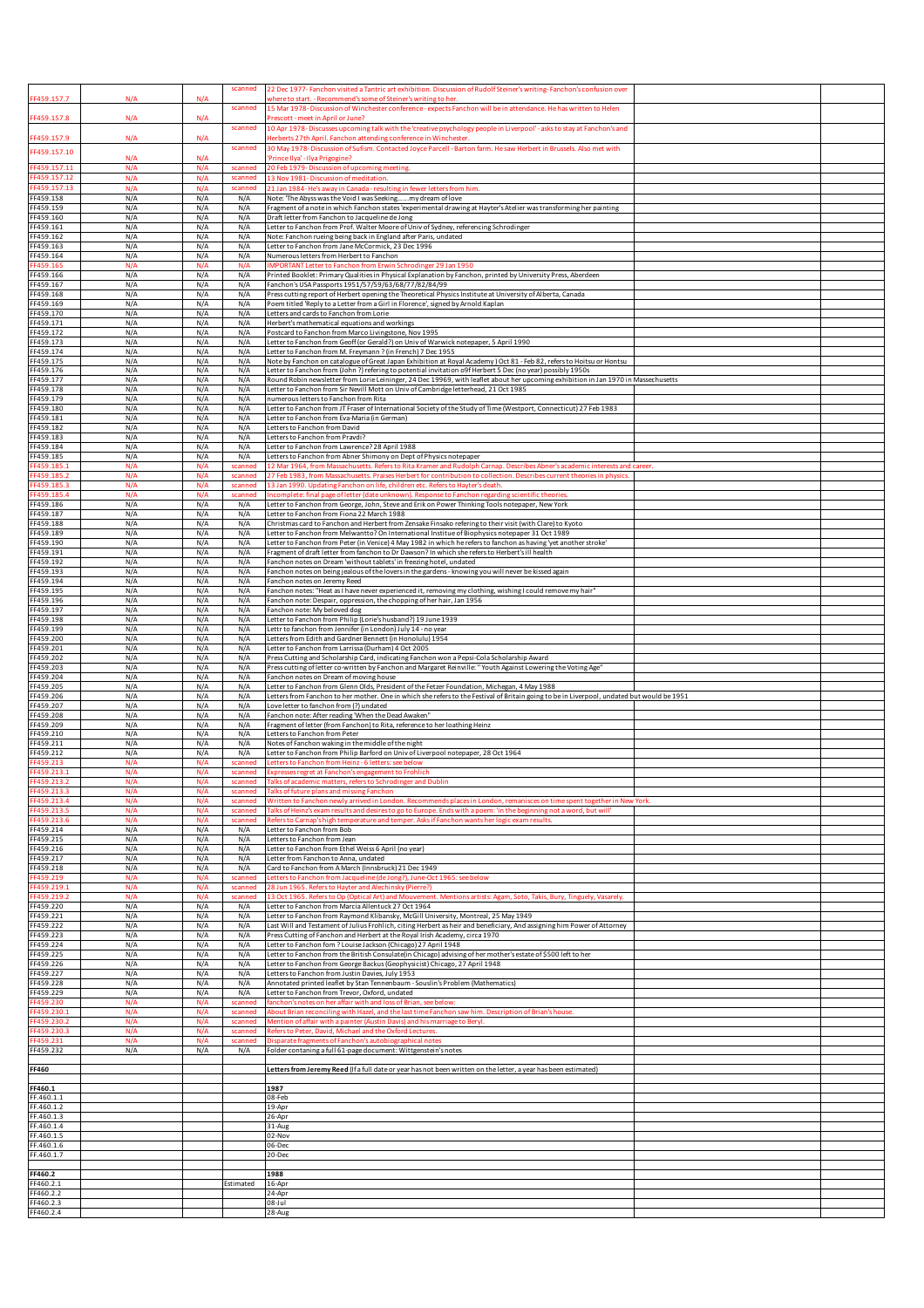| FF460.2.5<br>FF460.2.6   |  |                        | 25-Sep<br>07-Oct           |  |
|--------------------------|--|------------------------|----------------------------|--|
| FF460.2.7                |  | Estimated              | $16$ -Oct                  |  |
| F460.2.8                 |  |                        | $23-Oct$                   |  |
| FF460.2.9                |  |                        | $27-Oct$                   |  |
| FF460.2.10<br>FF460.2.11 |  |                        | 06-Nov                     |  |
| FF460.2.12               |  |                        | 19-Nov<br>04-Dec           |  |
| FF460.2.13               |  |                        | 09-Dec                     |  |
|                          |  |                        |                            |  |
| FF460.3                  |  |                        | 1989                       |  |
| FF460.3.1<br>FF460.3.2   |  |                        | $10-Ian$<br>26-Jan         |  |
| FF460.3.3                |  | Estimated              | Jan-Feb                    |  |
| FF460.3.4                |  |                        | 12-Feb                     |  |
| FF460.3.5                |  |                        | 07-Mar                     |  |
| FF460.3.6                |  |                        | 19-Mar                     |  |
| FF460.3.7<br>FF460.3.8   |  |                        | 27-Mar<br>09-Apr           |  |
| FF460.3.9                |  |                        | 15-May                     |  |
| FF460.3.10               |  |                        | 20-May                     |  |
| FF460.3.11               |  |                        | 28-May                     |  |
| FF460.3.12               |  |                        | 05-Jun                     |  |
| FF460.3.13<br>FF460.3.14 |  |                        | 20-Jun                     |  |
| FF460.3.15               |  |                        | 02-Jul<br>11-Jul           |  |
| FF460.3.16               |  | Estimated              | 07-Aug                     |  |
| FF460.3.17               |  |                        | 12-Aug                     |  |
| FF460.3.18               |  |                        | 14-Aug                     |  |
| FF460.3.19               |  |                        | 20-Aug                     |  |
| FF460.3.20<br>FF460.3.21 |  |                        | 03-Sep<br>09-Sep           |  |
| FF460.3.22               |  |                        | $16-Sep$                   |  |
| FF460.3.23               |  |                        | $24-Sep$                   |  |
| FF460.3.24               |  | Estimated              | 02-Oct                     |  |
| FF460.3.25               |  |                        | 17-Oct                     |  |
| FF460.3.26<br>FF460.3.27 |  |                        | 22-Oct<br>05-Nov           |  |
| FF460.3.28               |  |                        | 12-Nov                     |  |
| FF460.3.29               |  |                        | 23-Nov                     |  |
|                          |  |                        |                            |  |
| FF460.4                  |  |                        | 1990                       |  |
| FF460.4.1                |  |                        | $21$ -Jan                  |  |
| FF460.4.2<br>FF460.4.3   |  | Estimated              | 15-Feb<br>10-Mar           |  |
| FF460.4.4                |  |                        | 17-Mar                     |  |
| FF460.4.5                |  | Estimated              | 01-Apr                     |  |
| FF460.4.6                |  |                        | 17-Apr                     |  |
| FF460.4.7                |  |                        | 30-Apr                     |  |
| FF460.4.8<br>FF460.4.9   |  |                        | 13-May<br>21-May           |  |
| FF460.4.10               |  |                        | 27-May                     |  |
| FF460.4.11               |  |                        | 02-Jun                     |  |
| FF460.4.12               |  |                        | 12-Jun                     |  |
| FF460.4.13               |  |                        | 13-Jun                     |  |
| FF460.4.14               |  |                        | 20-Jun                     |  |
| FF460.4.15<br>FF460.4.16 |  |                        | $01$ -Jul<br>UJ-80         |  |
| FF460.4.17               |  |                        | $22 -$ Jul                 |  |
| FF460.4.18               |  |                        | 06-Aug                     |  |
| FF460.4.19               |  |                        | 12-Aug                     |  |
| FF460.4.20               |  |                        | 22-Aug                     |  |
| FF460.4.21               |  | Estimated              | 28-Aug                     |  |
| FF460.4.22<br>FF460.4.23 |  |                        | 02-Oct<br>15-Oct           |  |
|                          |  |                        | 17-Oct                     |  |
|                          |  |                        |                            |  |
| FF460.4.24               |  |                        |                            |  |
| FF460.4.25<br>FF460.4.26 |  |                        | 28-Oct<br>11-Nov           |  |
| FF460.4.27               |  |                        | $25-Nov$                   |  |
| FF460.4.28               |  |                        | $16 - Dec$                 |  |
| FF460.4.29               |  |                        | $28 - Dec$                 |  |
| FF460.4.30               |  | Estimated              | 1990 No Day or Month Given |  |
| F460.4.31                |  | Estimated              | 1990 No Day or Month Given |  |
| FF460.5                  |  |                        | 1991                       |  |
| FF460.5.1                |  |                        | 02-Jan                     |  |
| FF460.5.2                |  |                        | $13$ -Jan                  |  |
| FF460.5.3                |  |                        | $25 - Jan$                 |  |
| FF460.5.4                |  |                        | 08-Feb<br>22-Mar           |  |
| FF460.5.5<br>FF460.5.6   |  |                        | 14-Apr                     |  |
| FF460.5.7                |  |                        | 12-May                     |  |
| FF460.5.8                |  | Estimated              | 01-Jun                     |  |
| FF460.5.9                |  |                        | 06-Jul                     |  |
| FF460.5.10<br>FF460.5.11 |  |                        | 22-Jul                     |  |
| FF460.5.12               |  |                        | 06-Oct<br>$16 - Oct$       |  |
| FF460.5.13               |  |                        | 30-Nov                     |  |
| FF460.5.14               |  |                        | 1991 No Day or Month Given |  |
|                          |  |                        |                            |  |
| FF460.6                  |  |                        | 1992                       |  |
| FF460.6.1<br>FF460.6.2   |  |                        | 07-Jan<br>12-Jan           |  |
| FF460.6.3                |  |                        | 18-Jan                     |  |
| FF460.6.4                |  |                        | 01-Feb                     |  |
| FF460.6.5                |  |                        | $21-Feb$                   |  |
| FF460.6.6                |  |                        | 28-Feb                     |  |
| FF460.6.7                |  | Estimated              | 07-Jun                     |  |
| FF460.6.8<br>FF460.6.9   |  | Estimated<br>Estimated | 21-Jun<br>30-Jun           |  |
| FF460.6.10               |  | Estimated              | $10$ -Dec                  |  |
| FF460.6.11               |  | Estimated              | 1992 No Day or Month Given |  |
|                          |  |                        |                            |  |
| FF460.7                  |  |                        | 1993                       |  |
| FF460.7.1<br>FF460.7.2   |  | Estimated              | Mar/Apr<br>12-Apr          |  |
| FF460.7.3                |  |                        | 09-May                     |  |
| FF460.7.4                |  | Estimated              | 30-May                     |  |
| FF460.7.5                |  | Estimated              | 07-Jun                     |  |
| FF460.7.6                |  | Estimated              | 09-Jun                     |  |
| FF460.7.7                |  | Estimated              | 19-Jun                     |  |
| FF460.7.8<br>FF460.7.9   |  | Estimated<br>Estimated | 26-Jun<br>02-Aug           |  |
| FF460.7.10               |  | Estimated              | Autumn                     |  |
| FF460.7.11               |  | Estimated              | Sep/Oct                    |  |
| FF460.7.12               |  | Estimated              | Late Autumn                |  |
| FF460.7.13<br>FF460.7.14 |  | Estimated<br>Estimated | Nov<br>Nov                 |  |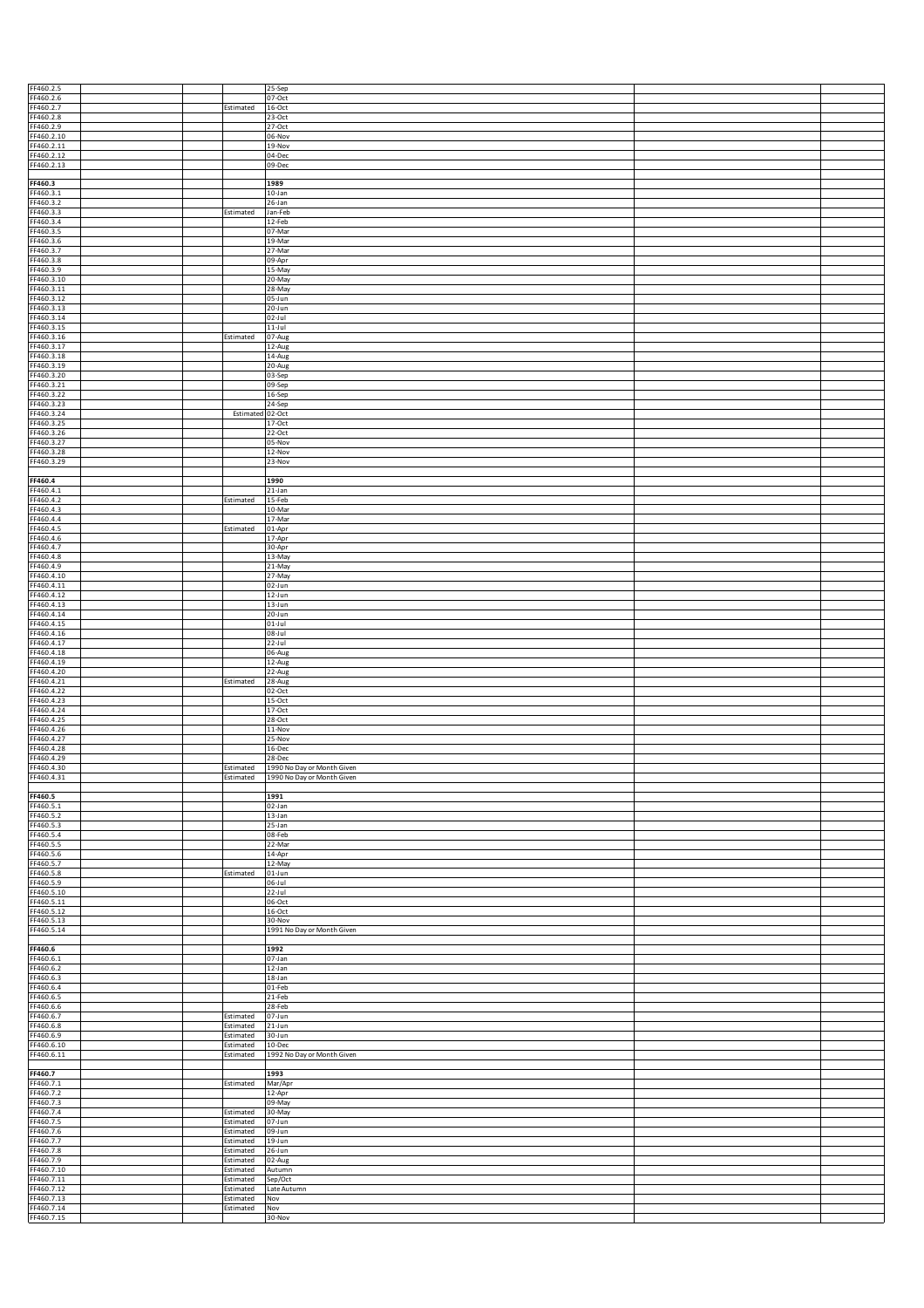| FF460.7.16                 |  |                        |                            |  |
|----------------------------|--|------------------------|----------------------------|--|
|                            |  | Estimated              | 04-Dec<br>07-Dec           |  |
| FF460.7.17<br>FF460.7.18   |  | Estimated              | 12-Dec                     |  |
| FF460.7.19                 |  |                        | 19-Dec                     |  |
| FF460.7.20                 |  | Estimated              | 1993 No Day or Month Given |  |
| FF460.7.21                 |  | Estimated              | 1993 No day or Month Given |  |
|                            |  |                        |                            |  |
| FF460.8<br>FF460.8.1       |  |                        | 1994<br>17-Jan             |  |
| FF460.8.2                  |  |                        | 06-Feb                     |  |
| FF460.8.3                  |  |                        | 12-Feb                     |  |
| FF460.8.4                  |  | Estimated              | 17-Feb                     |  |
| FF460.8.5                  |  |                        | $22-Feb$                   |  |
| FF460.8.6                  |  |                        | 25-Feb                     |  |
| FF460.8.7                  |  |                        | 04-Mar                     |  |
| FF460.8.8                  |  |                        | 08-Mar                     |  |
| FF460.8.9<br>FF460.8.10    |  | Estimated              | 13-Mar<br>17-Mar           |  |
| FF460.8.11                 |  |                        | 23-Mar                     |  |
| FF460.8.12                 |  | Estimated              | 27-Mar                     |  |
| FF460.8.13                 |  |                        | 03-Apr                     |  |
| FF460.8.14                 |  |                        | 08-Apr                     |  |
| FF460.8.15                 |  | Estimated              | 09-Apr                     |  |
| FF460.8.16                 |  | Estimated              | 23-Apr                     |  |
| FF460.8.17                 |  | Estimated              | 02-May                     |  |
| FF460.8.18<br>FF460.8.19   |  | Estimated<br>Estimated | 09-May<br>15-May           |  |
| FF460.8.20                 |  | Estimated              | 21-May                     |  |
| FF460.8.21                 |  | Estimated              | 25-May                     |  |
| FF460.8.22                 |  | Estimated              | 18-Jun                     |  |
| FF460.8.23                 |  | Estimated              | $26 - Jun$                 |  |
| FF460.8.24                 |  |                        | $29 - Jun$                 |  |
| FF460.8.25                 |  | Estimated              | 03-Jul                     |  |
| FF460.8.26                 |  |                        | $10 -$ Jul                 |  |
| FF460.8.27                 |  | Estimated              | $15 -$ Jul                 |  |
| FF460.8.28<br>FF460.8.29   |  | Estimated              | 17-Jul<br>$30 - Ju$        |  |
| FF460.8.30                 |  | Estimated              | 15-Aug                     |  |
| FF460.8.31                 |  |                        | 30-Aug                     |  |
| FF460.8.32                 |  |                        | 15-Sep                     |  |
| FF460.8.33                 |  |                        | 25-Sep                     |  |
| FF460.8.34                 |  | Estimated              | 08-Oct                     |  |
| FF460.8.35                 |  | Estimated              | 12-Oct                     |  |
| FF460.8.36                 |  | Estimated              | 23-Oct                     |  |
| FF460.8.37                 |  | Estimated              | 10-Nov                     |  |
| FF460.8.38<br>FF460.8.39   |  |                        | 25-Nov                     |  |
| FF460.8.40                 |  | Estimated<br>Estimated | 27-Nov<br>04-Dec           |  |
| FF460.8.41                 |  | Estimated              | 11-Dec                     |  |
| FF460.8.42                 |  |                        | 28-Dec                     |  |
| FF460.8.43                 |  |                        | 29-Dec                     |  |
|                            |  |                        |                            |  |
| FF460.9                    |  |                        | 1995                       |  |
| FF460.9.1                  |  |                        | 01-Jan                     |  |
| FF460.9.2                  |  |                        | 08-Jan                     |  |
| FF460.9.3                  |  |                        | $15$ -Jan                  |  |
| FF460.9.4<br>FF460.9.5     |  |                        | $25 - Jan$<br>01-Feb       |  |
| FF460.9.6                  |  |                        | 05-Feb                     |  |
| FF460.9.7                  |  |                        | 12-Feb                     |  |
| FF460.9.8                  |  |                        | 18-Feb                     |  |
| FF460.9.9                  |  |                        | 22-Feb                     |  |
| FF460.9.10                 |  |                        | 26-Feb                     |  |
| FF460.9.11                 |  | Estimated              | 05-Mar                     |  |
| FF460.9.12                 |  |                        | 09-Mar                     |  |
| FF460.9.13                 |  |                        | 19-Mar                     |  |
| FF460.9.14<br>FF460.9.15   |  |                        | 27-Mar                     |  |
|                            |  |                        | 02-Apr<br>$13$ -Apr        |  |
|                            |  |                        |                            |  |
| FF460.9.16                 |  |                        |                            |  |
| FF460.9.17                 |  |                        | 23-Apr                     |  |
| FF460.9.18                 |  |                        | 30-Apr                     |  |
| FF460.9.19<br>FF460.9.20   |  |                        | 10-May<br>11-May           |  |
| FF460.9.21                 |  |                        | 16-May                     |  |
| FF460.9.22                 |  |                        | 20-May                     |  |
| FF460.9.23                 |  |                        | 22-May                     |  |
| FF460.9.24                 |  | Estimated              | $12 - Jun$                 |  |
| FF460.9.25                 |  |                        | 21-Jun                     |  |
| FF460.9.26                 |  |                        | 28-Jun                     |  |
| FF460.9.27<br>FF460.9.28   |  | Estimated<br>Estimated | 04-Jul<br>$08 -$ Jul       |  |
| FF460.9.29                 |  |                        | $14 -$ Jul                 |  |
| FF460.9.30                 |  |                        | $16 -$ Jul                 |  |
| FF460.9.31                 |  | Estimated              | $24 -$ Jul                 |  |
| FF460.9.32                 |  |                        | $30 -$ Jul                 |  |
| FF460.9.33                 |  |                        | 15-Aug                     |  |
| FF460.9.34                 |  |                        | $24-Sep$                   |  |
| FF460.9.35                 |  |                        | 08-Oct                     |  |
| FF460.9.36<br>FF460.9.37   |  |                        | 15-Oct<br>22-Oct           |  |
| FF460.9.38                 |  |                        | 29-Oct                     |  |
| FF460.9.39                 |  | Estimated              | 05-Nov                     |  |
| FF460.9.40                 |  |                        | 12-Nov                     |  |
| FF460.9.41                 |  |                        | 19-Nov                     |  |
| FF460.9.42                 |  |                        | 25-Nov                     |  |
| FF460.9.43                 |  |                        | 03-Dec                     |  |
| FF460.9.44                 |  |                        | 08-Dec                     |  |
| FF460.9.45                 |  | Estimated              | 12-Dec                     |  |
| FF460.9.46<br>FF460.9.47   |  |                        | 16-Dec<br>27-Dec           |  |
| FF460.9.48                 |  | Estimated              | 1995 No Day or Month Given |  |
|                            |  |                        |                            |  |
| FF460.10                   |  |                        | 1996                       |  |
| FF460.10.1                 |  |                        | 07-Jan                     |  |
| FF460.10.2                 |  |                        | 14-Jan                     |  |
| FF460.10.3                 |  | Estimated              | $22$ -Jan                  |  |
| FF460.10.4                 |  |                        | 28-Jan                     |  |
| FF460.10.5                 |  |                        | 07-Feb                     |  |
| FF460.10.6<br>FF460.10.7   |  | estimated              | 20-Feb<br>25-Feb           |  |
| FF460.10.8                 |  |                        | 05-Mar                     |  |
| FF460.10.9                 |  |                        | 16-Mar                     |  |
| FF460.10.10                |  |                        | 24-Mar                     |  |
| FF460.10.11                |  |                        | 30-Mar                     |  |
| FF460.10.12                |  |                        | 07-Apr                     |  |
| FF460.10.13                |  |                        | 21-Apr                     |  |
| FF460.10.14<br>FF460.10.15 |  | Estimated              | 26-Apr<br>05-May           |  |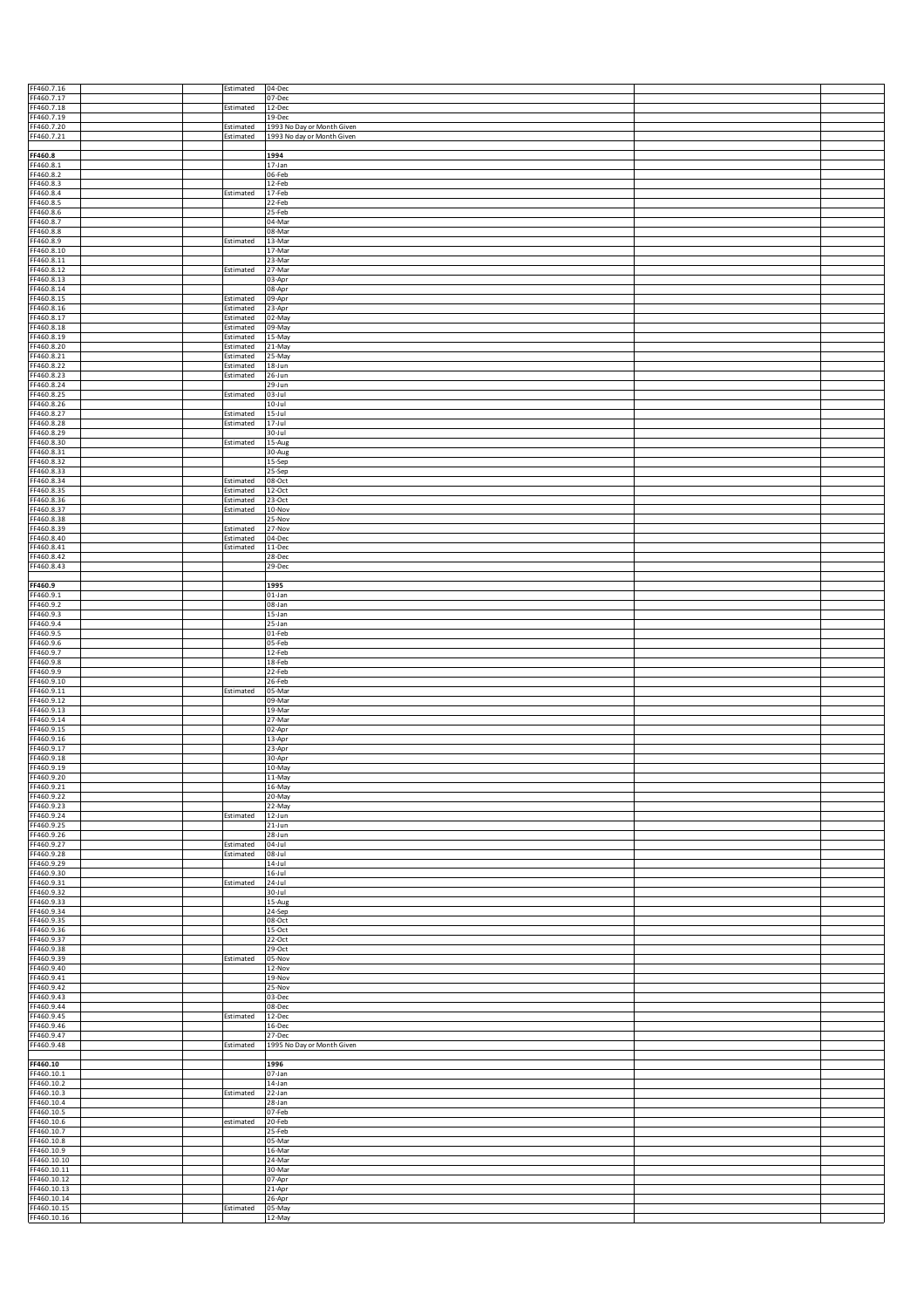| FF460.10.17<br>FF460.10.18                                                                                                                                                                               |                        | 19-May<br>26-May                                         |  |
|----------------------------------------------------------------------------------------------------------------------------------------------------------------------------------------------------------|------------------------|----------------------------------------------------------|--|
| FF460.10.19                                                                                                                                                                                              |                        | 09-Jun                                                   |  |
| FF460.10.20                                                                                                                                                                                              |                        | $17 - Jun$                                               |  |
| FF460.10.21                                                                                                                                                                                              |                        | $30 - Jun$                                               |  |
| FF460.10.22                                                                                                                                                                                              |                        | 07-Jul                                                   |  |
| FF460.10.23<br>FF460.10.24                                                                                                                                                                               |                        | 14-Jul<br>28-Jul                                         |  |
| FF460.10.25                                                                                                                                                                                              |                        | 10-Aug                                                   |  |
| FF460.10.26                                                                                                                                                                                              |                        | 25-Aug                                                   |  |
| FF460.10.27                                                                                                                                                                                              |                        | 01-Sep                                                   |  |
| FF460.10.28                                                                                                                                                                                              |                        | 18-Sep                                                   |  |
| FF460.10.29<br>FF460.10.30                                                                                                                                                                               |                        | 24-Sep<br>29-Sep                                         |  |
| FF460.10.31                                                                                                                                                                                              |                        | 13-Oct                                                   |  |
| FF460.10.32                                                                                                                                                                                              |                        | 20-Oct                                                   |  |
| FF460.10.33                                                                                                                                                                                              |                        | 26-Oct                                                   |  |
| FF460.10.34<br>FF460.10.35                                                                                                                                                                               |                        | 03-Nov<br>08-Dec                                         |  |
| FF460.10.36                                                                                                                                                                                              |                        | 13-Dec                                                   |  |
| FF460.10.37                                                                                                                                                                                              |                        | 15-Dec                                                   |  |
| FF460.10.38                                                                                                                                                                                              |                        | 26-Dec                                                   |  |
| FF460.10.39                                                                                                                                                                                              |                        | 29-Dec                                                   |  |
| FF460.10.40<br>FF460.10.41                                                                                                                                                                               | Estimated<br>Estimated | 1996 No Day or Month Given<br>1996 No Day or Month Given |  |
|                                                                                                                                                                                                          |                        |                                                          |  |
| FF460.11                                                                                                                                                                                                 |                        | 1997                                                     |  |
| FF460.11.1                                                                                                                                                                                               |                        | 05-Jan                                                   |  |
| FF460.11.2                                                                                                                                                                                               |                        | 12-Jan                                                   |  |
| FF460.11.3<br>FF460.11.4                                                                                                                                                                                 |                        | 19-Jan<br>01-Feb                                         |  |
| FF460.11.5                                                                                                                                                                                               |                        | 08-Feb                                                   |  |
| FF460.11.6                                                                                                                                                                                               |                        | 09-Feb                                                   |  |
| FF460.11.7                                                                                                                                                                                               |                        | 15-Feb                                                   |  |
| FF460.11.8                                                                                                                                                                                               |                        | 23-Feb                                                   |  |
| FF460.11.9<br>FF460.11.10                                                                                                                                                                                |                        | 09-Mar<br>17-Mar                                         |  |
| FF460.11.11                                                                                                                                                                                              |                        | 23-Mar                                                   |  |
| FF460.11.12                                                                                                                                                                                              |                        | Easter 1997                                              |  |
| FF460.11.13                                                                                                                                                                                              |                        | 06-Apr                                                   |  |
| FF460.11.14                                                                                                                                                                                              |                        | 20-Apr                                                   |  |
| FF460.11.15<br>FF460.11.16                                                                                                                                                                               |                        | 06-May<br>12-May                                         |  |
| FF460.11.17                                                                                                                                                                                              |                        | 17-May                                                   |  |
| FF460.11.18                                                                                                                                                                                              |                        | 21-May                                                   |  |
| FF460.11.19                                                                                                                                                                                              |                        | 26-May                                                   |  |
| FF460.11.20                                                                                                                                                                                              |                        | $01$ -Jun                                                |  |
| FF460.11.21<br>FF460.11.22                                                                                                                                                                               |                        | 08-Jun<br>$04 -$ Jul                                     |  |
| FF460.11.23                                                                                                                                                                                              |                        | $17 -$ Jul                                               |  |
| FF460.11.24                                                                                                                                                                                              |                        | $27 -$ Jul                                               |  |
| FF460.11.25                                                                                                                                                                                              |                        | 03-Aug                                                   |  |
| FF460.11.26                                                                                                                                                                                              |                        | 10-Aug                                                   |  |
| FF460.11.27<br>FF460.11.28                                                                                                                                                                               |                        | 20-Aug<br>03-Sep                                         |  |
| FF460.11.29                                                                                                                                                                                              |                        | 11-Sep                                                   |  |
| FF460.11.30                                                                                                                                                                                              |                        | 26-Sep                                                   |  |
| FF460.11.31                                                                                                                                                                                              |                        | $19$ -Oct                                                |  |
| FF460.11.32                                                                                                                                                                                              |                        | $26 - Oct$                                               |  |
| FF460.11.33                                                                                                                                                                                              |                        | 30-Oct                                                   |  |
| FF460.11.34<br>FF460.11.35                                                                                                                                                                               |                        | 16-Nov<br>27-Nov                                         |  |
| FF460.11.36                                                                                                                                                                                              |                        | 08-Dec                                                   |  |
| FF460.11.37                                                                                                                                                                                              |                        | 14-Dec                                                   |  |
| FF460.11.38                                                                                                                                                                                              | Estimated              | 1997 No Day or Month Given                               |  |
| FF460.11.39                                                                                                                                                                                              |                        | 29-Dec                                                   |  |
|                                                                                                                                                                                                          |                        |                                                          |  |
|                                                                                                                                                                                                          |                        |                                                          |  |
| FF460.12                                                                                                                                                                                                 |                        | 1998                                                     |  |
| FF460.12.1<br>FF460.12.2                                                                                                                                                                                 |                        | $03$ -Jan<br>07-Jan                                      |  |
| FF460.12.3                                                                                                                                                                                               |                        | $11$ -Jan                                                |  |
| FF460.12.4                                                                                                                                                                                               |                        | 17-Jan                                                   |  |
| FF460.12.5                                                                                                                                                                                               |                        | 25-Jan                                                   |  |
| FF460.12.6                                                                                                                                                                                               |                        | 01-Feb                                                   |  |
| FF460.12.7<br>FF460.12.8                                                                                                                                                                                 |                        | 20-Feb<br>27-Feb                                         |  |
|                                                                                                                                                                                                          |                        | 11-Mar                                                   |  |
| FF460.12.9<br>FF460.12.10                                                                                                                                                                                |                        | 16-Mar                                                   |  |
| FF460.12.11                                                                                                                                                                                              |                        | 25-Mar                                                   |  |
|                                                                                                                                                                                                          |                        | 03-Apr                                                   |  |
| FF460.12.12<br>FF460.12.13<br>FF460.12.14                                                                                                                                                                |                        | 13-Apr<br>11-May                                         |  |
| FF460.12.15                                                                                                                                                                                              |                        | 22-May                                                   |  |
| FF460.12.16                                                                                                                                                                                              |                        | 30-May                                                   |  |
| FF460.12.17                                                                                                                                                                                              | Estimated              | 04-Jun                                                   |  |
| FF460.12.18<br>FF460.12.19                                                                                                                                                                               |                        | 22-Jun<br>$30 - Jun$                                     |  |
| FF460.12.20                                                                                                                                                                                              |                        | 06-Jul                                                   |  |
| FF460.12.21                                                                                                                                                                                              |                        | $19 -$ Jul                                               |  |
| FF460.12.22                                                                                                                                                                                              |                        | $26 -$ Jul                                               |  |
| FF460.12.23                                                                                                                                                                                              |                        | 02-Aug                                                   |  |
| FF460.12.24<br>FF460.12.25                                                                                                                                                                               |                        | 11-Aug<br>15-Aug                                         |  |
|                                                                                                                                                                                                          |                        | 23-Aug                                                   |  |
|                                                                                                                                                                                                          |                        | 29-Aug                                                   |  |
| FF460.12.26<br>FF460.12.27<br>FF460.12.28                                                                                                                                                                |                        | 19-Sep                                                   |  |
| FF460.12.29<br>FF460.12.30                                                                                                                                                                               |                        | 04-Oct<br>$10-Oct$                                       |  |
|                                                                                                                                                                                                          |                        | $25-Oct$                                                 |  |
|                                                                                                                                                                                                          |                        | 01-Nov                                                   |  |
|                                                                                                                                                                                                          |                        | 16-Nov                                                   |  |
|                                                                                                                                                                                                          |                        | 24-Nov                                                   |  |
|                                                                                                                                                                                                          |                        | 07-Dec<br>12-Dec                                         |  |
|                                                                                                                                                                                                          | Estimated              | 1998 No Day or Month Given                               |  |
|                                                                                                                                                                                                          | Estimated              | 1998 No Day or Month Given                               |  |
|                                                                                                                                                                                                          | Estimated              | 1998 No Day or Month Given                               |  |
|                                                                                                                                                                                                          | Estimated              | 1998 No Day or Month Given                               |  |
|                                                                                                                                                                                                          |                        | 1999                                                     |  |
|                                                                                                                                                                                                          |                        | $10$ -Jan                                                |  |
|                                                                                                                                                                                                          |                        | 17-Jan                                                   |  |
| FF460.12.31<br>FF460.12.32<br>FF460.12.33<br>FF460.12.34<br>FF460.12.35<br>FF460.12.36<br>FF460.12.37<br>FF460.12.38<br>FF460.12.39<br>FF460.12.40<br>FF460.13<br>FF460.13.1<br>FF460.13.2<br>FF460.13.3 |                        | 27-Jan                                                   |  |
|                                                                                                                                                                                                          |                        | 07-Feb                                                   |  |
| FF460.13.4<br>FF460.13.5                                                                                                                                                                                 |                        | $21-Feb$                                                 |  |
| FF460.13.6<br>FF460.13.7                                                                                                                                                                                 |                        | 03-Mar<br>09-Mar                                         |  |
| FF460.13.8<br>FF460.13.9                                                                                                                                                                                 |                        | 17-Mar<br>13-Apr                                         |  |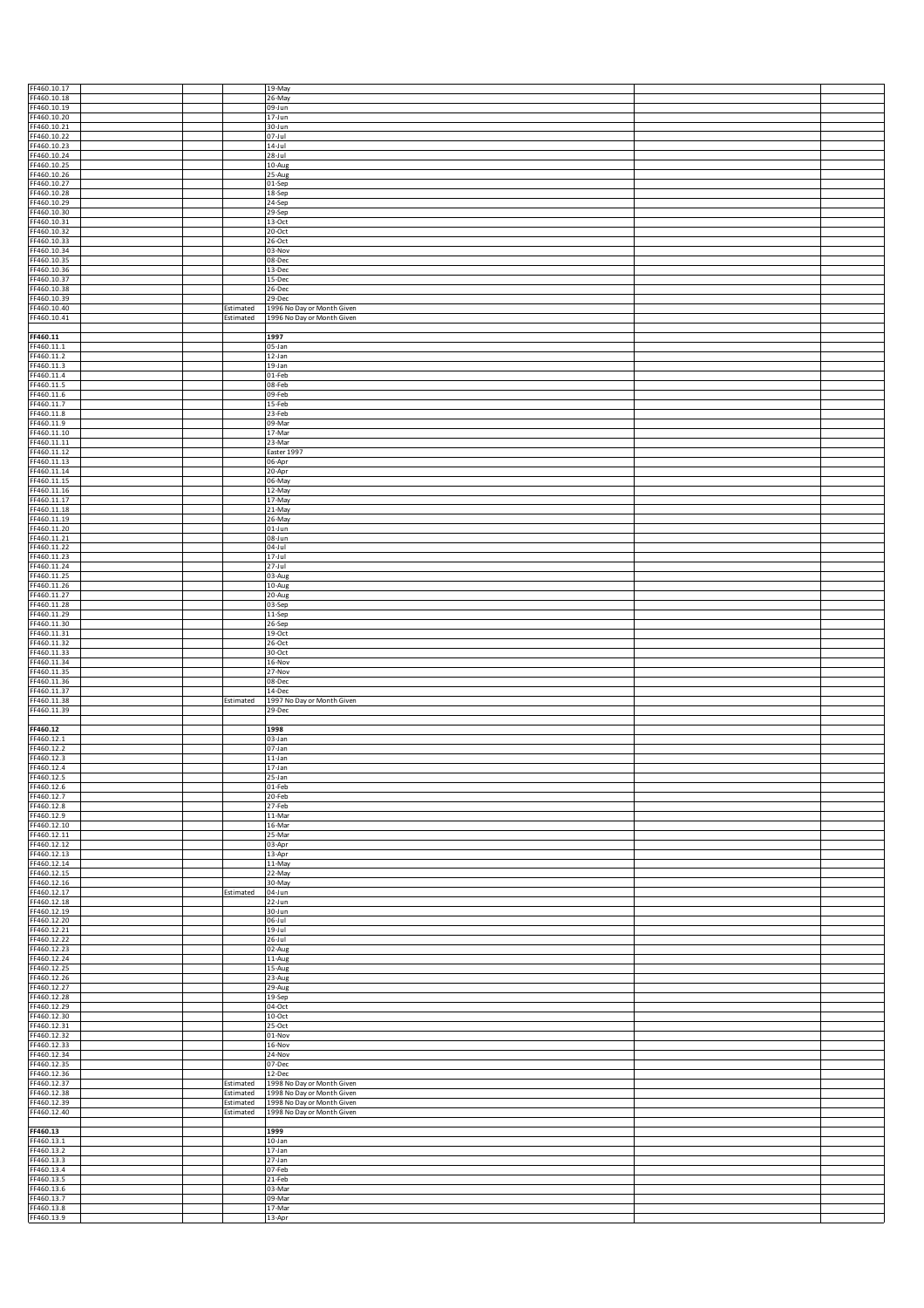| FF460.13.10<br>FF460.13.11                                                                                                                  |                  | 22-Apr<br>28-Apr                                                       |  |
|---------------------------------------------------------------------------------------------------------------------------------------------|------------------|------------------------------------------------------------------------|--|
| FF460.13.12                                                                                                                                 |                  | 04-May                                                                 |  |
| FF460.13.13                                                                                                                                 |                  | 20-May                                                                 |  |
| FF460.13.14                                                                                                                                 |                  | 29-May                                                                 |  |
| FF460.13.15                                                                                                                                 |                  | 06-Jun                                                                 |  |
| FF460.13.16                                                                                                                                 |                  | 26-Jun                                                                 |  |
| FF460.13.17<br>FF460.13.18                                                                                                                  |                  | 22-Jun<br>02-Jul                                                       |  |
| FF460.13.19                                                                                                                                 |                  | $12 -$ Jul                                                             |  |
| FF460.13.20                                                                                                                                 |                  | $23 -$ Jul                                                             |  |
| FF460.13.21                                                                                                                                 |                  | $28 -$ Jul                                                             |  |
| FF460.13.22                                                                                                                                 |                  | 06-Aug                                                                 |  |
| FF460.13.23                                                                                                                                 |                  | 10 Au                                                                  |  |
| FF460.13.24<br>FF460.13.25                                                                                                                  |                  | 09-Sep<br>30-Sep                                                       |  |
| FF460.13.26                                                                                                                                 |                  | 10-Oct                                                                 |  |
| FF460.13.27                                                                                                                                 |                  | 31-Oct                                                                 |  |
| FF460.13.28                                                                                                                                 |                  | 10-Nov                                                                 |  |
| FF460.13.29                                                                                                                                 |                  | 05-Dec                                                                 |  |
| FF460.13.30                                                                                                                                 |                  | 13-Dec                                                                 |  |
| FF460.13.31                                                                                                                                 |                  | 30-Dec                                                                 |  |
| FF460.14                                                                                                                                    |                  | 2000                                                                   |  |
| FF460.14.1                                                                                                                                  |                  | 08-Jan                                                                 |  |
| FF460.14.2                                                                                                                                  |                  | 18-Jan                                                                 |  |
| FF460.14.3                                                                                                                                  |                  | 06-Feb                                                                 |  |
| FF460.14.4                                                                                                                                  |                  | 05-Mar                                                                 |  |
| FF460.14.5                                                                                                                                  |                  | 20-Mar                                                                 |  |
| FF460.14.6<br>FF460.14.7                                                                                                                    |                  | 28-Mar<br>02-Apr                                                       |  |
| FF460.14.8                                                                                                                                  |                  | 19-Apr                                                                 |  |
| FF460.14.9                                                                                                                                  |                  | 05-May                                                                 |  |
| FF460.14.10                                                                                                                                 |                  | 15-May                                                                 |  |
| FF460.14.11                                                                                                                                 |                  | 25-May                                                                 |  |
| FF460.14.12                                                                                                                                 |                  | 09-Jun                                                                 |  |
| FF460.14.13                                                                                                                                 |                  | 21-Jun                                                                 |  |
| FF460.14.14<br>FF460.14.15                                                                                                                  |                  | 06-Jul<br>$16 -$ Jul                                                   |  |
| FF460.14.16                                                                                                                                 |                  | 25-Jul                                                                 |  |
| FF460.14.17                                                                                                                                 |                  | 05-Aug                                                                 |  |
| FF460.14.18                                                                                                                                 |                  | 14-Aug                                                                 |  |
| FF460.14.19                                                                                                                                 |                  | 27-Aug                                                                 |  |
| FF460.14.20                                                                                                                                 |                  | 07-Sep                                                                 |  |
| FF460.14.21                                                                                                                                 |                  | 26-Sep                                                                 |  |
| FF460.14.22<br>FF460.14.23                                                                                                                  |                  | 06-Oct                                                                 |  |
| FF460.14.24                                                                                                                                 |                  | 14-Oct<br>21-Oct                                                       |  |
| FF460.14.25                                                                                                                                 |                  | 30-Oct                                                                 |  |
| FF460.14.26                                                                                                                                 |                  | 04-Nov                                                                 |  |
| FF460.14.27                                                                                                                                 |                  | 12-Nov                                                                 |  |
| FF460.14.28                                                                                                                                 |                  | $26 - Nov$                                                             |  |
| FF460.14.29                                                                                                                                 |                  | 02-Dec                                                                 |  |
| FF460.14.30                                                                                                                                 |                  | 09-Dec                                                                 |  |
| FF460.14.31                                                                                                                                 |                  | 17-Dec                                                                 |  |
| FF460.14.32                                                                                                                                 |                  | 28-Dec                                                                 |  |
| FF460.15                                                                                                                                    |                  | 2001                                                                   |  |
| FF460.15.1                                                                                                                                  |                  | $01$ -Jan                                                              |  |
| FF460.15.2                                                                                                                                  |                  | $11$ -Jan                                                              |  |
| FF460.15.3                                                                                                                                  |                  | $26$ -Jan                                                              |  |
|                                                                                                                                             |                  |                                                                        |  |
|                                                                                                                                             |                  | 04-Feb                                                                 |  |
|                                                                                                                                             |                  | 11-Feb                                                                 |  |
|                                                                                                                                             |                  | 19-Feb                                                                 |  |
| FF460.15.4<br>FF460.15.5<br>FF460.15.6<br>FF460.15.7                                                                                        |                  | 02-Mar                                                                 |  |
| FF460.15.8                                                                                                                                  |                  | 25-Mar                                                                 |  |
| FF460.15.9<br>FF460.15.10                                                                                                                   |                  | 01-Apr (with attached envelope with wriiten note by Fanchon)<br>07-Apr |  |
| FF460.15.11                                                                                                                                 |                  | 19-Apr                                                                 |  |
| FF460.15.12                                                                                                                                 |                  | $29 - Apr$                                                             |  |
| FF460.15.13                                                                                                                                 |                  | 15-May                                                                 |  |
| FF460.15.14                                                                                                                                 |                  | 20-May                                                                 |  |
| FF460.15.15                                                                                                                                 |                  | 09-Jul                                                                 |  |
| FF460.15.16<br>FF460.15.17                                                                                                                  |                  | $14 -$ Jul<br>$21 -$ Jul                                               |  |
| FF460.15.18                                                                                                                                 |                  | $30 -$ Jul                                                             |  |
|                                                                                                                                             |                  | 05-Aug                                                                 |  |
| FF460.15.19<br>FF460.15.20                                                                                                                  |                  | 10-Aug                                                                 |  |
| FF460.15.21                                                                                                                                 |                  | 12-Aug                                                                 |  |
| FF460.15.22                                                                                                                                 |                  | $19-Aug$                                                               |  |
| FF460.15.23                                                                                                                                 |                  | 25-Aug                                                                 |  |
| FF460.15.24<br>FF460.15.25                                                                                                                  |                  | 01-Sep<br>09-Sep                                                       |  |
| FF460.15.26                                                                                                                                 |                  | 16-Sep                                                                 |  |
| FF460.15.27                                                                                                                                 |                  | 23-Sep                                                                 |  |
| FF460.15.28                                                                                                                                 |                  | 30-Sep                                                                 |  |
| FF460.15.29                                                                                                                                 |                  | 07-Oct                                                                 |  |
| FF460.15.30                                                                                                                                 |                  | $01-Nov$                                                               |  |
| FF460.15.31<br>FF460.15.32                                                                                                                  |                  | 19-Nov<br>26-Nov                                                       |  |
| FF460.15.33                                                                                                                                 |                  | 06-Dec                                                                 |  |
| FF460.15.34                                                                                                                                 |                  | 13-Dec                                                                 |  |
| FF460.15.35                                                                                                                                 |                  | 23-Dec                                                                 |  |
| FF460.15.36                                                                                                                                 |                  | End of Year 2001                                                       |  |
|                                                                                                                                             |                  |                                                                        |  |
|                                                                                                                                             |                  | 2002                                                                   |  |
| FF460.16<br>FF460.16.1<br>FF460.16.2                                                                                                        |                  | $17-Ian$<br>03-Feb                                                     |  |
|                                                                                                                                             |                  | 16-Feb                                                                 |  |
|                                                                                                                                             |                  | 24-Feb                                                                 |  |
|                                                                                                                                             |                  | 09-Mar                                                                 |  |
|                                                                                                                                             |                  | 19-Mar                                                                 |  |
|                                                                                                                                             |                  | 29-Mar                                                                 |  |
|                                                                                                                                             |                  | 22-Apr                                                                 |  |
|                                                                                                                                             |                  | 30-Apr                                                                 |  |
|                                                                                                                                             |                  | 12-May<br>08-Jun                                                       |  |
| FF460.16.3<br>FF460.16.4<br>FF460.16.5<br>FF460.16.6<br>FF460.16.7<br>FF460.16.8<br>FF460.16.9<br>FF460.16.10<br>FF460.16.11<br>FF460.16.12 |                  | $25 - Jun$                                                             |  |
|                                                                                                                                             | Estimated 04-Jul |                                                                        |  |
| FF460.16.13<br>FF460.16.14                                                                                                                  | Estimated 18-Jul |                                                                        |  |
| FF460.16.15                                                                                                                                 |                  | 04-Aug                                                                 |  |
|                                                                                                                                             |                  | 27-Aug                                                                 |  |
| FF460.16.16<br>FF460.16.17                                                                                                                  |                  | 31-Aug                                                                 |  |
| FF460.16.18<br>FF460.16.19                                                                                                                  |                  | 11-Sep                                                                 |  |
| FF460.16.20                                                                                                                                 |                  | 22-Sep<br>03-Oct                                                       |  |
| FF460.16.21                                                                                                                                 | Estimated 06-Oct |                                                                        |  |
| FF460.16.22<br>FF460.16.23                                                                                                                  | Estimated 30-Nov | 21-Nov                                                                 |  |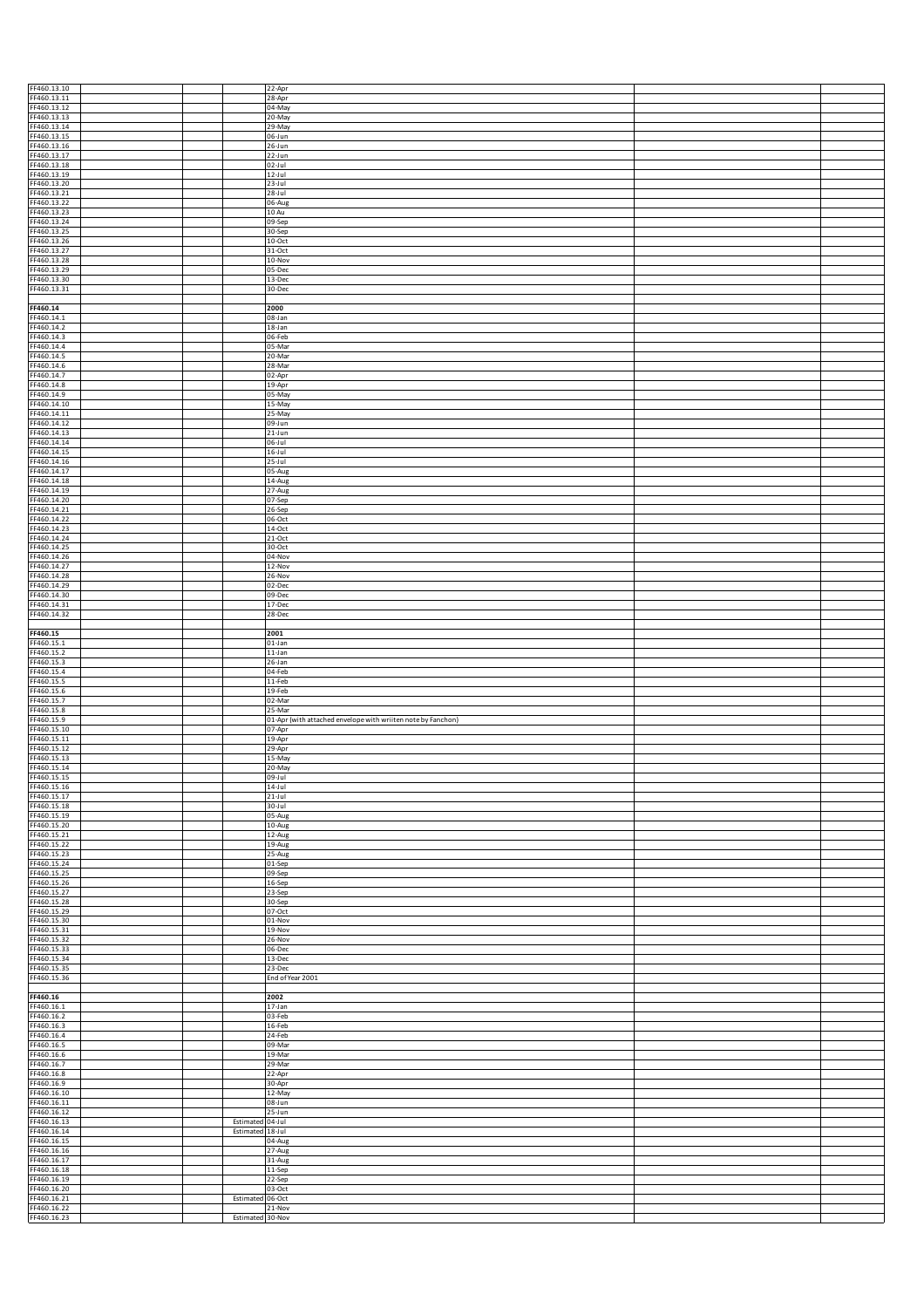| FF460.16.24                               |  |                        |                                      |  |
|-------------------------------------------|--|------------------------|--------------------------------------|--|
| FF460.16.25                               |  | Estimated              | 26-Dec<br>2002 No Day or Month Given |  |
|                                           |  |                        |                                      |  |
| FF460.17                                  |  |                        | 2003                                 |  |
| FF460.17.1<br>FF460.17.2                  |  |                        | $25 - Jan$<br>11-Feb                 |  |
| FF460.17.3                                |  |                        | 03-Mar                               |  |
| FF460.17.4<br>FF460.17.5                  |  |                        | 06-Apr<br>30-Apr                     |  |
| FF460.17.6                                |  |                        | 31-May                               |  |
| FF460.17.7                                |  |                        | 28-Jun                               |  |
| FF460.17.8<br>FF460.17.9                  |  |                        | $20 -$ Jul<br>03-Aug                 |  |
| FF460.17.10                               |  |                        | 17-Aug                               |  |
| FF460.17.11                               |  |                        | 31-Aug                               |  |
| FF460.17.12<br>FF460.17.13                |  |                        | 04-Oct<br>17-Oct                     |  |
| FF460.17.14                               |  |                        | 11-Nov                               |  |
| FF460.17.15<br>FF460.17.16                |  |                        | 26-Nov<br>13-Dec                     |  |
| FF460.17.17                               |  |                        | 29-Dec                               |  |
| FF460.17.18                               |  | Estimated              | 2003 No Day or Month Given           |  |
| FF460.18                                  |  |                        | 2004                                 |  |
| FF460.18.1                                |  |                        | 24-Jan                               |  |
| FF460.18.2                                |  |                        | 11-Feb                               |  |
| FF460.18.3<br>FF460.18.4                  |  | Estimated<br>Estimated | 22-Feb<br>28-Mar                     |  |
| FF460.18.5                                |  |                        | 24-Apr                               |  |
| FF460.18.6<br>FF460.18.7                  |  |                        | 12-May<br>$12 -$ Jul                 |  |
| FF460.18.8                                |  |                        | $31 -$ Jul                           |  |
| FF460.18.9                                |  | Estimated              | 22-Aug                               |  |
| FF460.18.10<br>FF460.18.11                |  |                        | $29-Aug$<br>09-Sep                   |  |
| FF460.18.12                               |  |                        | 18-Sep                               |  |
| FF460.18.13                               |  | Estimated              | 04-Oct                               |  |
| FF460.18.14<br>FF460.18.15                |  |                        | 02-Nov<br>13-Dec                     |  |
| FF460.18.16                               |  |                        | 30-Dec                               |  |
| FF460.18.17                               |  | Estimated              | 2004 No Day or Month Given           |  |
| FF460.19                                  |  |                        | 2005                                 |  |
| FF460.19.1                                |  |                        | 08-Jan                               |  |
| FF460.19.2<br>FF460.19.3                  |  |                        | 23-Jan<br>05-Feb                     |  |
| FF460.19.4                                |  |                        | 12-Feb                               |  |
| FF460.19.5                                |  |                        | 06-Mar                               |  |
| FF460.19.6<br>FF460.19.7                  |  |                        | 14-Mar<br>20-Mar                     |  |
| FF460.19.8                                |  |                        | End of March 2005                    |  |
| FF460.19.9                                |  |                        | 03-Apr                               |  |
| FF460.19.10<br>FF460.19.11                |  |                        | 10-Apr<br>17-Apr                     |  |
| FF460.19.12                               |  |                        | 24-Apr                               |  |
| FF460.19.13                               |  |                        | 08-May                               |  |
| FF460.19.14<br>FF460.19.15                |  |                        | 15-May<br>22-May                     |  |
| FF460.19.16                               |  |                        | $10 -$ Jul                           |  |
| FF460.19.17<br>FF460.19.18                |  |                        | 20-Jul<br>$24 -$ Jul                 |  |
| FF460.19.19                               |  | Estimated              | 10-Aug                               |  |
| FF460.19.20                               |  |                        | 13-Aug                               |  |
| FF460.19.21<br>FF460.19.22                |  |                        | 21-Aug<br>27-Aug                     |  |
| FF460.19.23                               |  |                        | 05-Sep                               |  |
| FF460.19.24                               |  |                        | 02-Oct                               |  |
| FF460.19.25<br>FF460.19.26                |  |                        | End of October 2005<br>20-Nov        |  |
| FF460.19.27                               |  |                        | $17 - Dec$                           |  |
| FF460.19.28                               |  | Estimated              | 2005 No Day or Month Given           |  |
| FF460.20                                  |  |                        | 2006                                 |  |
| FF460.20.1                                |  |                        | 15-Jan                               |  |
| FF460.20.2<br>FF460.20.3                  |  |                        | 22-Jan<br>05-Feb                     |  |
| FF460.20.4                                |  |                        | 26-Feb                               |  |
| FF460.20.5                                |  |                        | 18-Mar                               |  |
| FF460.20.6<br>FF460.20.7                  |  |                        | 02-Apr<br>18-Apr                     |  |
| FF460.20.8                                |  |                        |                                      |  |
| FF460.20.9<br>FF460.20.10                 |  |                        | 30-Apr                               |  |
|                                           |  |                        | 07-May                               |  |
| FF460.20.11                               |  |                        | 21-May<br>28-May                     |  |
| FF460.20.12                               |  |                        | 03-Jun                               |  |
| FF460.20.13                               |  |                        | $18 - Jun$                           |  |
| FF460.20.14<br>FF460.20.15                |  |                        | 26-Jun<br>$15 -$ Jul                 |  |
| FF460.20.16                               |  |                        | $31$ -Jul                            |  |
| FF460.20.17                               |  |                        | 30-Jul                               |  |
| FF460.20.18<br>FF460.20.19                |  |                        | 06-Aug<br>16-Sep                     |  |
| FF460.20.20                               |  |                        | 23-Sep                               |  |
| FF460.20.21<br>FF460.20.22                |  |                        | 04-Nov<br>11-Nov                     |  |
| FF460.20.23                               |  |                        | 18-Nov                               |  |
| FF460.20.24                               |  |                        | 16-Dec                               |  |
| FF460.20.25                               |  |                        | 31-Dec                               |  |
| FF460.21                                  |  |                        | 2007                                 |  |
| FF460.21.1<br>FF460.21.2                  |  |                        | 08-Jan<br>17-Feb                     |  |
| FF460.21.3                                |  |                        | 24-Feb                               |  |
| FF460.21.4                                |  |                        | 03-Mar                               |  |
| FF460.21.5<br>FF460.21.6                  |  |                        | 10-Mar<br>24-Mar                     |  |
| FF460.21.7                                |  | Estimated              | 09-Apr                               |  |
| FF460.21.8                                |  |                        | 14-Apr                               |  |
| FF460.21.9<br>FF460.21.10                 |  |                        | 12-May<br>23-Jun                     |  |
| FF460.21.11                               |  | Estimated              | 28-Jun                               |  |
| FF460.21.12<br>FF460.21.13                |  |                        | 29-Jun<br>14-Jul                     |  |
| FF460.21.14                               |  |                        | $21 -$ Jul                           |  |
| FF460.21.15                               |  |                        | $28 - Jul$                           |  |
| FF460.21.16<br>FF460.21.17<br>FF460.21.18 |  |                        | 03-Aug<br>18-Aug<br>25-Aug           |  |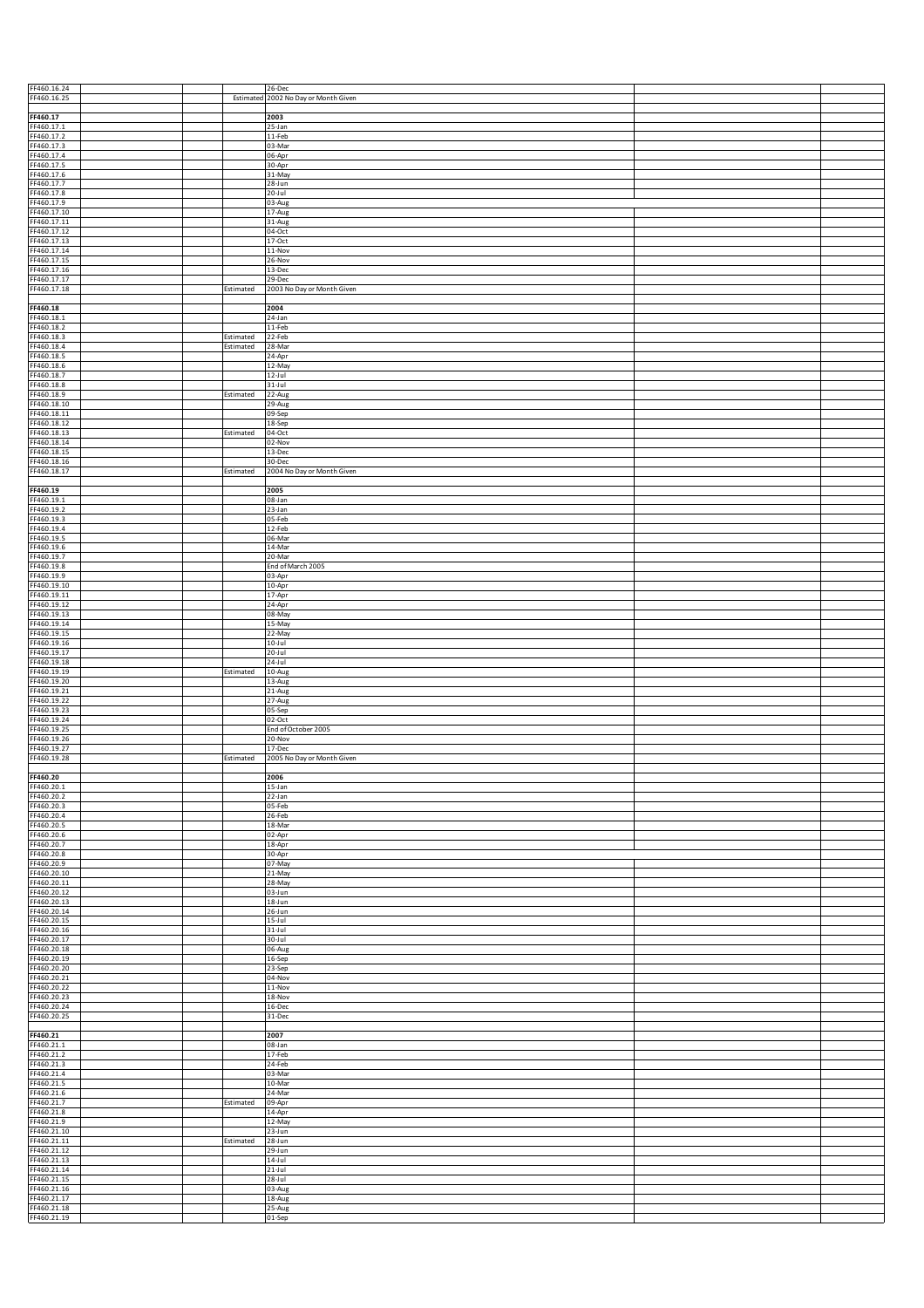| FF460.21.20                |                        | 08-Sep                          |  |
|----------------------------|------------------------|---------------------------------|--|
| FF460.21.21<br>FF460.21.22 |                        | 22-Sep<br>13-Oct                |  |
| FF460.21.23                |                        | 03-Nov                          |  |
| FF460.21.24<br>FF460.21.25 |                        | 10-Nov<br>08-Dec                |  |
| FF460.21.26                |                        | 29-Dec                          |  |
| FF460.22                   |                        | 2008                            |  |
| FF460.22.1<br>FF460.22.2   |                        | 05-Jan<br>10-Jan                |  |
| FF460.22.3                 |                        | 01-Feb                          |  |
| FF460.22.4<br>FF460.22.5   | Estimated              | 16-Feb<br>08-Mar                |  |
| FF460.22.6                 |                        | 05-Apr                          |  |
| FF460.22.7<br>FF460.22.8   |                        | 19-Apr<br>$08 - Jun$            |  |
| FF460.22.9                 |                        | $14 - Jun$                      |  |
| FF460.22.10<br>FF460.22.11 | Estimated              | 26-Jun<br>12-Jul                |  |
| FF460.22.12                | Estimated              | 19-Jul                          |  |
| FF460.22.13<br>FF460.22.14 |                        | $26 -$ Jul<br>02-Aug            |  |
| F460.22.15                 |                        | 09-Aug                          |  |
| F460.22.16<br>FF460.22.17  |                        | 15-Aug<br>30-Aug                |  |
| FF460.22.18                |                        | 13-Sep                          |  |
| FF460.22.19<br>FF460.22.20 |                        | 27-Sep<br>$10$ -Oct             |  |
| FF460.22.21                | Estimated              | 21-Oct                          |  |
| FF460.22.22<br>FF460.22.23 |                        | 22-Nov<br>29-Nov                |  |
|                            |                        |                                 |  |
| FF460.23<br>FF460.23.1     |                        | 2009<br>$03$ -Jan               |  |
| FF460.23.2                 |                        | $10$ -Jan                       |  |
| FF460.23.3<br>FF460.23.4   |                        | 17-Jan<br>31-Jan                |  |
| FF460.23.5                 |                        | 09-Feb                          |  |
| FF460.23.6<br>FF460.23.7   |                        | 21-Feb<br>28-Feb                |  |
| FF460.23.8                 |                        | 14-Mar                          |  |
| FF460.23.9<br>FF460.23.10  |                        | 20-Mar                          |  |
| FF460.23.11                | Estimated              | 29-Mar<br>10-May                |  |
| FF460.23.12<br>FF460.23.13 | Estimated<br>Estimated | End of May 2009<br>18-Jun       |  |
| FF460.23.14                |                        | 30-Jul                          |  |
| FF460.23.15                |                        | 15-Aug                          |  |
| FF460.23.16<br>FF460.23.17 | Estimated<br>Estimated | 06-Sep<br>22-Sep                |  |
| FF460.23.18                |                        | 04-Oct                          |  |
| FF460.23.19<br>FF460.23.20 | Estimated              | $10$ -Oct<br>06-Nov             |  |
| FF460.23.21                |                        | 14-Nov                          |  |
| FF460.23.22                |                        | 13-Dec                          |  |
| FF460.24                   |                        | 2010                            |  |
| FF460.24.1<br>FF460.24.2   | Estimated              | 08-Jan<br>06-Feb                |  |
| FF460.24.3                 | Estimated              | 12-Feb                          |  |
| F460.24.4<br>FF460.24.5    | Estimated<br>Estimated | 16-Apr<br>Easter 2010           |  |
| FF460.24.6                 |                        | 29-May                          |  |
| FF460.24.7<br>FF460.24.8   | Estimated<br>Estimated | 12-Jul<br>20-Jul                |  |
| FF460.24.9                 | Estimated              | 26-Jul                          |  |
| FF460.24.10<br>FF460.24.11 | Estimated<br>Estimated | $28 -$ Jul<br>03-Aug            |  |
| FF460.24.12                | Estimated              | 10-Aug                          |  |
| FF460.24.13<br>FF460.24.14 | Estimated              | 21-Aug<br>30-Aug                |  |
| FF460 24 15                | Fstimated              | $11-Sen$                        |  |
| FF460.24.16<br>FF460.24.17 | Estimated<br>Estimated | 25-Sep<br>02-Oct                |  |
| FF460.24.18                |                        |                                 |  |
| FF460.24.19<br>FF460.24.20 |                        | 23-Oct                          |  |
| FF460.24.21                |                        | 31-Oct                          |  |
|                            |                        | 14-Nov<br>15-Dec                |  |
| FF460.24.22                |                        | 29-Dec                          |  |
| FF460.2                    |                        | 2011                            |  |
| FF460.25.1                 |                        | 08-Jan                          |  |
| FF460.25.2<br>FF460.25.3   | Estimated              | 30-Jan<br>$Feb-11$              |  |
| FF460.25.4                 |                        | 20-Feb                          |  |
| FF460.25.5<br>FF460.25.6   |                        | 26-Feb<br>04-Mar                |  |
| FF460.25.7                 |                        | 05-Mar                          |  |
| FF460.25.8<br>FF460.25.9   | Estimated              | 26-Mar<br>22-Apr                |  |
| FF460.25.10                |                        | 30-Apr                          |  |
| FF460.25.11<br>FF460.25.12 | Estimated              | 23-May<br>29-May                |  |
| FF460.25.13                | Estimated              | 22-Jun                          |  |
| FF460.25.14<br>FF460.25.15 | Estimated<br>Estimated | 28-Jun<br>07-Jul                |  |
| FF460.25.16                | Estimated              | 05-Aug                          |  |
| FF460.25.17<br>FF460.25.18 | Estimated<br>Estimated | 22-Aug<br>End of August 2011    |  |
| FF460.25.19                |                        | $Sep-11$                        |  |
| FF460.25.20<br>FF460.25.21 | Estimated              | 30-Sep<br>Probably October 2011 |  |
| FF460.25.22                |                        | 12-Nov                          |  |
| FF460.25.23<br>FF460.25.24 |                        | 19-Nov<br>09-Dec                |  |
| FF460.25.25                |                        | 31-Dec                          |  |
| FF460.26                   |                        | 2012                            |  |
| FF460.26.1                 |                        | $14$ -Jan                       |  |
| FF460.26.2<br>FF460.26.3   | Estimated              | 22-Jan<br>03-Feb                |  |
| FF460.26.4                 |                        | 25-Feb                          |  |
| FF460.26.5<br>FF460.26.6   |                        | 17-Mar<br>01-Apr                |  |
| FF460.26.7                 |                        | 15-Apr                          |  |
| FF460.26.8<br>FF460.26.9   |                        | End of April 2012<br>12-May     |  |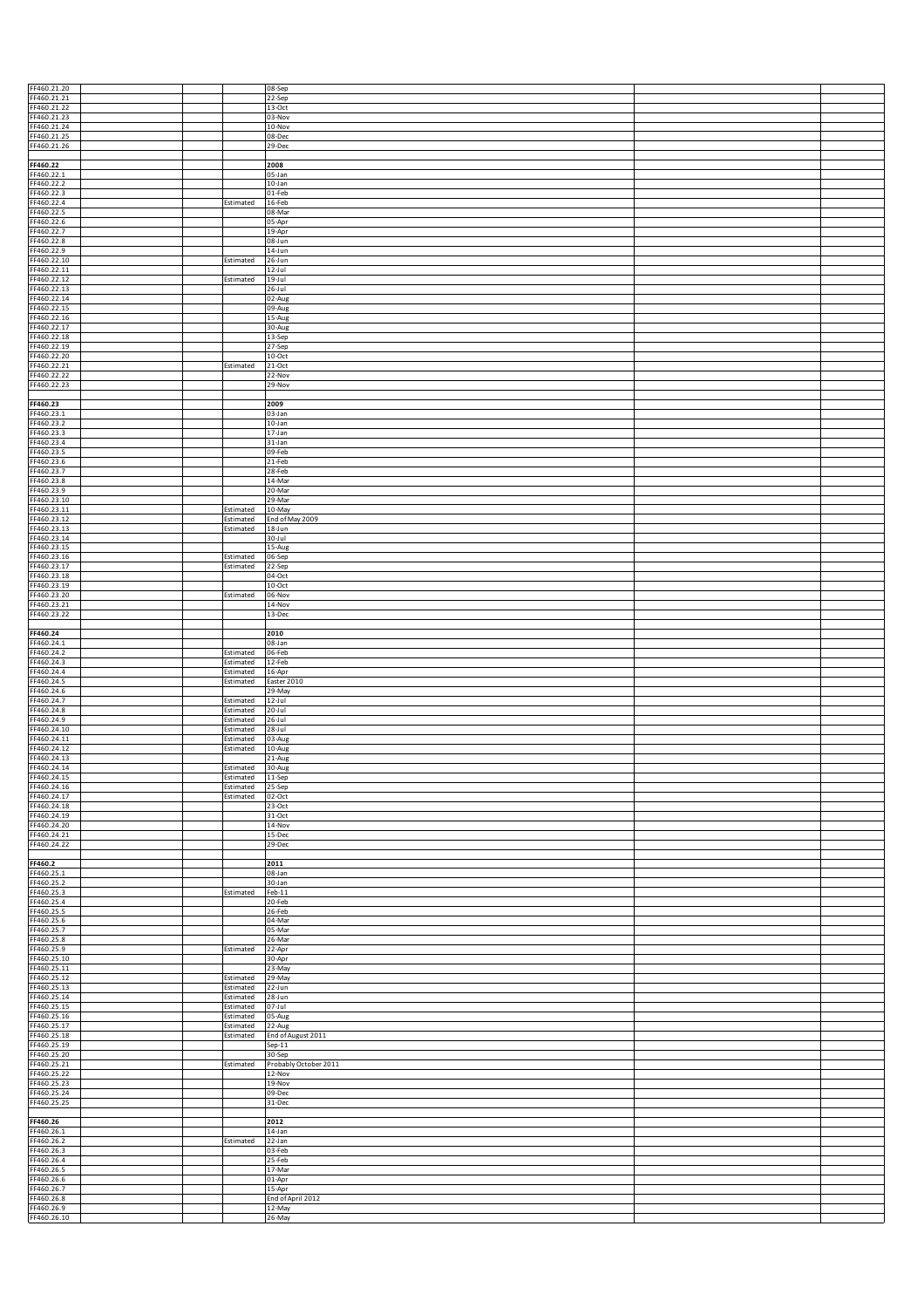| FF460.26.11                |  |                        | 03-Jun                     |  |
|----------------------------|--|------------------------|----------------------------|--|
| FF460.26.12<br>FF460.26.13 |  | Estimated              | 09-Jun<br>Mid 2012         |  |
| FF460.26.14<br>FF460.26.15 |  | Estimated              | $23 -$ Jul<br>11-Aug       |  |
| FF460.26.16                |  | Estimated              | 18-Aug                     |  |
| FF460.26.17<br>FF460.26.18 |  | Estimated              | 23-Aug<br>01-Sep           |  |
| FF460.26.19<br>FF460.26.20 |  | Estimated              | Probably September 2012    |  |
| FF460.26.21                |  |                        | 15-Sep<br>13-Oct           |  |
| FF460.26.22<br>FF460.26.23 |  |                        | 20-Oct<br>04-Nov           |  |
| FF460.26.24                |  |                        | 17-Nov                     |  |
| FF460.26.25<br>FF460.26.26 |  | Estimated              | 01-Dec<br>15-Dec           |  |
| FF460.26.27<br>FF460.26.28 |  | Estimated              | 21-Dec<br>End of Year 2012 |  |
|                            |  |                        |                            |  |
| FF460.27<br>FF460.27.1     |  |                        | 2013<br>05-Jan             |  |
| FF460.27.2                 |  |                        | 03-Feb                     |  |
| FF460.27.3<br>FF460.27.4   |  |                        | 24-Feb<br>01-Mar           |  |
| FF460.27.5<br>FF460.27.5A  |  | Estimated<br>Estimated | 10-Mar<br>15-Mar           |  |
| FF460.27.6                 |  |                        | 23-Mar                     |  |
| FF460.27.7<br>FF460.27.8   |  | Estimated              | 30-Mar<br>Easter 2013      |  |
| FF460.27.9<br>FF460.27.10  |  | Estimated              | 26-Apr<br>06-May           |  |
| FF460.27.11                |  |                        | 12-May                     |  |
| FF460.27.12<br>FF460.27.13 |  |                        | 18-May<br>25-May           |  |
| FF460.27.14                |  |                        | 09-Jun                     |  |
| FF460.27.15<br>FF460.27.16 |  |                        | $15 - Jun$<br>20-Jul       |  |
| FF460.27.17<br>FF460.27.18 |  | Estimated<br>Estimated | 26-Aug<br>30-Aug           |  |
| FF460.27.19                |  | stimated               | 07-Sep                     |  |
| FF460.27.20<br>FF460.27.21 |  | stimated<br>Estimated  | 22-Sep<br>30-Sep           |  |
| FF460.27.22<br>FF460.27.23 |  | Estimated<br>Estimated | 07-Oct<br>26-Oct           |  |
| FF460.27.24                |  | Estimated              | 12-Nov                     |  |
| FF460.27.25<br>FF460.27.26 |  | Estimated              | 17-Nov<br>27-Nov           |  |
| FF460.27.27<br>FF460.27.28 |  | Estimated<br>Estimated | 03-Dec<br>12-Dec           |  |
| FF460.27.29                |  | Estimated              | 18-Dec                     |  |
| FF460.28                   |  |                        | 2014                       |  |
| FF460.28.1<br>FF460.28.2   |  | Estimated              | 04-Jan<br>25-Jan           |  |
| FF460.28.3                 |  | Estimated              | 15-Feb                     |  |
| FF460.28.4<br>FF460.28.5   |  | Estimated<br>Estimated | 22-Feb<br>01-Mar           |  |
| FF460.28.6<br>FF460.28.7   |  | Estimated              | 15-Mar<br>23-Mar           |  |
| FF460.28.8                 |  | Estimated              | 07-Apr                     |  |
| FF460.28.9<br>FF460.28.10  |  | Estimated<br>Estimated | 18-Apr<br>Easter Day 2014  |  |
| FF460.28.11<br>FF460.28.12 |  | Estimated<br>Estimated | 01-Jun<br>14-Jun           |  |
| FF460.28.13                |  | Estimated              | $10 -$ Jul                 |  |
| FF460.28.14<br>FF460.28.15 |  | Estimated<br>Estimated | 03 Au<br>17-Aug            |  |
| FF460.28.16<br>FF460.28.17 |  | Estimated<br>Estimated | 25-Aug<br>08-Sep           |  |
| FF460.28.18                |  | Estimated              | 15-Sep                     |  |
| FF460.28.19<br>FF460.28.20 |  | Estimated<br>Estimated | 28-Sep<br>08-Oct           |  |
| FF460 28 21<br>FF460.28.22 |  | Fstimated<br>Estimated | $22-0rt$<br>30-Oct         |  |
| FF460.28.23                |  | Estimated              | 20-Nov                     |  |
| FF460.28.24<br>FF460.28.25 |  | Estimated<br>stimated  | 28-Nov<br>Nov/Dec 2014     |  |
| FF460.28.26                |  | Estimated              | 08-Dec                     |  |
| FF460.29                   |  |                        | 2015                       |  |
| FF460.29.1<br>FF460.29.2   |  | Estimated<br>Estimated | 12-Jan<br>20-Jan           |  |
| FF460.29.3<br>FF460.29.4   |  | Estimated<br>Estimated | 26-Jan<br>16-Feb           |  |
| FF460.29.5                 |  | Estimated              | 21-Feb                     |  |
| FF460.29.6<br>FF460.29.7   |  | Estimated<br>Estimated | 13-Mar<br>20-Mar           |  |
| FF460.29.8<br>FF460.29.9   |  | Estimated<br>Estimated | 21-Mar<br>11-Apr           |  |
| FF460.29.10                |  | Estimated              | 13-Apr                     |  |
| FF460.29.11<br>FF460.29.12 |  | Estimated<br>Estimated | 19-May<br>01-Jun           |  |
| FF460.29.13<br>FF460.29.14 |  | Estimated<br>Estimated | 29-Jun<br>30-Jun           |  |
| FF460.29.15                |  |                        | $03-Jul$                   |  |
| FF460.29.16<br>FF460.29.17 |  | Estimated<br>Estimated | 04-Jul<br>$25 -$ Jul       |  |
| FF460.29.18<br>FF460.29.19 |  | Estimated              | 28-Jul<br>08-Aug           |  |
| FF460.29.20                |  | Estimated              | $12$ -Aug                  |  |
| FF460.29.21<br>FF460.29.22 |  | Estimated<br>Estimated | $22$ -Aug<br>04-Sep        |  |
| FF460.29.23<br>FF460.29.24 |  | Estimated<br>Estimated | 29-Sep<br>24-Oct           |  |
| FF460.29.25                |  | Estimated              | 04-Nov                     |  |
| FF460.29.26<br>FF460.29.27 |  | Estimated<br>Estimated | 21-Nov<br>29-Nov           |  |
| FF460.29.28<br>FF460.29.29 |  | Estimated<br>Estimated | 05-Dec<br>08-Dec           |  |
| FF460.29.30                |  | Estimated              | 27-Dec                     |  |
| FF460.30                   |  |                        | 2016                       |  |
| FF460.30.1<br>FF460.30.2   |  |                        | 02-Jan<br>27-Mar           |  |
| FF460.30.3                 |  |                        | 29-Apr                     |  |
| FF460.30.4<br>FF460.30.5   |  |                        | 01-May<br>08-May           |  |
| FF460.30.6<br>FF460.30.7   |  |                        | 18-May<br>21-May           |  |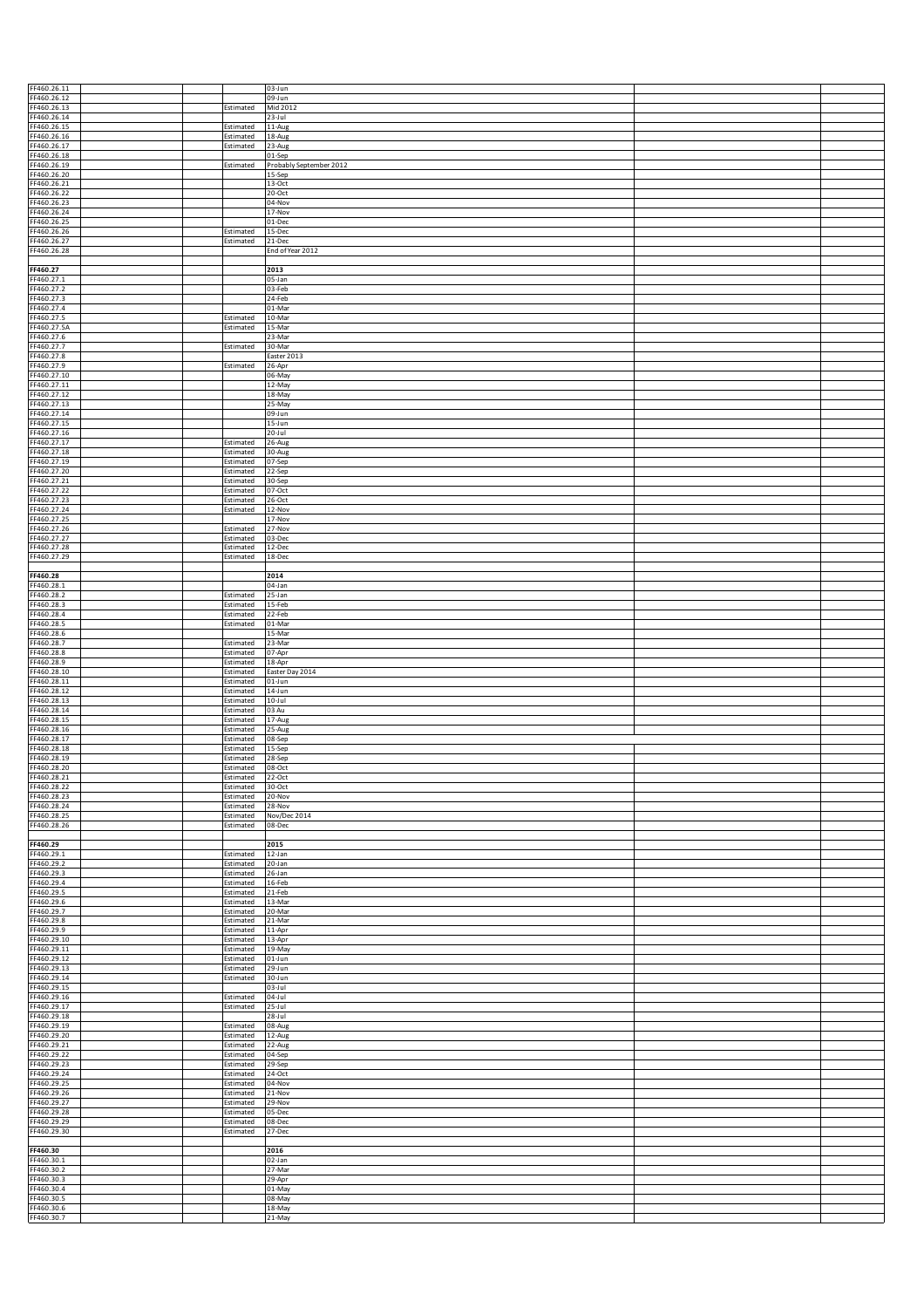| FF460.30.8                 |            |            |                    | 04-Jun                                                                                                                                                                                   |  |
|----------------------------|------------|------------|--------------------|------------------------------------------------------------------------------------------------------------------------------------------------------------------------------------------|--|
| FF460.30.9                 |            |            |                    | 12-Jun                                                                                                                                                                                   |  |
| FF461                      | N/A        | N/A        | N/A                | Books with hand-written notes/inserted cuttings                                                                                                                                          |  |
|                            |            |            |                    |                                                                                                                                                                                          |  |
| FF462                      | N/A        | N/A        | N/A                | Reel-to-reel tape player/recorder                                                                                                                                                        |  |
|                            |            |            |                    | Boxed working Grundig player                                                                                                                                                             |  |
| FF463                      | N/A        | N/A        | N/A                | Unsorted photos/memorabilia/finance documents                                                                                                                                            |  |
|                            |            |            |                    |                                                                                                                                                                                          |  |
| FF464                      |            |            |                    | Sketchbook/notebooks                                                                                                                                                                     |  |
| FF464.1<br>FF464.2         | N/A<br>N/A | N/A<br>N/A | N/A<br>N/A         | Sketchbook Nov 1977, Painting planes, Japan-Liverpool 1997. Studies of Lotus flowers<br>Sketchbook undated, first entry listed 'itinerary Paris to Liverpool via London. Various studies |  |
| FF464.3                    | N/A        | N/A        | N/A                | Sketchbook dated June 10 1955. Short journal and boats study (at back of sketchbook)                                                                                                     |  |
| FF464.4                    | N/A        | N/A        | N/A                | Sketchbook date Sep/Nov 1956. Studies of portraits, elephants andf horses                                                                                                                |  |
| FF464.5                    | N/A        | N/A        | N/A                | Sketchbook undated, possibly mid 1950s, inscribed Genoa, Bologna, Hotel Milano                                                                                                           |  |
| FF464.6<br>FF464.7         | N/A<br>N/A | N/A<br>N/A | N/A<br>N/A         | Sketchbook undated, possibly mid 1950s, inscribed Avignon<br>Sketchbook undated, possibly mid 1950s, inscribed Avignon, containing watercolour studies                                   |  |
| FF464.8                    | N/A        | N/A        | N/A                | Sketchbook dated 1954, containing sketches of Liverpool, ferry, crowds, camels and elephants                                                                                             |  |
| FF464.9                    | N/A        | N/A        | N/A                | Sketchbook undated, possible mid 1950s, watercolour studies likely to be Genoa                                                                                                           |  |
| FF464.10                   | N/A        | N/A        | N/A                | Journal/Sketchbook, first entry 1958, reference to Beryl Bainbridge and Austin. Entry 1961 reference to Atelier 17, Paris                                                                |  |
| FF464.11                   | N/A        | N/A        | N/A                | Early Record Book, 'My Trip Abroad', gift from Helen Aungst (mother). Listing for Siena-Venice-Paris. Notes on 'The Alteration of a God'                                                 |  |
| FF464.12<br>FF464.13       | N/A<br>N/A | N/A<br>N/A | N/A<br>N/A         | Sketchpad undated, mostly abstract studies<br>Sketchpad undated, mostly abstract colour studies                                                                                          |  |
| FF464.14                   | N/A        | N/A        | N/A                | Graph Paper Pad containing notes on amplitude, frequency and divergence and patterned abstract studies                                                                                   |  |
| FF464.15                   | N/A        | N/A        | N/A                | Large watercolour sketchpad undated but probably 1961 at Hayter's Atelier 17 studio, Paris. Contains abstract colour/composition studies                                                 |  |
| FF464.16                   | N/A        | N/A        | N/A                | Sketches, notes (loose-leaf) abstract patterns/fields                                                                                                                                    |  |
| FF465                      |            |            |                    | Photos                                                                                                                                                                                   |  |
| FF465.1.a                  | N/A        | N/A        | scanned            | Posed photo of Young Man (father?) in USA Air Force Uniform. Verso inscription: Ray Studios, Chicago. Undated                                                                            |  |
| FF465.1.b                  | N/A        | N/A        | scanned            | Posed photo of Young Man (father?) in USA Air Force Uniform. Verso inscription: Ray Studios, Chicago. Undated                                                                            |  |
| FF465.2                    | N/A        | N/A        | scanned            | Unposed Portrait of Bill Hayter                                                                                                                                                          |  |
| FF465.3.a<br>FF465.3.b     | N/A<br>N/A | N/A<br>N/A | scanned<br>scanned | Young Fanchon and Herbert together<br>Young Fanchon and Herbert together                                                                                                                 |  |
| FF465.3.c                  | N/A        | N/A        | scanned            | Young Fanchon and Herbert together                                                                                                                                                       |  |
| FF465.3.d                  | N/A        | N/A        | scanned            | Young Fanchon and Herbert together                                                                                                                                                       |  |
| FF465.3.e                  | N/A        | N/A        | scanned            | Young Fanchon and Herbert together                                                                                                                                                       |  |
| FF465.3.f<br>FF465.4.a     | N/A<br>N/A | N/A<br>N/A | scanned<br>scanned | Young Fanchon and Herbert together<br>Fanchon solo,                                                                                                                                      |  |
| FF465.4.b                  | N/A        | N/A        | scanned            | Fanchon solo                                                                                                                                                                             |  |
| FF465.4.c                  | N/A        | N/A        | scanned            | Fanchon solo,                                                                                                                                                                            |  |
| FF465.4.d                  | N/A        | N/A        | scanned            | Fanchon solo,                                                                                                                                                                            |  |
| FF465.4.e                  | N/A        | N/A        | scanned            | Fanchon solo,                                                                                                                                                                            |  |
| FF465.4.f<br>FF465.4.g     | N/A<br>N/A | N/A<br>N/A | scanned<br>scanned | Fanchon solo,<br>Fanchon solo,                                                                                                                                                           |  |
| FF465.4.h                  | N/A        | N/A        | scanned            | Fanchon solo                                                                                                                                                                             |  |
| FF465.4.i                  | N/A        | N/A        | scanned            | Fanchon solo                                                                                                                                                                             |  |
| FF465.4.j                  | N/A        | N/A        | scanned            | Fanchon solo                                                                                                                                                                             |  |
| FF465.4.k                  | N/A        | N/A        | scanned            | Fanchon solo                                                                                                                                                                             |  |
| FF465.4.I<br>FF465.4.m     | N/A<br>N/A | N/A<br>N/A | scanned<br>scanned | Fanchon solo<br>Fanchon solo                                                                                                                                                             |  |
| FF465.4.n                  | N/A        | N/A        | scanned            | Fanchon solo                                                                                                                                                                             |  |
| FF465.4.0                  | N/A        | N/A        | scanned            | anchon solo,                                                                                                                                                                             |  |
| FF465.5.a                  | N/A        | N/A        | scanned            | anchon as toddler/child/girl <sup>-</sup>                                                                                                                                                |  |
| FF465.5.b<br>FF465.5.c     | N/A<br>N/A | N/A<br>N/A | scanned<br>scanned | anchon as toddler/child/girl<br>Fanchon as toddler/child/girl                                                                                                                            |  |
| FF465.5.d                  | N/A        | N/A        | scanned            | Fanchon as toddler/child/girl                                                                                                                                                            |  |
| FF465.5.e                  | N/A        | N/A        | scanned            | Fanchon as toddler/child/girl                                                                                                                                                            |  |
| FF465.5.f                  | N/A        | N/A        | scanned            | Fanchon as toddler/child/girl                                                                                                                                                            |  |
| FF465.5.g                  | N/A        | N/A        | scanned            | Fanchon as toddler/child/girl                                                                                                                                                            |  |
| FF465.5.h<br>FF465.5.i     | N/A<br>N/A | N/A<br>N/A | scanned<br>scanned | Fanchon as toddler/child/girl<br>Fanchon as toddler/child/girl                                                                                                                           |  |
| FF465.5.j                  | N/A        | N/A        | scanned            | Fanchon as toddler/child/girl                                                                                                                                                            |  |
| FF465.5.k                  | N/A        | N/A        | scanned            | Fanchon as toddler/child/girl                                                                                                                                                            |  |
| FF465.5.I                  | N/A        | N/A        | scanned            | Fanchon as toddler/child/girl                                                                                                                                                            |  |
| FF465.5.m<br>FF465.5.n     | N/A<br>N/A | N/A<br>N/A | scanned<br>scanned | Fanchon as toddler/child/gir                                                                                                                                                             |  |
| FF465.6                    | N/A        | N/A        | scanned            | Fanchon as toddler/child/girl<br>Fanchon as young woman at the beach in bathing costume                                                                                                  |  |
| FF465.7                    | N/A        | N/A        | scanned            | Fanchon as young woman posing against tree                                                                                                                                               |  |
| FF465.8                    | N/A        | N/A        | scanned            | 'anchon as young woman sitting at table outside café, location unknown                                                                                                                   |  |
| FF465.9<br>FF465.10        | N/A<br>N/A | N/A<br>N/A | scanned            | Fanchon as girl with man wearing straw boater (father?) Could be in front of fairground ride ('from Mars')<br>Fanchon as young woman in hooded winter coat, hand-feeding squirrel        |  |
| F465.11.a                  | N/A        | N/A        | scanned<br>scanned | Fanchon as young woman in bathing costume                                                                                                                                                |  |
| FF465.11.b                 | N/A        | N/A        | scanned            | Fanchon as young woman in bathing costume                                                                                                                                                |  |
| FF465.12                   | N/A        | N/A        | scanned            | Fanchon as young woman in winter coat with large dog                                                                                                                                     |  |
| FF465.13.a<br>FF465.13.b   | N/A        | N/A        | scanned            | Atelier 17, Paris.<br>Atelier 17, Paris.                                                                                                                                                 |  |
| FF465.13.c                 | N/A<br>N/A | N/A<br>N/A | scanned<br>scanned | Atelier 17, Paris.                                                                                                                                                                       |  |
| FF465.13.d                 | N/A        | N/A        | scanned            | Atelier 17, Paris.                                                                                                                                                                       |  |
| FF465.13.e                 | N/A        | N/A        | scanned            | Atelier 17, Paris.                                                                                                                                                                       |  |
| FF465.13.f                 | N/A        | N/A        | scanned            | Atelier 17, Paris.                                                                                                                                                                       |  |
| FF465.13.g<br>FF465.13.h   | N/A<br>N/A | N/A<br>N/A | scanned<br>scanned | Atelier 17, Paris.<br>Atelier 17, Paris.                                                                                                                                                 |  |
| FF465.13.i                 | N/A        | N/A        | scanned            | Atelier 17, Paris.                                                                                                                                                                       |  |
| FF465.13.j                 | N/A        | N/A        | scanned            | Atelier 17, Paris.                                                                                                                                                                       |  |
| FF465.13.k                 | N/A        | N/A        | scanned            | Atelier 17, Paris.                                                                                                                                                                       |  |
| FF465.13.I<br>FF465.13.m   | N/A<br>N/A | N/A<br>N/A | scanned<br>scanned | Atelier 17, Paris.<br>Atelier 17, Paris.                                                                                                                                                 |  |
| FF465.13.n                 | N/A        | N/A        | scanned            | Atelier 17, Paris.                                                                                                                                                                       |  |
| FF465.13.o                 | N/A        | N/A        | scanned            | Atelier 17, Paris.                                                                                                                                                                       |  |
| FF465.13.p                 | N/A        | N/A        | scanned            | Atelier 17, Paris.                                                                                                                                                                       |  |
| FF465.13.q<br>FF465.13.r   | N/A<br>N/A | N/A<br>N/A | scanned<br>scanned | Atelier 17, Paris.<br>Atelier 17, Paris.                                                                                                                                                 |  |
| FF465.13.s                 | N/A        | N/A        | scanned            | Atelier 17, Paris.                                                                                                                                                                       |  |
| FF465.13.t                 | N/A        | N/A        | scanned            | Atelier 17, Paris.                                                                                                                                                                       |  |
| FF465.13.u                 | N/A        | N/A        | scanned            | Atelier 17, Paris.                                                                                                                                                                       |  |
| FF465.13.v                 | N/A        | N/A        | scanned            | Atelier 17, Paris.                                                                                                                                                                       |  |
| FF465.13.w<br>FF465.13.x   | N/A<br>N/A | N/A<br>N/A | scanned<br>scanned | Atelier 17, Paris.<br>Atelier 17, Paris.                                                                                                                                                 |  |
| FF465.13.y                 | N/A        | N/A        | scanned            | Atelier 17, Paris.                                                                                                                                                                       |  |
| FF465.13.z                 | N/A        | N/A        | scanned            | Atelier 17, Paris.                                                                                                                                                                       |  |
| FF465.13.za                | N/A        | N/A        | scanned            | Atelier 17, Paris.                                                                                                                                                                       |  |
| FF465.13.zb<br>FF465.13.zc | N/A<br>N/A | N/A<br>N/A | scanned<br>scanned | Atelier 17, Paris.<br>Atelier 17, Paris.                                                                                                                                                 |  |
| FF465.14                   | N/A        | N/A        | scanned            | 5 x Photo-me booth strips of Fanchon, B&W and Colour                                                                                                                                     |  |
| FF465.15                   | N/A        | N/A        | scanned            | Photo of woman getting out of car (Beryl Bainbridge?)                                                                                                                                    |  |
| FF465.16                   | N/A        | N/A        | scanned            | Herbert on Beasch in Amsterdam with Richard Feynmann (Talking about Superconductivity)                                                                                                   |  |
| FF465.17.a<br>FF465.17.b   | N/A<br>N/A | N/A<br>N/A | scanned            | House exterior at Greenheys Road in 1950s with hand-written notes on face<br>House exterior at Greenheys Road in 1950s with hand-written notes on face                                   |  |
| FF465.18                   | N/A        | N/A        | scanned<br>scanned | Portrait of Fanchon on bicycle in graduation year (photo used in newspaper article on her)                                                                                               |  |
| FF465.19                   | N/A        | N/A        | scanned            | Studio portrait of Fanchon in presentation card                                                                                                                                          |  |
| FF465.20.a                 | N/A        | N/A        | scanned            | lerbert with Bill Hayter in studio location                                                                                                                                              |  |
| FF465.20.b                 | N/A        | N/A        | scanned            | lerbert with Bill Hayter in studio location                                                                                                                                              |  |
| FF465.20.c<br>FF465.21.a   | N/A<br>N/A | N/A<br>N/A | scanned<br>scanned | lerbert with Bill Hayter in studio location<br>Ttotem pole sculpture. Inscribed Helen Aungst 6103 Kenwood Ave, Chicago, Ill '37                                                          |  |
| FF465.21.b                 | N/A        | N/A        | scanned            | Ttotem pole sculpture. Inscribed Helen Aungst 6103 Kenwood Ave, Chicago, Ill '37                                                                                                         |  |
| FF465.22.c                 | N/A        | N/A        | scanned            | Fanchon solo as young woman                                                                                                                                                              |  |
| FF465.22.d                 | N/A        | N/A        | scanned            | Fanchon solo as young woman                                                                                                                                                              |  |
| FF465.22.e                 | N/A        | N/A        | scanned            | Fanchon solo as young woman                                                                                                                                                              |  |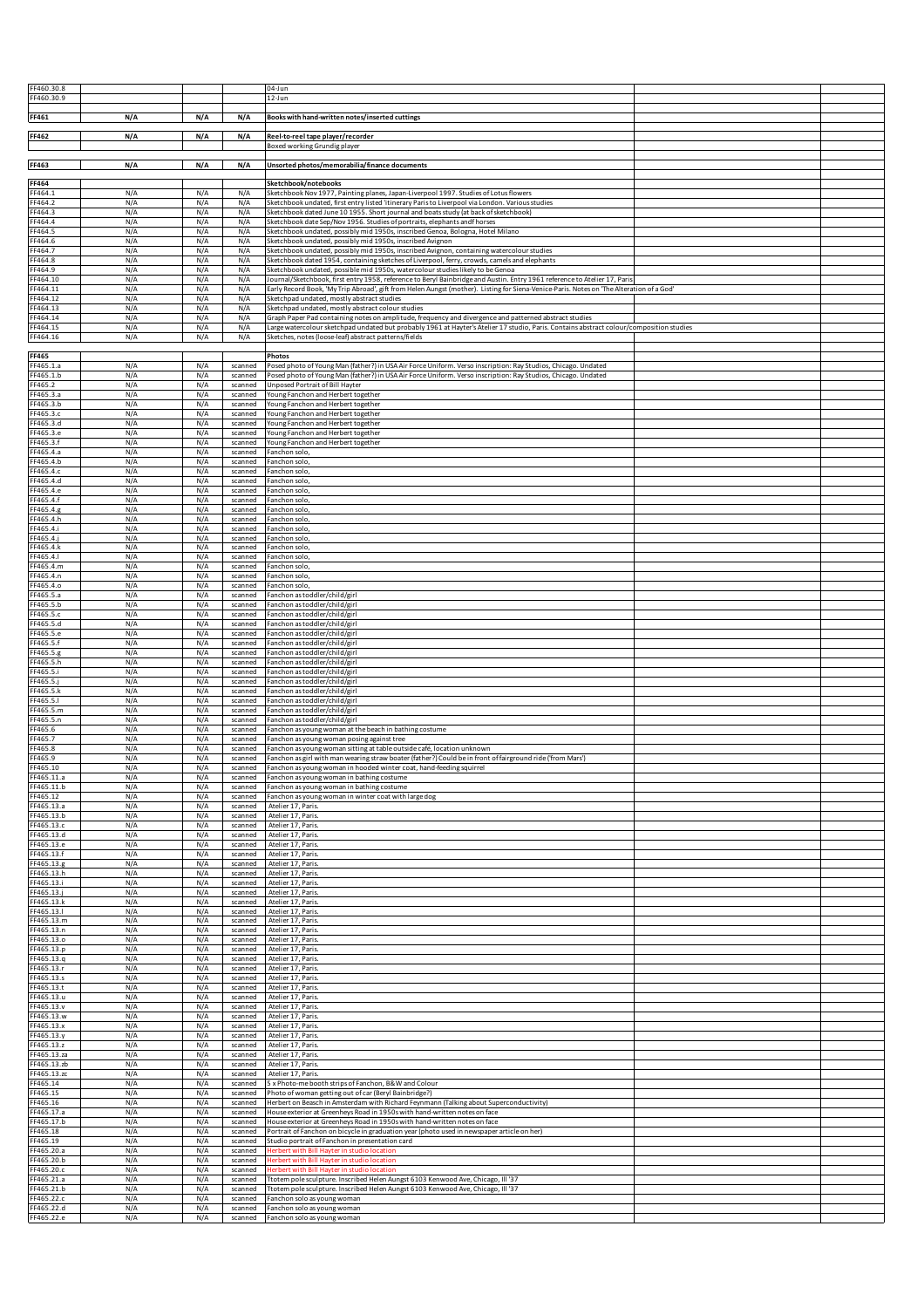| FF465.22.f<br>FF465.22.g   | N/A<br>N/A | N/A<br>N/A | scanned            | Fanchon solo as young woman                                                                                                   |  |
|----------------------------|------------|------------|--------------------|-------------------------------------------------------------------------------------------------------------------------------|--|
| FF465.22.h                 | N/A        | N/A        | scanned<br>scanned | Fanchon solo as young woman<br>Fanchon solo as young woman                                                                    |  |
| FF465.22.i                 | N/A        | N/A        | scanned            | Fanchon solo as young woman                                                                                                   |  |
| FF465.22.j<br>FF465.22.k   | N/A<br>N/A | N/A<br>N/A | scanned<br>scanned | Fanchon solo as young woman<br>Fanchon solo as young woman                                                                    |  |
| FF465.22.I                 | N/A        | N/A        | scanned            | Fanchon solo as young woman                                                                                                   |  |
| FF465.22.m                 | N/A        | N/A        | scanned            | Fanchon solo as young woman                                                                                                   |  |
| FF465.22.n<br>FF465.22.o   | N/A<br>N/A | N/A<br>N/A | scanned<br>scanned | Fanchon solo as young woman<br>Fanchon solo as young woman                                                                    |  |
| FF465.22.p                 | N/A        | N/A        | scanned            | Fanchon solo as young woman                                                                                                   |  |
| FF465.22.q                 | N/A        | N/A        | scanned            | Fanchon solo as young woman                                                                                                   |  |
| FF465.22.r<br>FF465.22.s   | N/A<br>N/A | N/A<br>N/A | scanned<br>scanned | Fanchon solo as young woman<br>Fanchon solo as young woman                                                                    |  |
| FF465.22.t                 | N/A        | N/A        | scanned            | Fanchon solo as young woman                                                                                                   |  |
| FF465.22.u                 | N/A        | N/A        | scanned            | Fanchon solo as young woman                                                                                                   |  |
| FF465.22.v<br>FF465.22.w   | N/A<br>N/A | N/A<br>N/A | scanned<br>scanned | Fanchon solo as young woman<br>Fanchon solo as young woman                                                                    |  |
| FF465.22.x                 | N/A        | N/A        | scanned            | Fanchon solo as young woman                                                                                                   |  |
| FF465.22.y                 | N/A        | N/A        | scanned            | Fanchon solo as young woman                                                                                                   |  |
| FF465.22.z<br>FF465.22.za  | N/A<br>N/A | N/A<br>N/A | scanned<br>scanned | Fanchon solo as young woman<br>Fanchon solo as young woman                                                                    |  |
| FF465.22.zb                | N/A        | N/A        | scanned            | Fanchon solo as young woman                                                                                                   |  |
| FF465.22.zc<br>FF465.22.zd | N/A<br>N/A | N/A<br>N/A | scanned<br>scanned | Fanchon solo as young woman<br>Fanchon solo as young woman                                                                    |  |
| FF465.22.ze                | N/A        | N/A        | scanned            | Fanchon solo as young woman                                                                                                   |  |
| FF465.22.zf                | N/A        | N/A        | scanned            | Fanchon solo as young woman                                                                                                   |  |
| FF465.22.zg<br>FF465.22.zh | N/A<br>N/A | N/A<br>N/A | scanned<br>scanned | Fanchon solo as young woman<br>Fanchon solo as young woman                                                                    |  |
| FF465.22.zi                | N/A        | N/A        | scanned            | Fanchon solo as young woman                                                                                                   |  |
| FF465.22.zj                | N/A        | N/A        | scanned            | Fanchon solo as young woman                                                                                                   |  |
| FF465.22.zk<br>FF465.22.zl | N/A<br>N/A | N/A<br>N/A | scanned<br>scanned | Fanchon solo as young woman<br>Fanchon solo as young woman                                                                    |  |
| FF465.22.zm                | N/A        | N/A        | scanned            | Fanchon solo as young woman                                                                                                   |  |
| FF465.22.zn                | N/A        | N/A        | scanned            | Fanchon solo as young woman                                                                                                   |  |
| FF465.22.zo<br>FF465.22.zp | N/A<br>N/A | N/A<br>N/A | scanned<br>scanned | Fanchon solo as young woman<br>Fanchon solo as young woman                                                                    |  |
| FF465.22.zq                | N/A        | N/A        | scanned            | Fanchon solo as young woman                                                                                                   |  |
| FF465.23.a<br>FF465.23.b   | N/A<br>N/A | N/A        | scanned            | Man (unidentified by Archivist at time of listing)                                                                            |  |
| FF465.23.c                 | N/A        | N/A<br>N/A | scanned<br>scanned | Man (unidentified by Archivist at time of listing)<br>Man (unidentified by Archivist at time of listing)                      |  |
| FF465.24.a                 | N/A        | N/A        | scanned            | Man (unidentified by Archivist at time of listing)                                                                            |  |
| FF465.24.b<br>FF465.25     | N/A<br>N/A | N/A<br>N/A | scanned<br>scanned | Man (unidentified by Archivist at time of listing)<br>3 small prints on single backing sheet (Family - Father, Mother, Aunt?) |  |
| FF465.26                   | N/A        | N/A        | scanned            | Fanchon driving classic vintage car with unidentified man                                                                     |  |
| FF465.27a                  | N/A        | N/A        | scanned            | Herbert solo                                                                                                                  |  |
| FF465.27b<br>FF465.27c     | N/A<br>N/A | N/A<br>N/A | scanned<br>scanned | Herbert solo<br>Herbert solo                                                                                                  |  |
| FF465.27d                  | N/A        | N/A        | scanned            | Herbert solo                                                                                                                  |  |
| FF465.27e                  | N/A        | N/A        | scanned            | Herbert solo                                                                                                                  |  |
| FF465.27f<br>FF465.28.a    | N/A<br>N/A | N/A<br>N/A | scanned<br>scanned | Herbert solo<br>Herbert with other scientists/physicists                                                                      |  |
| FF465.28.b                 | N/A        | N/A        | scanned            | Herbert with other scientists/physicists                                                                                      |  |
| FF465.28.c                 | N/A<br>N/A | N/A        | scanned<br>scanned | Herbert with other scientists/physicists                                                                                      |  |
| FF465.28.d<br>FF465.28.e   | N/A        | N/A<br>N/A | scanned            | Herbert with other scientists/physicists<br>Herbert with other scientists/physicists                                          |  |
| FF465.28.f                 | N/A        | N/A        | scanned            | Herbert with other scientists/physicists                                                                                      |  |
| FF465.28.g                 | N/A        | N/A        | scanned            | Herbert with other scientists/physicists                                                                                      |  |
| FF465.28.h<br>FF465.28.i   | N/A<br>N/A | N/A<br>N/A | scanned<br>scanned | Herbert with other scientists/physicists<br>Herbert with other scientists/physicists                                          |  |
| FF465.28.j                 | N/A        | N/A        | scanned            | Herbert with other scientists/physicists                                                                                      |  |
| FF465.28.k<br>FF465.28.    | N/A<br>N/A | N/A<br>N/A | scanned<br>scanned | Herbert with other scientists/physicists<br>Herbert with other scientists/physicists                                          |  |
| FF465.29.a                 | N/A        | N/A        | scanned            | Herbert solo as a younger man                                                                                                 |  |
| FF465.29.b                 | N/A        | N/A        | scanned            | Herbert solo as a younger man                                                                                                 |  |
|                            |            |            | scanned            | Herbert solo as a younger man<br>Herbert solo as a younger man                                                                |  |
| FF465.29.c                 | N/A        | N/A        |                    | Herbert solo as a younger man                                                                                                 |  |
| FF465.29.d<br>FF465.29.e   | N/A<br>N/A | N/A<br>N/A | scanned<br>scanned |                                                                                                                               |  |
| FF465.29.f                 | N/A        | N/A        | scanned            | Herbert solo as a younger man                                                                                                 |  |
| FF465.29.g                 | N/A        | N/A        | scanned            | Herbert solo as a younger man                                                                                                 |  |
| FF465.29.h<br>FF465.29.i   | N/A<br>N/A | N/A<br>N/A | scanned<br>scanned | Herbert solo as a younger man<br>Herbert solo as a younger man                                                                |  |
| FF465.29.                  | N/A        | N/A        | scanned            | Herbert solo as a younger man                                                                                                 |  |
| FF465.29.k<br>FF465.29.I   | N/A<br>N/A | N/A<br>N/A | scanned<br>scanned | Herbert solo as a younger man<br>Herbert solo as a younger man                                                                |  |
| FF465.29.m                 | N/A        | N/A        | scanned            | Herbert solo as a younger man                                                                                                 |  |
| FF465.29.n                 | N/A        | N/A        | scanned            | Herbert solo as a younger man                                                                                                 |  |
| FF465.29.o<br>FF465.29.p   | N/A<br>N/A | N/A<br>N/A | scanned<br>scanned | Herbert solo as a younger man<br>Herbert solo as a younger man                                                                |  |
| FF465.30.a                 | N/A        | N/A        | scanned            | Herbert solo at the beach                                                                                                     |  |
| FF465.30.b<br>FF465.30.c   | N/A<br>N/A | N/A<br>N/A | scanned<br>scanned | Herbert solo at the beach<br>Herbert solo at the beach                                                                        |  |
| FF465.30.d                 | N/A        | N/A        | scanned            | Herbert solo at the beach                                                                                                     |  |
| FF465.30.e                 | N/A        | N/A        | scanned            | Herbert solo at the beach                                                                                                     |  |
| FF465.31.a<br>FF465.31.b   | N/A<br>N/A | N/A<br>N/A | scanned<br>scanned | Herbert solo at home<br>Herbert solo at home                                                                                  |  |
| FF465.31.c                 | N/A        | N/A        | scanned            | Herbert solo at home                                                                                                          |  |
| FF465.31.d                 | N/A        | N/A        | scanned            | Herbert solo at home                                                                                                          |  |
| FF465.31.e<br>FF465.32     | N/A<br>N/A | N/A<br>N/A | scanned<br>scanned | Herbert solo at home<br>Fanchon and Herbert with with man noted in FF465.23                                                   |  |
| FF465.33.a                 | N/A        | N/A        | scanned            | Fanchon solo                                                                                                                  |  |
| FF465.33.b                 | N/A        | N/A        | scanned            | Fanchon solo                                                                                                                  |  |
| FF465.33.c<br>FF465.33.d   | N/A<br>N/A | N/A<br>N/A | scanned<br>scanned | Fanchon solo<br>Fanchon solo                                                                                                  |  |
| FF465.33.e                 | N/A        | N/A        | scanned            | Fanchon solo                                                                                                                  |  |
| FF465.33.f                 | N/A        | N/A        | scanned            | Fanchon solo                                                                                                                  |  |
| FF465.33.g<br>FF465.33.h   | N/A<br>N/A | N/A<br>N/A | scanned<br>scanned | Fanchon solo<br>Fanchon solo                                                                                                  |  |
| FF465.33.i                 | N/A        | N/A        | scanned            | Fanchon solo                                                                                                                  |  |
| FF465.33.<br>FF465.33.k    | N/A<br>N/A | N/A<br>N/A | scanned<br>scanned | Fanchon solo<br>Fanchon solo                                                                                                  |  |
| FF465.34.a                 | N/A        | N/A        | scanned            | Fanchon with paintings in the garden at Greenheys Road                                                                        |  |
| FF465.34.b                 | N/A        | N/A        | scanned            | Fanchon with paintings in the garden at Greenheys Road                                                                        |  |
| FF465.34.c<br>FF465.35.a   | N/A<br>N/A | N/A<br>N/A | scanned<br>scanned | Fanchon with paintings in the garden at Greenheys Road<br>Fanchon's family/family members                                     |  |
| FF465.35.b                 | N/A        | N/A        | scanned            | Fanchon's family/family members                                                                                               |  |
| FF465.35.c<br>FF465.35.d   | N/A<br>N/A | N/A<br>N/A | scanned<br>scanned | Fanchon's family/family members<br>Fanchon's family/family members                                                            |  |
| FF465.35.e                 | N/A        | N/A        | scanned            | Fanchon's family/family members                                                                                               |  |
| FF465.35.f                 | N/A        | N/A        | scanned            | Fanchon's family/family members                                                                                               |  |
| FF465.35.g<br>FF465.35.h   | N/A<br>N/A | N/A<br>N/A | scanned<br>scanned | Fanchon's family/family members<br>Fanchon's family/family members                                                            |  |
| FF465.35.i                 | N/A        | N/A        | scanned            | Fanchon's family/family members                                                                                               |  |
| FF465.35.j                 | N/A        | N/A        | scanned            | Fanchon's family/family members                                                                                               |  |
| FF465.35.k<br>FF465.35.I   | N/A<br>N/A | N/A<br>N/A | scanned<br>scanned | Fanchon's family/family members<br>Fanchon's family/family members                                                            |  |
| FF465.35.m<br>FF465.35.n   | N/A<br>N/A | N/A<br>N/A | scanned<br>scanned | Fanchon's family/family members<br>Fanchon's family/family members                                                            |  |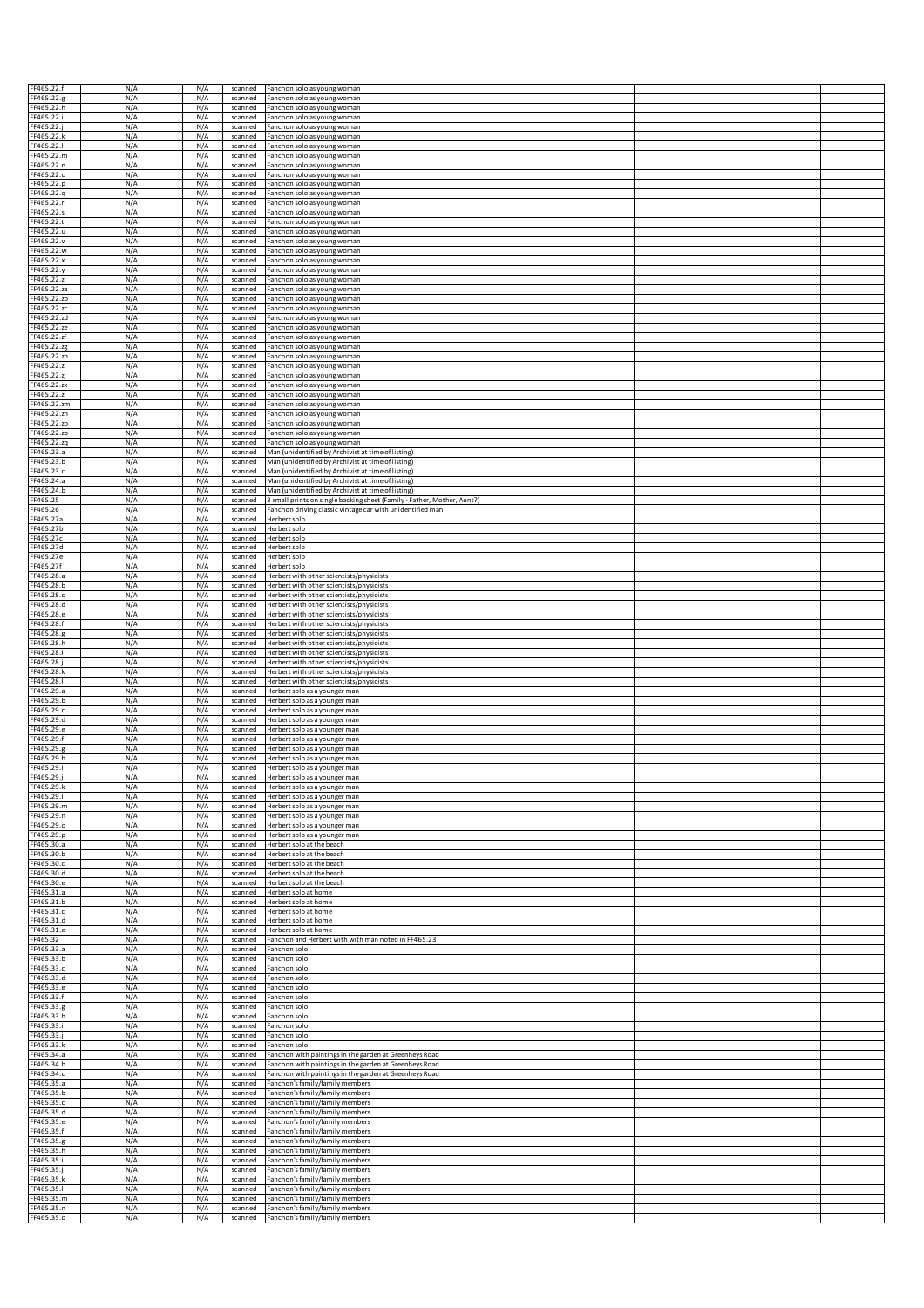| FF465.35.p                 | N/A        | N/A        | scanned            | Fanchon's family/family members                                                                                                                                                                                      |  |
|----------------------------|------------|------------|--------------------|----------------------------------------------------------------------------------------------------------------------------------------------------------------------------------------------------------------------|--|
| FF465.35.q<br>FF465.35.r   | N/A<br>N/A | N/A<br>N/A | scanned<br>scanned | Fanchon's family/family members<br>Fanchon's family/family members                                                                                                                                                   |  |
| FF465.35.s                 | N/A        | N/A        | scanned            | Fanchon's family/family members                                                                                                                                                                                      |  |
| FF465.36.a                 | N/A        | N/A        | scanned            | People/person unidentified at time of listing                                                                                                                                                                        |  |
| FF465.36.b                 | N/A        | N/A        | scanned            | People/person unidentified at time of listing                                                                                                                                                                        |  |
| FF465.36.c                 | N/A        | N/A        | scanned            | People/person unidentified at time of listing                                                                                                                                                                        |  |
| FF465.36.d                 | N/A        | N/A        | scanned            | People/person unidentified at time of listing                                                                                                                                                                        |  |
| FF465.36.e                 | N/A        | N/A        | scanned            | People/person unidentified at time of listing                                                                                                                                                                        |  |
| FF465.36.f                 | N/A        | N/A        | scanned            | People/person unidentified at time of listing                                                                                                                                                                        |  |
| FF465.36.g                 | N/A        | N/A        | scanned            | People/person unidentified at time of listing                                                                                                                                                                        |  |
| FF465.37                   | N/A        | N/A        | scanned            | 2 x wallets containing containing film negatives                                                                                                                                                                     |  |
| FF465.38.a                 | N/A        | N/A        | scanned            | Fanchon with Terry Duffy at Fanchons birthday party 9 July 2003                                                                                                                                                      |  |
| FF465.38.b                 | N/A        | N/A        | scanned            | Fanchon with Terry Duffy at Fanchons birthday party 9 July 2003                                                                                                                                                      |  |
| FF465.39                   | N/A        | N/A        | scanned            | 9 x prints o Collective Phenomena creation at La Fonderie, Paris, with Sylivie le S'each, Anna Romanello, Jane McCormick, Lawrence Ball                                                                              |  |
| FF465.40<br>FF465.41       | N/A<br>N/A | N/A<br>N/A | scanned<br>scanned | Jeremy Reed solo at Greenheys Road<br>Fanchon with Kate Dadiani working on Collective Phenomena painting                                                                                                             |  |
| FF465.42.a                 | N/A        | N/A        | scanned            | Interior of Greenheys Road                                                                                                                                                                                           |  |
| FF465.42.b                 | N/A        | N/A        | scanned            | Interior of Greenheys Road                                                                                                                                                                                           |  |
| FF465.42.c                 | N/A        | N/A        | scanned            | Interior of Greenheys Road                                                                                                                                                                                           |  |
| FF465.42.d                 | N/A        | N/A        | scanned            | Interior of Greenheys Road                                                                                                                                                                                           |  |
| FF465.42.e                 | N/A        | N/A        | scanned            | Interior of Greenheys Road                                                                                                                                                                                           |  |
| FF465.42.f                 | N/A        | N/A        | scanned            | Interior of Greenheys Road                                                                                                                                                                                           |  |
| FF465.42.g                 | N/A        | N/A        | scanned            | Interior of Greenheys Road                                                                                                                                                                                           |  |
| FF465.42.h                 | N/A        | N/A        | scanned            | Interior of Greenheys Road                                                                                                                                                                                           |  |
| FF465.42.i                 | N/A        | N/A        | scanned            | Interior of Greenheys Road                                                                                                                                                                                           |  |
| FF465.42.j                 | N/A        | N/A        | scanned            | Interior of Greenheys Road                                                                                                                                                                                           |  |
| FF465.43.a                 | N/A        | N/A        | scanned            | Fanchon as an older woman                                                                                                                                                                                            |  |
| FF465.43.b<br>FF465.43.c   | N/A<br>N/A | N/A        | scanned            | Fanchon as an older womar                                                                                                                                                                                            |  |
| FF465.43.d                 | N/A        | N/A<br>N/A | scanned            | Fanchon as an older womar                                                                                                                                                                                            |  |
| FF465.43.e                 | N/A        | N/A        | scanned<br>scanned | Fanchon as an older woman<br>Fanchon as an older woman                                                                                                                                                               |  |
| FF465.43.f                 | N/A        | N/A        | scanned            | Fanchon as an older woman                                                                                                                                                                                            |  |
| FF465.43.g                 | N/A        | N/A        | scanned            | Fanchon as an older woman                                                                                                                                                                                            |  |
| FF465.43.h                 | N/A        | N/A        | scanned            | Fanchon as an older woman                                                                                                                                                                                            |  |
| FF465.43.i                 | N/A        | N/A        | scanned            | Fanchon as an older woman                                                                                                                                                                                            |  |
| FF465.43.j                 | N/A        | N/A        | scanned            | Fanchon as an older woman                                                                                                                                                                                            |  |
| FF465.43.k                 | N/A        | N/A        | scanned            | Fanchon as an older woman                                                                                                                                                                                            |  |
| FF465.43.                  | N/A        | N/A        | scanned            | Fanchon as an older woman                                                                                                                                                                                            |  |
| FF465.43.m                 | N/A        | N/A        | scanned            | Fanchon as an older woman                                                                                                                                                                                            |  |
| FF465.43.n                 | N/A        | N/A        | scanned            | Fanchon as an older woman                                                                                                                                                                                            |  |
| FF465.43.o                 | N/A        | N/A        | scanned            | Fanchon as an older woman                                                                                                                                                                                            |  |
| FF465.44.a                 | N/A        | N/A        | scanned            | 3 x prints of Kyoto, Japan                                                                                                                                                                                           |  |
| FF465.44.b                 | N/A        | N/A        | scanned            | 4 x prints of Kyoto, Japan                                                                                                                                                                                           |  |
| FF465.44.c                 | N/A        | N/A        | scanned            | 5 x prints of Kyoto, Japan                                                                                                                                                                                           |  |
| FF465.45                   | N/A        | N/A        | scanned            | Collective Phenomena painting at the Blackie with Lawrence Ball and 3 female artists                                                                                                                                 |  |
| FF465.46.a<br>FF465.46.b   | N/A<br>N/A | N/A<br>N/A | scanned            | Fanchon in group or with other people                                                                                                                                                                                |  |
| FF465.46.c                 | N/A        | N/A        | scanned            | Fanchon in group or with other people                                                                                                                                                                                |  |
| FF465.46.d                 | N/A        | N/A        | scanned            | Fanchon in group or with other people                                                                                                                                                                                |  |
| FF465.46.e                 | N/A        | N/A        | scanned<br>scanned | Fanchon in group or with other people<br>Fanchon in group or with other people                                                                                                                                       |  |
| FF465.46.f                 | N/A        | N/A        | scanned            | Fanchon in group or with other people                                                                                                                                                                                |  |
| FF465.46.g                 | N/A        | N/A        | scanned            | Fanchon in group or with other people                                                                                                                                                                                |  |
| FF465.47                   | N/A        | N/A        | scanned            | Fanchon's exhibition at the Picton Library, Liverpool 1992                                                                                                                                                           |  |
| FF465.48                   | N/A        | N/A        | scanned            | fanchon's studio                                                                                                                                                                                                     |  |
| FF465.49.a                 | N/A        | N/A        | scanned            | Unidentified woman                                                                                                                                                                                                   |  |
| FF465.49.a                 | N/A        | N/A        | scanned            | Unidentified woman                                                                                                                                                                                                   |  |
| FF465.50                   | N/A        | N/A        | scanned            | Elisabeth Rittinger, possibly dated 1939                                                                                                                                                                             |  |
| FF465.51.a                 | N/A        | N/A        | scanned            | Fanchon and Herbert on holiday in Italy                                                                                                                                                                              |  |
| FF465.51.b                 | N/A        | N/A        | scanned            | Fanchon and Herbert on holiday in Italy                                                                                                                                                                              |  |
| FF465.51.c                 | N/A        | N/A        | scanned            | Fanchon and Herbert on holiday in Italy                                                                                                                                                                              |  |
| FF465.51.d                 | N/A        | N/A        | scanned            | Fanchon and Herbert on holiday in Italy                                                                                                                                                                              |  |
| FF465.51.e                 | N/A        | N/A        | scanned            | Fanchon and Herbert on holiday in Italy                                                                                                                                                                              |  |
| FF465.51.f                 | N/A        | N/A        | scanned            | Fanchon and Herbert on holiday in Italy                                                                                                                                                                              |  |
| FF465.51.g                 | N/A        | N/A        | scanned            | Fanchon and Herbert on holiday in Italy                                                                                                                                                                              |  |
| FF465.51.h                 | N/A        | N/A        | scanned            | Fanchon and Herbert on holiday in Italy                                                                                                                                                                              |  |
| FF465.51.i<br>FF465.51.j   | N/A        | N/A        | scanned            | Fanchon and Herbert on holiday in Italy<br>Fanchon and Herbert on holiday in Italy                                                                                                                                   |  |
|                            |            |            | scanned            | Fanchon and Herbert on holiday in Italy                                                                                                                                                                              |  |
|                            | N/A        | N/A        |                    |                                                                                                                                                                                                                      |  |
| FF465.51.k                 | N/A        | N/A        | scanned            |                                                                                                                                                                                                                      |  |
| FF465.51.                  | N/A        | N/A        | scanned            | Fanchon and Herbert on holiday in Italy                                                                                                                                                                              |  |
| FF465.51.m                 | N/A        | N/A        | scanned            | Fanchon and Herbert on holiday in Italy                                                                                                                                                                              |  |
| FF465.51.n<br>F465.52      | N/A<br>N/A | N/A<br>N/A | scanned<br>scanned | Fanchon and Herbert on holiday in Italy                                                                                                                                                                              |  |
| FF465.53                   | N/A        | N/A        | scanned            | Fanchon's painting titled 'The Last Judgement' 1953<br>Painting, note verso, '42 x 55 inches, Competing Space Fields'                                                                                                |  |
| FF465.54                   | N/A        | N/A        | scanned            | Collective Phenomena painting, note verso, 'Alice'                                                                                                                                                                   |  |
| FF465.55                   | N/A        | N/A        | scanned            | Etching Print, note verso, 'Yin and Yang 14 x 19 1970'                                                                                                                                                               |  |
| FF465.56.a                 | N/A        | N/A        | scanned            | Collective Phenomena, with female artists and Lawrence Ball                                                                                                                                                          |  |
| FF465.56.b                 | N/A        | N/A        | scanned            | Collective Phenomena, with female artists and Lawrence Ball                                                                                                                                                          |  |
| FF465.56.c                 | N/A        | N/A        | scanned            | Collective Phenomena, with female artists and Lawrence Ball                                                                                                                                                          |  |
| FF465.56.d                 | N/A        | N/A        | scanned            | Collective Phenomena, with female artists and Lawrence Ball                                                                                                                                                          |  |
| FF465.57                   | N/A        | N/A        | scanned            | Female artist in a studio                                                                                                                                                                                            |  |
| FF465.58                   | N/A        | N/A        | scanned            | Painting, note verso, 'Bromesko (?) C.F.L.2.D'                                                                                                                                                                       |  |
| FF465.59                   | N/A        | N/A        | scanned<br>scanned | Fanchon with Gerald Hyland and his wife at Herbert's memorial in Prague                                                                                                                                              |  |
| FF465.60.a<br>FF465.60.b   | N/A<br>N/A | N/A<br>N/A | scanned            | Page from small brown family photo album                                                                                                                                                                             |  |
| FF465.60.c                 | N/A        | N/A        | scanned            | Page from small brown family photo album<br>Page from small brown family photo album                                                                                                                                 |  |
| FF465.60.d                 | N/A        | N/A        | scanned            | Page from small brown family photo album                                                                                                                                                                             |  |
| FF465.60.e                 | N/A        | N/A        | scanned            | Page from small brown family photo album                                                                                                                                                                             |  |
| FF465.60.f                 | N/A        | N/A        | scanned            | Page from small brown family photo album                                                                                                                                                                             |  |
| FF465.60.g                 | N/A        | N/A        | scanned            | Page from small brown family photo album                                                                                                                                                                             |  |
| FF465.60.h                 | N/A        | N/A        | scanned            | Page from small brown family photo album                                                                                                                                                                             |  |
| FF465.60.i                 | N/A        | N/A        | scanned            | Page from small brown family photo album                                                                                                                                                                             |  |
| FF465.60.j                 | N/A        | N/A        | scanned            | Page from small brown family photo album                                                                                                                                                                             |  |
| FF465.60.k                 | N/A        | N/A        | scanned            | Page from small brown family photo album                                                                                                                                                                             |  |
| FF465.60.I                 | N/A        | N/A        | scanned            | Page from small brown family photo album                                                                                                                                                                             |  |
| FF465.60.m                 | N/A        | N/A        | scanned            | Page from small brown family photo album                                                                                                                                                                             |  |
| FF465.60.n                 | N/A        | N/A        | scanned            | Page from small brown family photo album                                                                                                                                                                             |  |
| FF465.60.o<br>FF465.60.p   | N/A<br>N/A | N/A<br>N/A | scanned<br>scanned | Page from small brown family photo album<br>Page from small brown family photo album                                                                                                                                 |  |
| FF465.60.q                 | N/A        | N/A        | scanned            | Page from small brown family photo album                                                                                                                                                                             |  |
| FF465.60.r                 | N/A        | N/A        | scanned            | Page from small brown family photo album                                                                                                                                                                             |  |
| FF465.60.s                 | N/A        | N/A        | scanned            | Page from small brown family photo album                                                                                                                                                                             |  |
| FF465.60.t                 | N/A        | N/A        | scanned            | Page from small brown family photo album                                                                                                                                                                             |  |
| FF465.60.u                 | N/A        | N/A        | scanned            | Page from small brown family photo album                                                                                                                                                                             |  |
| FF465.60.v                 | N/A        | N/A        | scanned            | Page from small brown family photo album                                                                                                                                                                             |  |
| FF465.60.w                 | N/A        | N/A        | scanned            | Page from small brown family photo album                                                                                                                                                                             |  |
| FF465.60.x                 | N/A        | N/A        | scanned            | Page from small brown family photo album                                                                                                                                                                             |  |
| FF465.60.y                 | N/A        | N/A        | scanned            | Page from small brown family photo album                                                                                                                                                                             |  |
| FF465.60.z                 | N/A        | N/A        | scanned            | Page from small brown family photo album                                                                                                                                                                             |  |
| FF465.60.za                | N/A        | N/A        | scanned            | Page from small brown family photo album                                                                                                                                                                             |  |
| FF465.60.zb                | N/A        | N/A        | scanned<br>scanned | Page from small brown family photo album                                                                                                                                                                             |  |
| FF465.60.zc<br>FF465.60.zd | N/A<br>N/A | N/A<br>N/A | scanned            | Page from small brown family photo album<br>Page from small brown family photo album                                                                                                                                 |  |
| FF465.60.ze                | N/A        | N/A        | scanned            | Page from small brown family photo album                                                                                                                                                                             |  |
| FF465.60.zf                | N/A        | N/A        | scanned            | Page from small brown family photo album                                                                                                                                                                             |  |
| FF465.60.zg                | N/A        | N/A        | scanned            | Page from small brown family photo album                                                                                                                                                                             |  |
| FF465.61                   | N/A        | N/A        | scanned            | Navy blue bound album containing prints of Collective Phenomena paintings                                                                                                                                            |  |
| FF465.62.a<br>FF465.62.b   | N/A<br>N/A | N/A<br>N/A | scanned            | Page from Blue Paisley-patterned album containing numerous prints of Fanchon, family and Jeremy Reed<br>scanned Page from Blue Paisley-patterned album containing numerous prints of Fanchon, family and Jeremy Reed |  |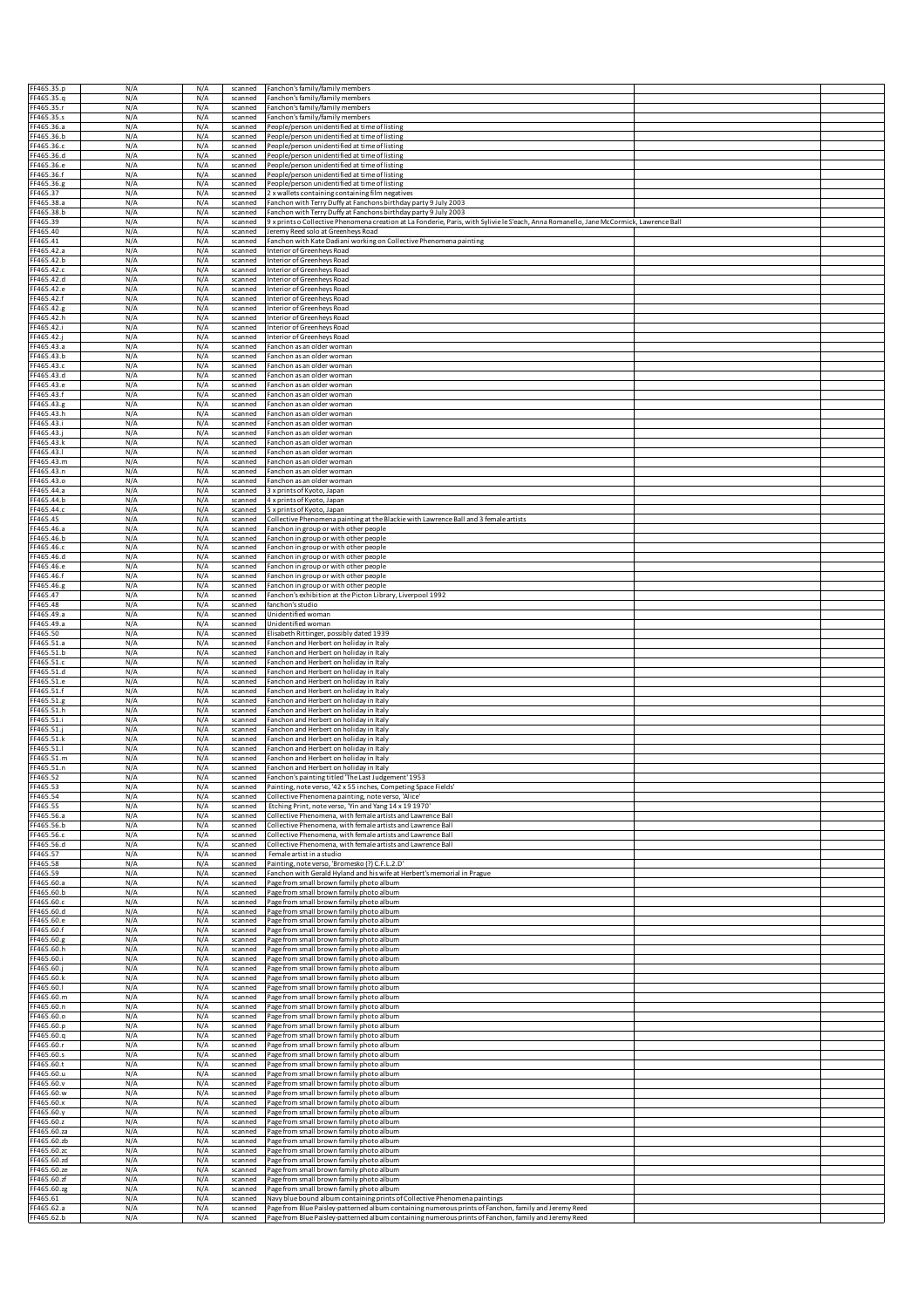| FF465.62.c<br>FF465.62.d             | N/A<br>N/A        | N/A<br>N/A        | scanned<br>scanned | Page from Blue Paisley-patterned album containing numerous prints of Fanchon, family and Jeremy Reed<br>Page from Blue Paisley-patterned album containing numerous prints of Fanchon, family and Jeremy Reed |  |
|--------------------------------------|-------------------|-------------------|--------------------|--------------------------------------------------------------------------------------------------------------------------------------------------------------------------------------------------------------|--|
| FF465.62.e                           | N/A               | N/A               | scanned            | Page from Blue Paisley-patterned album containing numerous prints of Fanchon, family and Jeremy Reed                                                                                                         |  |
| FF465.62.f                           | N/A               | N/A               | scanned            | Page from Blue Paisley-patterned album containing numerous prints of Fanchon, family and Jeremy Reed                                                                                                         |  |
| FF465.62.<br>FF465.62.h              | N/A<br>N/A        | N/A<br>N/A        | scanned<br>scanned | Page from Blue Paisley-patterned album containing numerous prints of Fanchon, family and Jeremy Reed<br>Page from Blue Paisley-patterned album containing numerous prints of Fanchon, family and Jeremy Reed |  |
| FF465.62.i                           | N/A               | N/A               | scanned            | age from Blue Paisley-patterned album containing numerous prints of Fanchon, family and Jeremy Reed?                                                                                                         |  |
| FF465.62.j                           | N/A               | N/A<br>N/A        | scanned            | Page from Blue Paisley-patterned album containing numerous prints of Fanchon, family and Jeremy Reed<br>Page from Blue Paisley-patterned album containing numerous prints of Fanchon, family and Jeremy Reed |  |
| FF465.62.k<br>F465.62.I              | N/A<br>N/A        | N/A               | scanned<br>scanned | Page from Blue Paisley-patterned album containing numerous prints of Fanchon, family and Jeremy Reed                                                                                                         |  |
| F465.62.m                            | N/A               | N/A               | scanned            | Page from Blue Paisley-patterned album containing numerous prints of Fanchon, family and Jeremy Reed                                                                                                         |  |
| FF465.62.n<br>FF465.62.o             | N/A<br>N/A        | N/A<br>N/A        | scanned<br>scanned | Page from Blue Paisley-patterned album containing numerous prints of Fanchon, family and Jeremy Reed<br>Page from Blue Paisley-patterned album containing numerous prints of Fanchon, family and Jeremy Reed |  |
| FF465.62.p                           | N/A               | N/A               | scanned            | Page from Blue Paisley-patterned album containing numerous prints of Fanchon, family and Jeremy Reed                                                                                                         |  |
| FF465.62.q                           | N/A               | N/A               | scanned            | Page from Blue Paisley-patterned album containing numerous prints of Fanchon, family and Jeremy Reed                                                                                                         |  |
| FF465.62.r<br>FF465.62.s             | N/A<br>N/A        | N/A<br>N/A        | scanned<br>scanned | Page from Blue Paisley-patterned album containing numerous prints of Fanchon, family and Jeremy Reed<br>Page from Blue Paisley-patterned album containing numerous prints of Fanchon, family and Jeremy Reed |  |
| FF465.62.t                           | N/A               | N/A               | scanned            | Page from Blue Paisley-patterned album containing numerous prints of Fanchon, family and Jeremy Reed                                                                                                         |  |
| FF465.62.u<br>F465.62.v              | N/A<br>N/A        | N/A<br>N/A        | scanned<br>scanned | Page from Blue Paisley-patterned album containing numerous prints of Fanchon, family and Jeremy Reed<br>Page from Blue Paisley-patterned album containing numerous prints of Fanchon, family and Jeremy Reed |  |
| FF465.62.w                           | N/A               | N/A               | scanned            | Page from Blue Paisley-patterned album containing numerous prints of Fanchon, family and Jeremy Reed                                                                                                         |  |
| FF465.62.x                           | N/A               | N/A               | scanned            | Page from Blue Paisley-patterned album containing numerous prints of Fanchon, family and Jeremy Reed                                                                                                         |  |
| FF465.62.y<br>FF465.62.z             | N/A<br>N/A        | N/A<br>N/A        | scanned<br>scanned | Page from Blue Paisley-patterned album containing numerous prints of Fanchon, family and Jeremy Reed<br>Page from Blue Paisley-patterned album containing numerous prints of Fanchon, family and Jeremy Reed |  |
| FF465.63.a                           | N/A               | N/A               | scanned            | Fanchon as young girl with bulldog                                                                                                                                                                           |  |
| FF465.63.b<br>FF465.63.c             | N/A<br>N/A        | N/A<br>N/A        | scanned<br>scanned | Fanchon as young teenager<br>Fanchon as young teenager                                                                                                                                                       |  |
| FF465.63.d                           | N/A               | N/A               | scanned            | Fanchon as young teenager                                                                                                                                                                                    |  |
| F465.63.e                            | N/A               | N/A               | scanned            | Fanchon as young teenager                                                                                                                                                                                    |  |
| F465.63.f<br>F465.63.g               | N/A<br>N/A        | N/A<br>N/A        | scanned<br>scanned | Fanchon as young teenager<br>Fanchon as young teenager                                                                                                                                                       |  |
| F465.63.h                            | N/A               | N/A               | scanned            | Fanchon as young teenager                                                                                                                                                                                    |  |
| F465.64.a<br>F465.64.b               | N/A<br>N/A        | N/A<br>N/A        | scanned<br>scanned | Fanchon as young teenager with blonde friend<br>Fanchon as young teenager with blonde friend                                                                                                                 |  |
| F465.64.c                            | N/A               | N/A               | scanned            | Fanchon as young teenager with blonde friend                                                                                                                                                                 |  |
| FF465.64.d                           | N/A               | N/A               | scanned            | Fanchon as young teenager with blonde friend                                                                                                                                                                 |  |
| FF465.64.e<br>F465.64.f              | N/A<br>N/A        | N/A<br>N/A        | scanned<br>scanned | Fanchon as young teenager with blonde friend<br>Fanchon as young teenager with blonde friend                                                                                                                 |  |
| F465.65.a                            | N/A               | N/A               | scanned            | Female Teenager. Mary Oax/Dax? (reverse note)                                                                                                                                                                |  |
| F465.65.b<br>FF465.65.c              | N/A<br>N/A        | N/A<br>N/A        | scanned<br>scanned | Female Teenager. Soaske? (reverse note)<br>Female Teenager blonde                                                                                                                                            |  |
| FF465.65.d                           | N/A               | N/A               | scanned            | Female Teenager blonde                                                                                                                                                                                       |  |
| FF465.65.e                           | N/A               | N/A               | scanned            | Female Teenager brunette                                                                                                                                                                                     |  |
| FF465.65.f<br>FF465.66.a             | N/A<br>N/A        | N/A<br>N/A        | scanned<br>scanned | Group of 4 girls and 1 boy (not including Fanchon) in woodland scene<br>Parliiamentary Building, Winnipeg, Canada, 1941                                                                                      |  |
| FF465.66.b                           | N/A               | N/A               | scanned            | Parliiamentary Building, Winnipeg, Canada, 1941                                                                                                                                                              |  |
| F465.66.c<br>F465.67.a               | N/A<br>N/A        | N/A<br>N/A        | scanned<br>scanned | St. Boniface Cathedral, Winnipeg, Canada, 1941<br>Assiboine Park, Winnipeg, 1941 Peacock                                                                                                                     |  |
| FF465.67.b                           | N/A               | N/A               | scanned            | Assiboine Park, Winnipeg, 1941 Polar Bears                                                                                                                                                                   |  |
| FF465.67.c<br>F465.68.a              | N/A<br>N/A        | N/A<br>N/A        | scanned<br>scanned | Assiboine Park, Winnipeg, 1941 Ducks on Lake<br>Mt. Rushmore, Rapid City, South Dakota, 1941                                                                                                                 |  |
| FF465.68.b                           | N/A               | N/A               | scanned            | Mt. Rushmore, Rapid City, South Dakota, 1941                                                                                                                                                                 |  |
| FF465.68.c                           | N/A               | N/A               | scanned            | Mt. Rushmore, Rapid City, South Dakota, 1941                                                                                                                                                                 |  |
| FF465.68.d<br>FF465.69.a             | N/A<br>N/A        | N/A<br>N/A        | scanned<br>scanned | Mt. Rushmore, Rapid City, South Dakota, 1941<br>At Dinosaur Park, Rapid City, South Dakota, 1941                                                                                                             |  |
| F465.69.b                            | N/A               | N/A               | scanned            | At Dinosaur Park, Rapid City, South Dakota, 1941                                                                                                                                                             |  |
| FF465.69.c<br>FF465.69.d             | N/A<br>N/A        | N/A<br>N/A        | scanned<br>scanned | At Dinosaur Park, Rapid City, South Dakota, 1941<br>At Dinosaur Park, Rapid City, South Dakota, 1941                                                                                                         |  |
| FF465.70.a                           | N/A               | N/A               | scanned            | Passion Play, Spearfish, South Dakota, 1941                                                                                                                                                                  |  |
| FF465.70.b                           | N/A               | N/A               | scanned            | Passion Play, Spearfish, South Dakota, 1941                                                                                                                                                                  |  |
| FF465.70.c<br>FF465.70.d             | N/A<br>N/A        | N/A<br>N/A        | scanned<br>scanned | Passion Play, Spearfish, South Dakota, 1941<br>Passion Play, Spearfish, South Dakota, 1941                                                                                                                   |  |
| FF465.70.e                           | N/A               | N/A               | scanned            | Passion Play, Spearfish, South Dakota, 1941                                                                                                                                                                  |  |
| FF465.70.f<br>FF465.70.g             | N/A<br>N/A        | N/A<br>N/A        | scanned<br>scanned | Passion Play, Spearfish, South Dakota, 1941<br>Passion Play, Spearfish, South Dakota, 1941                                                                                                                   |  |
| F465.70.h                            | N/A               | N/A               | scanned            | Passion Play, Badlands, South Dakota, 1941                                                                                                                                                                   |  |
| F465.70.i<br>F465.70.j               | N/A               | N/A               | scanned            | Passion Play, Badlands, South Dakota, 1941                                                                                                                                                                   |  |
| F465.70.k                            | N/A<br>N/A        | N/A<br>N/A        | scanned<br>scanned | Passion Play, Badlands, South Dakota, 1941<br>Passion Play, Badlands, South Dakota, 1941                                                                                                                     |  |
| F465.70.                             | N/A               | N/A               | scanned            | Passion Play, Badlands, South Dakota, 1941                                                                                                                                                                   |  |
| F465.71<br>FF465.72                  | N/A<br>N/A        | N/A<br>N/A        | scanned<br>scanned | 4 x photo-mr booth portrait strips<br>Mounted Studio Portrait of Fanchon as a young woman                                                                                                                    |  |
| F465.73                              | N/A               | N/A               | scanned            | Mounted Studio Portrait of Fanchon as a young woman                                                                                                                                                          |  |
| FF465.74<br>F465.75                  | N/A               | N/A               | scanned            | Colour Portrait of Fanchon as an older woman                                                                                                                                                                 |  |
| F465.76                              | N/A<br>N/A        | N/A<br>N/A        | scanned<br>scanned | Colour Portrait of Fanchon as an older woman<br>Colour Portrait of Fanchon as an older woman                                                                                                                 |  |
| FF465.77                             | N/A               | N/A               | scanned            | Colour Portrait of Fanchon as an older woman                                                                                                                                                                 |  |
| FF465.78<br>FF465.78.a               | N/A<br>N/A        | N/A<br>N/A        | scanned<br>scanned | Colour Portrait of Fanchon as an older woman<br>Fanchon as younger woman with painting in the garden                                                                                                         |  |
| FF465.78.b                           | N/A               | N/A               | scanned            | Fanchon as younger woman with painting in the garden                                                                                                                                                         |  |
| FF465.78.c<br>FF465.78.d             | N/A<br>N/A        | N/A<br>N/A        | scanned<br>scanned | Fanchon as younger woman at outdoor café<br>Fanchon as younger woman at beach/seaside                                                                                                                        |  |
| FF465.78.e                           | N/A               | N/A               | scanned            | Fanchon as younger woman at beach/seaside                                                                                                                                                                    |  |
| FF465.78.f                           | N/A               | N/A               | scanned            | Fanchon as younger woman at beach/seaside                                                                                                                                                                    |  |
| FF465.78.g<br>FF465.79               | N/A<br>N/A        | N/A<br>N/A        | scanned<br>scanned | Fanchon as younger woman at beach/seaside<br>Fanchon in middle aged with 3 young men at Hotel Linde, Austria                                                                                                 |  |
| FF465.80                             | N/A               | N/A               | scanned            | Fanchon elderly with old man at exhibition PV                                                                                                                                                                |  |
| FF465.81.a<br>FF465.81.b             | N/A<br>N/A        | N/A<br>N/A        | scanned<br>scanned | Collective Phenomena photocopy of Fanchon with?<br>Collective Phenomena with Anna Romanello                                                                                                                  |  |
| FF465.81.c                           | N/A               | N/A               | scanned            | Collective Phenomena Alice Lee with Joey Chai                                                                                                                                                                |  |
| FF465.81.d<br>FF465.81.e             | N/A<br>N/A        | N/A<br>N/A        | scanned            | Collective Phenomena fanchon with group of three                                                                                                                                                             |  |
| FF465.81.f                           | N/A               | N/A               | scanned<br>scanned | Collective Phenomena at La Fonderie with?<br>Collective Phenomena - inkjet print with Kate Dadiani as a model                                                                                                |  |
| FF465.81.g                           | N/A               | N/A               | scanned            | Collective Phenomena Fanchon in front of painting                                                                                                                                                            |  |
| FF465.81.h<br>FF465.81.i             | N/A<br>N/A        | N/A<br>N/A        | scanned<br>scanned | Collective Phenomena Exhibition at Picton Library, Liverpool 1991<br>Collective Phenomena Fanchon with Anna Romanello and (Sylvie?)                                                                          |  |
| FF465.81.j                           | N/A               | N/A               | scanned            | Collective Phenomena Fanchon with Anna Romanello, old man, and (Sylvie?)                                                                                                                                     |  |
| FF465.81.k<br>FF465.81.              | N/A<br>N/A        | N/A<br>N/A        | scanned<br>scanned | Collective Phenomena Fanchon at exhibition at Stour Space, London<br>Collective Phenomena Painting - Title: Interplanetary Colour Helices by Fanchon and Sylvie                                              |  |
| FF465.81.m                           |                   |                   |                    |                                                                                                                                                                                                              |  |
|                                      | N/A               | N/A               | scanned            | Collective Phenomena Painting - Title: Growth and Resistance, 1998, made at the Hague by Fanchon and Sylvie                                                                                                  |  |
| FF465.81.n                           | N/A               | N/A               | scanned            | Collective Phenomena Painting - Title: Mars too is Amethyst byFanchon, Sue Yoosawai and Judy Gough                                                                                                           |  |
| FF465.81.o<br>FF465.81.p             | N/A<br>N/A        | N/A<br>N/A        | scanned<br>scanned | Collective Phenomena Painting Fanchon with Jane McCormack<br>Collective Phenomena Painting Fanchon with Margot Schoning                                                                                      |  |
| FF465.81.q                           | N/A               | N/A               | scanned            | Collective Phenomena Painting Fanchon with Sue Yoosawai                                                                                                                                                      |  |
| F465.81.r                            | N/A               | N/A               | scanned            | Collective Phenomena Painting - Title:Dynamic Oppositions Fanchon with Jane McCormack                                                                                                                        |  |
| FF465.81.s<br>F465.81.t              | N/A<br>N/A        | N/A<br>N/A        | scanned<br>scanned | Collective Phenomena Painting Fanchon with Alice<br>Collective Phenomena Painting Untitled composition with oriental (Japanese?) script                                                                      |  |
| F465.81.u                            | N/A               | N/A               | scanned            | Collective Phenomena Painting Fanchon with Sue Yoosawai, Judy Gough, Danielle Paschaud                                                                                                                       |  |
| F465.81.v<br>FF465.81.w              | N/A<br>N/A        | N/A<br>N/A        | scanned<br>scanned | Collective Phenomena Painting - Title: Interior Holocaust<br>Collective Phenomena Painting - Untitled, date 1994                                                                                             |  |
| FF465.81.x                           | N/A               | N/A               | scanned            | Collective Phenomena Painting Gt, George's Project Liverpool 1997 with Alice, Jane and Fanchon                                                                                                               |  |
| F465.81.y<br>F465.81.z               | N/A<br>N/A        | N/A<br>N/A        | scanned<br>scanned | Collective Phenomena Painting Untitled with Alice and Jane McCormick<br>Collective Phenomena Painting Title: Alchemical Flux with Sylvie at The Hague, 1998                                                  |  |
| FF465.82.a                           | N/A               | N/A               | scanned            | Fanchon in her studio                                                                                                                                                                                        |  |
| FF465.82.b                           | N/A               | N/A               | scanned<br>scanned | Unknown female in Fanchon's studio                                                                                                                                                                           |  |
| FF465.83.a<br>FF465.83.b<br>FF465.84 | N/A<br>N/A<br>N/A | N/A<br>N/A<br>N/A | scanned<br>scanned | bstract painting with important note on reverse referencing Peter Lanyor<br>ostract painting title 'Growth' with important note on reverse about her painting developmen'<br>Mosaic self-portrait            |  |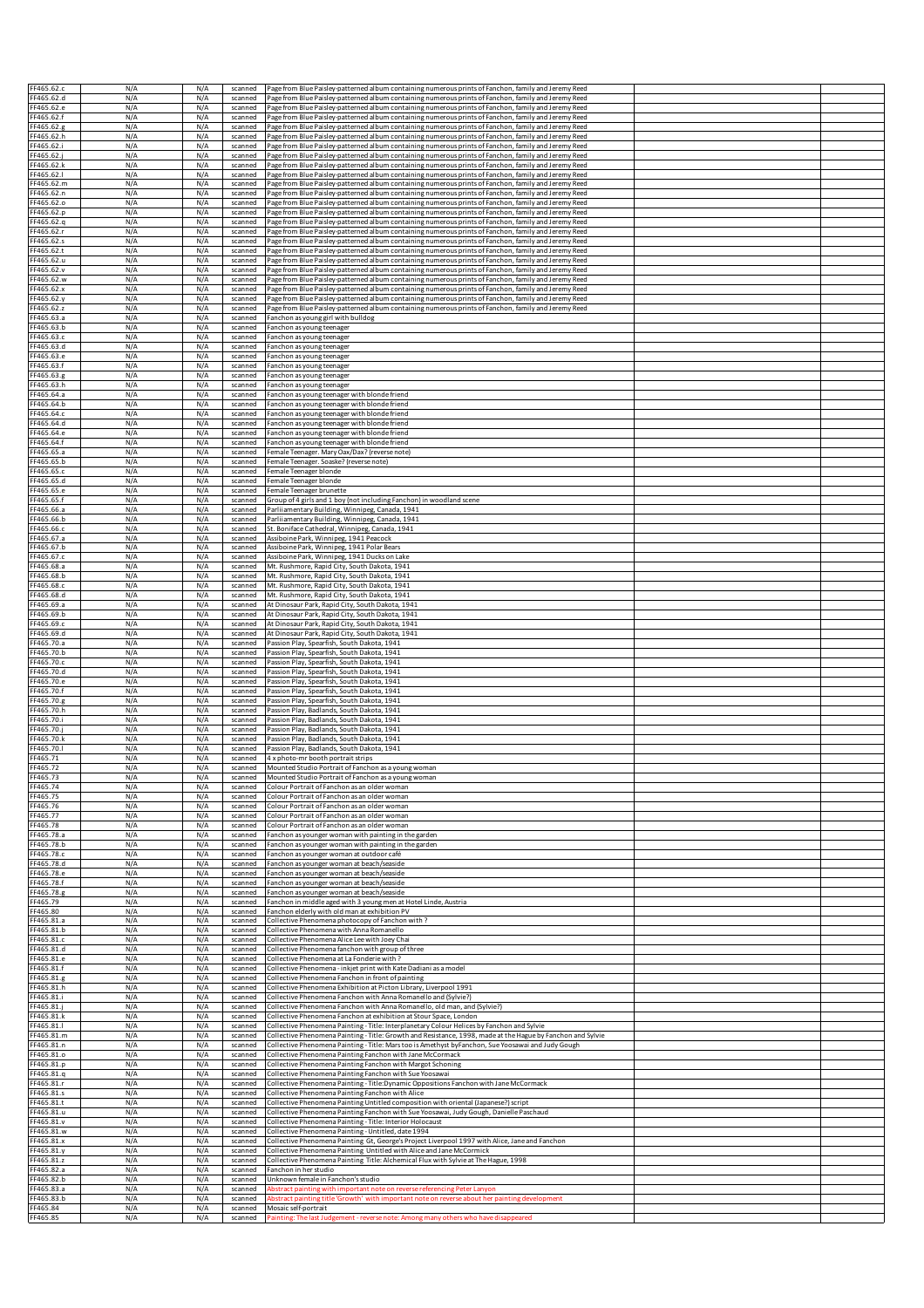| FF465.86.a               | N/A        | N/A        | scanned            | Artefacts, Statuary and Prints at Greenheys: Road: Oriental Rug                                                                                                                                                                            |  |
|--------------------------|------------|------------|--------------------|--------------------------------------------------------------------------------------------------------------------------------------------------------------------------------------------------------------------------------------------|--|
| FF465.86.b<br>FF465.86.c | N/A<br>N/A | N/A<br>N/A | scanned<br>scanned | Artefacts, Statuary and Prints at Greenheys: Road: Sky painted ceiling<br>Artefacts, Statuary and Prints at Greenheys: Road: Sky painted ceiling                                                                                           |  |
| FF465.86.d               | N/A        | N/A        | scanned            | Artefacts, Statuary and Prints at Greenheys: Road: Oriental Statue                                                                                                                                                                         |  |
| FF465.86.e               | N/A        | N/A        | scanned            | Artefacts, Statuary and Prints at Greenheys: Road: African Statue                                                                                                                                                                          |  |
| FF465.86.f               | N/A        | N/A        | scanned            | Artefacts, Statuary and Prints at Greenheys: Road: Oriental Statue                                                                                                                                                                         |  |
| FF465.86.g               | N/A        | N/A        | scanned            | Artefacts, Statuary and Prints at Greenheys: Road: European Statue                                                                                                                                                                         |  |
| FF465.86.h<br>FF465.86.i | N/A<br>N/A | N/A<br>N/A | scanned<br>scanned | Artefacts, Statuary and Prints at Greenheys: Road: Buddha<br>Artefacts, Statuary and Prints at Greenheys: Road: Ceramic Mother and Child                                                                                                   |  |
| FF465.86.j               | N/A        | N/A        | scanned            | Artefacts, Statuary and Prints at Greenheys: Road: Ceramic Buddha                                                                                                                                                                          |  |
| FF465.86.k               | N/A        | N/A        | scanned            | Artefacts, Statuary and Prints at Greenheys: Road: Metal Fire Bucket?                                                                                                                                                                      |  |
| F465.86.                 | N/A        | N/A        | scanned            | Artefacts, Statuary and Prints at Greenheys: Road: 2 x Brass Candle sticks                                                                                                                                                                 |  |
| FF465.86.m<br>F465.86.n  | N/A<br>N/A | N/A<br>N/A | scanned            | Artefacts, Statuary and Prints at Greenheys: Road: 2 x Brass Candelabras                                                                                                                                                                   |  |
| FF465.86.0               | N/A        | N/A        | scanned<br>scanned | Artefacts, Statuary and Prints at Greenheys: Road: Ceramic Vase / Planter with oriental figurehead<br>Artefacts, Statuary and Prints at Greenheys: Road: Oriental Metal Bowl with Lid                                                      |  |
| FF465.86.p               | N/A        | N/A        | scanned            | Artefacts, Statuary and Prints at Greenheys: Road: Oriental Ceramic vase                                                                                                                                                                   |  |
| F465.86.q                | N/A        | N/A        | scanned            | Artefacts, Statuary and Prints at Greenheys: Road: Ceramic Bowl / Planter                                                                                                                                                                  |  |
| F465.86.r                | N/A        | N/A        | scanned            | Artefacts, Statuary and Prints at Greenheys: Road: Ceramic/Stone Rustic Bowl                                                                                                                                                               |  |
| FF465.86.s<br>FF465.86.t | N/A<br>N/A | N/A<br>N/A | scanned<br>scanned | Artefacts, Statuary and Prints at Greenheys: Road: Oriental Print/Tapestry<br>Artefacts, Statuary and Prints at Greenheys: Road: Oriental Print/Tapestry                                                                                   |  |
| FF465.86.u               | N/A        | N/A        | scanned            | Artefacts, Statuary and Prints at Greenheys: Road: Oriental Print/Tapestry                                                                                                                                                                 |  |
| FF465.86.v               | N/A        | N/A        | scanned            | Artefacts, Statuary and Prints at Greenheys: Road: Oriental Print/Tapestry                                                                                                                                                                 |  |
| FF465.86.w               | N/A        | N/A        | scanned            | Artefacts, Statuary and Prints at Greenheys: Road: Oriental Print/Tapestry                                                                                                                                                                 |  |
| FF465.86.x               | N/A        | N/A        | scanned            | Artefacts, Statuary and Prints at Greenheys: Road: Oriental Print/Tapestry                                                                                                                                                                 |  |
| FF465.86.y               | N/A<br>N/A | N/A<br>N/A | scanned            | Artefacts, Statuary and Prints at Greenheys: Road: Oriental Print/Tapestry                                                                                                                                                                 |  |
| F465.86.z<br>F465.86.za  | N/A        | N/A        | scanned<br>scanned | Artefacts, Statuary and Prints at Greenheys: Road: Oriental Print/Tapestry<br>Artefacts, Statuary and Prints at Greenheys: Road: Oriental Print/Tapestry                                                                                   |  |
| F465.86.zb               | N/A        | N/A        | scanned            | Artefacts, Statuary and Prints at Greenheys: Road: Oriental Print/Tapestry                                                                                                                                                                 |  |
| F465.86.zc               | N/A        | N/A        | scanned            | Artefacts, Statuary and Prints at Greenheys: Road: Oriental Print/Tapestry                                                                                                                                                                 |  |
| F465.86.zd               | N/A        | N/A        | scanned            | Artefacts, Statuary and Prints at Greenheys: Road: Oriental Print/Tapestry                                                                                                                                                                 |  |
| F465.86.ze<br>F465.86.zf | N/A<br>N/A | N/A<br>N/A | scanned<br>scanned | Artefacts, Statuary and Prints at Greenheys: Road: Oriental Print/Tapestry<br>Artefacts, Statuary and Prints at Greenheys: Road: Oriental Print/Tapestry                                                                                   |  |
| FF465.86.zg              | N/A        | N/A        | scanned            | Artefacts, Statuary and Prints at Greenheys: Road: Oriental Print/Tapestry                                                                                                                                                                 |  |
| FF465.87                 | N/A        | N/A        | scanned            | Fanchon's Ford Capri                                                                                                                                                                                                                       |  |
| FF465.88.a               | N/A        | N/A        | scanned            | Oriental Male                                                                                                                                                                                                                              |  |
| FF465.88.b               | N/A        | N/A        | scanned            | Oriental Male                                                                                                                                                                                                                              |  |
| FF465.88.c<br>FF465.89   | N/A<br>N/A | N/A        | scanned            | Oriental Males (Celebration of Prof. Yukawa's 70th birthday)<br>Group with fanchon in background. Reverse note: 'Kresner'                                                                                                                  |  |
| FF465.90.a               | N/A        | N/A<br>N/A | scanned<br>scanned | Jeremy Reed at Greenheys Road                                                                                                                                                                                                              |  |
| FF465.90.b               | N/A        | N/A        | scanned            | Jeremy Reed at Greenheys Road                                                                                                                                                                                                              |  |
| FF465.90.c               | N/A        | N/A        | scanned            | Jeremy Reed at Greenheys Road                                                                                                                                                                                                              |  |
| FF465.90.d               | N/A        | N/A        | scanned            | Jeremy Reed Performing                                                                                                                                                                                                                     |  |
| FF465.90.e               | N/A        | N/A        | scanned            | Jeremy Reed Publicity Portrait                                                                                                                                                                                                             |  |
| FF465.91.a<br>FF465.91.b | N/A<br>N/A | N/A<br>N/A | scanned<br>scanned | <b>Herbert with Nevill Mott</b><br>Herbert - reverse note: almost dying with prostate trouble                                                                                                                                              |  |
| FF465.91.c               | N/A        | N/A        | scanned            | Herbert in the garden                                                                                                                                                                                                                      |  |
| F465.91.d                | N/A        | N/A        | scanned            | lerbert Young with a group of colleagues/students?                                                                                                                                                                                         |  |
| FF465.91.e               | N/A        | N/A        | scanned            | lerbert reclining                                                                                                                                                                                                                          |  |
| F465.91.f                | N/A        | N/A        | scanned            | Herbert mounted photo receiving Doctorate at Uni of Alberta                                                                                                                                                                                |  |
| F465.91.g<br>FF465.91.h  | N/A<br>N/A | N/A<br>N/A | scanned<br>scanned | lerbert older at Greenheys Road<br>Herbert younger                                                                                                                                                                                         |  |
| FF465.91.i               | N/A        | N/A        | scanned            | Herbert at beach                                                                                                                                                                                                                           |  |
| F465.91.j                | N/A        | N/A        | scanned            | Herbert at beach                                                                                                                                                                                                                           |  |
| F465.91.k                | N/A        | N/A        | scanned            | Herbert smart in middle age                                                                                                                                                                                                                |  |
| F465.91.I                | N/A        | N/A        | scanned            | Herbert open shirted at Greenheys Road                                                                                                                                                                                                     |  |
| F465.91.m<br>FF465.91.n  | N/A<br>N/A | N/A<br>N/A | scanned<br>scanned | Herbert open shirted at Greenheys Road<br>Herbert open shirted at Greenheys Road                                                                                                                                                           |  |
| FF465.91.o               | N/A        | N/A        | scanned            | Herbert smiling with Fanchon                                                                                                                                                                                                               |  |
| FF465.91.p               | N/A        | N/A        | scanned            | Herbert - snow-laden forest scene: Freudenstadt, Black Forest                                                                                                                                                                              |  |
| FF465.91.q               | N/A        | N/A        | scanned            | Herbert in Lavanti                                                                                                                                                                                                                         |  |
| FF465.91.r               | N/A        | N/A        | scanned            | Herbert slumbering                                                                                                                                                                                                                         |  |
| FF465.91.s               | N/A        | N/A        | scanned            | Herbert 85th birthday photo at Uni of Liverpool taken by Liverpool Daily Post and Echo                                                                                                                                                     |  |
| F465.91.t<br>F465.91.u   | N/A<br>N/A | N/A<br>N/A | scanned<br>scanned | Herbert 85th birthday photo at Uni of Liverpool taken by Liverpool Daily Post and Echo<br>Herbert at L'Institut de la Vie, Palais de Versailles                                                                                            |  |
| F465.91.v                | N/A        | N/A        | scanned            | Herbert Posed portrait                                                                                                                                                                                                                     |  |
| F465.91.w                | N/A        | N/A        | N/A                | Herbert's sister - a concert pianist                                                                                                                                                                                                       |  |
| F465.92                  | N/A        | N/A        | N/A                | 12 x slides of Collective Phenomena paintings                                                                                                                                                                                              |  |
| F465.93<br>F465.94       | N/A<br>N/A | N/A<br>N/A | N/A<br>N/A         | Film Negatives of fanchon posing in her studio<br>Film Negatives - various of Buddhists/Fanchon/Herbert/Garden                                                                                                                             |  |
| F465.95                  | N/A        | N/A        | N/A                | Wallet containg slides and prints of sketches and a written note by Fanchon                                                                                                                                                                |  |
| FF465.96                 | N/A        | N/A        | N/A                | Film Negatives of numerous etching prints                                                                                                                                                                                                  |  |
| FF465.97                 | N/A        | N/A        | N/A                | Film Negatives of paintings                                                                                                                                                                                                                |  |
| FF465.98                 | N/A        | N/A        | N/A                | Film Negatives of Classical buildings/Architecture                                                                                                                                                                                         |  |
| FF465.99                 | N/A        | N/A        | N/A                | Film Negatives of fanchon and herbert feeding seagulls / birds                                                                                                                                                                             |  |
| FF465.100<br>FF465.101   | N/A<br>N/A | N/A<br>N/A | N/A                | Film Negatives of Fanchon in a studio (Atelier 17?)                                                                                                                                                                                        |  |
| FF465.102                | N/A        |            |                    |                                                                                                                                                                                                                                            |  |
| FF465.103                |            | N/A        | N/A<br>N/A         | Film Negatives of Fanchon in front of Collective Phenomena paintings<br>Film Negatives of Picton Library                                                                                                                                   |  |
| FF465.104                | N/A        | N/A        | N/A                | Film Negatives of fanchon and Herbert in interiors / town saettings / woodland scenes                                                                                                                                                      |  |
|                          | N/A        | N/A        | N/A                | wallet containing Film Negatives of Fanchon and Herbert                                                                                                                                                                                    |  |
| FF465.105                | N/A        | N/A        | N/A                | 9 x Holiday slides in a box with Fanchon, young man and older man                                                                                                                                                                          |  |
|                          |            |            |                    |                                                                                                                                                                                                                                            |  |
| FF466<br>FF466.01        | N/A<br>N/A | N/A<br>N/A | N/A<br>N/A         | <b>Jeremy Reed Books</b><br>Paperback: Red Haired Android                                                                                                                                                                                  |  |
| FF466.02                 | N/A        | N/A        | N/A                | Paperback: Nero                                                                                                                                                                                                                            |  |
| FF466.03                 | N/A        | N/A        | N/A                | Paperback: By The Fisheries                                                                                                                                                                                                                |  |
| FF466.04                 | N/A        | N/A        | N/A                | Hardback: Patron Saint of Eyeliner. (Handwritten message to Fanchon on front page. Printed dedication 'For Fanchon'                                                                                                                        |  |
| FF466.05                 | N/A        | N/A        | N/A                | Hardback: Blue Rock                                                                                                                                                                                                                        |  |
| FF466.06<br>FF466.07     | N/A<br>N/A | N/A<br>N/A | N/A<br>N/A         | Paperback: The Grid (handwritten message to Fanchon on title page)<br>Paperback: Jellyfish by Robert Desnos - copy No 4 - (Handwritten message to Fanchon)                                                                                 |  |
| FF466.08                 | N/A        | N/A        | N/A                | Paperback: Marc Almond, The Last Star (Handwritten message to Fanchon on title page)                                                                                                                                                       |  |
| FF466.09                 | N/A        | N/A        | N/A                | Hardback: Isadore (Handwritten message to Fanchon on title page. Photo of JR - in London? - inserted 1991)                                                                                                                                 |  |
| F466.10                  | N/A        | N/A        | N/A                | Hardback: Delirium, Arthur Rimbaud. (Handwritten message to Fanchon on title page 1/11/91. Printed dedication to Fanchon on title page)                                                                                                    |  |
| FF466.11                 | N/A        | N/A        | N/A<br>N/A         | Paperback: Pop Stars-joint creative p[roject with Mick Rock, photographer. (Handwritten message to Fanchon on title page)                                                                                                                  |  |
| FF466.12<br>FF466.13     | N/A<br>N/A | N/A<br>N/A | N/A                | Paperback: Delirum, an interpretation of Arthur Rimbaud. American Edition (Handritten message to Fanchon, printed dedication to Fanchon)<br>Paperback: Angels, Divas and Blacklisted Heroes (handwritten message to Fanchon on title page) |  |
| FF466.14                 | N/A        | N/A        | N/A                | Paperback: Selected Poems (handwritten mesasge to Fanchon on title page)                                                                                                                                                                   |  |
| FF466.15                 | N/A        | N/A        | N/A                | Hardback: Dorian, A Sequel to the Picture of Dorian Gray (handwritten message to Fanchon (Important draft letter from F to JR inserted)                                                                                                    |  |
| FF466.16                 | N/A        | N/A        | N/A                | Paperback: Sweet Sister Lyric                                                                                                                                                                                                              |  |
| FF466.17                 | N/A        | N/A        | N/A                | Paperback: Elegy for Alfred Marnau                                                                                                                                                                                                         |  |
| FF466.18<br>FF466.19     | N/A<br>N/A | N/A<br>N/A | N/A<br>N/A         | Paperback: Nineties<br>Hardback: Heartbreak Hotel. A Tribute to The King in Verse (handwritten message)                                                                                                                                    |  |
| FF466.20                 | N/A        | N/A        | N/A                | Paperback: Dicing for Pearls                                                                                                                                                                                                               |  |
| FF466.21                 | N/A        | N/A        | N/A                | Paperback: Black Sugar; Gay, Lesbian and Hedterosexual Love Poems (handwritten message)                                                                                                                                                    |  |
| F466.22                  | N/A        | N/A        | N/A                | Paperback: Tempest of the Stars by Jean Cocteau, translated by Jeremy Reed (handwritten message)                                                                                                                                           |  |
| F466.23                  | N/A        | N/A        | N/A                | Paperback: Black Russian. Out-takes from the Airmen's Club (hanwritten message)                                                                                                                                                            |  |
| F466.24<br>FF466.25      | N/A<br>N/A | N/A<br>N/A | N/A<br>N/A         | Hardback: Lipstick, Sex and Poetry (handwritten message)<br>Hardback: Madness, the Price of Poetry                                                                                                                                         |  |
| FF466.26                 | N/A        | N/A        | N/A                | Hardback: Piccadilly Bongo (with a CD of Soho Songs by Marc Almond (hanwritten message to Fanchon))                                                                                                                                        |  |
| FF466.27                 | N/A        | N/A        | N/A                | Hardback: Inhabiting Shadows (handwritten message)                                                                                                                                                                                         |  |
| FF466.28                 | N/A        | N/A        | N/A                | Hardback: Red Hot Lipstick Erotic Stories (semi naked photo of woman - is this Fanchon or Kate Dadiani? handwritten message)                                                                                                               |  |
| FF466.29                 | N/A        | N/A        | N/A                | Hardback: Chasing Black Rainbows (printed dedication to Fanchon and handwritten message)                                                                                                                                                   |  |
| FF466.30<br>FF466.31     | N/A<br>N/A | N/A<br>N/A | N/A<br>N/A         | Hardback: Diamond Nebula (handwritten message)                                                                                                                                                                                             |  |
| FF466.32                 | N/A        | N/A        | N/A                | Paperback: Orange Sunshgine. The 1960s, the Party that Lasted a Decade (handwritten message)<br>Paperback: West End Survival Kit                                                                                                           |  |
| FF466.33                 | N/A        | N/A        | N/A                | Paperback: The Coast Gurad's House by Eugenio Montale, translated by Jeremy Reed (handwritten message)                                                                                                                                     |  |
| FF466.34                 | N/A        | N/A        | N/A                | Paperback: Here Comes the Nice (handwritten message)                                                                                                                                                                                       |  |
| FF466.35<br>FF466.36     | N/A<br>N/A | N/A<br>N/A | N/A<br>N/A         | Paperback: This is How You Disappear (handwritten message)<br>Hardback: The Lipstick Boys (handwritten message)                                                                                                                            |  |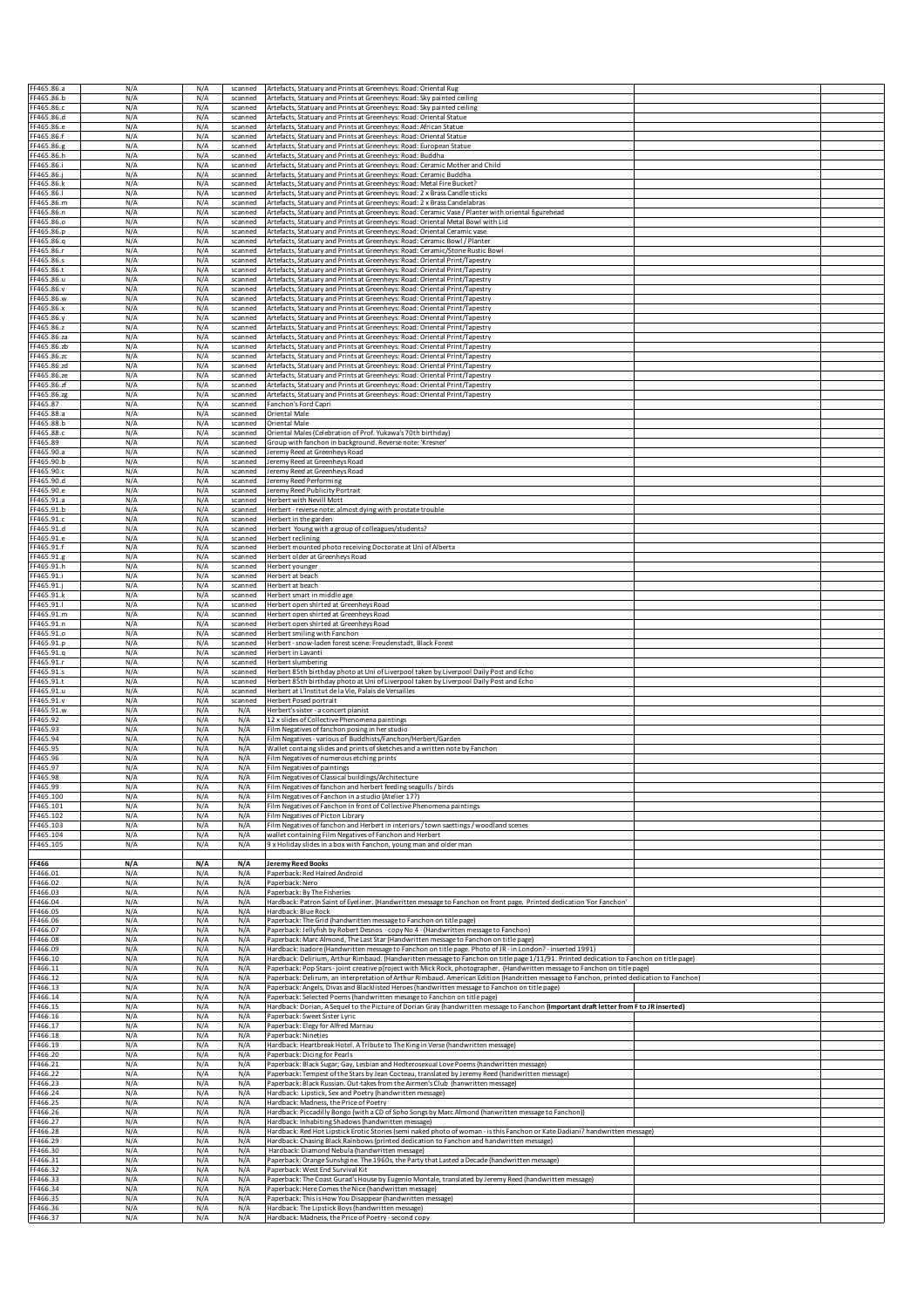| FF466.38                   | N/A               | N/A               | N/A                | Paperback: Rimbaud, Translated by Jeremy Reed (handwritten message)                                                                                                                                                                                              |  |
|----------------------------|-------------------|-------------------|--------------------|------------------------------------------------------------------------------------------------------------------------------------------------------------------------------------------------------------------------------------------------------------------|--|
| FF466.39<br>FF466.40       | N/A               | N/A               | N/A                | Paperback: The Angel in Poetry (handwritten message)<br>Paperback: Volcano Smoke at Diamond Beach                                                                                                                                                                |  |
| FF466.41                   | N/A<br>N/A        | N/A<br>N/A        | N/A<br>N/A         | Paperback: Orange Pie (handwritten message)                                                                                                                                                                                                                      |  |
| FF466.42                   | N/A               | N/A               | N/A                | Paperback: The White Shaman by HC ten Borge, intro by Jeremy Reed (handwritten message)                                                                                                                                                                          |  |
| FF467                      |                   |                   |                    |                                                                                                                                                                                                                                                                  |  |
| FF467.1                    | N/A<br>N/A        | N/A<br>N/A        | N/A<br>N/A         | Sketchbooks/notebooks<br>Spiral bound Notepad. Starts with journal-style entry "I am going to be on the internet" rest is in note form                                                                                                                           |  |
| F467.2                     | N/A               | N/A               | N/A                | Hardback bound notebook. First note: Kyoto Nov '72. Contains note, doodles, pressed flowers + draft letter to Sudro and Dinati?                                                                                                                                  |  |
| FF467.3<br>FF467.4         | N/A<br>N/A        | N/A<br>N/A        | N/A<br>N/A         | Spiral Bound Notebook. University of Chicago branded. Philosophy notes. No date reference.<br>Notepad. First entry notes on linguistics, language. Skertches on Human Movement. No date reference                                                                |  |
| FF467.5                    | N/A               | N/A               | N/A                | Single Page Note. Describes burglar had transformed into a ball/transformation dream                                                                                                                                                                             |  |
| FF467.6                    | N/A               | N/A               | N/A                | Notebook. Notes on her dreams / recording her dreams                                                                                                                                                                                                             |  |
| FF467.7<br>FF467.8         | N/A<br>N/A        | N/A<br>N/A        | N/A<br>N/A         | Spiral bound notepad. Notes on visit to Prague, Sept 1990<br>Address/Phonebook                                                                                                                                                                                   |  |
| FF467.9                    | N/A               | N/A               | N/A                | Notebook. Possibly late 2980s Ref to Jeremy Reed. Pondering on notion of making love to him and dying of AIDS                                                                                                                                                    |  |
| FF467.10                   | N/A               | N/A               | N/A                | Small Hardbound Notebook. Juvenile writing. Entry for trip to Dakota. Undated but likely before she came to the UK                                                                                                                                               |  |
| FF467.11<br>FF467.12       | N/A<br>N/A        | N/A<br>N/A        | N/A<br>N/A         | Small Hardbound Notebook dated 1977. Note on front page 'Romantic Reflections<br>Small Spiral bound Notebook branded Royalty Sketchbook. Brief note refs to wildlife                                                                                             |  |
| FF467.13                   | N/A               | N/A               | N/A                | Small Hardbound Notebook. First page dated retrospectively 1989-1990. Second ref to burglar noted in FF467.5                                                                                                                                                     |  |
| FF467.14                   | N/A               | N/A               | N/A                | Small Sketchbook containing studies of trees, mannered portrait profiles and ref to Order Out of Chaos                                                                                                                                                           |  |
| FF467.15<br>FF467.16       | N/A<br>N/A        | N/A<br>N/A        | N/A<br>N/A         | Spiral Bound Notepad. Numerous undated refs to being sad "You will die soon" Draft letter to J Reed re falling of market/George Bush<br>Spiral Bound Notepad. First entry ref Arizona. 1981 year date retrospectively added on 5th page                          |  |
| FF467.17                   | N/A               | N/A               | N/A                | Notebook. First page two years 1985/1994. With Sylvie and Kated ref Paris, Dec 1996 'The Exhibition'                                                                                                                                                             |  |
| FF467.18                   | N/A               | N/A               | N/A                | Notebook. Ref to being on the internet                                                                                                                                                                                                                           |  |
| FF467.19<br>FF467.20       | N/A<br>N/A        | N/A<br>N/A        | N/A<br>N/A         | Notebook. Front cover date 1998<br>Notebook. First entry 'Analogue with Chomsky'                                                                                                                                                                                 |  |
| FF467.21                   | N/A               | N/A               | N/A                | Spiral bound Notepad. All entries in French                                                                                                                                                                                                                      |  |
| FF467.22                   | N/A               | N/A               | N/A                | Spiral bound Sketchpad A5. Floral sketch studies                                                                                                                                                                                                                 |  |
| FF467.23<br>FF467.24       | N/A<br>N/A        | N/A<br>N/A        | N/A<br>N/A         | Notebook. Philosophical reflections<br>Notebook. Philosophy: Tradition v Innovation                                                                                                                                                                              |  |
| FF467.25                   | N/A               | N/A               | N/A                | Notebook. Philosophy: First entry, Left and Right Theory                                                                                                                                                                                                         |  |
| FF467.26                   | N/A               | N/A               | N/A                | Notebook. Philosophy: First entry, Aesthetics of Contemporary Art, includes loose insterted typed and hand-written notes                                                                                                                                         |  |
| FF467.27<br>FF467.28       | N/A<br>N/A        | N/A<br>N/A        | N/A<br>N/A         | Notebook, Philosophical investigations<br>Sketchbook/Notebook. Contains draft letter to Mr Farrow referencing hayter's research on experimental drawing                                                                                                          |  |
|                            |                   |                   |                    |                                                                                                                                                                                                                                                                  |  |
| FF468                      | N/A               | N/A               | N/A                | Journals 1940s/1950s                                                                                                                                                                                                                                             |  |
| FF468.01<br>FF468.02       | N/A<br>N/A        | N/A<br>N/A        | N/A<br>scanned     | 1940. Somerville College Oxford Course Book<br>Jan-Feb 1957. 1st entry: After pill-less night of turbulent but happy dreams - of coming a road alone                                                                                                             |  |
| FF468.03                   | N/A               | N/A               | scanned            | Jun-Aug 1957: 1st entry: David wanting to give horse -----? At just exact moment after a fall                                                                                                                                                                    |  |
| FF468.03.                  | N/A               | N/A               | scanned            | Mar-Apr: pages of notes loose in FF468.03                                                                                                                                                                                                                        |  |
| FF468.04<br>FF468.05       | N/A<br>N/A        | N/A<br>N/A        | scanned<br>scanned | Sep 1957: 1st entry: Ethics - Emphasis on Doing Good<br>Dec 1957: 1st entry: Woke dreaming desirously of possessing this Windermere terrace house                                                                                                                |  |
| FF468.05.1                 | N/A               | N/A               | scanned            | Nov, pages of notes loose in FF468.05, "feel so unreal + detached from the world"                                                                                                                                                                                |  |
| FF468.06                   | N/A               | N/A               | scanned            | Dec 1957 Mar 1958: 1st entry: Liverpool to Paris. Riding across from interesting-looking colonial type                                                                                                                                                           |  |
| FF468.07<br>FF468.08       | N/A<br>N/A        | N/A<br>N/A        | N/A<br>scanned     | Mar 1958: 1st entry: : Philosophy - For the int5egration of my life. Also contains loose-leaf notes<br>Aug-Sep 1958: 1st entry: Nice room overlooking Bloomsbury Square                                                                                          |  |
| FF468.09                   | N/A               | N/A               | scanned            | Nov 1958-1959: 1st entry: Experiment tomorrow with how I paint with ------? Seconds?                                                                                                                                                                             |  |
| FF468.10                   | N/A<br>N/A        | N/A               | scanned            | Feb 1959: 1st entry: Not sleeping because feeling itchy                                                                                                                                                                                                          |  |
| FF468.11<br>FF468.12       | N/A               | N/A<br>N/A        | scanned<br>scanned | Apr-Jul 1959: 1st entry: How you get to like people interested in art<br>Jul 1959: 1st entry: beginning to draw with some hard sense of structure                                                                                                                |  |
| FF468.13                   | N/A               | N/A               | scanned            | Sep 1959: 1st entry: Endless broken down train journey                                                                                                                                                                                                           |  |
| FF468.14                   | N/A               | N/A               | scanned            | Dec 1959-Jan 1960: 1st entry: The concert hall filled with hard rubber faces                                                                                                                                                                                     |  |
| FF469                      | N/A               | N/A               | N/A                | Journals 1960s/1970s                                                                                                                                                                                                                                             |  |
| FF469.01                   | N/A               | N/A               | scanned            | Jun 1960: 1st entry: FRENCH questions. Also writes of love for Herbert                                                                                                                                                                                           |  |
| FF469.02<br>FF469.03       | N/A<br>N/A        | N/A<br>N/A        | scanned<br>scanned | Sep 1960-Jan 1961: 1st entry: Carried along in currents and plans of business<br>Apr 1961: 1st entry: In French. Book of doodles refers to problems of colour in printing                                                                                        |  |
| FF469.04                   | N/A               | N/A               | scanned            | May 1961: 1st entry: Colour results                                                                                                                                                                                                                              |  |
| FF469.05                   | N/A               | N/A               | scanned            | Jul 1961: 1st entry: Colour experinmenting for only three days now but whole new realm opening up                                                                                                                                                                |  |
| FF469.06<br>FF469.06.1     | N/A<br>N/A        | N/A<br>N/A        | scanned<br>scanned | 1962 Dream Book<br>titled 'dream - June 26', inserted within FF469.06                                                                                                                                                                                            |  |
| FF469.06.2                 | N/A               | N/A               | scanned            | aug + sept dreams, begins 'wanted to marry superb father', inserted within FF469.06                                                                                                                                                                              |  |
| FF469.07                   | N/A               | N/A               | scanned            | Aug 1962: 1st entry: Abstract painting offers not complete freedom but complete immersion                                                                                                                                                                        |  |
| F469.08<br>F469.09         | N/A<br>N/A        | N/A<br>N/A        | scanned<br>scanned | Oct 1962 Colour Book<br>Dec 1962-Jan 1963: 1st entry: Extraordinary dropping physical fatigue so a hand must be raised by a separate act of will                                                                                                                 |  |
| F469.10                    | N/A               | N/A               | scanned            | Fen 1964: 1st entry: Refers to death of JFK (Noc 63) and leaving Hayter studioo                                                                                                                                                                                  |  |
| FF469.11                   | N/A               | N/A               | scanned            | Jul 1964: 1st entry: July 9th (her birthday) Now we are 37 and would like to live to be 50                                                                                                                                                                       |  |
| FF469.12<br>FF469.13       | N/A<br>N/A        | N/A<br>N/A        | scanned<br>scanned | Mar 1965: 1st entry: BEETLE and writing and reading list<br>or 1965 Dream Bor                                                                                                                                                                                    |  |
| FF469.14                   | N/A               | N/A               | scanned            | 965: 1st entry: Not yet having become a Buddha                                                                                                                                                                                                                   |  |
| FF469.15<br>F              | N/A               | N/A               | scanned            | 1966? 1st entry: Cosmonaute Agricole                                                                                                                                                                                                                             |  |
| <b>F469 16</b><br>FF469.17 | $N/\Delta$<br>N/A | $N/\Delta$<br>N/A | scanned<br>scanned | Oct 1966: 1st entry: Life Oct 30 1966 Waking at 5.30 and waiting for the day<br>Jun 1967: 1st entry: Dreams. After treating trees for mildew                                                                                                                     |  |
| FF469.18                   | N/A               | N/A               | scanned            | Jul 1967: 1st entry: Life conference - descibing facing Herbert and Soboler? At a long table                                                                                                                                                                     |  |
| FF469.19                   | N/A               | N/A               | scanned            | Feb 1968: 1st entry: He who kisses joy as it flies, I was eternity's sunrise                                                                                                                                                                                     |  |
| FF469.20<br>FF469.20.1     | N/A               | N/A               | scanned<br>scanned | 1968 Japan: 1st entry: The feat of individuality disappears with the belief in it<br>pages on Nara (Japan) Hotel Paper, reflecting on Japanese art and music, inserted in FF469.20                                                                               |  |
| FF469.21                   | N/A               | N/A               | scanned            | ov 1968: 1st entry: Experience of lonliness                                                                                                                                                                                                                      |  |
| FF469.22                   | N/A               | N/A               | scanned            | Jun 1969-Mar 1970: 1st entry: Zurich - sweet city, back after 8 years                                                                                                                                                                                            |  |
| FF469.23<br>FF469.24       | N/A<br>N/A        | N/A<br>N/A        | scanned<br>scanned | 970 Notebook: 1st entry: Etching plans - Ideas for art. Contains doodles<br>May 1970: 1st entry: Gathering experiences. Waiting for something to happen                                                                                                          |  |
| FF469.25                   | N/A               | N/A               | scanned            | 1970 Garden Journal: pages ripped out, then 1st remaining page 'Suicide Play'                                                                                                                                                                                    |  |
| FF469.26                   | N/A               | N/A               | scanned            | 1970: 1st entry: Illuminating purpose of studying physiology                                                                                                                                                                                                     |  |
| FF469.27<br>FF469.28       | N/A<br>N/A        | N/A<br>N/A        | scanned<br>scanned | 1970-71: 1st entry: Breathing and walking and massaging the head sufficiently to notice what there is to see<br>Oct 1972: 1st entry: Dreams - With Rin Poch and Beverley Geazke? In small room. Trying to have torture games. Beverley and he together - I alone |  |
| FF469.29                   | N/A               | N/A               | scanned            | 1973-1975: 1st entry: Dreams - Apple tree was dying                                                                                                                                                                                                              |  |
| FF469.30<br>FF469.31       | N/A<br>N/A        | N/A<br>N/A        | scanned<br>scanned | 1974: 1st entry: Games as models for life<br>May 1974: 1st entry: Dream, May 9th 1974 walking along path high in forest                                                                                                                                          |  |
| FF469.32                   | N/A               | N/A               | scanned            | Jan 72/May 74/Aug74: 1st entry: Eating meat is a device to shut off the brain's perceptions of reality                                                                                                                                                           |  |
| FF469.33                   | N/A               | N/A               | scanned            | 1975-76: 1st entry: Collective Conciousness                                                                                                                                                                                                                      |  |
| FF469.34<br>FF469.35       | N/A<br>N/A        | N/A<br>N/A        | scanned<br>scanned | 1976: 1st entry: Dream. H and I went in old funny airplane to Biological Institute to learn something<br>1976-77: highlighted note: But all this is as though done by a magician with regard to illusory beings                                                  |  |
| FF469.36                   | N/A               | N/A               | scanned            | Oct 1977: 1st entry: The mystical institution of a satirical construction                                                                                                                                                                                        |  |
| FF469.36.1                 | N/A               | N/A               | scanned            | notes found in FF469.36.1, refers to unrequited love                                                                                                                                                                                                             |  |
| FF469.37<br>FF469.38       | N/A<br>N/A        | N/A<br>N/A        | scanned<br>scanned | 1978: 1st entry: Freudenstadt. Creativity: the dynamic of moving from one platonic form to another<br>Dec 1977: 1st entry: Meditation on universal friendship                                                                                                    |  |
| FF469.39                   | N/A               | N/A               | scanned            | Oct 1978-Jul 1979: 1st entry: Sweden Sat Oct 14. Friday was worse - bad scene after two days pleasant hippy people                                                                                                                                               |  |
| FF469.40                   | N/A               | N/A               | scanned            | 1979: 1st entry: Circled note: Gradually all trace of illusion vanishes with the relief of emptiness                                                                                                                                                             |  |
| FF469.41<br>FF469.42       | N/A<br>N/A        | N/A<br>N/A        | scanned<br>scanned | Aug 1979-Mar 1980: Torn out pages taped back in. Mobius Taip the outside of the universe and the inside of the brain<br>Undated Journal (60s or 70s?) Who is Philip? How pleasant are the sounds of the street                                                   |  |
| F469.43                    | N/A               | N/A               | scanned            | Undated Book of Trees. Quotes from Ezra Pound                                                                                                                                                                                                                    |  |
| F469.43.1                  | N/A               | N/A               | scanned            | pages inserted in FF469.43. Begins 'so - Rilke was right'                                                                                                                                                                                                        |  |
| FF469.43.2                 | N/A               | N/A               | scanned            | pages inserted in FF469.43. Titles 'Oracle, True Experience'                                                                                                                                                                                                     |  |
| <b>FF470</b>               | N/A               | N/A               | N/A                | Journals 1980s                                                                                                                                                                                                                                                   |  |
| FF470.01                   | N/A               | N/A               | scanned            | ry: All beings experience a variety of sufferances due to previous live<br>Nov 1980: 1st entry: Meditation with Lkillian                                                                                                                                         |  |
| FF470.02<br>FF470.03       | N/A<br>N/A        | N/A<br>N/A        | scanned<br>scanned | 1981: 1st entry: Freudenstadt. Breathing good Freudenstadt air                                                                                                                                                                                                   |  |
| FF470.04                   | N/A               | N/A               | scanned            | 1981-2: 1st entry: Hinayara? Simplicity and precision. Beginning to penetrate gossip that fills our mind                                                                                                                                                         |  |
| F470.05                    | N/A               | N/A               | scanned            | Nov 1981-Aug 1983: 1st entry: I'm talking to Tabonchis? About the miraculous trees in his pictures. Note: Herbert breaking his leg                                                                                                                               |  |
| F470.06<br>F470.07         | N/A<br>N/A        | N/A<br>N/A        | scanned<br>scanned | 1981/82/83: 1st entry: Th world will return this springtime<br>1982: 1st entry: Beatrice, the only Beatrice I have known is now warm and of all ages                                                                                                             |  |
| FF470.08                   | N/A               | N/A               | scanned            | Summer 1982/83/84: 1st entry: The last 10 years. In this beatiful book will be written everything I remember in the last ten years                                                                                                                               |  |
| FF470.09                   | N/A               | N/A               | scanned            | 1983/84/85: 1st entry: Oct 19 1983. Spain. Now at last I can talk to you having found you finally in a catholic bookshop                                                                                                                                         |  |
|                            |                   |                   |                    |                                                                                                                                                                                                                                                                  |  |
| FF470.10<br>FF470.11       | N/A<br>N/A        | N/A<br>N/A        | scanned<br>scanned | lid 1980s: Notes on emotions and feelings<br>1985/86: 1st entry: After a really rough sea passage                                                                                                                                                                |  |
| FF470.12<br>FF470.13       | N/A<br>N/A        | N/A<br>N/A        | scanned<br>scanned | 1985: 1st entry: Begins with notes in French then The Symbolism of Location of Light in Art<br>1986/87: 1st entry: Japan and Jeremy and Painting (at last)                                                                                                       |  |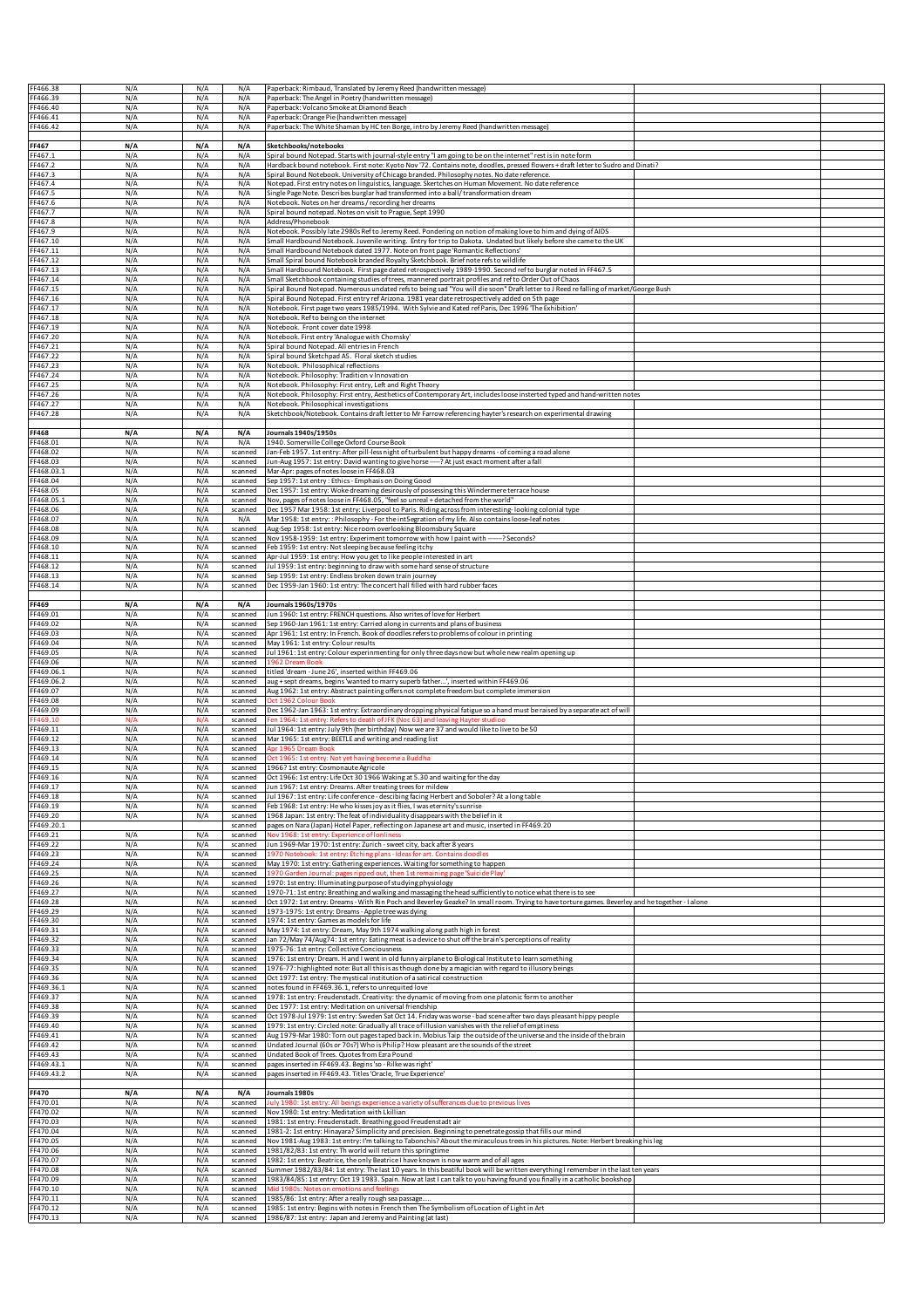| FF470.14             | N/A        | N/A        | scanned            | Sep 1984-Aug 1988: 1st entry: In Zurich writes about sending out her prints to everyone who has asked for them                                                                                        |  |
|----------------------|------------|------------|--------------------|-------------------------------------------------------------------------------------------------------------------------------------------------------------------------------------------------------|--|
| FF470.15<br>FF470.16 | N/A<br>N/A | N/A<br>N/A | scanned<br>scanned | Sep 1984-Aug 1988: 1st entry: In Paris '85 in Prix Unic (a cheap department store) on Armistice Day<br>1985/88: 1st entry: At Wittgenstein conference in Vienna                                       |  |
| FF470.17             | N/A        | N/A        | scanned            | 1988: 1st entry: A dream a la David Pears from which I tried to wake myself                                                                                                                           |  |
| FF470.18             | N/A        | N/A        | scanned            | Apr 1989: 1st entry: Dream in freezing hotel                                                                                                                                                          |  |
| FF470.18.            | N/A        | N/A        | scanned            | Assorted notes found inserted in FF470.18                                                                                                                                                             |  |
| FF470.19             | N/A        | N/A        | scanned            | May 1989: 1st entry: Going into town to by presents for H                                                                                                                                             |  |
| FF470.20             | N/A        | N/A        | scanned            | Dec 1989: 1st entry: Again just before H's birthday. Going day after tomorrow to buy him prsents                                                                                                      |  |
| FF470.20.1           | N/A        | N/A        | scanned            | Assorted notes found inserted in FF470.20                                                                                                                                                             |  |
|                      |            |            |                    |                                                                                                                                                                                                       |  |
| FF471                | N/A        | N/A        | N/A                | Journals 1990s/plays/ballet manuscripts/typescripts                                                                                                                                                   |  |
| FF471.1              | N/A        | N/A        | N/A                | Beetle Notebook, date found 24 Nov 1963                                                                                                                                                               |  |
| FF471.2              | N/A        | N/A        | N/A                | Beetle Play, March 1965                                                                                                                                                                               |  |
| FF471.3              | N/A        | N/A        | N/A                | Beetle Act 1/Act 3 Nov 1965                                                                                                                                                                           |  |
| FF471.4              | N/A        | N/A        | N/A                | Beetle Act 2 undated but will be 1965                                                                                                                                                                 |  |
| FF471.5              | N/A        | N/A        | N/A                | Ballet scenario undated. Also contains notes on Neutrons                                                                                                                                              |  |
| FF471.6<br>FF471.7   | N/A<br>N/A | N/A<br>N/A | N/A<br>N/A         | Death Play notes, undated<br>Death Play 1 undated                                                                                                                                                     |  |
| FF471.8              | N/A        | N/A        | N/A                | Death Play 2 undated                                                                                                                                                                                  |  |
| FF471.9              | N/A        | N/A        | N/A                | Journal 1990, first entry May 2 1990                                                                                                                                                                  |  |
| FF471.10             | N/A        | N/A        | N/A                | Journal 1991, first entry Jan 1991-Jan 1992 (contains inserted note dated Jan 2997 written on reverse of invoice dated 8-2-92 (County Hotel)                                                          |  |
| FF471.11             | N/A        | N/A        | N/A                | Journal 1991, first entry May 1991                                                                                                                                                                    |  |
| FF471.12             | N/A        | N/A        | N/A                | Journal 1991, first entry Oct 4 1991 (contains inserted draft letter (no addressee)                                                                                                                   |  |
| FF471.13             | N/A        | N/A        | scanned            | Journal 1992, first entry March 1992                                                                                                                                                                  |  |
| FF471.14             | N/A        | N/A        | scanned            | Journal 1992, first entry June 1992                                                                                                                                                                   |  |
| FF471.15             | N/A        | N/A        | scanned            | Journal 1992, first entry Nov 20 1992                                                                                                                                                                 |  |
| FF471.16             | N/A        | N/A        | scanned            | Journal 1993, first entry May 1993                                                                                                                                                                    |  |
| FF471.17             | N/A        | N/A        | scanned            | Journal 1994, first entry Oct 1994                                                                                                                                                                    |  |
| FF471.18             | N/A        | N/A        | scanned            | Journal 1995, first entry Jan 1995 (but inside front cover note dated Dec 1994)                                                                                                                       |  |
| FF471.19             | N/A        | N/A        | scanned            | Unbound loose-leaf 'diary' Jun 29 1995                                                                                                                                                                |  |
| FF471.20             | N/A        | N/A        | scanned            | Journal 1996, first entry Jan 1996 (contains loos-leaf notes, loose leaf poem and paragraph by Jeremy Reed                                                                                            |  |
| FF471.21             | N/A        | N/A        | scanned            | Journal 1997, first entry "Dec 1996 but 1997 from soon"                                                                                                                                               |  |
| FF471.22             | N/A        | N/A        | scanned            | Journal 1995-1996, first entry, loose-leaf shet 'Prague and Arizona/ insterted sheet with names and addresses                                                                                         |  |
| FF471.23             | N/A        | N/A        | scanned            | Journal 1998, first entry note 1998 Notes of dreams Oct 2000, April 2002, April 29 2003, inserted loose-leaf note 'Dream from Freudenstadt'                                                           |  |
| FF471.24             | N/A<br>N/A | N/A<br>N/A | scanned            | Journal 1998-99, first entry Jan 1998                                                                                                                                                                 |  |
| FF471.25<br>FF471.26 |            | N/A        | scanned            | Journal 1991-2001, first entry Apr 1991, inserted notes: 'Tai Situ' and 'Beautiful Dream' on Hotel Ambassador, Zurich notepaper<br>Journal 2002-2003, first entry Nov 2002 BUT note '1991 or so'      |  |
| FF471.27             | N/A<br>N/A | N/A        | scanned<br>N/A     | Bound Diary 2005. Eclectic intermittent entries                                                                                                                                                       |  |
| FF471.28             | N/A        | N/A        | scanned            | Journal 2007 mostly empty although first entry states "every day from January 2007'                                                                                                                   |  |
| FF471.29             | N/A        | N/A        | N/A                | Several typescipts for play 'I have a Beetle in my Black Box'                                                                                                                                         |  |
| FF471.30             | N/A        | N/A        | scanned            | Journal 2004 Notes on Hayter/reference to Szabo                                                                                                                                                       |  |
|                      |            |            |                    |                                                                                                                                                                                                       |  |
| <b>FF472</b>         | N/A        | N/A        | N/A                | <b>Cassette tapes</b>                                                                                                                                                                                 |  |
| FF472.01             | N/A        | N/A        | N/A                | Pre-recorded: Insomnia tape                                                                                                                                                                           |  |
| FF472.02             | N/A        | N/A        | N/A                | Homemade: Reedy Eastern (Japanese?) musicamateurish                                                                                                                                                   |  |
| FF472.03             | N/A        | N/A        | N/A                | Homemade: Reedy Eastern (Japanese?) musicamateurish                                                                                                                                                   |  |
| FF472.04             | N/A        | N/A        | N/A                | Homemade: Buddhist percussion/chanting                                                                                                                                                                |  |
| FF472.05             | N/A        | N/A        | N/A                | <b>Blank Tape</b>                                                                                                                                                                                     |  |
| FF472.06             | N/A        | N/A        | N/A                | Pre-recorded: Enrico about Calvino in Italian language                                                                                                                                                |  |
| FF472.07             | N/A        | N/A        | N/A                | Pre-recorded: Spanish Language Lesson tape                                                                                                                                                            |  |
| FF472.08             | N/A        | N/A        | N/A                | Homemade: Buddhist chanting (meditation?)                                                                                                                                                             |  |
| FF472.09             | N/A        | N/A        | N/A                | Homemade: Buddhist chanting (meditation?)                                                                                                                                                             |  |
| FF472.10             | N/A        | N/A        | N/A                | Homemade: Male voice reading (Ulysses?) refers to Stephen Dedalus / Fanchon and Herbert talking about electrons and protons                                                                           |  |
| FF472.11             | N/A        | N/A        | N/A                | <b>Blank Tape</b>                                                                                                                                                                                     |  |
| FF472.12             | N/A        | N/A        | N/A                | Homemade: Hindu music                                                                                                                                                                                 |  |
| FF472.13<br>FF472.14 | N/A<br>N/A | N/A<br>N/A | N/A<br>N/A         | Homemade: Buddhist music<br><b>Blank Tape</b>                                                                                                                                                         |  |
| FF472.15             | N/A        | N/A        | N/A                | Pre-recorded: Alan Bennett: Forty years On & A Wopman of Substance performed by John Geilgud and Patricia Routledge                                                                                   |  |
| FF472.16             | N/A        | N/A        | N/A                | Pre-recorded: Ages of Man. Readings from Shakespeare by John Geilgud                                                                                                                                  |  |
| FF472.17             | N/A        | N/A        | N/A                | Pre-recorded: Complete Relaxation by Denise Linn                                                                                                                                                      |  |
| FF472.18             | N/A        | N/A        | N/A                | Pre-recorded: Unopened in wrapper. Pheonix Rising - Rising Above Limitations by Denise Linn                                                                                                           |  |
| FF472.19             | N/A        | N/A        | N/A                | Pre-recorded: Sherlock Holmes Stories read by Robert Hardy                                                                                                                                            |  |
| FF472.20             | N/A        | N/A        | N/A                | Pre-recorded: Human Plus - A System of Planned Self-Evolution (Discover and Use More of Your Brain's Potential)                                                                                       |  |
| FF472.21             | N/A        | N/A        | N/A                | Pre-recorded: Christine Sartorretti a L'orgue de Valere. Grand Organ Music                                                                                                                            |  |
| FF472.22             | N/A        | N/A        | N/A                | Pre-recorded: Lawrence Ball - Meditational Music No.7piano improvisations                                                                                                                             |  |
| FF472.23             | N/A        | N/A        | N/A                | Pre-recorded: Les Portesde Gubbio (des Femmes) read by Daniele Sallenave in French                                                                                                                    |  |
| FF472.24             | N/A        | N/A        | N/A                | Pre-recorded: Scientific and Medical Network - Healing the Split: An Alchemy of Transformation                                                                                                        |  |
| FF472.25             | N/A        | N/A        | N/A                | Pre-recorded: Schubert Classical Pieces by the RPO                                                                                                                                                    |  |
| FF472.26             | N/A        | N/A        | N/A                | Pre-recorded: Don Juan, Moliere. Reading in French                                                                                                                                                    |  |
| FF472.27             | N/A        | N/A        | N/A                | Pre-recorded: Lawrence Ball - Meditational Music No.7piano improvisations - second (copy) tape as listed above - FF472.22                                                                             |  |
| FF472.28             | N/A        | N/A        | N/A                | Pre-recorded: Terry Riley 'InC' recorded 1966 (11 piece ensemble overdubbed to make 28 parts)                                                                                                         |  |
| FF472.29             | N/A        | N/A        | N/A                | Pre-recorded: Lingauaphone Italian Language Course                                                                                                                                                    |  |
| FF472.30<br>FF472.31 | N/A<br>N/A | N/A<br>N/A | N/A<br>N/A         | Homemade: Lawrence Ball's Road Peace Concert - Live Performance 04/02/1995<br>CD: Pre-recorded unopened in wrapper. Ghost Stories. Neil Campbell with Michael Beiert and Anne Taft                    |  |
| FF472.32             | N/A        | N/A        | N/A                | CD: Pre-recorded unopened in wrapper. The Emporer Leung Repentance Ceremony. Royal Academy of Arts                                                                                                    |  |
| FF472.33             | N/A        | N/A        | N/A                | DVD: Pre-recorded unopened in wrapper Film - Brief Encounter                                                                                                                                          |  |
| FF472.34             | N/A        | N/A        | N/A                | Pre-recorded: Schubert Symphony No.9 in C 'The Great' conducted by Sir Charles Groves                                                                                                                 |  |
| FF472.35             | N/A        | N/A        | N/A                | Homemade: Music by Klaus Arp 1975/6.// Mercury, Jupiter and Neptune for 3 Violins and Oboe by Lawrence Ball, BurghHaus 19/11/1989                                                                     |  |
| FF472.36             | N/A        | N/A        | N/A                | Pre-recorded: The Healing Arts 1992 - Revitalisation                                                                                                                                                  |  |
| FF472.37             | N/A        | N/A        | N/A                | Homemade: Schubert Lieder, Opera in German, 1998                                                                                                                                                      |  |
| FF472.38             | N/A        | N/A        | N/A                | Pre-recorded: Linguaphone Italian Language Course                                                                                                                                                     |  |
| FF472.39             | N/A        | N/A        | N/A                | Pre-recorded: Benjamin Constant - Adolphe read by Anne Wiazemsky in French                                                                                                                            |  |
| FF472.40             | N/A        | N/A        | N/A                | Pre-recorded: Fighting Back - A Guide to Self-Healing (How to use visualisation for self-healing) by Matthew Manning 1982                                                                             |  |
| FF472.41             | N/A        | N/A        | N/A                | Pre-recorded: The Tractatus Suite, 1989, Texts by Wittgenstein set to music (Jaz, Ska,. Rock, Punk Styles) by M.A.Numminen in English                                                                 |  |
| FF472.42             | N/A        | N/A        | N/A                | Homemade: Classical music in Itralian                                                                                                                                                                 |  |
| FF472.43<br>FF472.44 | N/A<br>N/A | N/A<br>N/A | N/A<br>N/A         | Pre-recorded: Mahler Symphony No.1<br>Pre-recorded: Lawrence Ball with Isobel McGilvray - Double Helix. Healing Tone Music, No.7 1984                                                                 |  |
| FF472.45             | N/A        | N/A        | N/A                | Pre-recorded: Richard Strauss 12 Lieder 1991                                                                                                                                                          |  |
| FF472.46             | N/A        | N/A        | N/A                | Homemade: Radio Liberte in French with Fanchon speaking about La Fonderie and Lawrence Ball playing keyboard                                                                                          |  |
| FF472.47             | N/A        | N/A        | N/A                | Pre-recorded: Jealousy - Subliminal // Super-Conciousness by Barry Konicov (Hypnotist) 1989                                                                                                           |  |
| FF472.48             | N/A        | N/A        | N/A                | Pre-recorded: Surviving Separation and Divorce 1986                                                                                                                                                   |  |
| FF472.49             | N/A        | N/A        | N/A                | Homemade: Fanchon and Herbert in conversation about Hitler, Fuchs and the Atomic Bomb IMPORTANT                                                                                                       |  |
| FF472.50             | N/A        | N/A        | N/A                | Pre-recorded: Strauss - Ariadne auf Naxos, conducted by Herbert von Karajan                                                                                                                           |  |
| FF472.51             | N/A        | N/A        | N/A                | Pre-recorded: Italian Laungauge Course                                                                                                                                                                |  |
| FF472.52             | N/A        | N/A        | N/A                | Pre-recorded: Beethoven Strin Quartet in F Major by the Borodin String Quartet 1990                                                                                                                   |  |
| FF472.53             | N/A        | N/A        | N/A                | Homemade: Terry Riley - Salome dances for Peace, Kronos String Quartet                                                                                                                                |  |
| FF472.54             | N/A        | N/A        | N/A                | Pre-recorded: Brahms Sonatas for Cello and Piano 1988                                                                                                                                                 |  |
| FF472.55             | N/A        | N/A        | N/A                | Homemade: Classical music - unknown                                                                                                                                                                   |  |
| FF472.56             | N/A<br>N/A | N/A<br>N/A | N/A                | Homemade: Jeremy Reed and Lawrence Ball, performing at October gallery 23/01/1996                                                                                                                     |  |
| FF472.57<br>FF472.58 | N/A        | N/A        | N/A<br>N/A         | Pre-recorded: Restful Revitalising Sleep. Meditation narration with music by Bill Reddie 1974<br>Catalogue number FF472.58 not used (mistake) check labelling on tape box to verify number sequencing |  |
| FF472.59             | N/A        | N/A        | N/A                | Pre-recorded: Restful Revitalising Sleep - Meditation narration with music by Bill Reddie 1974 (NLP/)                                                                                                 |  |
| FF472.60             | N/A        | N/A        | N/A                | Pre-recorded: Memory - Meditation narration with music by Bull Reddie 1974 (NLP?)                                                                                                                     |  |
| FF472.61             | N/A        | N/A        | N/A                | Pre-recorded: Developing Your Creatiivity - Meditation narration with music by Bull Reddie 1974 (NLP?)                                                                                                |  |
| FF472.62             | N/A        | N/A        | N/A                | Pre-recorded: Spiritual Healing - Meditation narration with music by Bull Reddie 1974 (NLP?)                                                                                                          |  |
| FF472.63             | N/A        | N/A        | N/A                | Pre-recorded: Deep Sleep and Sweet Dreams - Meditational Sleep Tape                                                                                                                                   |  |
| FF472.64             | N/A        | N/A        | N/A                | Pre-recorded: Maria Callas - Operatic Arias 1973                                                                                                                                                      |  |
| FF472.65             | N/A        | N/A        | N/A                | Pre-recorded: Schubert Winterreise D911                                                                                                                                                               |  |
| FF472.66             | N/A        | N/A        | N/A                | Pre-recorded: Faster Reading Tuition Tape by Barrie Konicov, 1978                                                                                                                                     |  |
| FF472.67             | N/A        | N/A        | N/A                | Homemade: The Well-Timed Piano by La Monte Young 15/10/1981                                                                                                                                           |  |
| FF472.68             | N/A        | N/A        | N/A                | Pre-recorded: The Poet's Divine Madness, performed by Jeremy Reed, published by Temedos Academy                                                                                                       |  |
| FF472.69             | N/A        | N/A        | N/A                | Pre-recorded: Coping with the Death of a Loved One - Meditational narration with music by Steve Bergman 1980                                                                                          |  |
| FF472.70             | N/A        | N/A        | N/A                | Homemade: Fanchon and Lawrence Ball in Conversation 19th-20th August (no yuear given)                                                                                                                 |  |
| FF472.71             | N/A        | N/A        | N/A                | Pre-recorded: Concentration - Meditational narration with music by Bill Reddie 1981                                                                                                                   |  |
| FF472.72             | N/A        | N/A        | N/A                | Pre-recorded: Visualisation Power - Meditational narration with music by Robert E Griswold 1986                                                                                                       |  |
| FF472.73             | N/A        | N/A        | N/A                | Pre-recorded: The Joy of Loving - Meditational narration with music by Bill Reddie 1981                                                                                                               |  |
| FF472.74             | N/A<br>N/A | N/A<br>N/A | N/A<br>N/A         | Homemade: Tristan and Isolde, Act 3                                                                                                                                                                   |  |
|                      |            |            |                    | Pre-recorded: Sensory - Seeing, Meditational Tape 1988                                                                                                                                                |  |
| FF472.75<br>FF472.76 | N/A        | N/A        | N/A                | Pre-recorded: La Marquise by George sand read by Nathalie Baye in French                                                                                                                              |  |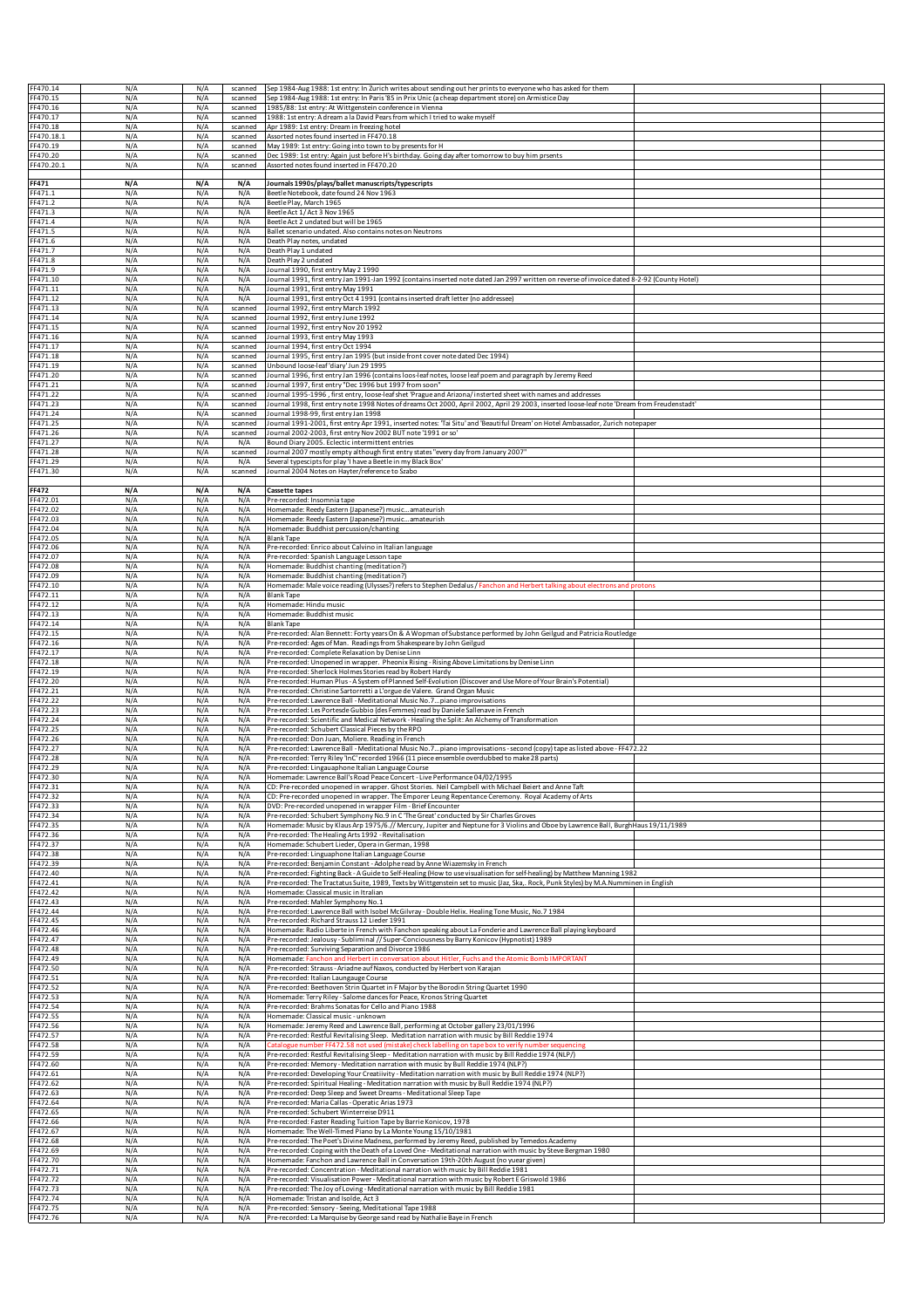| FF472.77               | N/A        | N/A        | N/A        | Pre-recorded: Experience Yoga Nidra - Meditation Tape 1983                                                                                                                                                                                    |  |
|------------------------|------------|------------|------------|-----------------------------------------------------------------------------------------------------------------------------------------------------------------------------------------------------------------------------------------------|--|
| FF472.78<br>FF472.79   | N/A<br>N/A | N/A<br>N/A | N/A<br>N/A | Pre-recorded: Fighting Back - A Guide to Self-Healing (Learning to Eliminate Stress through Breathing) by Matthew Manning 1982<br>Pre-recorded: Self-Image Programming, Meditational narration by Robert E Griswold with music by Bill Reddie |  |
| FF472.80               | N/A        | N/A        | N/A        | Pre-recorded: Tropismes by Nathalie Sarrante read by Madeleine Renaud in French                                                                                                                                                               |  |
| FF472.81               | N/A        | N/A        | N/A        | Pre-recorded: Developing Your ESP, Meditational narration by Robert E Griswold with music by Bill Reddie                                                                                                                                      |  |
| FF472.82               | N/A        | N/A        | N/A        | Pre-recorded: Attracting More Love, Meditational narration by Robert E Griswold with music by Bill Reddie                                                                                                                                     |  |
| FF472.83               | N/A        | N/A        | N/A        | Pre-recorded: Effective Speaking (Without Fear), Meditational narration by Robert E Griswold with music by Bill Reddie                                                                                                                        |  |
| FF472.84               | N/A        | N/A        | N/A        | Pre-recorded: Health, Meditational narration by Robert E Griswold with music by Bill Reddie                                                                                                                                                   |  |
| FF472.85               | N/A        | N/A        | N/A        | Pre-recorded: Improving Defective Eyesight by Matthew Manning                                                                                                                                                                                 |  |
| FF472.86               | N/A        | N/A        | N/A        | Pre-recorded: Lawrence Ball Computer Music No.2 1989                                                                                                                                                                                          |  |
| FF472.87               | N/A        | N/A        | N/A        | Homemade: Fanchon talking? Meditation Tape                                                                                                                                                                                                    |  |
| FF472.88               | N/A        | N/A        | N/A        | Homemade: John Bage Interview recorded from Radio 4                                                                                                                                                                                           |  |
| FF472.89               | N/A        | N/A        | N/A        | Homemade: Fanchon talking in French about Vacances (holidays)// Fanchon talking about B - doesn't sound like Fanchon - distorted (higher voice)                                                                                               |  |
| FF472.90               | N/A        | N/A        | N/A        | Pre-recorded: Retain - Recall - Release, Meditation Tape                                                                                                                                                                                      |  |
| FF472.91               | N/A        | N/A        | N/A        | Homemade: Fanchon and Lawrence Ball in conversation 20/08/90                                                                                                                                                                                  |  |
| F472.92                | N/A        | N/A        | N/A        | Homemade: Fanchon and Lawrence Ball in conversation (about Hayter) --- muffled/poor quality                                                                                                                                                   |  |
| F472.93<br>F472.94     | N/A<br>N/A | N/A<br>N/A | N/A<br>N/A | Pre-recorded: Stroke Recovery Tape - Speech C and D                                                                                                                                                                                           |  |
| FF472.95               | N/A        | N/A        | N/A        | Pre-recorded: Effective Studying and Test-Taking, Meditational narration by Robert E Griswold with music by Bill Reddie<br>Pre-recorded: Lawrence Ball, Triangles 1984                                                                        |  |
| FF472.96               | N/A        | N/A        | N/A        | Pre-recorded: Lawrence Ball, Computer Music No.2 1984 (says No.1 on sleeve but No.2 on cassette)                                                                                                                                              |  |
| FF472.97               | N/A        | N/A        | N/A        | Pre-recorded: Lawrence Ball, Silverstream 1985                                                                                                                                                                                                |  |
| FF472.98               | N/A        | N/A        | N/A        | Pre-recorded: Island Sunrise, Meditation Tape                                                                                                                                                                                                 |  |
| FF472.99               | N/A        | N/A        | N/A        | Homemade: Music and Voice Performance Lawrence Ball Liverpool 1986 (is male voice Jeremy Reed? No sleeve note to confirm this!)                                                                                                               |  |
| FF472.100              | N/A        | N/A        | N/A        | Homemade: Music - could be Lawrence Ball - no sleeve note to confirm this                                                                                                                                                                     |  |
| FF472.101              | N/A        | N/A        | N/A        | Homemade: Italian, Nov 15th Miss Zairo                                                                                                                                                                                                        |  |
| FF472.102              | N/A        | N/A        | N/A        | Pre-recorded: Meditation Tape (Relaxmate)                                                                                                                                                                                                     |  |
| FF472.103              | N/A        | N/A        | N/A        | Homemade: Lawrence Ball, Synthesizer, at The Blackie, Dec 1996                                                                                                                                                                                |  |
| FF472.104              | N/A        | N/A        | N/A        | Pre-recorded: Richard Strauss - Also Sprach Zarathustra                                                                                                                                                                                       |  |
| FF472.105              | N/A        | N/A        | N/A        | Pre-recorded: Dostoevski - Der Grossinquisitor in German                                                                                                                                                                                      |  |
| FF472.106              | N/A        | N/A        | N/A        | Pre-recorded: Comedy Radio Excerpts - Great Trials, Oscar Wilde compilrd by Gyles Brandreth                                                                                                                                                   |  |
| FF472.107              | N/A        | N/A        | N/A        | Homemade: Boulez, radio recording?                                                                                                                                                                                                            |  |
| FF472.108              | N/A        | N/A        | N/A        | <b>Blank Tape</b>                                                                                                                                                                                                                             |  |
| FF472.109              | N/A        | N/A        | N/A        | Pre-recorded: Lecture on Mystic/Scientist, published by Wrekin Trust                                                                                                                                                                          |  |
| FF472.110              | N/A<br>N/A | N/A        | N/A<br>N/A | Homemade: The Maple Tree Game, play by Pavel Kohout (radio recording)                                                                                                                                                                         |  |
| FF472.111<br>FF472.112 | N/A        | N/A<br>N/A | N/A        | Homemade: Fanchon talking about Coherent (Collective) Phenomena and Interpersonal Osmosis. Very clear - sounds older IMPORTANT<br>Pre-recorded: Lawrence Ball, Computer Music No.1                                                            |  |
| FF472.113              | N/A        | N/A        | N/A        | Pre-recorded: Plant Music (Secret Music of Plants) Sun Productions 1984                                                                                                                                                                       |  |
| FF472.114              | N/A        | N/A        | N/A        | Pre-recorded: Concentration Tape - abstract continuous sound, like 'White Noise'                                                                                                                                                              |  |
| FF472.115              | N/A        | N/A        | N/A        | Homemade: Profile of John Cage, radio recording                                                                                                                                                                                               |  |
| FF472.116              | N/A        | N/A        | N/A        | Pre-recorded: Resonant Tuning, abstract sounds 1981                                                                                                                                                                                           |  |
| F472.117               | N/A        | N/A        | N/A        | omemade: Fanchon talking about Herbert's illness, her concerns for him dying and of her being a'Blind King's daughter' - she sounds older here IMPORTANT                                                                                      |  |
| FF472.118              | N/A        | N/A        | N/A        | Homemade: Lecture on the Practice of Meditation, Conciousness and Transcendentalism                                                                                                                                                           |  |
| FF472.119              | N/A        | N/A        | N/A        | Pre-recorded: Staying Young, Meditational narration by Rober E Griswold                                                                                                                                                                       |  |
| FF472.120              | N/A        | N/A        | N/A        | Pre-recorded: Die Revolution by Thomas Mann, read by Gunther Luders in German                                                                                                                                                                 |  |
| FF472.121              | N/A        | N/A        | N/A        | Pre-recorded: Jeremy Reed performing 'Wonder in Poetry' - Temenos Academy                                                                                                                                                                     |  |
| FF472.122              | N/A        | N/A        | N/A        | Pre-recorded: Sur Les femmes de Diderot by Miciel Picolli in French                                                                                                                                                                           |  |
| FF472.123              | N/A        | N/A        | N/A        | Homemade: Boulez, radio recordingpoor quality                                                                                                                                                                                                 |  |
| FF472.124              | N/A        | N/A        | N/A        | Pre-recorded: Live recroding of Anais Nin reading from her journals at Poetry Center, New York, 1972                                                                                                                                          |  |
| FF472.125              | N/A        | N/A        | N/A        | Pre-recorded: La Princesse de Cleves by Madame de Lafayette, read by Michelle Morgan in French                                                                                                                                                |  |
| FF472.126              | N/A        | N/A        | N/A        | Pre-recorded: Freedom Now, How to feel Happy and Free Right Now (The Sedona Method) Personal Development Tape                                                                                                                                 |  |
| FF472.127              | N/A        | N/A        | N/A        | Homemade: Boulez - radio recording or live lecture? In French - not clear                                                                                                                                                                     |  |
| FF472.128              | N/A        | N/A        | N/A        | Homemade: Boulez - radio recording or live lecture? In French - not clear                                                                                                                                                                     |  |
| FF472.129              | N/A        | N/A        | N/A        | Homemade: Radio recording of play by Luigi Pirandello (Italian Dramatist) in English                                                                                                                                                          |  |
| FF472.130              | N/A        | N/A        | N/A        | Homemade: Jeremy Reed, recital of his own work (I think!)                                                                                                                                                                                     |  |
| FF472.131<br>FF472.132 | N/A<br>N/A | N/A        | N/A<br>N/A | Homemade: Fanchon reading (what?)<br>Pre-recorded: Eugenio Montale - Lettura di Vittoorio Gassman in Italian                                                                                                                                  |  |
| FF472.133              | N/A        | N/A<br>N/A | N/A        | Pre-recorded: Momo und ihre Freunde - Michael Ende, play in German                                                                                                                                                                            |  |
| FF472.134              | N/A        | N/A        | N/A        | Homemade: radio recording - play - unknowm                                                                                                                                                                                                    |  |
| FF472.135              | N/A        | N/A        | N/A        | Pre-recorded: Strauss - Ariadne auf Naxos                                                                                                                                                                                                     |  |
| FF472.136              | N/A        | N/A        | N/A        | Pre-recorded: Strauss conducted by Otto Klemperer                                                                                                                                                                                             |  |
| F472.137               | N/A        | N/A        | N/A        | Homemade: Bill Hayter lecturing on colour IMPORTANT                                                                                                                                                                                           |  |
| FF472.138              | N/A        | N/A        | N/A        | Homemade: Herbert reading Marchen in German                                                                                                                                                                                                   |  |
| FF472.139              | N/A        | N/A        | N/A        | Pre-recorded: Norma by Bellini (Opera) Part 1                                                                                                                                                                                                 |  |
| FF472.140              | N/A        | N/A        | N/A        | Pre-recorded: Norma by Bellini (Opera) Part 2                                                                                                                                                                                                 |  |
| FF472.141              | N/A        | N/A        | N/A        | Pre-recorded: Visualisation in Healing and Creativity, Meditational narration by Matthew Manning                                                                                                                                              |  |
| FF472.142              | N/A        | N/A        | N/A        | Pre-recorded: Developing Your Creativity, Meditational narration by Robert E Griswold with music by Bill Reddie                                                                                                                               |  |
| FF472.143              | N/A        | N/A        | N/A        | Pre-recorded: Lawrence Ball, Meditation music No.1 1982                                                                                                                                                                                       |  |
| FF472.144              | N/A        | N/A        | N/A        | Homemade: Radio play by Pirandeloo in French                                                                                                                                                                                                  |  |
| FF472.145              | N/A        | N/A        | N/A        | Homemade: Machine and Minds by Colin Blakemore. Radio recording                                                                                                                                                                               |  |
| FF472.146              | N/A        | N/A        | N/A        | Pre-recorded: A la recherche du Temps Perdu, read by Jean-Louis Trintignant                                                                                                                                                                   |  |
| FF472.147              | N/A        | N/A        | N/A        | Homemade: Tete d'Or - Nicolades // Verbs and Pronouns in French                                                                                                                                                                               |  |
| FF472.148              | N/A        | N/A        | N/A        | Pre-recorded: Cotta's Horbuhne by Johann Wolfgang de Goethe                                                                                                                                                                                   |  |
| FF472.149<br>FF472.150 | N/A<br>N/A | N/A        | N/A<br>N/A | Pre-recorded: The Letters of Lord Byron                                                                                                                                                                                                       |  |
| FF472.151              | N/A        | N/A        | N/A        | Pre-recorded: Strauss - Horn Concertos                                                                                                                                                                                                        |  |
| FF472.152              | N/A        | N/A<br>N/A | N/A        | Pre-recorded: Norma by Bellini (Opera) Part<br>Pre-recorded: das Raulein von Scuderi by ETA Hoffmann                                                                                                                                          |  |
| FF472.153              | N/A        | N/A        | N/A        | Pre-recorded: Stroke Recovery Tape - Speech                                                                                                                                                                                                   |  |
| FF472.154              | N/A        | N/A        | N/A        | Pre-recorded: Stroke Recovery Tape - Motor                                                                                                                                                                                                    |  |
| FF472.155              | N/A        | N/A        | N/A        | Homemade: Fanchon in conversation with Lawrence Ball                                                                                                                                                                                          |  |
| FF472.156              | N/A        | N/A        | N/A        | Homemade: Herbert reading Goethe in German                                                                                                                                                                                                    |  |
| FF472.157              | N/A        | N/A        | N/A        | Homemade: Fanchon being guided by a male (is this Hayter? - muffled voices, no sleeve note or reference)                                                                                                                                      |  |
| FF472.158              | N/A        | N/A        | N/A        | Pre-recorded: The Velvet Underground - Rock Music                                                                                                                                                                                             |  |
| FF472.159              | N/A        | N/A        | N/A        | Homemade: The Brain - lecture or radio recording with Colin Blakemore                                                                                                                                                                         |  |
| FF472.160              | N/A        | N/A        | N/A        | Homemade: Artificial Intelligence - lecture or radio recording with Colin Blakemore                                                                                                                                                           |  |
| FF472.161              | N/A        | N/A        | N/A        | Homemade: Tristan and Isolde - Opera Acts 2 and 3                                                                                                                                                                                             |  |
| FF472.162              | N/A        | N/A        | N/A        | Pre-recorded: Aerobic Exercise Music with Subliminal Suggestion                                                                                                                                                                               |  |
| FF472.163              | N/A        | N/A        | N/A        | Pre-recorded: Teachings of Tai Situ Pa Tape 1. 1985                                                                                                                                                                                           |  |
| FF472.164              | N/A        | N/A        | N/A        | Homemade: John Cage - radio recording                                                                                                                                                                                                         |  |
| FF472.165              | N/A        | N/A        | N/A        | Pre-recorded: Natural Vision Improvement                                                                                                                                                                                                      |  |
| FF472.166<br>FF472.167 | N/A<br>N/A | N/A<br>N/A | N/A<br>N/A | Pre-recorded: Wrekin Trust - Harmony in the Living Realm (Lecture on Genetics/Genes/Genesis) Dr. Brian Goodwin<br>Pre-recorded: Wrekin Trust - Questions & Answers                                                                            |  |
| FF472.168              | N/A        | N/A        | N/A        | Pre-recorded: Wrekin Trust - Metaphysical Harmony, Prof.Josceleyn Godwin                                                                                                                                                                      |  |
| FF472.169              | N/A        | N/A        | N/A        | Pre-recorded: Wrekin Trust - Shamanism (Workshop) Prof. A Keyserling                                                                                                                                                                          |  |
| FF472.170              | N/A        | N/A        | N/A        | Pre-recorded: Wrekin Trust - The Monochord of Pythagarus - The Union of Sound and Number, Prof. Josceleyn Godwin                                                                                                                              |  |
| FF472.171              | N/A        | N/A        | N/A        | Pre-recorded: Wrekin Trust - The Mystery of the Human Psyche - tape appears to be blank                                                                                                                                                       |  |
| FF472.172              | N/A        | N/A        | N/A        | Pre-recorded: Wrekin Trust - The Arts and Evolution of Conciousness, Sir George Trevalyan                                                                                                                                                     |  |
| FF472.173              | N/A        | N/A        | N/A        | Pre-recorded: Wrekin Trust - The Bodhisattva Principle, Sangharakshita                                                                                                                                                                        |  |
| FF472.174              | N/A        | N/A        | N/A        | Pre-recorded: Wrekin Trust - Nature Creating nature - The Unity of Science and Art in the Wholeness of Bering, Dr. Mai-Wan Ho                                                                                                                 |  |
| FF472.175              | N/A        | N/A        | N/A        | Pre-recorded: The Dalai Lama in Britain 1984. Buddhist Philosophy 1                                                                                                                                                                           |  |
| FF472.176              | N/A        | N/A        | N/A        | Pre-recorded: The Dalai Lama in Britain 1984. Buddhist Philosophy 3                                                                                                                                                                           |  |
| FF472.177              | N/A        | N/A        | N/A        | Pre-recorded: The Dalai Lama in Britain 1984. Buddhist Philosophy 4                                                                                                                                                                           |  |
| FF472.178              | N/A        | N/A        | N/A        | Pre-recorded: The Dalai Lama in Britain 1984. Buddhist Philosophy 5                                                                                                                                                                           |  |
| FF472.179              | N/A        | N/A        | N/A        | Pre-recorded: The Dalai Lama in Britain 1984. Buddhist Philosophy 6                                                                                                                                                                           |  |
| FF472.180              | N/A        | N/A        | N/A        | Pre-recorded: The Dalai Lama in Britain 1984. Buddhist Philosophy 7                                                                                                                                                                           |  |
| FF472.181              | N/A        | N/A        | N/A        | Pre-recorded: The Dalai Lama in Britain 1984. Dzogchen 1                                                                                                                                                                                      |  |
| FF472.182              | N/A        | N/A        | N/A        | Pre-recorded: The Dalai Lama in Britain 1984. Dzogchen 2                                                                                                                                                                                      |  |
| FF472.183              | N/A        | N/A        | N/A        | Pre-recorded: The Dalai Lama in Britain 1984. Dzogchen 3                                                                                                                                                                                      |  |
| FF472.184              | N/A        | N/A        | N/A        | Pre-recorded: Teachings of Tai Situ Pa - Death and Dying - Tape 2                                                                                                                                                                             |  |
| FF472.185<br>FF472.186 | N/A<br>N/A | N/A<br>N/A | N/A<br>N/A | Pre-recorded: Teachings of Tai Situ Pa - Death and Dying - Tape 3                                                                                                                                                                             |  |
| FF472.187              | N/A        | N/A        | N/A        | Pre-recorded: Teachings of Tai Situ Pa - Death and Dying - Tape 4<br>Pre-recorded: Teachings of Tai Situ Pa - Death and Dying - Tape 5                                                                                                        |  |
| FF472.188              | N/A        | N/A        | N/A        | Pre-recorded: Teachings of Tai Situ Pa - Death and Dying - Tape 6                                                                                                                                                                             |  |
| FF472.189              | N/A        | N/A        | N/A        | Pre-recorded: Lawrence Ball - Squares, Healing Tone Music                                                                                                                                                                                     |  |
| FF472.190              | N/A        | N/A        | N/A        | Pre-recorded: Lawrence Ball - Planet Tree Music Sampler                                                                                                                                                                                       |  |
| FF472.191              | N/A        | N/A        | N/A        | Pre-recorded: Space, Time and Conciousness. Conference Recoding Service                                                                                                                                                                       |  |
|                        | N/A        | N/A        | N/A        | Pre-recorded: Healing Music by Keith Bernard                                                                                                                                                                                                  |  |
| FF472.192              |            |            |            |                                                                                                                                                                                                                                               |  |
| FF472.193              | N/A        | N/A        | N/A        | Pre-recorded: Leopardi's Canti (Vol 1) Audiobook in Italian                                                                                                                                                                                   |  |
| FF472.194<br>FF472.195 | N/A        | N/A        | N/A        | Pre-recorded: Don Juan, Moliere (Vol2). Play in French<br>Pre-recorded: La Maison de l'incest by Anais Nin. Audiobook read by Francoise Brion in French                                                                                       |  |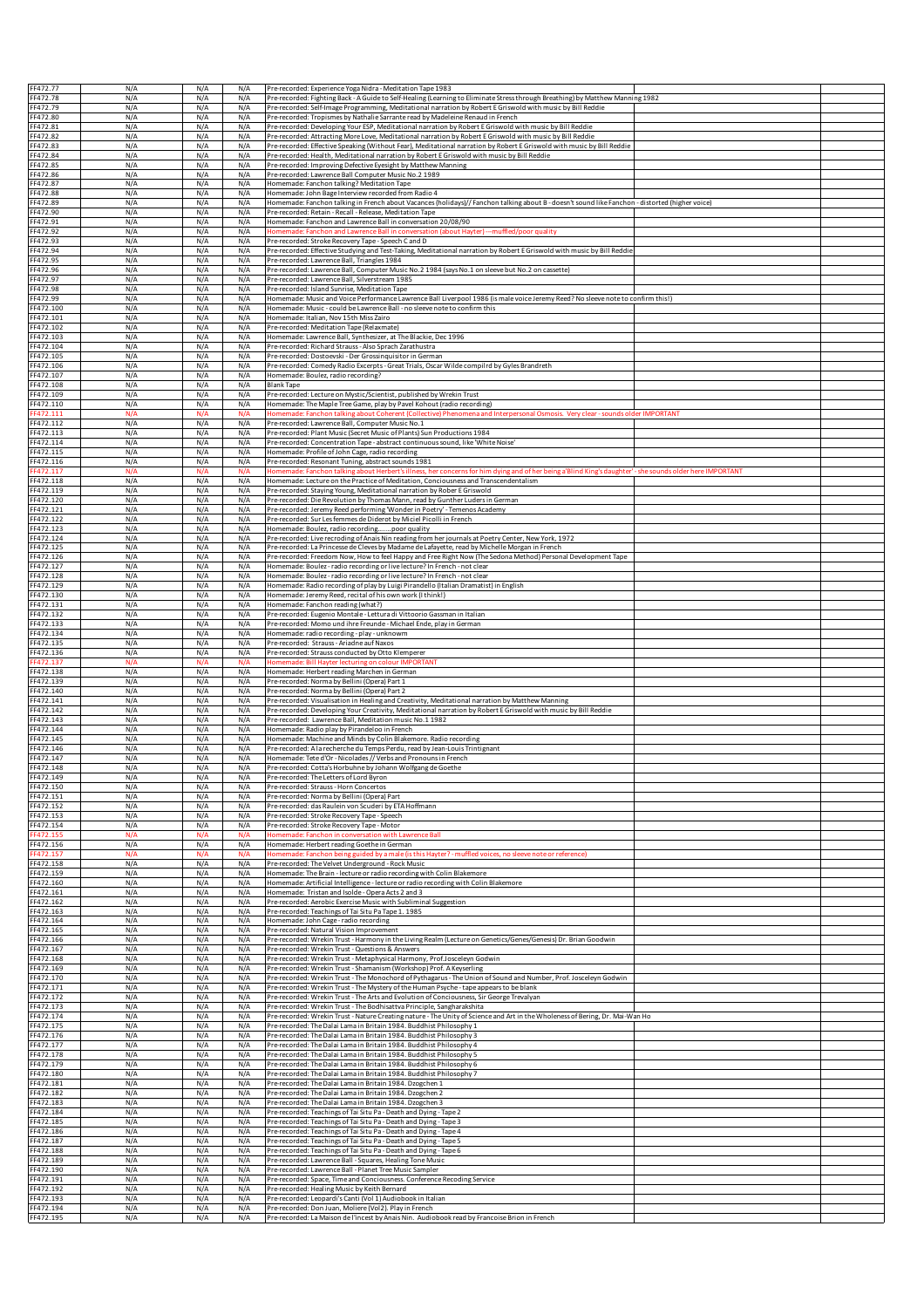| FF472.196<br>FF472.197 | N/A<br>N/A | N/A<br>N/A | N/A<br>N/A | Pre-recorded: Cotta's Horbuhne Audiobook read byGottfried Benn in German<br>Pre-recorded: Orientallsche Marchen by Elsa Sophia von Kampenhoevener Audiobook in German                                                                        |  |
|------------------------|------------|------------|------------|----------------------------------------------------------------------------------------------------------------------------------------------------------------------------------------------------------------------------------------------|--|
| FF472.198              | N/A        | N/A        | N/A        | Homemade: Spanish Language Learning tape                                                                                                                                                                                                     |  |
| FF472.199<br>FF472.200 | N/A<br>N/A | N/A<br>N/A | N/A<br>N/A | Homemade: Lecture in French? Sleeve note: 'Stringberg et la Bryeure' Yves Bonnefoi (French poet and art historian)<br>Homemade: Radio recording of Lecture in French                                                                         |  |
| FF472.201              | N/A        | N/A        | N/A        | Homemade: Japanese Language Learning Tape                                                                                                                                                                                                    |  |
| FF472.202<br>FF472.203 | N/A<br>N/A | N/A<br>N/A | N/A<br>N/A | Homemade: Herbert reading in German<br>Homemade: Herbert talking to Fanchon about the Nazis IMPORTANT                                                                                                                                        |  |
| FF472.204              | N/A        | N/A        | N/A        | Homemade: John Cage - Music                                                                                                                                                                                                                  |  |
| FF472.205<br>FF472.206 | N/A        | N/A        | N/A        | Pre-recorded: Poesia Mistica - Drama in Spanish                                                                                                                                                                                              |  |
| FF472.207              | N/A<br>N/A | N/A<br>N/A | N/A<br>N/A | Homemade: Herbert reading Goethe in German<br>Pre-recorded: Wrekin Trust - Meditation Workshop, Pir Vilayat Khan                                                                                                                             |  |
| FF472.208              | N/A        | N/A        | N/A        | Homemade: John Cage recording                                                                                                                                                                                                                |  |
| FF472.209<br>FF472.210 | N/A<br>N/A | N/A<br>N/A | N/A<br>N/A | Homemade: Yves Bonnefoi on Vilian d'Adam<br>Pre-recorded: Goethe - Drama in German                                                                                                                                                           |  |
| FF472.211              | N/A        | N/A        | N/A        | Pre-recorded: Loriot's Liebesbriefe. Audiobook in German                                                                                                                                                                                     |  |
| FF472.212<br>FF472.213 | N/A<br>N/A | N/A<br>N/A | N/A<br>N/A | Iomemade: Herbert talking to Fanchon about Skiing and Physics in Germany IMPORTANT<br>Iomemade: Herbert talking to Fanchon about life 0 his childhood memories taking sister's doll apart to find out how it talked IMPORTANT                |  |
| FF472.214              | N/A        | N/A        | N/A        | Pre-recorded: Sleep Meditation Tape                                                                                                                                                                                                          |  |
| FF472.215<br>FF472.216 | N/A        | N/A        | N/A        | Homemade: Japanese Language Learning Tape                                                                                                                                                                                                    |  |
| FF472.217              | N/A<br>N/A | N/A<br>N/A | N/A<br>N/A | Homemade: Spanish Language Learning tape<br>Pre-recorded: Meditational De-Stress Tape 1978                                                                                                                                                   |  |
| FF472.218              | N/A        | N/A        | N/A        | Pre-recorded: Shape Exercise tape (Cosmopolitan)                                                                                                                                                                                             |  |
| FF472.219<br>FF472.220 | N/A<br>N/A | N/A<br>N/A | N/A<br>N/A | Pre-recorded: Creative Writing (Subliminal) Meditation? Tape<br>Homemade: Yoga Nidra Exercise and Meditation Instruction                                                                                                                     |  |
| FF472.221              | N/A        | N/A        | N/A        | Pre-recorded: Federico Garcia Lorca - drama in Spanish                                                                                                                                                                                       |  |
| FF472.222<br>FF472.223 | N/A<br>N/A | N/A<br>N/A | N/A<br>N/A | Pre-recorded: Poetry reading by Jeremy Reed/music by Cathy Giles (Temenos Academy)<br>Homemade: Pir Vilyat Khan - lecture or conversation                                                                                                    |  |
| FF472.224              | N/A        | N/A        | N/A        | Pre-recorded: Cyrano de Bergerac - Film Soundtrack                                                                                                                                                                                           |  |
| FF472.225<br>FF472.226 | N/A<br>N/A | N/A<br>N/A | N/A<br>N/A | Homemade: Nicolaides/Gerard (label note) Lecture in French (with background noise)<br>Pre-recorded: Beethoven String Quartet No.13 in B Flat Minor                                                                                           |  |
| FF472.227              | N/A        | N/A        | N/A        | Pre-recorded: Jenni Roditi - Extracts from Opera Commission                                                                                                                                                                                  |  |
| FF472.228<br>FF472.229 | N/A        | N/A        | N/A        | Pre-recorded: Lawrence Ball Collective \phenomena, Liverpool Dec. 1996 1 and 2 of 4                                                                                                                                                          |  |
| FF472.230              | N/A<br>N/A | N/A<br>N/A | N/A<br>N/A | Homemade: Brains and Minds/Brains and Art Intelligence, Maddox. Radio or lecture recording<br>Homemade: Nicolaides in French // Brain Physiology (contributers unknown)                                                                      |  |
| FF472.231              | N/A        | N/A        | N/A        | Pre-recorded: Japanese at a Glance - Language Tuition                                                                                                                                                                                        |  |
| FF472.232<br>FF472.233 | N/A<br>N/A | N/A<br>N/A | N/A<br>N/A | Pre-recorded: Power of Compassion: Interdependence, Inter-connectedness and the Nature of Reality, Dalai Lama tape 1<br>Pre-recorded: Power of Compassion: Interdependence, Inter-connectedness and the Nature of Reality, Dalai Lama tape 2 |  |
| FF472.234              | N/A        | N/A        | N/A        | Pre-recorded: Memory - Night and Day. Meditation Tuition                                                                                                                                                                                     |  |
| FF472.235<br>FF472.236 | N/A<br>N/A | N/A<br>N/A | N/A<br>N/A | Pre-recorded: Buddhist Chanting Solo/Group. Jill Pearce Interview 1984<br>Homemade: Herbert reading Goethe in German                                                                                                                         |  |
| FF472.237              | N/A        | N/A        | N/A        | Homemade: Lecture in Italian - Enrico                                                                                                                                                                                                        |  |
| FF472.238<br>FF472.239 | N/A<br>N/A | N/A<br>N/A | N/A<br>N/A | Homemade: Spanish Language Learning tape<br>Pre-recorded: Wrekin Trust - Exploration into Inner Space, Sir George Trevalyan 1980                                                                                                             |  |
| FF472.240              | N/A        | N/A        | N/A        | Homemade: Fanchon and Lawrence Ball in Conversation                                                                                                                                                                                          |  |
| FF472.241<br>FF472.242 | N/A<br>N/A | N/A<br>N/A | N/A<br>N/A | Pre-recorded: Journal of Alice james read by Isabelle Adjani<br>Homemade: Lama Soyal on Death (lecture/tuition)                                                                                                                              |  |
| FF472.243              | N/A        | N/A        | N/A        | Pre-recorded: Day and Night Self-Hypnosis/Meditation Tape - Barrie Konicov 1978                                                                                                                                                              |  |
| FF472.244              | N/A        | N/A        | N/A        | Pre-recorded: Space, Time and Conciousness. Lecture by P Hut, K Hasue, BJ Riley                                                                                                                                                              |  |
| FF472.245<br>FF472.246 | N/A<br>N/A | N/A<br>N/A | N/A<br>N/A | Pre-recorded: The Duchess of Langeais and Blazac, read by Fanny Ardent<br>Pre-recorded: Brain Wave Music/Balancing the Hemispheres by Arden Wilken                                                                                           |  |
| FF472.247              | N/A        | N/A        | N/A        | Homemade: Herbert reading Marchen in German                                                                                                                                                                                                  |  |
| FF472.248<br>FF472.249 | N/A<br>N/A | N/A<br>N/A | N/A<br>N/A | Pre-recorded: Dream Reality - Progressive Muscle Relaxation. Music<br>Pre-recorded: Relief from Insomnia by Matthew Manning                                                                                                                  |  |
| FF472.250              | N/A        | N/A        | N/A        | Pre-recorded: Spanish for Travellers - Language Tuition                                                                                                                                                                                      |  |
| FF472.251              | N/A        | N/A        | N/A        | Homemade: System-based Diagnosis by Colin Blakemore. Radio recording or lecture 09/20/1983                                                                                                                                                   |  |
| FF473                  | N/A        | N/A        | N/A        | Reel-to-reel tapes                                                                                                                                                                                                                           |  |
| FF473.01<br>FF473.02   | N/A        | N/A        | N/A        | Beautiful cosmic trip/sky and mornming birds/Herbert reading                                                                                                                                                                                 |  |
| FF473.03               | N/A<br>N/A | N/A<br>N/A | N/A<br>N/A | Mathematics, real numbers and imaginary numbers<br>Avat Ansala Sutra meditataion, space and light Non(?) / Ramblings Ulrich                                                                                                                  |  |
| FF473.04               | N/A        | N/A        | N/A        | Whitehead and Biology 8                                                                                                                                                                                                                      |  |
| FF473.05<br>FF473.06   | N/A<br>N/A | N/A<br>N/A | N/A<br>N/A | Bhutan Buddhist music, modern music, saint(?)<br>Diary Nov '98/ Maddox on the Brain                                                                                                                                                          |  |
| FF473.07               | N/A        | N/A        | N/A        | Trees                                                                                                                                                                                                                                        |  |
| FF473.08<br>FF473.09   | N/A<br>N/A | N/A<br>N/A | N/A<br>N/A | Inspiration of clouds and rainbows, cosmic trips 1972<br>Modern music, Balinese God music, Something else good                                                                                                                               |  |
| FF473.10               | N/A        | N/A        | N/A        | Morning bird song                                                                                                                                                                                                                            |  |
| FF473.11<br>FF473.12   | N/A<br>N/A | N/A<br>N/A | N/A<br>N/A | Criticism of Wittgenstein<br>Biology, Taoism, Herbert's Philosophy                                                                                                                                                                           |  |
| FF473.13               | N/A        | N/A        | N/A        | Sleep tape/Stockhausen and Japanese(?) music                                                                                                                                                                                                 |  |
| FF473.14               | N/A        | N/A        | N/A        | Art and Life                                                                                                                                                                                                                                 |  |
| FF473.15<br>FF473.16   | N/A<br>N/A | N/A<br>N/A | N/A<br>N/A | Kadiophonic/i'm sieeping<br>Tristan and Isolde                                                                                                                                                                                               |  |
| FF473.17               | N/A        | N/A        | N/A        | Peter Strawson: Evolution as a game with intelligence/ Chess instead of dice                                                                                                                                                                 |  |
| FF473.18<br>FF473.19   | N/A<br>N/A | N/A<br>N/A | N/A<br>N/A | Light/Death of thrushes, Causal Theory of Perception in art (in light in art)<br>Whitehead and Biology                                                                                                                                       |  |
| FF473.20               | N/A        | N/A        | N/A        | Schopenhauer                                                                                                                                                                                                                                 |  |
| FF473.21<br>FF473.22   | N/A<br>N/A | N/A<br>N/A | N/A<br>N/A | Genetic language as used by cell in Frohlich's oscillations and Thom's Structural resonance<br>Genetic logic: isomorphisms between chromosone and cell's genetic contradictions                                                              |  |
| FF473.23               | N/A        | N/A        | N/A        | Whitehead and Biology                                                                                                                                                                                                                        |  |
| FF473.24<br>FF473.25   | N/A<br>N/A | N/A<br>N/A | N/A<br>N/A | Selfhypnosis<br>Fanchon: Light and art/Baroque light                                                                                                                                                                                         |  |
| FF473.26               | N/A        | N/A        | N/A        | Japanese, Inner silence                                                                                                                                                                                                                      |  |
| FF473.27<br>FF473.28   | N/A<br>N/A | N/A<br>N/A | N/A<br>N/A | Africa Oye music, moder music - John Cage?<br>Schopenhauer Conference, Fanchon: Plants as aesthetics, Life as art, Aesthetics as life                                                                                                        |  |
| FF473.29               | N/A        | N/A        | N/A        | Art as eyes, Trees and philosophy, Musings Faust and Tempest                                                                                                                                                                                 |  |
| FF473.30<br>FF473.31   | N/A        | N/A        | N/A        | Schopenhauer                                                                                                                                                                                                                                 |  |
| FF473.32               | N/A<br>N/A | N/A<br>N/A | N/A<br>N/A | Trees and Night Talk<br>Stockhausen/Mantra                                                                                                                                                                                                   |  |
| FF473.33               | N/A        | N/A        | N/A        | Japanese music, Molly bBloom/balinese Trance music (excellent)                                                                                                                                                                               |  |
| FF473.34<br>FF473.35   | N/A<br>N/A | N/A<br>N/A | N/A<br>N/A | eetle<br>eetle Acts 1 and 2                                                                                                                                                                                                                  |  |
| FF473.36               | N/A        | N/A        | N/A        | Ajapa Jap and Thodal Bardo music by Eric Bergman                                                                                                                                                                                             |  |
| FF473.37<br>FF473.38   | N/A<br>N/A | N/A<br>N/A | N/A<br>N/A | Dream and Practice speaking, Op Art lecture, Poetry as non-metaphysical, Dreams<br>Inner silence part 3/Philip (?)                                                                                                                           |  |
| FF473.39               | N/A        | N/A        | N/A        | Reflections in mirrors, Dreams and Meditations/ Flowers growing, Moon as truth, Heart of darkness                                                                                                                                            |  |
| FF473.40<br>FF473.41   | N/A<br>N/A | N/A<br>N/A | N/A<br>N/A | Musings - March 1980. Inaudible<br>Inner silence/God music                                                                                                                                                                                   |  |
| FF473.42               | N/A        | N/A        | N/A        | Drowsiness and dreams                                                                                                                                                                                                                        |  |
| FF473.43<br>FF473.44   | N/A<br>N/A | N/A<br>N/A | N/A<br>N/A | <b>Cosmic Trips and Love of Herbert</b><br>Trance music/Beetle Act 3                                                                                                                                                                         |  |
| FF473.45               | N/A        | N/A        | N/A        | Japanese and My readings                                                                                                                                                                                                                     |  |
| FF473.46               | N/A        | N/A        | N/A        | <b>Dreams and Musings</b>                                                                                                                                                                                                                    |  |
| FF473.47<br>FF473.48   | N/A<br>N/A | N/A<br>N/A | N/A<br>N/A | Cosmic Trip - Around the Universe to Enlightenment<br>Radio recording (Hamlet with Gielgud)                                                                                                                                                  |  |
| FF473.49               | N/A        | N/A        | N/A        | Night Ramblings '67, remembrance of Jamesville                                                                                                                                                                                               |  |
| FF473.50<br>FF473.51   | N/P<br>N/A | N/A<br>N/A | N/A<br>N/A | rees and Eyes Philosophy/ Speculation on brain and mind after the stroke<br>Relaxation/Max Cade                                                                                                                                              |  |
| FF473.52               | N/A        | N/A        | N/A        | Schopenhauer                                                                                                                                                                                                                                 |  |
| FF473.53<br>FF473.54   | N/A<br>N/A | N/A<br>N/A | N/A<br>N/A | Death of Art, Aesthgetics Conference<br>Decoding the Genetic Code                                                                                                                                                                            |  |
| FF473.55               | N/A        | N/A        | N/A        | Green Time, Creation Poem                                                                                                                                                                                                                    |  |
| FF473.56<br>FF473.57   | N/A<br>N/A | N/A<br>N/A | N/A<br>N/A | Night Talk, Rue Daguerre/ You, He, ISt Anne's Asylum Flowers<br>About Dance, the soul and the body/Self-commendings(?), music, Herbert                                                                                                       |  |
| FF473.58               | N/A        | N/A        | N/A        | Morning Bird song                                                                                                                                                                                                                            |  |
| FF473.59               | N/A        | N/A        | N/A        | Napolean from recording 3rd programme                                                                                                                                                                                                        |  |
| FF473.60<br>FF473.61   | N/A<br>N/A | N/A<br>N/A | N/A<br>N/A | Stockhausen: Free will, choice and causality/Cause and Perception<br>Deatrh/Death Play                                                                                                                                                       |  |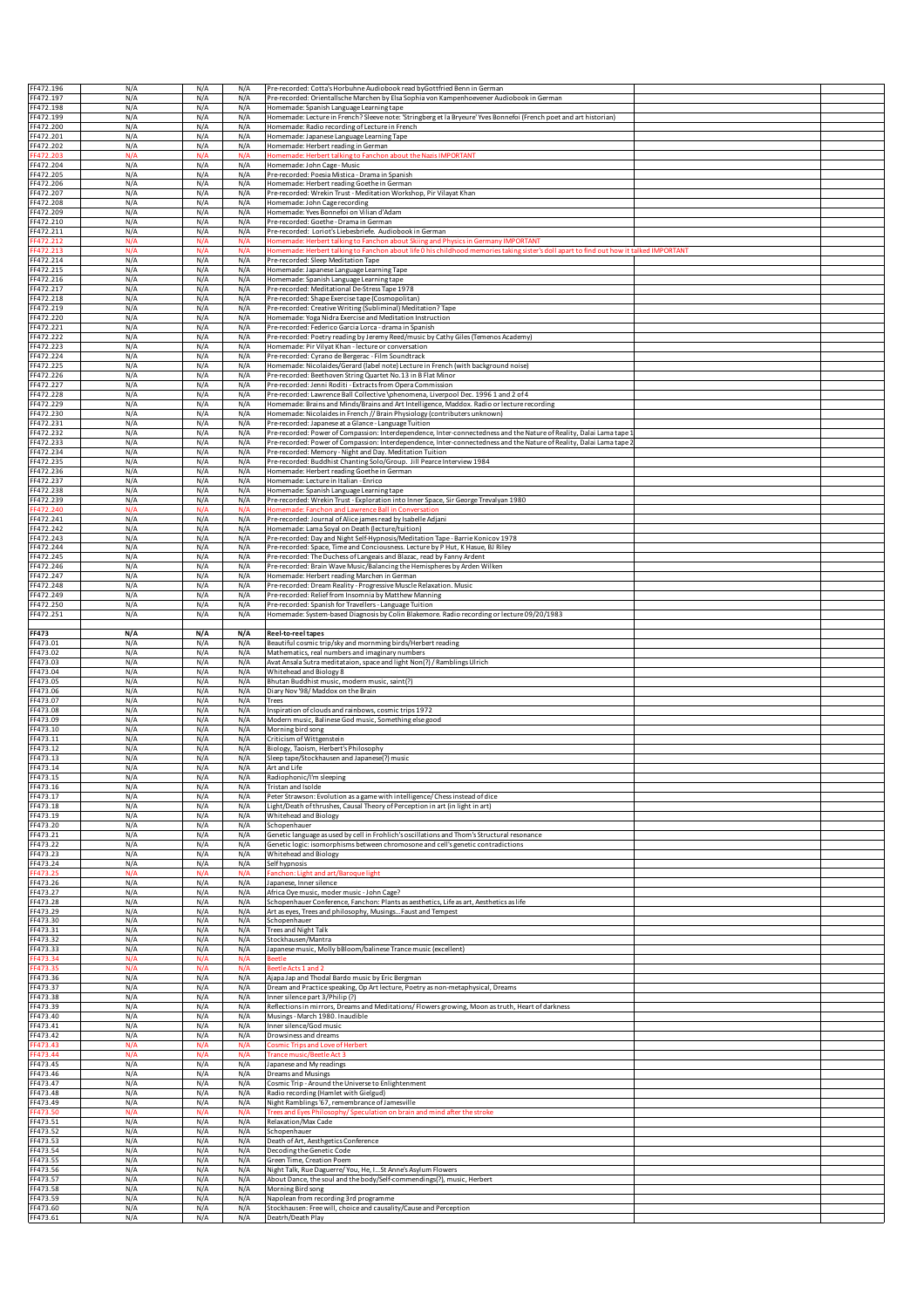| FF473.62               |            |            |            |                                                                                                                                                                                                                                                      |  |
|------------------------|------------|------------|------------|------------------------------------------------------------------------------------------------------------------------------------------------------------------------------------------------------------------------------------------------------|--|
| FF473.63               | N/A        | N/A        | N/A        | Fanchon as actress reading Marlow's Faust                                                                                                                                                                                                            |  |
| FF473.64               | N/A<br>N/A | N/A<br>N/A | N/A<br>N/A | Dying Flowers, Lucifer, Heart of Darkness, Illuminations and Alchemy/Topological Theory<br>Genetic Code and Biology as Collective for Herbert                                                                                                        |  |
| FF473.65               | N/A        | N/A        | N/A        | <b>Baroque Light</b>                                                                                                                                                                                                                                 |  |
| F473.66                | N/A        | N/A        | N/A        | reams and Reflections 1960 or 1966                                                                                                                                                                                                                   |  |
| FF473.67               | N/A        | N/A        | N/A        | Stockhausen                                                                                                                                                                                                                                          |  |
| F473.68                | N/L        | N/A        | N/A        | anchon Dreams and Musings 1980/Herbert Hypnotising Fanchor                                                                                                                                                                                           |  |
| FF473.69               | N/A        | N/A        | N/A        | Unused reel                                                                                                                                                                                                                                          |  |
| FF473.70               | N/A        | N/A        | N/A        | Unused reel                                                                                                                                                                                                                                          |  |
| FF473.71               | N/A        | N/A        | N/A        | Fanchon reading                                                                                                                                                                                                                                      |  |
| FF473.72               | N/A        | N/A        | N/A        | Unknown                                                                                                                                                                                                                                              |  |
| FF473.73               | N/A        | N/A        | N/A        | Unknown                                                                                                                                                                                                                                              |  |
| FF473.74               | N/A        | N/A        | N/A        | Unknown                                                                                                                                                                                                                                              |  |
| FF473.75               | N/A        | N/A        | N/A        | Unknown                                                                                                                                                                                                                                              |  |
| FF473.76               | N/A        | N/A        | N/A        | Unknown                                                                                                                                                                                                                                              |  |
| FF473.77<br>FF473.78   | N/A<br>N/A | N/A<br>N/A | N/A<br>N/A | Unknown<br>Unknown                                                                                                                                                                                                                                   |  |
| FF473.79               | N/A        | N/A        | N/A        | Unknown                                                                                                                                                                                                                                              |  |
|                        |            |            |            |                                                                                                                                                                                                                                                      |  |
| <b>FF474</b>           | N/A        | N/A        | N/A        | Reel-to-reel tapes                                                                                                                                                                                                                                   |  |
| FF474.1                | N/A        | N/A        | N/A        | Indian Music / John Cage                                                                                                                                                                                                                             |  |
| FF474.2                | N/A        | N/A        | N/A        | Samuel Beckett recording from the radio                                                                                                                                                                                                              |  |
| FF474.3                | N/A        | N/A        | N/A        | <b>Indian Music</b>                                                                                                                                                                                                                                  |  |
| FF474.4                | N/A        | N/A        | N/A        | <b>Indian Music</b>                                                                                                                                                                                                                                  |  |
| F474.5                 | N/A        | N/A        | N/A        | Fanchon talking about a time machine                                                                                                                                                                                                                 |  |
| FF474.6                | N/A        | N/A        | N/A        | Muffled recording of opera                                                                                                                                                                                                                           |  |
| FF474.7                | N/A        | N/A        | N/A        | Fanchon on Philosophy / the Sceintific Method                                                                                                                                                                                                        |  |
| FF474.8                | N/A        | N/A        | N/A        | Fanchon on The Soul of Trees                                                                                                                                                                                                                         |  |
| FF474.9                | N/A        | N/A        | N/A        | Fanchon on Art & Philosophy                                                                                                                                                                                                                          |  |
| $-474.10$              | N/A        | N/A        | N/A        | inchon on Anguish of the Soul. Herbert's Kindness and his Smile of Superiorit                                                                                                                                                                        |  |
| FF474.11               | N/A        | N/A        | N/A        | Herbert intro in German / Fanchon on Journey from L'pool to Tibetan Monastery in Scotland                                                                                                                                                            |  |
| FF474.12               | N/A        | N/A        | N/A        | Japanese Male talking (Japanese Lesson) Language Teaching Tape?                                                                                                                                                                                      |  |
| FF474.13               | N/A        | N/A        | N/A        | Contemporary / Modern Music (Abstract)                                                                                                                                                                                                               |  |
| FF474.14               | N/A        | N/A        | N/A        | Fanchon reading Death Play (waking up) / Fanchon spkng Italian, Herbert reading in German<br>Fanchon on Art & Nature / Saints & Geniuses, State of Grace                                                                                             |  |
| FF474.15<br>FF474.16   | N/A<br>N/A | N/A<br>N/A | N/A<br>N/A | Man Talking (Radio Recording) Box note: Philips and sandberg                                                                                                                                                                                         |  |
| FF474.17               | N/A        | N/A        | N/A        | Samuel Beckett Recording (or Herbert?) / Fanchon reading Socrates, Homegeny                                                                                                                                                                          |  |
| FF474.18               | N/A        | N/A        | N/A        | Radio recording: Box note - Hamlet with Gielgud                                                                                                                                                                                                      |  |
| FF474.19               | N/A        | N/A        | N/A        | Fanchon Talking. Box note: Night Thoughts 67 (her age or 1967?)                                                                                                                                                                                      |  |
| FF474.20               | N/A        | N/A        | N/A        | Fanchon on Spatial Metaphor, Structure, Topological Inversion, Metaphysivcal Ambiguity / Fanchon & Herbert in discussion                                                                                                                             |  |
| FF474.21               | N/A        | N/A        | N/A        | Radio recording: Box note - Brain & Music (this tape chewed up by tape player)                                                                                                                                                                       |  |
| FF474.22               | N/A        | N/A        | N/A        | Radio recordingOperatic Music / Birdsong                                                                                                                                                                                                             |  |
| FF474.23               | N/A        | N/A        | N/A        | Blank                                                                                                                                                                                                                                                |  |
| FF474.24               | N/A        | N/A        | N/A        | Fanchon on Perception & Sensation, Optical Phenomena, / Philosophy of Object & Observer, Epistomology                                                                                                                                                |  |
| FF474.25               | N/A        | N/A        | N/A        | Fanchon (muffled) with conceptual keyboard music - damaged tape                                                                                                                                                                                      |  |
| FF474.26               | N/A        | N/A        | N/A        | Tape damaged in player                                                                                                                                                                                                                               |  |
| FF474.27               | N/A        | N/A        | N/A        | Fanchon on Philosophy of Time. Box note - 1971                                                                                                                                                                                                       |  |
| FF474.28               | N/A        | N/A        | N/A        | Herbert reading in German - Box note says 'Feynmann'                                                                                                                                                                                                 |  |
| FF474.29               | N/A        | N/A        | N/A        | Fanchon on Non-competitive Evolution, Evolution as Collective Phenomena / World as Projection                                                                                                                                                        |  |
| FF474.30               | N/A        | N/A        | N/A        | Ethnic Music, Poetry and Philosophy                                                                                                                                                                                                                  |  |
| F474.31                | N/A        | N/A        | N/A        | MPORTANT: Fanchon Musing on Memory, Loss, Loneliness, Admiration for Sylvia Plath, 'Alone-ness' after Herbert's deatl                                                                                                                                |  |
| FF474.32               | N/A        | N/A        | N/A        | Fanchon on Creatiivityy in Art, in Nature. Box note - Cosmic Trip 1980 (age 53)                                                                                                                                                                      |  |
| FF474.33<br>FF474.34   | N/A<br>N/A | N/A<br>N/A | N/A<br>N/A | Fanchon on Meditation, Introspection. Tape note - 'Death of Thought', Mind becoming a 'Continuum'<br>Fanchon on Mind v Body as Perception v Sensation / Japanese Music. Box note - '73 (Year?)                                                       |  |
| FF474.35               | N/A        | N/A        | N/A        | Fanchon on Introspection, Thoughts, Imagination. Inner Voices, Projection. Both Illusory (World as Projection)                                                                                                                                       |  |
| F474.36                | N/A        | N/A        | N/A        | 'anchon on Logic, Thoughts. Refers to John Cage                                                                                                                                                                                                      |  |
|                        |            |            |            |                                                                                                                                                                                                                                                      |  |
| <b>FF475</b>           | N/A        | N/A        | N/A        | Assorted papers, notes and less signiificant letters                                                                                                                                                                                                 |  |
| FF475.001              | N/A        | N/A        | N/A        |                                                                                                                                                                                                                                                      |  |
| FF475.002              | N/A        | N/A        | N/A        | Manilla Envelope: Contains numerous notes on art theory and practice                                                                                                                                                                                 |  |
| FF475.003              | N/A        | N/A        | N/A        | Manilla Folder: Contains Fanchon's technical, diagnostic exploration drawings of interference, vibration and moire - needs sorting                                                                                                                   |  |
| FF475.004              | N/A        | N/A        | N/A        | Manilla Folder: Contains copies of Hayters unpublished writing on theory of line, teaching at Atelier 17 - needs sorting                                                                                                                             |  |
| FF475.005              | N/A        | N/A        | N/A        | Manilla Folder: Contains OHP Slides with F's exp[loratory drawing of interference, vibration and moire                                                                                                                                               |  |
| FF475.006              | N/A        | N/A        | N/A        | Manilla Folder: Contains Fanchon's notes on art theory and practice - mostly photocopies - needs sorting                                                                                                                                             |  |
| FF475.007              | N/A        | N/A        | N/A        | Manilla Folder: Contains Photocopies of Fanchon's publication: Systems of Oscillating Perceprual; Fields (Hayter) anmd copies of geometric line drawings with notes                                                                                  |  |
|                        |            |            | N/A        | Manilla Folder: Contains 3 b/w photos of H, a dog and a town                                                                                                                                                                                         |  |
| FF475.008              | N/A        | N/A        |            | Manilla Folder: Contains photocopies of Whitehead and Biology/Genesis and DNA/H's manuscript on 'Entropy and Information'                                                                                                                            |  |
| FF475.009              | N/A        | N/A        | N/A        |                                                                                                                                                                                                                                                      |  |
| FF475.010              | N/A        | N/A        | N/A        | Academic Paper: 2 copies The Semantics and Syntax ofd the Genetic Code                                                                                                                                                                               |  |
| FF475.011              | N/A        | N/A        | N/A        | Loose notes: Artist as Metaphor for the Brain                                                                                                                                                                                                        |  |
| FF475.012              | N/A        | N/A        | N/A        | oose notes: Brain Physiology                                                                                                                                                                                                                         |  |
| FF475.013              | N/A        | N/A        | N/A        | etter to Fanchon from Desiree in which she is pleasantly surprised Lewis Biggs is interested in Hayter despite Serota being 'anti-Hayter.                                                                                                            |  |
| FF475.014              | N/A<br>N/A | N/A<br>N/A | N/A<br>N/A | Loose notes: Disparate subjects - Origins of life/Light - needs sorting                                                                                                                                                                              |  |
| FF475.015              |            |            |            | Academic Paper: Remo F Roth: The Connection Between Radioactivity and  Synchronicity in the Pauli/Jung Letters                                                                                                                                       |  |
| FF475.016<br>FF475.017 | N/A<br>N/A | N/A<br>N/A | N/A<br>N/A | Seminar Paper: The Soros Seminar - Learning Without Limits: The Dilemma of Knowledge. RCA 16/06/1990<br>Academic Paper: The Biology of Free Will by Mae-Wan Ho. Lecture at 6th Mind and Brain Symposium, Institute of Psychiatry, London, 04/11/1995 |  |
| FF475.018              | N/A        | N/A        | N/A        | Document: Peter Russell, Poet & Critic 1994                                                                                                                                                                                                          |  |
| FF475.019              | N/A        | N/A        | N/A        | Letter to fanchon from Peter Russell in Venice 30/03/1983. Confirms his teaching post in Florence. Talks about poor air quality in Venice                                                                                                            |  |
| FF475.020              | N/A        | N/A        | N/A        | Manilla Folder: Containing: Typescript for I Have A Beetle In My Black Box                                                                                                                                                                           |  |
| FF475.021              | N/A        | N/A        | N/A        | Red Manilla Folder: Containing: Final Version of Beetle                                                                                                                                                                                              |  |
| FF475.022              | N/A        | N/A        | N/A        | ireen Manilla Folder: Containing: Fanchon's assorted notes/writings. Front of Folder states Very Important - needs sortin                                                                                                                            |  |
| FF475.023              | N/A        | N/A        | N/A        | Manilla Folder: Containing: Fanchon's papers on Genetic Code as language                                                                                                                                                                             |  |
| FF475.024              | N/A        | N/A        | N/A        | Academic Paper: Fanchon - The Linguistic Structure of the Chromosone/Genetic Code and Language/Genetic Syntax                                                                                                                                        |  |
| FF475.025              | N/A        | N/A        | N/A        | Unusual card from Alice end Dec 1999                                                                                                                                                                                                                 |  |
| FF475.026              | N/A        | N/A        | N/A        | 2 copies of published paper by Herbert, W Heitler and B Kahn. The Photodisintegration of the Deuteron in The Meson Theory                                                                                                                            |  |
| FF475.027              | N/A        | N/A        | N/A        | nternational Edition of The Situationist IMPORTANT                                                                                                                                                                                                   |  |
| FF475.028              | N/A        | N/A        | N/A        | Letter to Mark Feeny from Christopher Jarrey of Bonhams Auctioneers 15/01/2015 enclosing estimates for the sale of eastern scrolls, masks and artefacts<br>Letter to Fanchon from David 11/02/2006                                                   |  |
| FF475.029<br>FF475.030 | N/A<br>N/A | N/A<br>N/A | N/A<br>N/A | Academic Paper: Contemporary Art - Death and Transfiguration in the Arts? For International Conference of Aesthetics, Bucharest                                                                                                                      |  |
| FF475.031              | N/A        | N/A        | N/A        | Disparate handwritten notes - needs sorting                                                                                                                                                                                                          |  |
| FF475.032              | N/A        | N/A        | N/A        | Symposium Booklet: 9th International Frohlich's Symposium - Electrodynamic Activity of Living Cells, Prague 1-3/07/2011                                                                                                                              |  |
| FF475.033              | N/A        | N/A        | N/A        | etter to Fanchon from Sylvie Le Seac'h with handwritten notes by Fanchon - reaction to the content                                                                                                                                                   |  |
| FF475.034              | N/A        | N/A        | N/A        | Chunky Address Book 1                                                                                                                                                                                                                                |  |
| FF475.035              | N/A        | N/A        | N/A        | Chunky Address Book 2                                                                                                                                                                                                                                |  |
| FF475.036              | N/A        | N/A        | N/A        | Black Plastic Folder containing Collective Phenomena photos                                                                                                                                                                                          |  |
| FF475.037              | N/A        | N/A        | N/A        | Manilla envelope containing photocopied article/paper                                                                                                                                                                                                |  |
| FF475.038              | N/A        | N/A        | N/A        | Academic Paper: Experimental Drawing                                                                                                                                                                                                                 |  |
| FF475.039              | N/A        | N/A        | N/A        | Beetle notes/manuscript/typescript                                                                                                                                                                                                                   |  |
| FF475.040              | N/A        | N/A        | N/A        | Published Paper: A Phase-Shift Model for the Spatial and temporal Organisation of Developing Systems by Brian Godwin and Morrel Cohen 1969                                                                                                           |  |
| FF475.041              | N/A        | N/A        | N/A        | Letter to Fanchon from Emanuela 08/08/1997                                                                                                                                                                                                           |  |
| FF475.042              | N/A        | N/A        | N/A        | Letter from Fanchon to Ingrid in which she can't commit to writing with her due to F writing for the'nearly dead' Hayter and translating with Jeremy Reed                                                                                            |  |
| FF475.043              | N/A        | N/A        | N/A        | Letter to Fanchon from Abner on Boston Uni letterhead 27/061983                                                                                                                                                                                      |  |
| FF475.044<br>FF475.045 | N/A<br>N/A | N/A<br>N/A | N/A<br>N/A | Letter to Fanchon from Dominic Jones in Ohio 24/08/1996<br>Academic Paper: Long Range Coherence in Biological Systems - Herbert                                                                                                                      |  |
| FF475.046              | N/A        | N/A        | N/A        | Poems by Trakl translated by Fanchon and Jeremy Reed                                                                                                                                                                                                 |  |
| FF475.047              | N/A        | N/A        | N/A        | Academic Paper: Time in Art                                                                                                                                                                                                                          |  |
| FF475.048              | N/A        | N/A        | N/A        | Manilla Folder: containing numerous letters/correspondence from Peter Russell, poet and critic.                                                                                                                                                      |  |
| FF475.049              | N/A        | N/A        | N/A        | Envelope containing notes on Biology                                                                                                                                                                                                                 |  |
| FF475.050              | N/A        | N/A        | N/A        | A variety of greetings cards to Fanchon                                                                                                                                                                                                              |  |
| FF475.051              | N/A        | N/A        | N/A        | lotebook in French and English - notes about Alice, Sylvie and Anna Romanello                                                                                                                                                                        |  |
| FF475.052              | N/A        | N/A        | N/A        | lotes on Colour Experiments                                                                                                                                                                                                                          |  |
| FF475.053              | N/A        | N/A        | N/A        | etter to fanchon from Barbara Steveni on O+I Letterhead inviting  F to a filming session 06/11) at the ICA 15/10/1996                                                                                                                                |  |
|                        |            |            |            | MPORTANT O+I is artist-led initiative - superceded ART Placement Grp                                                                                                                                                                                 |  |
| FF475.054              | N/A        | N/A        | N/A        | Academic Paper: Hyland for Institut de la Vie (Marois) Quantum Coherence and the Understanding of Life                                                                                                                                               |  |
| FF475.055              | N/A        | N/A        | N/A        | Letter from F to Jiri Pokorny and his reply 16/06/2000 re the Prague Symposium                                                                                                                                                                       |  |
| FF475.056              | N/A        | N/A        | N/A        | Journal of Philosophy - Perception from an Evolutionary Point of View                                                                                                                                                                                |  |
| FF475.057              | N/A        | N/A        | N/A        | 6 notices of Dance/Performances from Bill Harpe 13/03/1992 to 13/06/1992                                                                                                                                                                             |  |
| FF475.058<br>FF475.059 | N/A<br>N/A | N/A<br>N/A | N/A<br>N/A | Academic Paper: Quantum Mechanical Coherence in Human Blood Cells, June 1985 by S Rowlands<br>Academic Paper: starts Page 3 - "writing of Einstein's advance from Special to General Theory of Relativity                                            |  |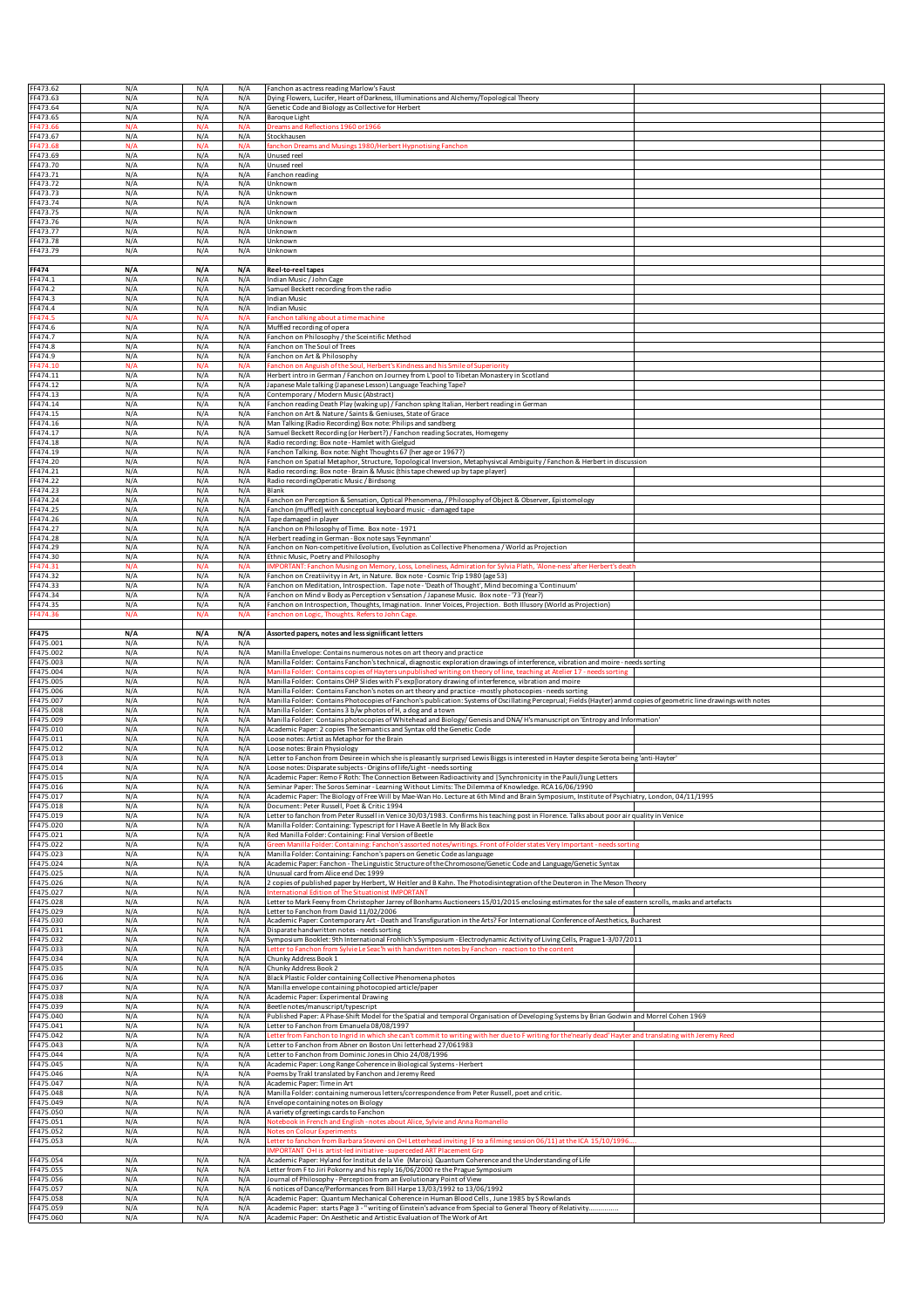| FF475.061                |            |            | N/A        |                                                                                                                                                                                                                                                                                                                                 |  |
|--------------------------|------------|------------|------------|---------------------------------------------------------------------------------------------------------------------------------------------------------------------------------------------------------------------------------------------------------------------------------------------------------------------------------|--|
| FF475.062                | N/A<br>N/A | N/A<br>N/A | N/A        | Academic Paper: An Enquiry Into The Function of Language and Thought 29/03/1971 D Bohm<br>Academic Paper: Cellular Effects of Low Level Microwaves                                                                                                                                                                              |  |
| FF475.063                | N/A        | N/A        | N/A        | Letter to Fanchon from Sylvie 28/01/1991 (in Addis Abbaba)                                                                                                                                                                                                                                                                      |  |
| FF475.064                | N/A        | N/A        | N/A        | Leonardo Vols 1 & 2 (Pergamon Press 1969) On Art Fashions and the Artist's Preoccupation with Science by L Alcopley                                                                                                                                                                                                             |  |
| FF475.065                | N/A        | N/A        | N/A        | D'n'A - The Second Planet Tree Music Festival Programme 05/10/1997 featuring Lawrence Ball                                                                                                                                                                                                                                      |  |
| FF475.066                | N/A        | N/A        | N/A        | 2 Letters from The Royal Society acknowledging receipt of F's portraits of Herbert for their collection                                                                                                                                                                                                                         |  |
| FF475.067                | N/A        | N/A        | N/A        | From Leonardo Vol 1 (Pergamon Press 1968) Drawings as Structures and Non-Structures                                                                                                                                                                                                                                             |  |
| FF475.068                | N/A        | N/A        | N/A        | From Leonardo Vol 6 (Pergamon Press 1973) Art & Science                                                                                                                                                                                                                                                                         |  |
| FF475.069                | N/A        | N/A        | N/A        | Journal of Irish Colleges of Physicians Vol 11 Apr 1982. Reflections on Reflexion Prof. T Cecil Gray, Livewrpool                                                                                                                                                                                                                |  |
| FF475.070                | N/A        | N/A        | N/A        | nvitation to 'Emergence' Exhibition of collaborative work by women featuring Fanchon, Henry Street Gallery, Liverpool 11/09/2992                                                                                                                                                                                                |  |
| FF475.071                | N/A        | N/A        | N/A        | Manuscript by F on Herbert's interest in the application of Quantum Physics in Biology                                                                                                                                                                                                                                          |  |
| FF475.072                | N/A        | N/A        | N/A        | Press Cutting: Profile of Peter Strawson                                                                                                                                                                                                                                                                                        |  |
| FF475.073                | N/A        | N/A        | N/A        | Press Cutting: pieces by Colin Blakemore Nov 1976                                                                                                                                                                                                                                                                               |  |
| FF475.074                | N/A        | N/A        | N/A        | Paris Match Colour Supplement on Monet                                                                                                                                                                                                                                                                                          |  |
| FF475.075                | N/A        | N/A        | N/A        | Academic Paper: Time in Art and Science for Order in Art and Science                                                                                                                                                                                                                                                            |  |
| FF475.076                | N/A        | N/A        | N/A        | Notes: Transformations of Evil                                                                                                                                                                                                                                                                                                  |  |
| FF475.077<br>FF475.078   | N/A<br>N/A | N/A<br>N/A | N/A<br>N/A | Notes: Brain as Art<br>Notes: starts at Page 3: reworking the plate - Fanchon's notes on etching / printing (could this be on Hayter?)                                                                                                                                                                                          |  |
| FF475.079                | N/A        | N/A        | N/A        | Notes: On Embyology Experiments                                                                                                                                                                                                                                                                                                 |  |
| FF475.080                | N/A        | N/A        | N/A        | Fanchon's musings, thoughts on emotional states: Passion, Loneliness, heart etc                                                                                                                                                                                                                                                 |  |
| FF475.081                | N/A        | N/A        | N/A        | Letter to Fanchon from Marjorie (California) 02/06/no year                                                                                                                                                                                                                                                                      |  |
| FF475.082                | N/A        | N/A        | N/A        | Notes: White Book P23 Alone but not lonely, drunk                                                                                                                                                                                                                                                                               |  |
| FF475.083                | N/A        | N/A        | N/A        | Letter to Fanchon from Sylvie 25/05/1979                                                                                                                                                                                                                                                                                        |  |
| FF475.084                | N/A        | N/A        | N/A        | Card from George ball artist 22/11/1987                                                                                                                                                                                                                                                                                         |  |
| FF475.085                | N/A        | N/A        | N/A        | Fanchon - poetic writing on Death - 'Nearness of Death 1913'                                                                                                                                                                                                                                                                    |  |
| FF475.086                | N/A        | N/A        | N/A        | Letter to fanchon from Eva-Maria Oct 1989                                                                                                                                                                                                                                                                                       |  |
| FF475.087                | N/A        | N/A        | N/A        | 4 address books                                                                                                                                                                                                                                                                                                                 |  |
|                          |            |            |            |                                                                                                                                                                                                                                                                                                                                 |  |
| <b>FF476</b>             | N/A        | N/A        | N/A        | Significant books (with inscriptions)                                                                                                                                                                                                                                                                                           |  |
|                          |            |            |            |                                                                                                                                                                                                                                                                                                                                 |  |
| <b>FF477</b>             | N/A        | N/A        | N/A        | Herbert Frohlich's chattels, doctorate certificates and Max Planck Medal                                                                                                                                                                                                                                                        |  |
| FF477.1                  | N/A        | N/A        | N/A        | Max Planck Medal                                                                                                                                                                                                                                                                                                                |  |
| FF477.2                  | N/A        | N/A        | N/A        | Jonorary Doctorate Certificate from Uni of Dublin                                                                                                                                                                                                                                                                               |  |
| FF477.3                  | N/A        | N/A        | N/A        | Jonorary Doctorate Certificate from Uni of Alberta                                                                                                                                                                                                                                                                              |  |
| FF477.4                  | N/A        | N/A        | N/A        | Jonorary Doctorate Certificate from Uni ofAyrtopn Premium Certificate 1944-=45 fron Instititute of Electrical Engineers                                                                                                                                                                                                         |  |
| FF477.5                  | N/A        | N/A        | N/A        | Max Planck Medal Certificate<br>Jonorary Doctorate Certificate from Uni of Rennes                                                                                                                                                                                                                                               |  |
| FF477.6<br>FF477.7       | N/A<br>N/A | N/A<br>N/A | N/A<br>N/A | Jonorary Doctorate Certificate from Perdue University                                                                                                                                                                                                                                                                           |  |
| FF477.8                  | N/A        | N/A        | N/A        | Jonorary Doctorate Certificate from North Eastern Hill University                                                                                                                                                                                                                                                               |  |
| FF477.9                  | N/A        | N/A        | N/A        | PhD Certificate from Ludwig-Maximillian University, Munich                                                                                                                                                                                                                                                                      |  |
| FF477.10                 | N/A        | N/A        | N/A        | Pewter Tankard from Uni of Liverpool presented to H on the occasion of his 60th birthday                                                                                                                                                                                                                                        |  |
| FF477.11                 | N/A        | N/A        | N/A        | Bone-handled pen-knife/pocket knife (ref his regret at not killing Hitler with it                                                                                                                                                                                                                                               |  |
| FF477.12                 | N/A        | N/A        | N/A        | <b>Travel Chess Set</b>                                                                                                                                                                                                                                                                                                         |  |
| FF477.13                 | N/A        | N/A        | N/A        | Smoking pipe mouth piece                                                                                                                                                                                                                                                                                                        |  |
| FF477.14                 | N/A        | N/A        | N/A        | Travel Alarm Clock (Wecker UHP-DRP80M)                                                                                                                                                                                                                                                                                          |  |
| FF477.15                 | N/A        | N/A        | N/A        | Harmonica in original case/box (Johann Schunk, Germany)                                                                                                                                                                                                                                                                         |  |
|                          |            |            |            |                                                                                                                                                                                                                                                                                                                                 |  |
| <b>FF478</b>             | N/A        | N/A        | N/A        | <b>Letters and Mixed Papers</b>                                                                                                                                                                                                                                                                                                 |  |
| FFf478.001               | N/A        | N/A        | N/A        | Letter from Fanchon to Marois advising H's death and the conference in Prague honouring his contributions to brain and mins 26 Jul 1995.                                                                                                                                                                                        |  |
| FFf478.002               | N/A        | N/A        | N/A        | 3 notes of contact details for Jiri Pokorny                                                                                                                                                                                                                                                                                     |  |
| FFf478.003               | N/A        | N/A        | N/A        | Part of Letter to Fanchon from unknown sender (refers to sender's divorce) invites Fanchon to a collaborative email based art project                                                                                                                                                                                           |  |
| FFf478.004               | N/A        | N/A        | N/A        | Greetings card from Kate                                                                                                                                                                                                                                                                                                        |  |
| FFf478.005               | N/A        | N/A        | N/A        | Letter to Fanchon from ? Headed Corpus Christi 22 Feb - no year                                                                                                                                                                                                                                                                 |  |
| FFf478.006               | N/A        | N/A        | N/A        | Letter to Fanchon headed Clash 14 August in which the writer refers to her staying overnight in Dublin                                                                                                                                                                                                                          |  |
| FFf478.007               | N/A        | N/A        | N/A        | Letter to Fanchon from H date Sun 8 - no month or year                                                                                                                                                                                                                                                                          |  |
| FFf478.008               | N/A        | N/A        | N/A        | Letter to Fanchon from Herbert in New York on Hudson Hotel Letterhead 16 Dec 1952                                                                                                                                                                                                                                               |  |
| FFf478.009<br>FFf478.010 | N/A<br>N/A | N/A<br>N/A | N/A<br>N/A | Two Letters to Fanchon from Herbert both undated<br>Letter to Fanchon from Herbert in Paris refers the the famous café Deux Magots. Staying in Hotel d'Angleterre                                                                                                                                                               |  |
| FFf478.011               | N/A        | N/A        | N/A        | Letter to Fanchon from Mademoiselle Truillet in French, undated                                                                                                                                                                                                                                                                 |  |
| FFf478.012               | N/A        | N/A        | N/A        | Letter to Fanchon from Herbert in Paris, undated                                                                                                                                                                                                                                                                                |  |
| FFf478.013               | N/A        | N/A        | N/A        | Letter to Fanchon from Lorie, 22May, no year                                                                                                                                                                                                                                                                                    |  |
| FFf478.014               | N/A        | N/A        | N/A        | Letter to Fanchon from Herbert, undated, in which he refers to walking in the mountains for 9 hours                                                                                                                                                                                                                             |  |
| FFf478.015               | N/A        | N/A        | N/A        | Letter to Fanchon from Herbert                                                                                                                                                                                                                                                                                                  |  |
| FFf478.016               | N/A        | N/A        | N/A        | Part of draft Letter from Fanchon to Brian in which she refers to her stroke                                                                                                                                                                                                                                                    |  |
| FFf478.017               | N/A        | N/A        | N/A        | Draft of Letter from Fanchon to George refers to her working with the sculptor, Cardenas, with whom she shared a studio around the time of Hayter                                                                                                                                                                               |  |
| FFf478.018               | N/A        | N/A        | N/A        | Email print of message for Gerald Hyland to Dr Sarfatti and his reply                                                                                                                                                                                                                                                           |  |
| FFf478.019               | N/A        | N/A        | N/A        | Letter to Fanchon from ? Headed notepaper 24 North Road, Grassendale Park L19 11/04/06                                                                                                                                                                                                                                          |  |
| FFf478.020               | N/A        | N/A        | N/A        | Letter to Fanchon from Nevill Mott on Cambridge Uni notepaper 14/01/93 refers to reprints of his piece on Herbert                                                                                                                                                                                                               |  |
| FFf478.021               | N/A        | N/A        | N/A        | Draft Letter from Fanchon to Daniele (not sent) in which F chides her as an amateur                                                                                                                                                                                                                                             |  |
| FFf478.022               | N/A        | N/A        | N/A        | Note in which Fanchon describes a superb, strange and dramatic performance of Salome and an audience member in front of her havinmg heart attack                                                                                                                                                                                |  |
| FFf478.023               | N/A        | N/A        | N/A        | Draft Letter from Fanchon to Ethel in which she refers to celebrations for Herbert's 100th birthday (2005)                                                                                                                                                                                                                      |  |
| FFf478.024               | N/A        | N/A        | N/A        | Part of Letter to Fanchon from ?. Sender's address Chareleston, South Carolina 20/03/06 refers to their daughter, Kirstie being a Prof. at UCLA                                                                                                                                                                                 |  |
| FF1478.025               | N/A        | N/A        | N/A        | Draft Letter from Fanchon in French to ? In which she writes I hope you remember my piece, 'I have a Beetle.                                                                                                                                                                                                                    |  |
| FFf478.026               | N/A        | N/A        | N/A        | Letter from Fanchon to Mr X of Lincoln Center enclosing manuscript of her play, requesting publisher and agent. Refers to H in California                                                                                                                                                                                       |  |
| FFf478.027               | N/A        | N/A        | N/A        | Letter from Fanchon ro PH or PN re her piece on Pop Art                                                                                                                                                                                                                                                                         |  |
| FFf478.028               | N/A        | N/A        | N/A        | Letter from Fanchon to Prof. Jacobus refers to her article Paradoxes in Aesthetics republished in his book Art and the Arts, and her play                                                                                                                                                                                       |  |
| FFf478.029<br>FFf478.030 | N/A        | N/A        | N/A<br>N/A | Letter from Fanchon to? Refers to Andre Jens saying her play is what the (French) Avant Garde is looking for. Circa 1969                                                                                                                                                                                                        |  |
| FFf478.031               | N/A<br>N/A | N/A<br>N/A | N/A        | Various contacts details typed and handwritten<br>Letter to Fanchon from Stuart Hammett, Prague 14/09/95 inviting her to the Tuscon conference. Refers to F painting collectively with Cindy Laukes                                                                                                                             |  |
| FFf478.032               | N/A        | N/A        | N/A        | Letter from Fanchon to Eva-Maria, refers to F falling down stairs in Italy and brain damage                                                                                                                                                                                                                                     |  |
| FFf478.033               | N/A        | N/A        | N/A        | Draft listings for joint exhibition with (Alice) Hu Fang Lee, Jane McCormack and Anna Romanello 1995/96                                                                                                                                                                                                                         |  |
| FFf478.034               | N/A        | N/A        | N/A        | Handwritten notes refers to Mendelo 1970 and Date thisd from Hayter's Night Sea 1962                                                                                                                                                                                                                                            |  |
| FFf478.035               | N/A        | N/A        | N/A        | Letter to Fanchon from Otto van Nieuwenhuizen (freelance research scientist) 24/09/1996 refers to Collective Phenomena with audience                                                                                                                                                                                            |  |
| FFf478.036               | N/A        | N/A        | N/A        | Letter to Fanchon from Lewis Biggs (curator) on Tate Liverpool letterhead. No place for an exhibition of Hayter's work they had discussed                                                                                                                                                                                       |  |
| FFf478.037               | N/A        | N/A        | N/A        | Letter to Fanchon in German from Peter Kaigi, Zurich 14/03/1962 re medication for sleeplessness                                                                                                                                                                                                                                 |  |
| FFf478.038               | N/A        | N/A        | N/A        | Letter to Fanchon from Lorie 14/03/1971                                                                                                                                                                                                                                                                                         |  |
| FFf478.039               | N/A        | N/A        | N/A        | Photocopy of group exhibition at Gallery4All Arts curated by Nicole Bartos 'Living with Art & Energies' 12/03/1996 includes Fanchon and 29 other artists                                                                                                                                                                        |  |
| FFf478.040               | N/A        | N/A        | N/A        | etter to Fanchon from Cindy Laukes (artist and juror of Consciousness Art exhibition on Uni of Arizona letterhead (ref in FF478.031 invites F to exhibit work                                                                                                                                                                   |  |
| FFf478.041               | N/A        | N/A        | N/A        | 2 Drafts of Letter from Fanchon to Dr Fleming ref their conversation before the Dirac exhibition at The Royal Society                                                                                                                                                                                                           |  |
| FFf478.042               | N/A        | N/A        | N/A        | etter from Fanchon to Nevill Mott. Refers to her book on Hayter, to Albrecht, to Feynmann and to Herbert's work in Physics & Biology.                                                                                                                                                                                           |  |
| FFf478.043               | N/A        | N/A        | N/A        | etter to Fanchon from Nevill Mott 23/09/1992 re obituary and the Prague 100th Birthday celebration 2005                                                                                                                                                                                                                         |  |
| FFf478.044               | N/A        | N/A        | N/A        | Letter from Fanchon to Earl. Refers to F's unsuccessful cataract operations                                                                                                                                                                                                                                                     |  |
| FFf478.045<br>FFf478.046 | N/A<br>N/A | N/A<br>N/A | N/A<br>N/A | Letter to Fanchon from Nevill Mott 14/01/(92?) asks if F's reference to Herbert's thoughts/approach to 'Underlying Unity' relates to Physics or whole life<br>Letter from Fanchon to Suzie Dawson. Refers to Nickie de St Paul exhibition and offering Collective Phenomena pieces for Royal International Pavilion, Llangollen |  |
| FFf478.047               | N/A        | N/A        | N/A        | Letter to Fanchon from Prof Alexandrov 24/04/1995 Cambridge Uni letterhead, replying eith contacts for Russian scientists interested in Herbert's work                                                                                                                                                                          |  |
| FFf478.048               | N/A        | N/A        | N/A        | Letter from Fanchon to Kaiser with Nevill Mott's obituary for Herbert                                                                                                                                                                                                                                                           |  |
| FFf478.049               | N/A        | N/A        | N/A        | First page of Letter to Fanchon from woman described by F as a 'Russian ballerina transformed by psychological insight' but who lives in Los Angeles                                                                                                                                                                            |  |
| FFf478.050               | N/A        | N/A        | N/A        | Letter from Fanchon to Eva-Maria after Herbert's death advising she will be in Berlin late Sep/early Oct                                                                                                                                                                                                                        |  |
| FFf478.051               | N/A        | N/A        | N/A        | Letter to Fanchon from Michael Cifra and Jiri Pokorny 14/07/2011 thanks for attending 9th Int. Frohlich's Symposium in Prage despite age and ill health 1-3/07/2011                                                                                                                                                             |  |
| FFf478.052               | N/A        | N/A        | N/A        | Letter to Fanchon from Prof. Karl Pribram on Radfgord Uni letterhead 01/01/1994 for her manuscript for Apallachian 3                                                                                                                                                                                                            |  |
| FFf478.053               | N/A        | N/A        | N/A        | Letter from Fanchon to Mr Muller sending videos of Collective Phenomena performances. Refers to 'artist from Georgia' - Kate Dadiani                                                                                                                                                                                            |  |
| FFf478.054               | N/A        | N/A        | N/A        | Four Page Letter to Fanchon from Herbert - he must be in Paris as refers to Deux Magots café                                                                                                                                                                                                                                    |  |
| FFf478.055               | N/A        | N/A        | N/A        | Airmail Letter to Fanchon from Herbert in Princeton (Bell Telephone and RCA labs) refers to F's work and to Arnold Kaplan                                                                                                                                                                                                       |  |
| FFf478.056               | N/A        | N/A        | N/A        | Letter to Fanchon from Anne Ashby (OUP) 07/05/1996 rejects F's proposal for her book on Hayter's Experimental Drawing. Recommends Thames and Hudson                                                                                                                                                                             |  |
| FFf478.057               | N/A        | N/A        | N/A        | Letter to Fanchon from Anne Ashby (OUP) 15/10/1992 re F's submitted typescript 'Systems of Oscillating Perceptual Fields                                                                                                                                                                                                        |  |
| FFf478.058               | N/A        | N/A        | N/A        | Letter to Fanchon from Nevil Mott see FF478.045                                                                                                                                                                                                                                                                                 |  |
| FFf478.059               | N/A        | N/A        | N/A        | Letter to Fanchon from Lewis Biggs 15/04/94 declining her invitation to her exhibition in Paris that weekend also refers to her material on Hayter                                                                                                                                                                              |  |
| FFf478.060               | N/A        | N/A        | N/A        | Letter to Fanchon from Sheila Colvin Director of Aldeburgh Festival) 03/01/1997 inviting her to the Festival in Jun 1997                                                                                                                                                                                                        |  |
| FFf478.061               | N/A        | N/A        | N/A        | Letter to Fanchon from Nevill Mott 22/03/1992 advising he has spoken to The Royal Society agrees to accept F's portrait of H                                                                                                                                                                                                    |  |
| FFf478.062               | N/A        | N/A        | N/A        | Letter to Fanchon from Gerald Hyland 02/04/1992 on Warwick Uniletterhead enclosing his draft coda on Herbert for The Royal Society                                                                                                                                                                                              |  |
| FFf478.063               | N/A        | N/A        | N/A        | Letter to Fanchon from Emanuela 18/06/1997 in Soragna, Italy in which she refers to nervous breakdown and recovery from herpes and Caeusescu burying Inst of Science, Bucharest                                                                                                                                                 |  |
| FFf478.064<br>FFf478.065 | N/A<br>N/A | N/A<br>N/A | N/A<br>N/A | Letter to Fanchon from Larissa in Kyiv 20/08/2006 advising she has told Carlos Nobrega (Brazilian artist) about F and H and about F's website                                                                                                                                                                                   |  |
| FFf478.066               | N/A        | N/A        | N/A        | Letter to Fanchon from Nevill Mott 16/08/1991 re writing the Biographical memoir for Herbert<br>Some reminiscences of herbert   (by F)                                                                                                                                                                                          |  |
| FFf478.067               | N/A        | N/A        | N/A        | Letter to Fanchon from Erika Wirtz, Ullet Rd L17 06/06/1948 in which she discusses potential travels to Europe together                                                                                                                                                                                                         |  |
| FFf478.068               | N/A        | N/A        | N/A        | Letter to Fanchon from ? On Chicago Uni letterhead Aug 4th probably late 40s/early50s                                                                                                                                                                                                                                           |  |
| FFf478.069               | N/A        | N/A        | N/A        | Note on Fanchon's requirements for Poster Session & Exhibition of Collective Phenomena at Tucson Conference                                                                                                                                                                                                                     |  |
| FFf478.070               | N/A        | N/A        | N/A        | Draft Letter on back of envelope to S (Simon) Groom, refers to exhibition and enormous book on Hayetr by Desiree Moorhouse (Hayter's 3rd wife)                                                                                                                                                                                  |  |
| FFf478.071               | N/A        | N/A        | N/A        | Draft Letter by Fanchon to? On Elbow Beach Hotel Bermuda notepaper refers top her memory at just 17 of her raving mad, homicidal father had been arranged to be killed by her mother                                                                                                                                            |  |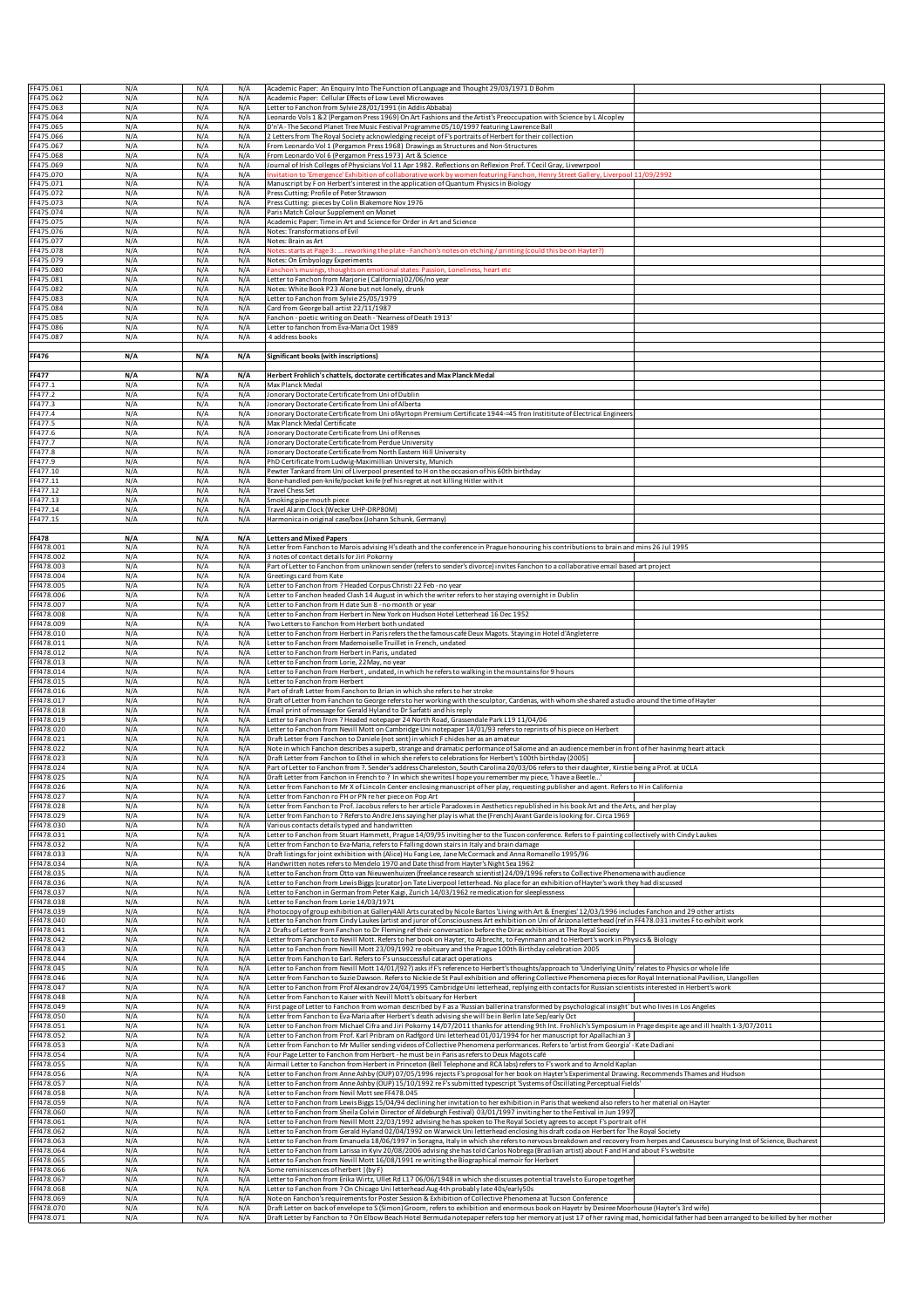| FFf478.072               | N/A        | N/A        | N/A        | Letter to Fanchon from Richard thanking her for hospitality shown to him and Tony at her home. Updates F on progress in filming/transferring her artworks to computer (website?)                                                                                                                                       |  |
|--------------------------|------------|------------|------------|------------------------------------------------------------------------------------------------------------------------------------------------------------------------------------------------------------------------------------------------------------------------------------------------------------------------|--|
| FFf478.073<br>FFf478.074 | N/A<br>N/A | N/A<br>N/A | N/A<br>N/A | Draft and copy of Letter from Fanchon to Emanuela 21/06/2003. Refers to Institut de la Vie and refusal to take part in the development of the Atom Bomb<br>Letter to Fanchon from Earl Mussett refers to Class of 1945'd 65th reunion in 2010                                                                          |  |
| FFf478.075               | N/A        | N/A        | N/A        | Letter from Fanchon to Beatrice and Ugo. Refers to H being hurt but both now walking again in the Black Forest. Thanks them for their visit to them in Sicily                                                                                                                                                          |  |
| FFf478.076               | N/A        | N/A        | N/A        | Airmail Letter to Fanchon from H in Cambridge Massechusetts                                                                                                                                                                                                                                                            |  |
| FFf478.077               | N/A        | N/A        | N/A        | Airmail Letter to Fanchon from H in Tel Aviv, Israel                                                                                                                                                                                                                                                                   |  |
| FFf478.078<br>FFf478.079 | N/A<br>N/A | N/A<br>N/A | N/A<br>N/A | Letter to Fanchon from Ellery Lanier 30/04/2000 in New Mexico refers to their conversation on art at 'the conference' and to the party at the home of the Chalmers<br>2 Letters to Fanchon from David 01/10/99 in New York inviting her to dinner in Osford from 20th / and from Cornwall refers to travel to Dublin   |  |
| FFf478.080               | N/A        | N/A        | N/A        | Letter from Fanchon to Simon Groom Tate Liverpool 16/06/2004 who is interested in showing Hayter's work. Also refers to Peter Black and Sylivie Le Seac'h                                                                                                                                                              |  |
| FFf478.081               | N/A        | N/A        | N/A        | etter to Fanchon from Marois (Director Institut de la Vie) thanking her for contribution to their conference 12/07/1988. Copy of letter from Ronald Reagan attached                                                                                                                                                    |  |
| FFf478.082               | N/A        | N/A        | N/A        | 2 Draft Letters on Hotel Opera, Zurich letterhead from Fanchon to David and Ann and to Eva-Maria 2005 - refers to H's 100th birthday celebrations                                                                                                                                                                      |  |
| FFf478.083               | N/A        | N/A        | N/A        | Letter to Fanchon from Hyland 30/05/2014 with news his bio of H will be published. Attachd copy of l;etter from publisher (water damaged)                                                                                                                                                                              |  |
| FFf478.084<br>FFf478.085 | N/A<br>N/A | N/A<br>N/A | N/A<br>N/A | Note to Fanchon from Bill Harpe 26/11/1991 asking her to forward attached details of Irie dance Company tour details to Lawrence (Ball)<br>etter to Fanchon from Marco Livinmgstone 03/09/1994 recommending she getsa coverage of Collective Phenomena in Art Monthly or Modern Painters                               |  |
| FFf478.086               | N/A        | N/A        | N/A        | Letter to Fanchon from Marco Livinmgstone 08/05/1992 advising potential pubvlisher for her book on Hayter's Experimental Drawing                                                                                                                                                                                       |  |
| FFf478.087               | N/A        | N/A        | N/A        | Letter to Fanchon from Joanna Boulos (Anthony d'Offay Gallery) 11/05/2001 rejecting her proposal for exhibiting her work                                                                                                                                                                                               |  |
| FFf478.088               | N/A        | N/A        | N/A        | Letter and draft from Fanchon to Simon Groom (Head of Exhibitions Tate Liverpool 16/08/2004 inviting him to visit her at home to discuss Hayter and Collective Phenomena                                                                                                                                               |  |
| FFf478.089               | N/A        | N/A        | N/A        | Letter to Fanchon from Siomen groom (now Director Contemporary Art, National Galleries Scotland) 14/07/2009) Refers to Terry Duffy at Venice Biennale that Year                                                                                                                                                        |  |
| FFf478.090<br>FFf478.091 | N/A<br>N/A | N/A<br>N/A | N/A<br>N/A | Fanchon reminiscing about her parents' origins<br>Letter from Fanchon to David and Ann referring to her several more operations                                                                                                                                                                                        |  |
| FFf478.092               | N/A        | N/A        | N/A        | Letter to Fanchon from Charles Terraux (Swiss scientist/writer on the physiology of conscience) in French in Thonex, Switzerland 18/12/1992                                                                                                                                                                            |  |
| FFf478.093               | N/A        | N/A        | N/A        | 3 Pages of a Letter to Fanchon from ? Describing travels in UK and USA                                                                                                                                                                                                                                                 |  |
| FFf478.094               | N/A        | N/A        | N/A        | Letter from Fanchon to Prof. Okun requesting assistance in tracing Russian physicists who invited H to Leningrad and Moscow 30 years ago                                                                                                                                                                               |  |
| FFf478.095<br>FFf478.096 | N/A<br>N/A | N/A<br>N/A | N/A<br>N/A | Photocopy of notes detailing a plan for transfer of financial power of attorney                                                                                                                                                                                                                                        |  |
| FFf478.097               | N/A        | N/A        | N/A        | Letter to Fanchon from H on Alexa Hotel, Stuttgart letterhead updating her on pot-operative progres, getting stronger legs but eyes not improving.<br>Postcard to Fanchon from Desiree (Hayter's wife) 02/10/1999 in Kerry Ireland, discussing prints and publishing                                                   |  |
| FFf478.098               | N/A        | N/A        | N/A        | Draft notes about F's about Hayter's research - Experimental Drawing - Oscillation of Perceptual Fields                                                                                                                                                                                                                |  |
| FFf478.099               | N/A        | N/A        | N/A        | Letter from Fanchon to Dave Baxter (Dying Frog, Allerton) sending video of Collective Phenomena performance - proposal to do same at Dying Frog                                                                                                                                                                        |  |
| FFf478.100               | N/A        | N/A        | N/A        | Launch publicity for book in French - L'innocence du Ciel' by Olivier Guerny with etching illustrations by George Ball - handwritten note from George                                                                                                                                                                  |  |
| FFf478.101<br>FFf478.102 | N/A<br>N/A | N/A<br>N/A | N/A<br>N/A | Airmail Letter to Fanchon in France from H in Canada 17/11/1970 begins 'Brain Waves continuedso brain waves are in a way comparable with radio waves<br>Postcard to Fanchon from Sylvie Le Seac'h in French in which she tells F that her Hayter book can be found on Hayter's website                                 |  |
| FFf478.103               | N/A        | N/A        | N/A        | Envelope containing film negs of Lawrence Ball's hands at the keyboard. Note on envelope: Sylvie neg and Lawrence hands valuable to me                                                                                                                                                                                 |  |
| FFf478.104               | N/A        | N/A        | N/A        | Note by F refers to Beryl Bainbridge dying just after F phoned her                                                                                                                                                                                                                                                     |  |
| FFf478.105               | N/A        | N/A        | N/A        | Uni of Oxford Annual Torch Appeal Letter 2013. F's handwritten note stating it would be silly to do                                                                                                                                                                                                                    |  |
| FFf478.106               | N/A        | N/A        | N/A        | 2 notes from F to H - loving tone - 'Sweet Herbert come into my studio' and 'Please do not stand on you head today or for a few days                                                                                                                                                                                   |  |
| FFf478.107<br>FFf478.108 | N/A<br>N/A | N/A<br>N/A | N/A<br>N/A | Variety of Christmas cards/postcards of little importance<br>Letter from Fanchon to H refers to going to St Ives, Beryl leaving Austin, F getting desperately lonely alone here and I hope the Physics flourishes in the sun                                                                                           |  |
| FFf478.109               | N/A        | N/A        | N/A        | Letter from Fanchon to desiree advising Simon Groom had phoned her with news of him trying to get Nicholas Serota to look at the Hayter proposal                                                                                                                                                                       |  |
| FFf478.110               | N/A        | N/A        | N/A        | Fanchon's driving licence                                                                                                                                                                                                                                                                                              |  |
| FFf478.111               | N/A        | N/A        | N/A        | Note to Fanchon from Monika Valentin 05/07/2012 in German                                                                                                                                                                                                                                                              |  |
| FFf478.112               | N/A        | N/A        | N/A        | Invitation to reception to welcome Judy Chicago at the Blackie 08/11/2012                                                                                                                                                                                                                                              |  |
| FFf478.113<br>FFf478.114 | N/A<br>N/A | N/A<br>N/A | N/A<br>N/A | Christmas card from Austin davies - refers to his paintings getting bigger and a temporary house swap with someone in Kensington (London)<br>Card to Fanchon from Andrew thanking for the visit to her studio to see collective Phenomena work, asking to read her manifesto and perhapa doing some collaborative work |  |
| FFf478.115               | N/A        | N/A        | N/A        | Letter from Fanchon to David and Ann referring to having several more operations - duplication of FF478.091                                                                                                                                                                                                            |  |
| FFf478.116               | N/A        | N/A        | N/A        | Note to Fanchon from Tony - refers to Beryl's forthcoming exhibition                                                                                                                                                                                                                                                   |  |
| FFf478.117               | N/A        | N/A        | N/A        | Invitation to F to The Royal Society's Annual Reception 2007                                                                                                                                                                                                                                                           |  |
| FFf478.118<br>FFf478.119 | N/A        | N/A<br>N/A | N/A<br>N/A | Postcard to Fanchon for Peter H 23/08/2007 refers to him calculating numbers in two of Pannett's Dreams, published in book by David Lindoff/; also Frohlich/Shrodinger Synchronicity                                                                                                                                   |  |
| FFf478.120               | N/A<br>N/A | N/A        | N/A        | etter to Fanchon from John Wright enclosing info on True-Lite products<br>Photocopy of letter from Landesaut fur Besoldung in German F objects No, No, No! Why, Why, Why?                                                                                                                                              |  |
| FFf478.121               | N/A        | N/A        | N/A        | Card from F to von der Malsburg refers to printing in metallic paint and oxidation method by Warhol                                                                                                                                                                                                                    |  |
| FFf478.122               | N/A        | N/A        | N/A        | Note to Fancon from Earl refers to her cataract operations, his work on the catalogue raisonne and effects of global warming on sea levels in New Orleans                                                                                                                                                              |  |
| FFf478.123               | N/A        | N/A        | N/A        | Part of Letter from Fanchon to ? In which she is tetchy and berases the recipient. Refers to everything for life is too late - close to her death?                                                                                                                                                                     |  |
| FFf478.124<br>FFf478.125 | N/A<br>N/A | N/A<br>N/A | N/A<br>N/A | Invitation in French to the Memorial or funeral of Cecil Maximilian Michaelis 09/05/1997<br>Part of Letter to Fanchon from Beverley McClure. Refers to Morgan and his wife divercing and Morgan going to live with her                                                                                                 |  |
| FFf478.126               | N/A        | N/A        | N/A        | Second Page of two-page letter from Anke Walter in German                                                                                                                                                                                                                                                              |  |
| FFf478.127               | N/A        | N/A        | N/A        | Letter to Fanchon from ? Refers to being in Cyprus and Greece                                                                                                                                                                                                                                                          |  |
| FFf478.128               | N/A        | N/A        | N/A        | Print of F's drawing od beryl Bainbridge as an angel after returning from Paris - 1960s                                                                                                                                                                                                                                |  |
| FFf478.129               | N/A        | N/A        | N/A        | Five poems by Peter Russell - A progress of the Soul - in English and Italian, 1993                                                                                                                                                                                                                                    |  |
| FFf478.130<br>FFf478.131 | N/A<br>N/A | N/A<br>N/A | N/A<br>N/A | Application for Study Leave by Gerald Hyland, 1992-3<br>Royal Society Biographical Memoir for Herbert - typed draft                                                                                                                                                                                                    |  |
| FFf478.132               | N/A        | N/A        | N/A        | Academic Paper on Coherence in Art and the Physical Basis of Consciousness                                                                                                                                                                                                                                             |  |
| FFf478.133               | N/A        | N/A        | N/A        | Notes on Collective Phenomena and Interpersonal Osmosis                                                                                                                                                                                                                                                                |  |
| FFf478.134               | N/A        | N/A        | N/A        | Comprehensive typescript outline of book/essay Evolution, Transcendency and Interdependence by Erich Jatntsch jointly edited by F or H - probably H                                                                                                                                                                    |  |
| FFf478.135               | N/A        | N/A        | N/A        | Paper from L'Institut de la Vie in French sent for F and/or H's review 29/09/1977                                                                                                                                                                                                                                      |  |
| FFf478.136<br>FFf478.137 | N/A        | N/A<br>N/A | N/A        | Fanchon's notebook containing notes on maths and physics                                                                                                                                                                                                                                                               |  |
| FFf478.138               | N/A<br>N/A | N/A        | N/A<br>N/A | Document: The Influence of Classical Japanese Poetry on American<br>Programme for Sep 2000 conference of the International Institute of Biophysics                                                                                                                                                                     |  |
| FFf478.139               | N/A        | N/A        | N/A        | Wrekin Trust Lecture on Evolution of Consciousness. Paper by Brian Godwin 1982                                                                                                                                                                                                                                         |  |
| FFf478.140               | N/A        | N/A        | N/A        | Academic Paper by Michael Felber in German. Discusses Wittgenstein                                                                                                                                                                                                                                                     |  |
| FFf478.141               | N/A        | N/A        | N/A        | Academic Paper: Every Angel is terrible: Rilke and Black Holes                                                                                                                                                                                                                                                         |  |
| FFf478.142<br>FFf478.143 | N/A<br>N/A | N/A<br>N/A | N/A<br>N/A | Academic Paper: Medunsa Inter-faculty Lecture - Address by Prof. M Cassells - Civil Nuclear Power After Chernobyl. The Present Position 18/02/1989                                                                                                                                                                     |  |
| FFf478.144               | N/A        | N/A        | N/A        | Cooperative Phenomena - Biographical notes on H by F<br>Herbert's account of the history of his Biological work 03/02/1988                                                                                                                                                                                             |  |
| FFf478.145               | N/A        | N/A        | N/A        | Academic Paper: Toward a science of Consciousness, Alexander Kaivarainen 1996. Tucson Convention Center                                                                                                                                                                                                                |  |
| FFf478.146               | N/A        | N/A        | N/A        | Academic Paper: On Time in Visual Art & Physics, Frank Malina                                                                                                                                                                                                                                                          |  |
| FFf478.147               | N/A        | N/A        | N/A        | Academic Paper: Nature as Art; Aesthetica as a Principle of Evolution, Fanchon                                                                                                                                                                                                                                         |  |
| FFf478.148<br>FFf478.149 | N/A<br>N/A | N/A<br>N/A | N/A<br>N/A | Academic Paper: Dynamic behaviour of Frohlich's brain-Wave Model, gerald Hyland<br>Academic Paper: Coherence in Art and in the Physical Basis of Consciousness, Fanchon                                                                                                                                                |  |
| FFf478.150               | N/A        | N/A        | N/A        | Academic Paper: Frohlich Coherence at the Mind-Brain Interface, Hyland/Fanchon                                                                                                                                                                                                                                         |  |
| FFf478.151               | N/A        | N/A        | N/A        | Academic Paper: Founf   Objects versus Works of Art (for meeting in honour of Tartarkiewitz) - Fanchon                                                                                                                                                                                                                 |  |
| FFf478.152               | N/A        | N/A        | N/A        | Academic Paper: The Genetic Code as Language - several copies - Fanchon                                                                                                                                                                                                                                                |  |
| FFf478.153               | N/A        | N/A        | N/A        | Academic Paper: Primary Qualities in Physical Explanation - Fanchon                                                                                                                                                                                                                                                    |  |
| FFf478.154<br>FFf478.155 | N/A<br>N/A | N/A<br>N/A | N/A<br>N/A | Programme: of 5th International Congress of Aesthetics, Amsterdam 1964<br>2 copies of Fanchon's Paper published in the British Journal of Aesthetics: Abstract Expressionism and Pop Art                                                                                                                               |  |
| FFf478.156               | N/A        | N/A        | N/A        | 2 copies of Fanchon's Paper published in the British Journal of Aesthetics: The Locations of Light in Art                                                                                                                                                                                                              |  |
| FFf478.157               | N/A        | N/A        | N/A        | Examination paper of questions with multiple choice answers on maths and physics                                                                                                                                                                                                                                       |  |
| FFf478.158               | N/A        | N/A        | N/A        | Notes for lecture in Liverpool on Collective Phenomena                                                                                                                                                                                                                                                                 |  |
| FFf478.159<br>FFf478.160 | N/A<br>N/A | N/A<br>N/A | N/A<br>N/A | Academic Paper: Whitehead and Biology<br>Book: Uni of Chicago 1947 - Methods of the Sciences                                                                                                                                                                                                                           |  |
| FFf478.161               | N/A        | N/A        | N/A        | Fanchon's Thesis: Primary and Secondary Qualities                                                                                                                                                                                                                                                                      |  |
| FFf478.162               | N/A        | N/A        | N/A        | NotebookOct 1972. First Entry: Calligraphy is Zen - the endless stroke breathing from the diaphragm                                                                                                                                                                                                                    |  |
| FFf478.163               | N/A        | N/A        | N/A        | L'Institut de la Vie Publication: Theoretical Physics and Biology                                                                                                                                                                                                                                                      |  |
| FFf478.164               | N/A        | N/A        | N/A        | Prints of the review of Beryl Bainbridge's post-humous exhibition of her paintings at the Museum of Liverpool 07/12/2012-28/04/2013                                                                                                                                                                                    |  |
| FFf478.165<br>FFf478.166 | N/A<br>N/A | N/A<br>N/A | N/A<br>N/A | Photocopy of beryl Bainbridge's Obituary by Melvyn Bragg in The Daily Telegraph<br>Photocopy of article in The Times featuring Jill Purce (vocalist) - discusses Chanting                                                                                                                                              |  |
| FFf478.167               | N/A        | N/A        | N/A        | 's handwritten note referring to her being with H and Shrodinger. References de Vi                                                                                                                                                                                                                                     |  |
| FFf478.168               | N/A        | N/A        | N/A        | Press Cutting: Herbert with other eminent scientists at 3-day conference in Edinburgh - Elementary Particles                                                                                                                                                                                                           |  |
| FFf478.169               | N/A        | N/A        | N/A        | Press Cutting: H and F at the Royal Irish Academy meeting President Dr Joseph Raftery                                                                                                                                                                                                                                  |  |
| FFf478.170               | N/A        | N/A        | N/A        | Press Cutting: Featuring Beryl Bainbridge 14/10/1984                                                                                                                                                                                                                                                                   |  |
| FFf478.171<br>FFf478.172 | N/A<br>N/A | N/A<br>N/A | N/A<br>N/A | Press Cutting: The Scaffold - Thank U Very Much<br>Press Cutting: Book review on Salome                                                                                                                                                                                                                                |  |
| FFf478.173               | N/A        | N/A        | N/A        | Press Cutting: Featuring a sketch of (or by) Gaudier Brzeska - drawing style is similar to Fanchon's                                                                                                                                                                                                                   |  |
| FFf478.174               | N/A        | N/A        | N/A        | Exhibition Programme: Hayter Recent Works (1985-86) Galerie J-C Riedel, Paris                                                                                                                                                                                                                                          |  |
| FFf478.175               | N/A        | N/A        | N/A        | Exhibition Programme: Hayter Recent Works (1988) Galerie J-C Riedel, Paris                                                                                                                                                                                                                                             |  |
| FFf478.176               | N/A        | N/A        | N/A        | Exhibition Invitation: Hayter Works (Jun 1994) Galerie J-C Riedel, Paris                                                                                                                                                                                                                                               |  |
| FFf478.177<br>FFf478.178 | N/A<br>N/A | N/A<br>N/A | N/A<br>N/A | Arcturial Journal (French) featuring Hayter<br>Catalogue: Sylvie Le Seac'h 'Estampes'                                                                                                                                                                                                                                  |  |
| FFf478.179               | N/A        | N/A        | N/A        | Exhibition Programme: Terry Duffy 'A Quality of Light', St Ives International                                                                                                                                                                                                                                          |  |
|                          |            | N/A        | N/A        | Exhibition Programme: John Latham 'Sate of Mind' Kunsthalle, Dusseldorf. Contains letter from John Latham requesting F and H's support getting his work in The Science Museum                                                                                                                                          |  |
| FFf478.180               | N/A        |            |            | Academic Paper: Genetic Logic                                                                                                                                                                                                                                                                                          |  |
| FFf478.181               | N/A        | N/A        | N/A        |                                                                                                                                                                                                                                                                                                                        |  |
| FFf478.182               | N/A        | N/A        | N/A        | Academic Paper: Mind and Body (1)                                                                                                                                                                                                                                                                                      |  |
| FFf478.183               | N/A        | N/A        | N/A        | Academic Paper: Mind and Body (2)                                                                                                                                                                                                                                                                                      |  |
| FFf478.184<br>FFf478.185 | N/A<br>N/A | N/A<br>N/A | N/A<br>N/A | Academic Paper: Brain and Mind                                                                                                                                                                                                                                                                                         |  |
| FFf478.186               | N/A        | N/A        | N/A        | Academic Paper: Projected Worlds from the Brain - Different Worlds Projected from Different Brains. The Wrekin Representation<br>Academic Paper: Chance and Causality                                                                                                                                                  |  |
| FFf478.187               | N/A        | N/A        | N/A        | Academic Paper: Non-Competitive Evolution                                                                                                                                                                                                                                                                              |  |
| FFf478.188<br>FFf478.189 | N/A<br>N/A | N/A<br>N/A | N/A<br>N/A | Academic Paper: Evolution as a Game with Intelligence<br>Academic Paper: Corresponence Between DNA as a Language with Deep Structure According to Chomsky and with a Usage According to Wittgenstein                                                                                                                   |  |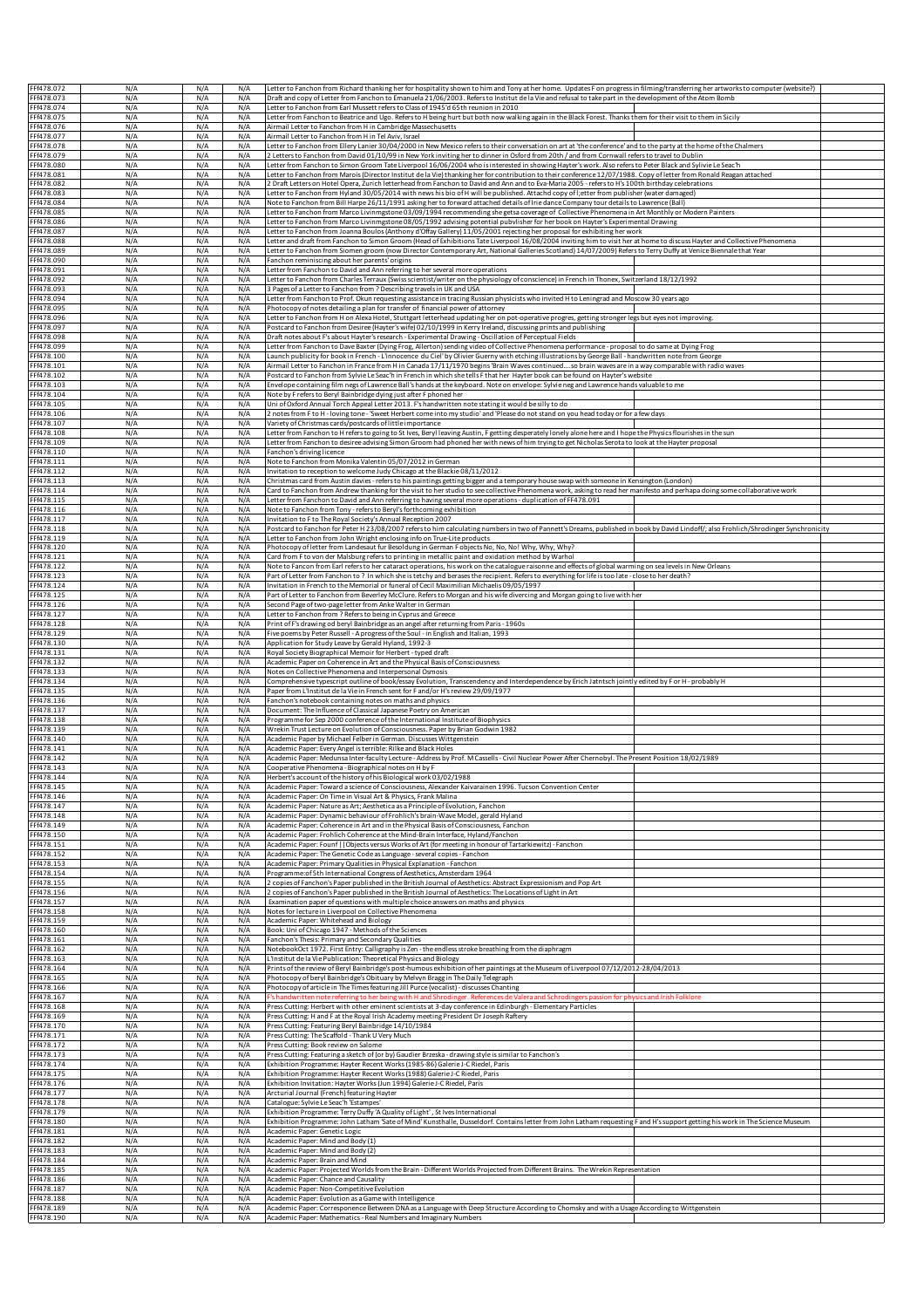| FFf478.191               | N/A        | N/A        | N/A        | Academic Paper: Cosmological Ideas                                                                                                                                  |  |
|--------------------------|------------|------------|------------|---------------------------------------------------------------------------------------------------------------------------------------------------------------------|--|
| FFf478.192               | N/A        | N/A        | N/A        | Academic Paper: Art, Nature and the Aesthetics of Living                                                                                                            |  |
| FFf478.193               | N/A        | N/A        | N/A        | Notebook: First Entry: Lama Gendum - To Practice for Good of all Beings (Buddhism) undated                                                                          |  |
| FFf478.194               | N/A        | N/A        | N/A        | Notebook: First Entry: Buddhism Notes                                                                                                                               |  |
| FFf478.195               | N/A        | N/A        | N/A        | Notebook: First Entry: In Milan (Sep 1997?)                                                                                                                         |  |
| FFf478.196               | N/A        | N/A        | N/A        | Notebook: First Entry: In Arizona                                                                                                                                   |  |
| FFf478.197               | N/A        | N/A        | N/A        | Notebook: First Entry: Sunday - Neg emotion leads to harm another and/or oneself                                                                                    |  |
| FFf478.198               | N/A        | N/A        | N/A        | Collated Notes: First Entry: No first beginning - actual beginning lies in a center                                                                                 |  |
| FFf478.199               | N/A        | N/A        | N/A        | Collated Notes: All pages in French                                                                                                                                 |  |
| FFf478.200               | N/A        | N/A        | N/A        | Notebook: First Entry: Marowski - self-consciousness and self-criticism                                                                                             |  |
| FFf478.201               | N/A        | N/A        | N/A        | Folder: Fanchon Unpublished Writings - Paradoxes in Biology                                                                                                         |  |
| FFf478.202               | N/A        | N/A        | N/A        | Folder: Fanchon physics - contains loose sheets of notes on physics                                                                                                 |  |
| FFf478.203               | N/A        | N/A        | N/A        | Folder: Herbert physics - contains loose sheets of notes on physics                                                                                                 |  |
| FFf478.204               | N/A        | N/A        | N/A        | D-Ring Folder/Binder: Contains bound and loose leaf notes on physics                                                                                                |  |
| FFf478.205               | N/A        | N/A        | N/A        | Books Magazine Aug 1989 with feature on Jeremy Reed                                                                                                                 |  |
| FFf478.206<br>FFf478.207 | N/A<br>N/A | N/A<br>N/A | N/A<br>N/A | Tibet Foundation Newsletter Winter 1987<br>iunday Times magazine Supplement 31/12/1989 Headline: Are You Ready For The Naughty Nineties?                            |  |
| FFf478.208               | N/A        | N/A        | N/A        | Calendar 1990 with date entries and notes                                                                                                                           |  |
| FFf478.209               | N/A        | N/A        | N/A        | Times News - Newsletter for the International Society for the Study of Time                                                                                         |  |
| FFf478.210               | N/A        | N/A        | N/A        | Numerous mixed academic papers on arts - unsorted (needs sorting/ordering)                                                                                          |  |
|                          |            |            |            |                                                                                                                                                                     |  |
| <b>FF479</b>             | N/A        | N/A        | N/A        | <b>Mixed papers</b>                                                                                                                                                 |  |
| FF479.1                  | N/A        | N/A        | N/A        | Academic Paper: Non-Competitive Evolution FF                                                                                                                        |  |
| FF479.2                  | N/A        | N/A        | N/A        | Academic Paper: Transformations in in Moral and Aesthetic Good and in the Relations Between Brain and Mind Suggested by Modern Art FF                               |  |
| FF479.3                  | N/A        | N/A        | N/A        | Academic Paper: The Brain as Artist - Typescript and loose handwritten notes                                                                                        |  |
| FF479.4                  | N/A        | N/A        | N/A        | Academic Paper: Time in Art & Science for Order in Art & Science FF                                                                                                 |  |
| FF479.5                  | N/A        | N/A        | N/A        | Academic Paper: Nature as Art; Aesthetics as a Principle of Evolution FF                                                                                            |  |
| F479.6                   | N/A        | N/A        | N/A        | Academic Paper: Light in Art - draft typescript with annotations FF                                                                                                 |  |
| FF479.7                  | N/A        | N/A        | N/A        | Academic Paper: Transference of Conciousness FF                                                                                                                     |  |
| FF479.8                  | N/A        | N/A        | N/A        | Academic Paper: Arts Contribution to the Metaphysical Problems Posed by Philosophy FF                                                                               |  |
| FF479.9<br>FF479.10      | N/A<br>N/A | N/A<br>N/A | N/A<br>N/A | Academic Paper: Death and Transfiguration of the Arts? FF<br>Academic Paper: Found Objects Versus Works of Art FF (for the meeting in Hanover of Tartasrkiewitz) FF |  |
| F479.11                  | N/A        | N/A        | N/A        | Academic Paper: Whitehead and Biology FF                                                                                                                            |  |
| FF479.12                 | N/A        | N/A        | N/A        | Academic Paper: Genetic Syntax FF                                                                                                                                   |  |
| FF479.13                 | N/A        | N/A        | N/A        | Academic Paper: Linguistic Structure of the Chromosome, Genetic Code, and Language FF                                                                               |  |
| FF479.14                 | N/A        | N/A        | N/A        | Handwritten notes on Metaphysics and Biology FF                                                                                                                     |  |
| FF479.15                 | N/A        | N/A        | N/A        | Handwritten notes on Art as Philosophy FF                                                                                                                           |  |
| FF479.16                 | N/A        | N/A        | N/A        | Handwritten notes on Philosophy of Biology FF                                                                                                                       |  |
| FF479.17                 | N/A        | N/A        | N/A        | Handwritten notes on Process of Mitosis FF                                                                                                                          |  |
| FF479.18                 | N/A        | N/A        | N/A        | Academic Paper: Aesthetics of the Environment and of Daily Life FF                                                                                                  |  |
| FF479.19                 | N/A        | N/A        | N/A        | Handwritten notes on The Aesthetic Object as a Problem FF                                                                                                           |  |
| FF479.20                 | N/A        | N/A        | N/A        | Academic Paper: Coherence in Art as a Physical Basis of Conciousness                                                                                                |  |
| FF479.21                 | N/A        | N/A        | N/A        | Academic Paper: Quantum Coherence & the Understanding ofd Life - Gerald Hyland                                                                                      |  |
| FF479.22                 | N/A        | N/A        | N/A        | Handwritten notes on Relations Between Moral and Aesthetic Concepts FF                                                                                              |  |
| FF479.23                 | N/A        | N/A        | N/A        | Handwritten notes on Abstract Art/Happiness/Op Art/Brain Physiology FF                                                                                              |  |
| FF479.24                 | N/A        | N/A        | N/A        | Printed/Published Academic Paper: Primary Qualities in Physical Explanation FF                                                                                      |  |
| FF479.25                 | N/A        | N/A        | N/A        | Printed/Published Academic Paper: The Function of Perceptual Asymmetry in Picture Space FF                                                                          |  |
| FF479.26                 | N/A        | N/A        | N/A        | Printed/Published Academic Paper: Cooperative Phenomena Biographical Notes FF                                                                                       |  |
| FF479.27                 | N/A        | N/A        | N/A        | Printed/Published Academic Paper in French by Jules Duchesne - The Evolution of Chemistry in the Origin of Life                                                     |  |
| FF479.28                 | N/A        | N/A        | N/A        | Printed/Published Academic Paper in French by Jules Duchesne - Reflections on the History of Molecules                                                              |  |
| FF479.29<br>FF479.30     | N/A<br>N/A | N/A<br>N/A | N/A<br>N/A | Printed/Published Academic Paper in French by Jules Duchesne - On Molecules<br>Printed/Published Academic Paper in French by Jules Duchesne - The Problem of Cancer |  |
| FF479.31                 | N/A        | N/A        | N/A        | Printed/Published Academic Paper in French by Jules Duchesne - Free Radicals in Carboniferous Rocks                                                                 |  |
| FF479.32                 | N/A        | N/A        | N/A        | Academic Paper: For Frohlich Coherence at thw Mind-Brain Interface by FF and Hyland                                                                                 |  |
| FF479.33                 | N/A        | N/A        | N/A        | Professional Biography and CV FF                                                                                                                                    |  |
| FF479.34                 | N/A        | N/A        | N/A        | Collection of Poetry, Prose and Drawings & Ideas for the Cyclops Committee                                                                                          |  |
| FF479.35                 | N/A        | N/A        | N/A        | Typescript Notes for FF's book on Hayter                                                                                                                            |  |
| FF479.36                 | N/A        | N/A        | N/A        | Folder containing numerous sketches/drawings for the Hayter book                                                                                                    |  |
| FF479.37                 | N/A        | N/A        | N/A        | Envelope containing Fanchon's Degree Thesis                                                                                                                         |  |
| FF479.38                 | N/A        | N/A        | N/A        | I have a Beetle in my Black Box Act 1 Bound Copy                                                                                                                    |  |
|                          |            |            |            |                                                                                                                                                                     |  |
| FF479.39                 | N/A        | N/A        | N/A        | I have a Beetle in my Black Box Act 2 Bound Copy                                                                                                                    |  |
| FF479.40                 | N/A        | N/A        | N/A        | I have a Beetle in my Black Box Act 3 Bound Copy                                                                                                                    |  |
| FF479.41                 | N/A        | N/A        | N/A        | I have a Beetle in my Black Box Typescript in French with 2 letters from Pierre Peyrou (21 Mar 1967) and from Pierre Corval (6 Aug 1967)                            |  |
| FF479.42                 | N/A        | N/A        | N/A        | Various drafts for Beetle                                                                                                                                           |  |
| FF479.43                 | N/A        | N/A        | N/A        | a5 Writing Pad with Philosophical and Arts Notes, written in Arizona and Munich                                                                                     |  |
| FF479.44                 | N/A        | N/A        | N/A        | Academie Royale de Belgique Bulletin de la Classe des Sciences 1972 -1975                                                                                           |  |
| FF479.45                 | N/A        | N/A        | N/A        | Academie Royale de Belgique Bulletin de la Classe des Sciences 1970 -1975                                                                                           |  |
| FF479.46                 | N/A        | N/A        | N/A        | Synergetics Workshop Paper edited by H Haken                                                                                                                        |  |
| FF479.47                 | N/A        | N/A        | N/A        | Small catalogue featuring Anna Romanello Etching Prints                                                                                                             |  |
| FF479.48                 | N/A        | N/A        | N/A        | Exhibition catalogue - Anna Romanello, Galarie Arte Viva, Apr 1991                                                                                                  |  |
| FF479.49                 | N/A        | N/A        | N/A        | Exhibition catalogue - Marie Broden, Galerie Sud, Nov - Dec 1993                                                                                                    |  |
| FF479.50                 | N/A        | N/A        | N/A        | Exhibition catalogue - Elusive Minds, Copenhagen, Aug 1997                                                                                                          |  |
| FF479.51                 | N/A        | N/A<br>N/A | N/A        | The Situationist International Edition                                                                                                                              |  |
| FF479.52<br>FF479.53     | N/A<br>N/A | N/A        | N/A<br>N/A | A5 Notepad containing notes on Buddhism, Meditation and Death<br>Booklet: The Teaching of nature and the Mind by Hannah and Ole Nydahl                              |  |
| FF479.54                 | N/A        | N/A        | N/A        | Notepad on Death, Meditation and                                                                                                                                    |  |
| FF479.55                 | N/A        | N/A        | N/A        | Notepad on Death, Meditation and                                                                                                                                    |  |
| FF479.56                 | N/A        | N/A        | N/A        | Programme for the Frohlich Memorial Evening 13 Sep 1995                                                                                                             |  |
| FF479.57                 | N/A        | N/A        | N/A        | Mind Quarterly Reviw of Philosophy by Simon Blackburn, Jul1988                                                                                                      |  |
| FF479.58                 | N/A        | N/A        | N/A        | Libretto for La Boheme by Puccini                                                                                                                                   |  |
| FF479.59                 | N/A        | N/A        | N/A        | Booklet: An Enquiry Concerning the Principles of Words                                                                                                              |  |
| FF479.60                 | N/A        | N/A        | N/A        | Booklet: In Greek. Platonis - Cratylus and Theaetetus                                                                                                               |  |
| FF479.61                 | N/A        | N/A        | N/A        | Booklet: Graded French Word and Idiom                                                                                                                               |  |
| FF479.62                 | N/A        | N/A        | N/A        | Booklet: In German - Aus Deutches Vergangenheit                                                                                                                     |  |
| FF479.63                 | N/A        | N/A        | N/A        | Booklet: In German - Ubungsheft fur das Autogene                                                                                                                    |  |
| FF479.64                 | N/A        | N/A        | N/A        | Booklet: University of Liverpool Recorder 1983-84 Se pages 222-229                                                                                                  |  |
|                          |            |            |            |                                                                                                                                                                     |  |
| FF480                    | N/A        | N/A        | N/A        | Mixed Notes, 2010 Beryl Bainbridge Exhibition, Herbert's scans                                                                                                      |  |
| FF481                    | N/A        | N/A        | N/A        | Jewellery and photography equipment                                                                                                                                 |  |
|                          |            |            |            |                                                                                                                                                                     |  |
|                          |            |            |            |                                                                                                                                                                     |  |
| FF482                    | N/A        | N/A        | N/A        | A roll of Collective Phenomena paintings unsorted                                                                                                                   |  |
|                          |            |            |            |                                                                                                                                                                     |  |
| FF483                    | N/A        | N/A        | N/A        | A roll of Collective Phenomena paintings unsorted                                                                                                                   |  |
|                          |            |            |            |                                                                                                                                                                     |  |
| FF484                    | N/A        | N/A        | N/A        | A roll of Collective Phenomena paintings unsorted                                                                                                                   |  |
|                          |            |            |            |                                                                                                                                                                     |  |
| <b>FF485</b>             | N/A        | N/A        | N/A        | A roll of Collective Phenomena paintings unsorted                                                                                                                   |  |
|                          |            |            |            |                                                                                                                                                                     |  |
|                          |            |            |            | Furniture (List transcribed from Ryan-Wood Antiques Listing for photography and archive numbering purposes)                                                         |  |
| FF486                    | N/A        | N/A        | N/A        | Mahogany drop leaf table on pad feet                                                                                                                                |  |
| <b>FF487</b>             | N/A        | N/A        | N/A        | Black laquer corner cupboard                                                                                                                                        |  |
| FF488                    | N/A        | N/A        | N/A        | Pair of mahogany demi lune side tables                                                                                                                              |  |
| FF489<br>FF490           | N/A        | N/A        | N/A        | Regencymahogany framed chaise longue                                                                                                                                |  |
| FF491                    | N/A<br>N/A | N/A<br>N/A | N/A<br>N/A | Georgian mahogany secretaire bookcase with gothic glazing                                                                                                           |  |
| FF492                    | N/A        | N/A        | N/A        | Georgian mahogany astragal glazed bookcase with cupboard base<br>Four mahogany chairs in the Sheraton style - Late 19th C                                           |  |
| FF493                    | N/A        | N/A        | N/A        | Pair of mahogany framed carver armchairs - c. 1840                                                                                                                  |  |
| FF494                    | N/A        | N/A        | N/A        | Single carver armchair with brass inlay                                                                                                                             |  |
| <b>FF495</b>             | N/A        | N/A        | N/A        | Oriental hardwood armchair and square jardiniere stand                                                                                                              |  |
| FF496                    | N/A        | N/A        | N/A        | William IV Rosewood bookshelves                                                                                                                                     |  |
| FF497                    | N/A        | N/A        | N/A        | Rectangular Venetian mirror                                                                                                                                         |  |
| <b>FF498</b>             | N/A        | N/A        | N/A        | Inlaid oval Sheraton-style tray                                                                                                                                     |  |
| FF499                    | N/A        | N/A        | N/A        | Oriental woven wall hanging                                                                                                                                         |  |
| <b>FF500</b>             | N/A        | N/A        | N/A        | Mahogany slope-fronted desk                                                                                                                                         |  |
| FF501                    | N/A        | N/A        | N/A        | Astragal glazed two door bookcasse                                                                                                                                  |  |
| FF502<br><b>FF503</b>    | N/A<br>N/A | N/A<br>N/A | N/A<br>N/A | Edwardian gilt wood and gesso over-mantle mirror<br>Gilt framed Victorian over-mantle mirror                                                                        |  |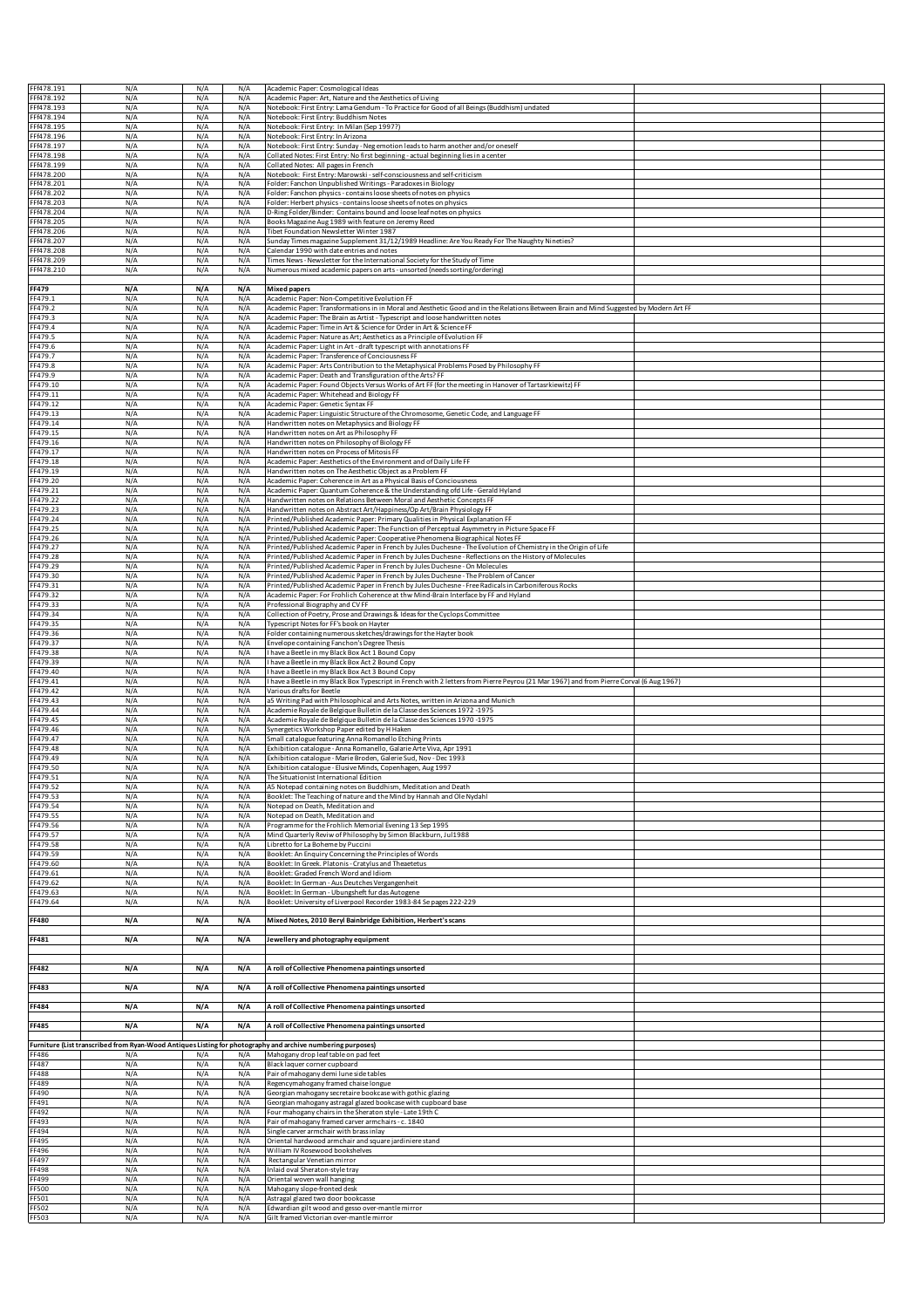| <b>FF504</b><br><b>FF505</b>     | N/A<br>N/A        | N/A<br>N/A        | N/A<br>N/A | Pine pier glass, lacking original gilding<br>Black laquer trunk with engraved brass handles                                                                                                                                                                                                                                                                                                                                   |  |
|----------------------------------|-------------------|-------------------|------------|-------------------------------------------------------------------------------------------------------------------------------------------------------------------------------------------------------------------------------------------------------------------------------------------------------------------------------------------------------------------------------------------------------------------------------|--|
| <b>FF506</b>                     | N/A               | N/A               | N/A        | Mahogany open bookcase                                                                                                                                                                                                                                                                                                                                                                                                        |  |
| <b>FF507</b><br><b>FF508</b>     | N/A               | N/A               | N/A        | Black lacquer pedestal desk in the oriental style. 19th C                                                                                                                                                                                                                                                                                                                                                                     |  |
| FF509                            | N/A<br>N/A        | N/A<br>N/A        | N/A<br>N/A | Double door mahogany bookcase with gothic glazing bars (incomplete<br>Wooden Eagle wall mask, possible Egyptian (not found)                                                                                                                                                                                                                                                                                                   |  |
| FF510                            | N/A               | N/A               | N/A        | Victorian mahogany pedestal desk                                                                                                                                                                                                                                                                                                                                                                                              |  |
| FF511<br>FF512                   | N/A<br>N/A        | N/A<br>N/A        | N/A<br>N/A | Pair of 19th C dining chairs<br>Mahogany single glazed door book case                                                                                                                                                                                                                                                                                                                                                         |  |
| FF513                            | N/A               | N/A               | N/A        | Carver armchair                                                                                                                                                                                                                                                                                                                                                                                                               |  |
| FF514<br>FF515                   | N/A<br>N/A        | N/A<br>N/A        | N/A        | Edwardian three door bookcase with upper lead-glazed section                                                                                                                                                                                                                                                                                                                                                                  |  |
| FF516                            | N/A               | N/A               | N/A<br>N/A | Reconstructed mahogany open bookshelves<br>Victorian shaped front boulle (ebony with tortoiseshell and brass inlay) credenza                                                                                                                                                                                                                                                                                                  |  |
| FF517                            | N/A               | N/A               | N/A        | Georgian mahogany linnen-press (converted to hanging cupboard)                                                                                                                                                                                                                                                                                                                                                                |  |
| FF518<br>FF519                   | N/A<br>N/A        | N/A<br>N/A        | N/A<br>N/A | Mahogany four-drawer chest with string inlay and bracket feet<br>Mahogany bergere library armchair on turned legs                                                                                                                                                                                                                                                                                                             |  |
| <b>FF520</b>                     | N/A               | N/A               | N/A        | Mahogany framed Gainsborough armchair                                                                                                                                                                                                                                                                                                                                                                                         |  |
| <b>FF521</b><br><b>FF522</b>     | N/A<br>N/A        | N/A<br>N/A        | N/A<br>N/A | Two circular centre tables on pedestal supports lacquered in the Oriental style<br>Mahogany early Victorian two over three chest of drawers                                                                                                                                                                                                                                                                                   |  |
| <b>FF523</b>                     | N/A               | N/A               | N/A        | Torchere with modern fitting on tripod support                                                                                                                                                                                                                                                                                                                                                                                |  |
| FF524<br><b>FF525</b>            | N/A<br>N/A        | N/A<br>N/A        | N/A<br>N/A | Circular mahogany breakfast table with tunbridge style inlay to the surface<br>Georgian mahogany linen-press with ivory mounts                                                                                                                                                                                                                                                                                                |  |
| FF526                            | N/A               | N/A               | N/A        | Mahogany two over three drawer chest                                                                                                                                                                                                                                                                                                                                                                                          |  |
| <b>FF527</b><br><b>FF528</b>     | N/A<br>N/A        | N/A<br>N/A        | N/A<br>N/A | 19th Cartist's easel by Windsor and Newton                                                                                                                                                                                                                                                                                                                                                                                    |  |
| <b>FF529</b>                     | N/A               | N/A               | N/A        | Gilt Victorian over mantle mirror<br>Over mantle mirror                                                                                                                                                                                                                                                                                                                                                                       |  |
| <b>FF530</b>                     | N/A               | N/A               | N/A        | Gilt wood girandole mirror with three candle sconce                                                                                                                                                                                                                                                                                                                                                                           |  |
| FF531                            | N/A               | N/A               | N/A        | Herbert's Books/Books with Inscriptions                                                                                                                                                                                                                                                                                                                                                                                       |  |
| FF531.1                          | N/A               | N/A               | N/A        | Institution of Electrical Engineers Ayrton Premium Award. Physical Principles of Electricity and Magnetism by R W Pohl                                                                                                                                                                                                                                                                                                        |  |
| FF531.2<br>FF531.3               | N/A<br>N/A        | N/A<br>N/A        | N/A<br>N/A | Theory of Dialectics by H Frohlich 1958-19960 Translated into Japanese<br>Biography of Herbert Frohlich by Gerald Hyland with Foreword by Fanchon, Springer International Publishing 2014                                                                                                                                                                                                                                     |  |
| FF531.4                          | N/A               | N/A               | N/A        | Theory of Dialetics by H Frohlich Second Edition 1958 Hardback                                                                                                                                                                                                                                                                                                                                                                |  |
| FF531.5<br>FF531.6               | N/A<br>N/A        | N/A<br>N/A        | N/A<br>N/A | Theory of Dialetics by H Frohlich Second Edition 1958 Paperback<br>Institution of Electrical Engineers Ayrton Premium Award Introduction to Chemical Physics by JC Slater 1939                                                                                                                                                                                                                                                |  |
| FF531.7                          | N/A               | N/A               | N/A        | Institution of Electrical Engineers Ayrton Premium Award Theoretical Physics by Georg Joos                                                                                                                                                                                                                                                                                                                                    |  |
| FF531.8                          | N/A               | N/A               | N/A        | Institution of Electrical Engineers Ayrton Premium Award A Treatise on the Mathematical Theory of Elasticity by AEH Love 1944                                                                                                                                                                                                                                                                                                 |  |
| FF531.9<br>FF531.10              | N/A<br>N/A        | N/A<br>N/A        | N/A<br>N/A | Institution of Electrical Engineers Ayrton Premium Award Electromagnetic Theory by Julius Adams Stratton 1941<br>Elektronentheorie der Metalle by H Frohlich in German, published by Springer in 1969                                                                                                                                                                                                                         |  |
| FF531.11                         | N/A               | N/A               | N/A        | <b>Biophysical Aspects of Coherence</b>                                                                                                                                                                                                                                                                                                                                                                                       |  |
| FF531.12<br>FF531.13             | N/A<br>N/A        | N/A<br>N/A        | N/A<br>N/A | leural Network World - Biophysical Aspects of Coherence Conference 1995 Edited by M Novak<br>Coherent Excitations in Biological Systems Edited by H Frohlich and F Kremer, published by Springer-Verlag 1983                                                                                                                                                                                                                  |  |
| FF531.14                         | N/A               | N/A               | N/A        | Biological Coherence and Response to External Stimuli by H Frohlich, published by Springer Verlag 1988                                                                                                                                                                                                                                                                                                                        |  |
| FF531.15<br>FF531.16             | N/A<br>N/A        | N/A<br>N/A        | N/A<br>N/A | Cooperative Phenomena Edited by H Haken and M Wagner, published by Springer Verlag 1973<br>Boxed version of Cooperative Phenomena Edited by H Haken and M Wagner, published by Springer Verlag 1973 Dedication to Herbert on the occasion of his retirement                                                                                                                                                                   |  |
| FF531.17                         | N/A               | N/A               | N/A        | Der Golum by Gustav Meyrink in German - inscription and note in German                                                                                                                                                                                                                                                                                                                                                        |  |
| FF531.18<br>FF531.19             | N/A<br>N/A        | N/A<br>N/A        | N/A<br>N/A | Littak 3 Arcadia (Jun 1973) contains inserted loose note by Fanchon on Dream Theory<br>Manifestes du Surrealism by Andre Breton (in French) with inscription in English by unknown sender                                                                                                                                                                                                                                     |  |
| FF531.20                         | N/A               | N/A               | N/A        | Aristotle, The Physics, Harvard University Press/Heinemann - no inscription                                                                                                                                                                                                                                                                                                                                                   |  |
| FF531.21<br>FF531.22             | N/A<br>N/A        | N/A<br>N/A        | N/A<br>N/A | The First Year of Greek, MacMillan, inscribed Fanchon Aungst Chicago 1946<br>Invention d'Isadore Ducasse by Jeremy Reed, in French, inscribed with note by J Reed                                                                                                                                                                                                                                                             |  |
| FF531.23                         | N/A               | N/A               | N/A        | Fictions and factions by Augy Hayter (Hayter's aon) inscribed with note by Augy Hayter 2003                                                                                                                                                                                                                                                                                                                                   |  |
| FF531.24<br>FF531.25             | N/A<br>N/A        | N/A<br>N/A        | N/A<br>N/A | The Concept of Mind by Gilbert Royle, inscribed fanchon Aungst with note in Greek<br>Can You Hear, Bird by John Ashbery with inscribed note by Gary Snyder                                                                                                                                                                                                                                                                    |  |
| FF531.26                         | N/A               | N/A               | N/A        | The Bhagavadgita by S Radharkrishnan, inscribed to Prof. Frohlich from the author, India, 31st May 1980                                                                                                                                                                                                                                                                                                                       |  |
| FF531.27<br>FF531.28             | N/A<br>N/A        | N/A<br>N/A        | N/A<br>N/A | Complete Poetry of John Donne & William Blake, inscribed to Fanchon as a gift from her mother<br>Aber Eben Dies ist Mein Volk Die Geschichte der Juden - no inscription                                                                                                                                                                                                                                                       |  |
| FF531.29                         | N/A               | N/A               | N/A        | The Antigone of Sophocles inscribed Fanchon Aungst Aug 1946 University of Chicago                                                                                                                                                                                                                                                                                                                                             |  |
|                                  | N/A               | N/A               | N/A        | Aeschylus, Prometheus Bound 1886 inscribed Fanchon Aungst Chicago 1937                                                                                                                                                                                                                                                                                                                                                        |  |
| FF531.30                         |                   |                   |            |                                                                                                                                                                                                                                                                                                                                                                                                                               |  |
| FF531.31<br>FF531.32             | N/A<br>N/A        | N/A<br>N/A        | N/A<br>N/A | All For The Wolves, Peter Russell, inscribed to Fanchon and Herbert, much love, Peter, Jul 1984<br>Critique of Pure Reason, Emmanuel Kant with inserted note: Trancendental Synthesis of Imagination and inscribed Helen Aungst (F's mother) Chic37, Dec 1946                                                                                                                                                                 |  |
| FF531.33                         | N/A               | N/A               | N/A        | The Key Philosophical Concepts in Sufism and Taoism by Tohishiko Izutsu with an inserted 'with compliments' note                                                                                                                                                                                                                                                                                                              |  |
| FF531.34<br>FF531.35             | N/A<br>N/A        | N/A<br>N/A        | N/A<br>N/A | One Year in the Month of August, Richard Noyce. Book of Poetry signed by the author, limited edition 44/200. Inscribed to Fanchon and Herbert with love and thanks, Richard, Chichester Jun 1971<br>Kong, Dave calder, booklet of poetry with illustrations                                                                                                                                                                   |  |
| FF531.36                         | N/A               | N/A               | N/A        | Theorems of Violence, Dave Calder. Tiny booklet of poetry, no inscription                                                                                                                                                                                                                                                                                                                                                     |  |
| FF531.37<br>FF531.38             | N/A<br>N/A        | N/A<br>N/A        | N/A<br>N/A | Dealers and Dancers, Dave Calder, booklet of poetry, no inscription, numbered 45<br>Leaf of Month, Dave Calder, booklet of poetry, signed by the author                                                                                                                                                                                                                                                                       |  |
| FF531.39                         | N/A               | N/A               | N/A        | Spaced, Dave Calder, booklet of poetry, 2 copies signed by the author                                                                                                                                                                                                                                                                                                                                                         |  |
| FF531.40<br>FF531.41             | N/A<br>N/A        | N/A<br>N/A        | N/A<br>N/A | Passages, Dave Calder, booklet of poetry, no inscription<br>The Batik Poems, Dave Calder, signed by the author, illustrated by Jane Downes                                                                                                                                                                                                                                                                                    |  |
| FF531.42                         | N/A               | N/A               | N/A        | House of Tides, Tricia Corob, booklet of poetry signed by the author                                                                                                                                                                                                                                                                                                                                                          |  |
| FF531.43<br>FF531.44             | N/A<br>$N/\Delta$ | N/A<br>$N/\Delta$ | N/A<br>N/A | Le Mouvement Perpetuel, precede de feu de joie. French poetry book inscribed to Fanchon in French from Eva (Eva-Maria?) 22 Jan 1988 or 1998<br>Pursuit. The Uncensored Memoirs of John Calder (numbered 15) signed for Fanchon Frohlich in Friendship John Calder, 30/11/01                                                                                                                                                   |  |
| FF531.45                         | N/A               | N/A               | N/A        | Gordon Fazakerly, exhibition catalogue, signed to Mr and Mrs Frohlich, best wishes, Gordon                                                                                                                                                                                                                                                                                                                                    |  |
| FF531.46<br>FF531.47             | N/A<br>N/A        | N/A<br>N/A        | N/A<br>N/A | From Descartes to Kant, Uni of Chicago Press. Inscribed Fanchon Aungst 6212 Woodlawn Avenue and Ursula, Playa Plaza 9315<br>Of the Nature of Things. With numerous philosophical notes by Fanchon on the front pages                                                                                                                                                                                                          |  |
| FF531.48                         | N/A               | N/A               | N/A        | eibnitz Philosophical Wriitings. Inscribed Fanchon Frohlich 1974 with numerous notes on front pages on synthesis and continuity.                                                                                                                                                                                                                                                                                              |  |
| FF531.49<br>FF531.50             | N/A<br>N/A        | N/A<br>N/A        | N/A<br>N/A | Moby Dick by Herman Melville. Inscribed Fanchon from mother, Xmas '43<br>Ulysses by James Joyce. Inscribed Fanchon Aungst 6212 Woodlawn Ave, Chicago 37, Illinois                                                                                                                                                                                                                                                             |  |
| FF531.51                         | N/A               | N/A               | N/A        | Unforgotten Dreams, Poems by the Zen Monk, Shotetsu. Inscribed To my darling fanchon at Christmas, much much love, Jeremy                                                                                                                                                                                                                                                                                                     |  |
| FF531.52                         | N/A<br>N/A        | N/A<br>N/A        | N/A<br>N/A | The Poems of Li Ho 791-817 Intro by JD Frodsham Inscribed Fanchon Frohlich with a handwritten verse of poetry                                                                                                                                                                                                                                                                                                                 |  |
| FF531.53<br>FF531.54             | N/A               | N/A               | N/A        | The Langevin Equation by WT Coffey, Yu Kalmykov and JT Waldron Inscribed to Fanchon in memory of Herbert, W Coffey<br>Finnegan's Wake by James Joyce Inscribed When I'm dreaming back like that I begin to see we're only landscapes. H Cox                                                                                                                                                                                   |  |
| FF531.55                         | N/A               | N/A               | N/A        | Thucydides. The Polynesian War Inscribed Helen Aungst on title page and Fanchon Aungst on Jacket Cover<br>Aristophanes Clouds by MW Humphreys Inscribed Fanchon 1946                                                                                                                                                                                                                                                          |  |
| FF531.56<br>FF531.57             | N/A<br>N/A        | N/A<br>N/A        | N/A<br>N/A | Studies in Analytical Psychology by Gerhard Adler Inscribed O or D Hems or Hews, Balliol Aug 1948                                                                                                                                                                                                                                                                                                                             |  |
| FF531.58                         | N/A               | N/A               | N/A        | Omeopatia and Bioenergetica - Alternative Medicine (in Italian Inscribed to H and F Frohlich with much admiration Emilio del Guidice (author)                                                                                                                                                                                                                                                                                 |  |
| FF531.59<br>FF531.60             | N/A<br>N/A        | N/A<br>N/A        | N/A<br>N/A | Philosophical Subjects presented to P Strawson Inscribed for Fanchon with love from Peter June 1981<br>The Bounds of Sense by Peter Strawson Inscribed for Fanchon with love from Peter June 1967                                                                                                                                                                                                                             |  |
| FF531.61                         | N/A               | N/A               | N/A        | The Born-Einstein Letters, Translated by Irene Born - no inscription                                                                                                                                                                                                                                                                                                                                                          |  |
| <b>FF532</b>                     | N/A               | N/A               | N/A        | <b>Antiquarian Books</b>                                                                                                                                                                                                                                                                                                                                                                                                      |  |
| FF532.1                          | N/A               | N/A               | N/A        | The Scarlet Ledtter and The House With Seven gables by Nathaniel Hawthorne, The Gresham Publishing Co                                                                                                                                                                                                                                                                                                                         |  |
| FF532.2<br>FF532.3               | N/A<br>N/A        | N/A<br>N/A        | N/A<br>N/A | Devereux, Harper and Brothers, New York 1846<br>The Stones of Venice by John Ruskin Lovell Coryell and Co 6th Ave New York                                                                                                                                                                                                                                                                                                    |  |
| FF532.4                          | N/A               | N/A               | N/A        | The Seven Lamps of Architecture by John Ruskin 7th edition published by George Allen 1898                                                                                                                                                                                                                                                                                                                                     |  |
| FF532.5<br>FF532.6               | N/A<br>N/A        | N/A<br>N/A        | N/A<br>N/A | Selections from The Writings of John Ruskin 1st series 1843-1862 published by George Allen 1893<br>Platonis Diologi by Caroli Friderici Hermanni in Latin Vol 1                                                                                                                                                                                                                                                               |  |
| FF532.7                          | N/A               | N/A               | N/A        | Platonis Diologi by Caroli Friderici Hermanni in Latin Vol 2                                                                                                                                                                                                                                                                                                                                                                  |  |
| FF532.8<br>FF532.9               | N/A<br>N/A        | N/A<br>N/A        | N/A<br>N/A | Platonis Diologi by Caroli Friderici Hermanni in Latin Vol 3<br>Platonis Diologi by Caroli Friderici Hermanni in Latin Vol 6                                                                                                                                                                                                                                                                                                  |  |
| FF532.10                         | N/A               | N/A               | N/A        | The Works of Edgar Allen Poe edited by John H Ingram Vol 2 published by Adam and Charles Black, Edinburgh 1874                                                                                                                                                                                                                                                                                                                |  |
| FF532.11<br>FF532.12             | N/A<br>N/A        | N/A<br>N/A        | N/A<br>N/A | The Works of Edgar Allen Poe edited by John H Ingram Vol 3 published by Adam and Charles Black, Edinburgh 1875<br>The Works of Edgar Allen Poe edited by John H Ingram Vol 4 published by Adam and Charles Black, Edinburgh 1875                                                                                                                                                                                              |  |
| FF532.13                         | N/A               | N/A               | N/A        | The First Six Books of Homer's Iliad published by Harper and Brothers, New York 1853 inscribed fanchon A Chicago 1941                                                                                                                                                                                                                                                                                                         |  |
| FF532.14<br>FF532.15             | N/A<br>N/A        | N/A<br>N/A        | N/A<br>N/A | The Works of Edgar Allen Poe edited by John H Ingram Vol 1 published by Adam and Charles Black, Edinburgh 1874<br>Heinrich Heines Famtliche Werke in German                                                                                                                                                                                                                                                                   |  |
| FF532.16                         | N/A               | N/A               | N/A        | Elementargeiste und Damonen in German                                                                                                                                                                                                                                                                                                                                                                                         |  |
| FF532.17<br>FF532.18             | N/A<br>N/A        | N/A<br>N/A        | N/A<br>N/A | Voltaire's Philosophical Dictionary World Publishing Co New York Nov 1943 inscribed fanchon Aungst 2345 Chicago to Fanchon from Anne, Christmas 1943<br>A Primer of Formal Logic John C Cooley published by MacMillan New York 1946 inscribed Betsy Ross and fanchon Aungst                                                                                                                                                   |  |
| FF532.19                         | N/A               | N/A               | N/A        | The Einstein Theory of Relativity Rinehart and Co New York 1943 ist edition of part 2 Inscribed to the Lorp(?) on her fourteenth birthday                                                                                                                                                                                                                                                                                     |  |
| FF532.20<br>FF532.21<br>FF532.22 | N/A<br>N/A<br>N/A | N/A<br>N/A<br>N/A | N/A<br>N/A | Discourse on Discrimination between Middle and Extremes Bodvies (?) attva Maitreya May 1971 inscribed fanchon Frohlich Korea 1973 The merger of the object with the subject<br>Best Loved Story Poems by Walter E Thwing garden City Publishing New York 1941 inscribed to fanchon from mother 1942<br>World famous paintings by Rockwell Kent published by Wise and Co New York 1939 inscribe to Fanchon from mother Jul '43 |  |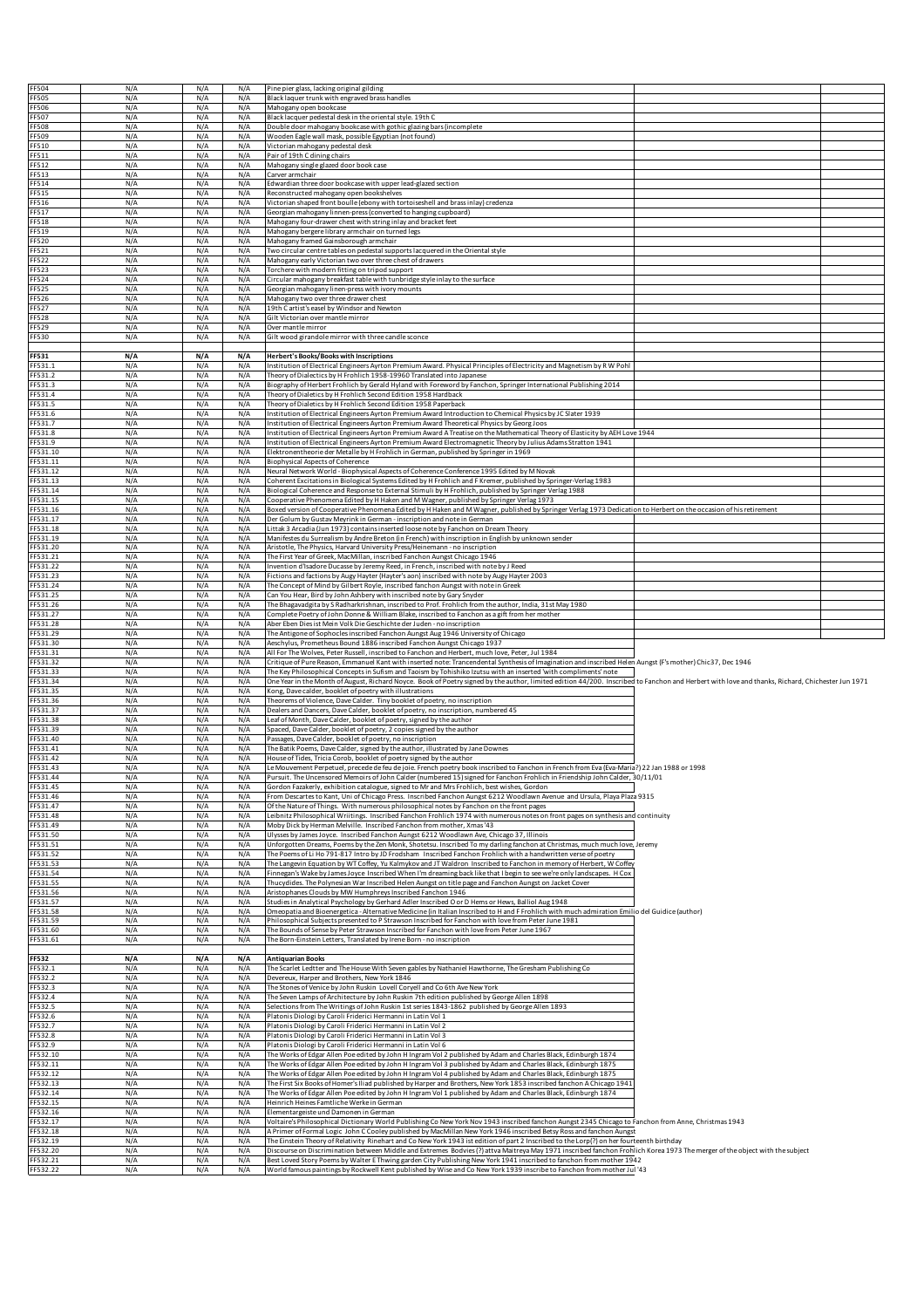| FF207A.1 | P  | 31.5x23.5 | IP |
|----------|----|-----------|----|
| FF207A.2 | P  | 31.5x23.5 | IP |
| FF207A.3 | P  | 31.5x23.5 | IP |
| FF208A.1 | P  | 39.5x27.5 | IP |
| FF208A.2 | P  | 39.5x27.5 | IP |
| FF208A.3 | P  | 39.5x27.5 | IP |
| FF209A.1 | P  | 34.2x29.7 | IP |
| FF209A.2 | P  | 34.2x29.7 | IP |
| FF209A.3 | P  | 34.2x29.7 | IP |
| FF209A.4 | P  | 34.2x29.7 | IP |
| FF209A.5 | P  | 34.2x29.7 | IP |
| FF209A.6 | P  | 34.2x29.7 | IP |
| FF210A.1 | P  | 19.7x15.5 | IP |
| FF210A.2 | P  | 19.7x15.5 | IP |
| FF210A.3 | P  | 19.7x15.5 | IP |
| FF211A.1 | P  | 48.8x34.5 | IP |
| FF211A.2 | P  | 48.8x34.5 | IP |
| FF211A.3 | P  | 48.8x34.5 | IP |
| FF211A.4 | P  | 48.8x34.5 | IP |
| FF211A.5 | P  | 48.8x34.5 | IP |
| FF211A.6 | P  | 48.8x34.5 | IP |
| FF212A.1 | P  | 39.5x25   | IP |
| FF212A.2 | P  | 39.5x25   | IP |
| FF212A.3 | P  | 39.5x25   | IP |
| FF213A.1 | SQ | 32x32     | IP |
| FF213A.2 | SQ | 32x32     | IP |
| FF213A.3 | SQ | 32x32     | IP |
| FF214A.1 | P  | 39.5x24.5 | IP |
| FF214A.2 | P  | 39.5x24.5 | IP |
| FF214A.3 | P  | 39.5x24.5 | IP |
| FF214A.4 | P  | 39.5x24.5 | IP |
| FF214A.5 | P  | 39.5x24.5 | IP |
| FF215A.1 | P  | 49x29.5   | IP |
| FF215A.2 | P  | 49x29.5   | IP |
| FF215A.3 | P  | 49x29.5   | IP |
| FF216A.1 | SQ | 38.5x38.5 | IP |
| FF216A.2 | SQ | 38.5x38.5 | IP |
| FF216A.3 | SQ | 38.5x38.5 | IP |
| FF216A.4 | SQ | 38.5x38.5 | IP |
| FF217A.1 | P  | 40x27     | IP |
| FF217A.2 | P  | 40x27     | IP |
| FF217A.3 | P  | 40x27     | IP |
| FF218A.1 | SQ | 40x40     | IP |
| FF218A.2 | SQ | 40x40     | IP |
| FF218A.3 | SQ | 40x40     | IP |
| FF218A.4 | SQ | 40x40     | IP |
| FF218A.5 | SQ | 40x40     | IP |
| FF219A.1 | P  | 49x29.5   | IP |
| FF219A.2 | P  | 49x29.5   | IP |
| FF219A.3 | P  | 49x29.5   | IP |
| FF219A.4 | P  | 49x29.5   | IP |
| FF220A.1 | P  | 39x20     | IP |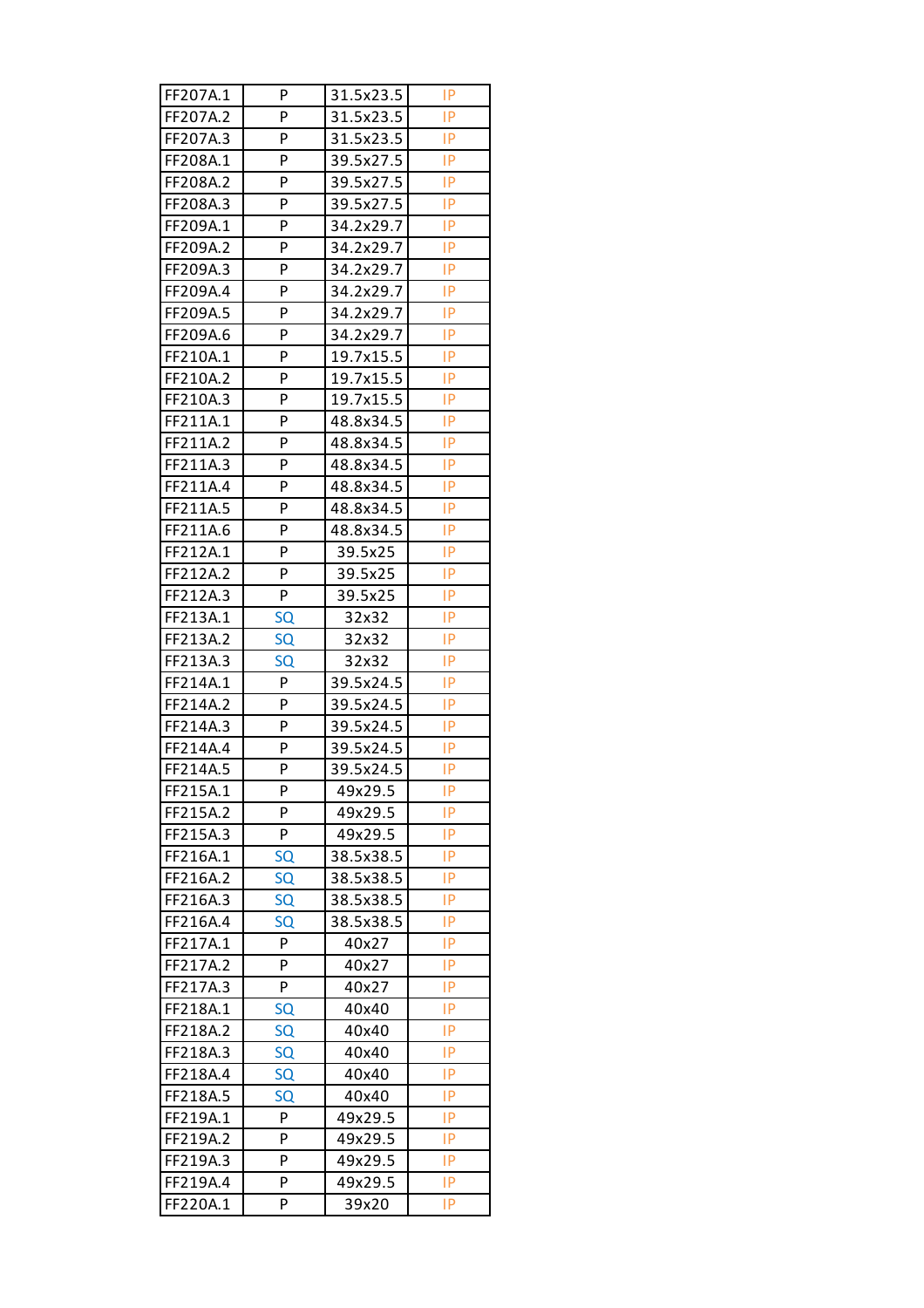| FF220A.2                  | P  | 39x20     | IP           |
|---------------------------|----|-----------|--------------|
| FF220A.3                  | P  | 39x20     | IP           |
| FF221A.1                  | SQ | 39.5x39.5 | IP           |
| FF221A.2                  | SQ | 39.5x39.5 | IP           |
| FF221A.3                  | SQ | 39.5x39.5 | IP           |
| FF222A.1                  | P  | 49x34.5   | IP           |
| FF222A.2                  | P  | 49x34.5   | IP           |
| FF222A.3                  | P  | 49x34.5   | IP           |
| FF222A.4                  | P  | 49x34.5   | IP           |
| FF222A.5                  | P  | 49x34.5   | IP           |
| FF223                     | P  | 39x20     | IP           |
| FF224                     | P  | 50x34.5   | IP           |
| FF225                     | P  | 56.5x42   | IP           |
| FF226                     | SQ | 33x33     | <b>PLATE</b> |
| <b>FF226A</b>             | P  | 39.5x20   | IP           |
| FF226A.1                  | P  | 39.5x20   | IP           |
| FF226A.2                  | P  | 39.5x20   | IP           |
| FF226A.3                  | P  | 39.5x20   | IP           |
| FF227                     | P  | 20x15     | <b>PLATE</b> |
| <b>FF227A</b>             | SQ | 34.5x34.5 | IP           |
| FF227A.1                  | SQ | 34.5x34.5 | IP           |
| FF227A.2                  | SQ | 34.5x34.5 | IP           |
| FF228                     | SQ | 40x40     | <b>PLATE</b> |
| <b>FF228A</b>             | P  | 39x24.5   | IP           |
| FF228A.1                  | P  | 39x24.5   | IP           |
| FF229                     |    |           |              |
|                           | P  | 29.5x23.5 | IP           |
| <b>FF229A</b><br>FF229A.1 | P  | 29.5x23.5 | IP           |
| FF229A.2                  | P  |           | IP           |
|                           | P  | 29.5x23.5 | IP           |
| FF229A.3                  | P  | 29.5x23.5 | IP           |
| FF229A.4<br><b>FF230A</b> | P  | 29.5x23.5 | IP           |
|                           |    | 30x24     |              |
| FF230A.1                  | P  | 30x24     | IP           |
| <b>FF231A</b>             | P  | 19.5 x15  | IP           |
| FF231A.1                  | P  | 19.5 x15  | IP           |
| <b>FF232A</b>             | P  | 30x24     | IP           |
| FF232A.1                  | P  | 30x24     | IP           |
| FF232A.2                  | P  | 30x24     | IP           |
| <b>FF233A</b>             | P  | 35x20     | IP           |
| <b>FF234A</b>             | P  | 30x25     | IP           |
| FF234A.1                  | P  | 30x25     | IP           |
| FF234A.2                  | P  | 30x25     | IP           |
| FF234A.3                  | P  | 30x25     | IP           |
| <b>FF235A</b>             | P  | 30x24     | IP           |
| FF235A.1                  | P  | 30x24     | IP           |
| <b>FF236A</b>             | P  | 15.5x12.5 | IP           |
| <b>FF237A</b>             | P  | 20x15.5   | IP           |
| FF237A.1                  | P  | 20x15.5   | IP           |
| <b>FF238A</b>             | P  | 16x12.5   | IP           |
| FF238A.1                  | P  | 16x12.5   | IP           |
| FF238A.2                  | P  | 16x12.5   | IP           |
| <b>FF239A</b>             | P  |           | IP           |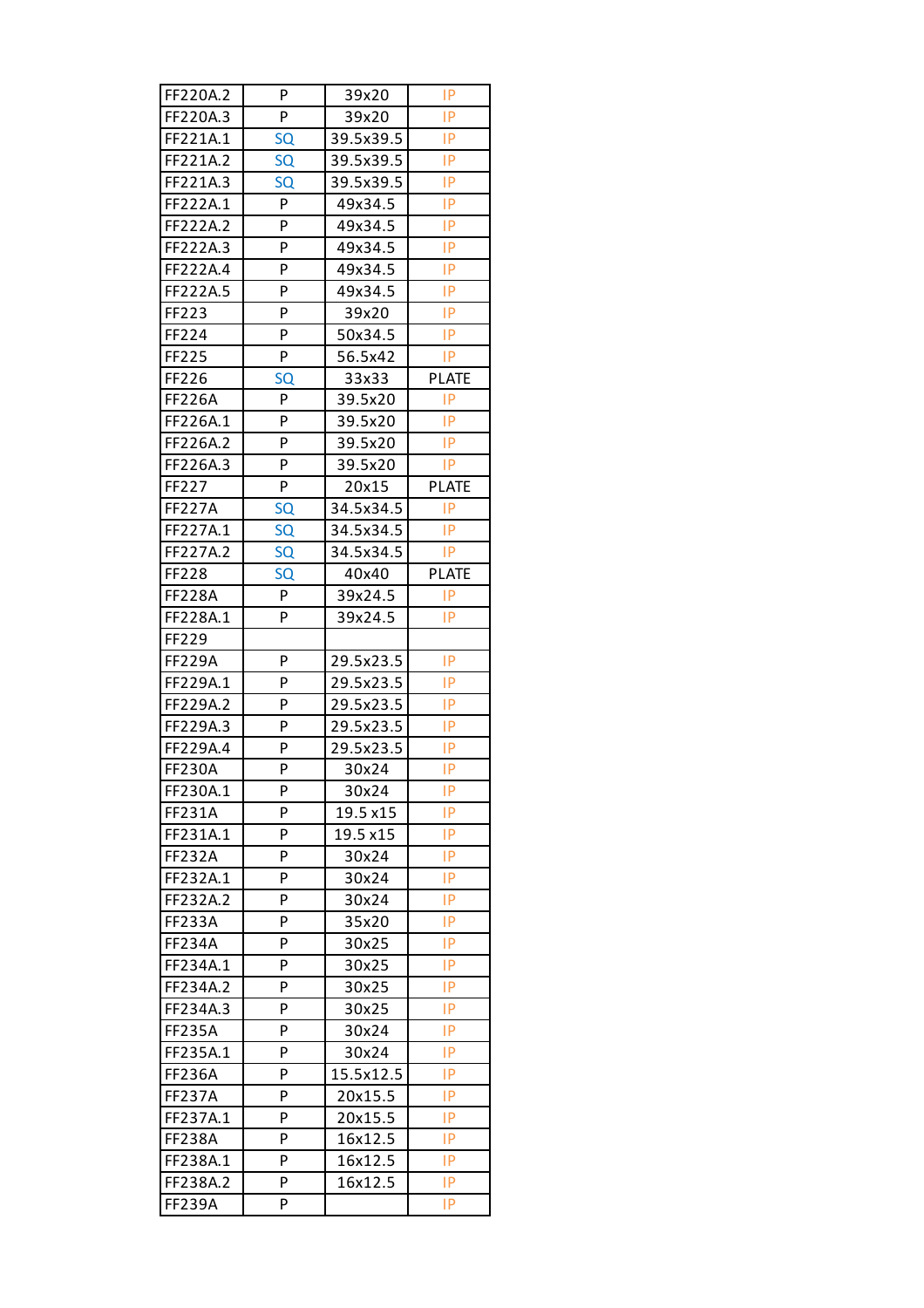| FF239A.1 |  |  |
|----------|--|--|
| FF239A.2 |  |  |
| FF239A.3 |  |  |
| FF239A.4 |  |  |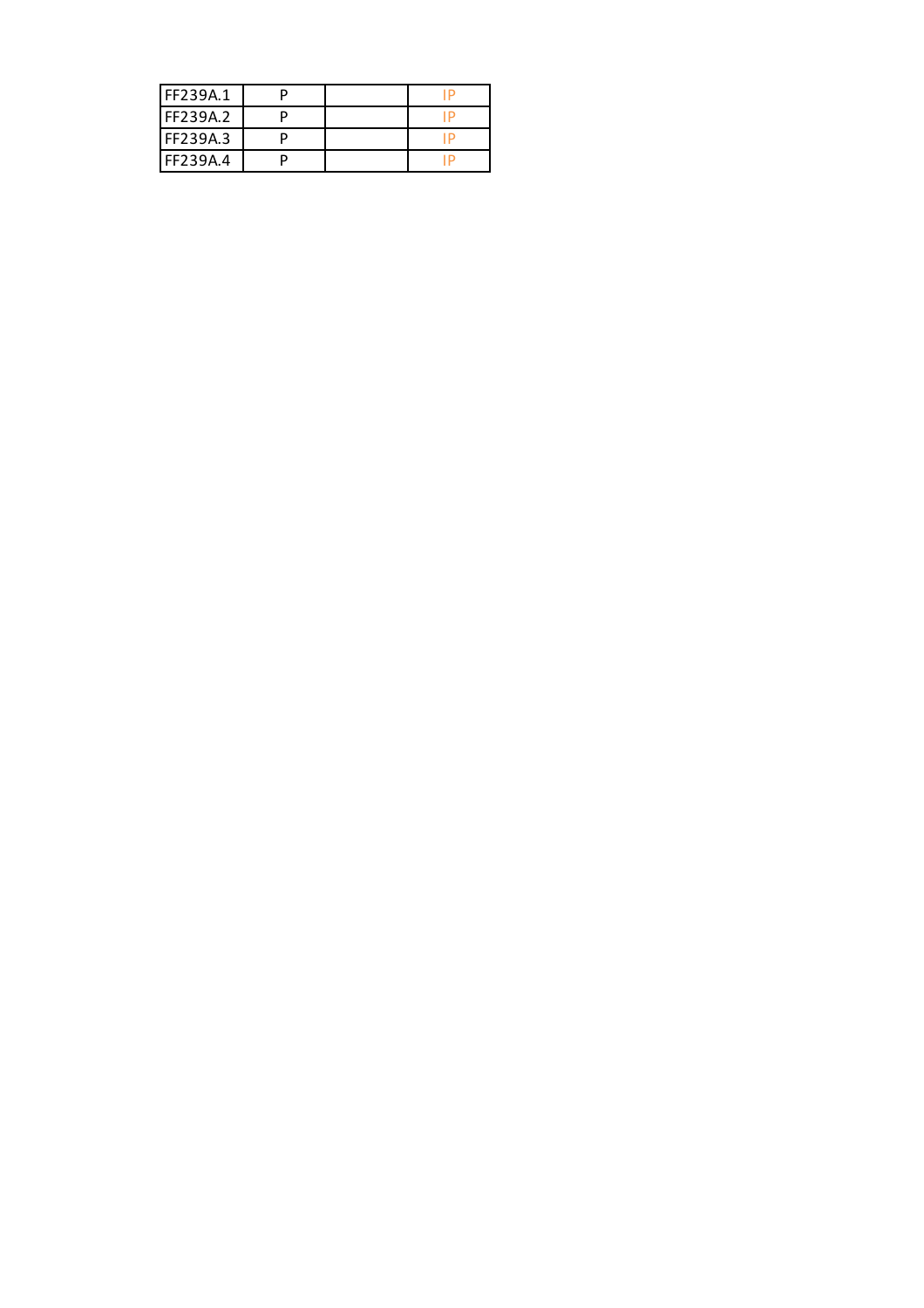| Etching Print: Title, Centripetal Flower (monochrome)        |
|--------------------------------------------------------------|
| Etching Print: Title, Centripetal Flower (monochrome)        |
| Etching Print: Title, Centripetal Flower (monochrome)        |
| Etching Print: Untitled, Monochrome                          |
| Etching Print: Untitled, Black/Orange/Brown                  |
| Etching Print: Untitled, Black/Cerise/Red                    |
| Etching Print: Untitled, Black/Purple/Brown                  |
| Etching Print: Untitled, Yellow/Yellow                       |
| Etching Print: Untitled, Turquoise                           |
| Etching Print: Untitled, Indigo/Turquoise                    |
| Etching Print: Untitled, Cerise/Blue                         |
| Etching Print: Untitled, Monochrome                          |
| Etching Print: Untitled, Monochrome                          |
| Etching Print: Untitled, Black/Orange                        |
| Etching Print: Untitled, Black/Blue                          |
| Etching Print: Title, Yin and Yang, Monochrome               |
| Etching Print: Untitled, Red/Dk Grey/Lt Grey                 |
| Etching Print: Title, Yin and Yang, Brown/Mauve              |
| Etching Print: Title, Yin and Yang, Red/Black                |
| Etching Print: Title, Yin and Yang, Purple/Green             |
| Etching Print: Untitled, As FF211.5                          |
| Etching Print: Title, Whatever Flames upon the Night         |
| Etching Print: Title, Flames that no Faggot Feeds            |
| Etching Print: Untitled                                      |
| Etching Print: Untitled, Monochrome                          |
| Etching Print: Title, Forces-Centripetal/Centrifugal         |
| <b>Etching Print: Untitled</b>                               |
| Etching Print: Untitled, Monochrome                          |
| Etching Print: Untitled, Raw Siena/Blue Lux/Violet Lux       |
| Etching Print: Untitled, Ochre/Lime/Turquoise                |
| Etching Print: Untitled, Dk Blue/Turquoise                   |
| Etching Print: Untitled, Green/Mauve                         |
| Etching Print: Title, White Nights                           |
| Etching Print: Title, Tibetan Song of the Dead, Green/Yellow |
| Etching Print: Untitled, Dk Blue/Yellow Sweep                |
| Etching Print: Untitled, Monochrome                          |
| Etching Print: Title, Song of the Sky                        |
| Etching Print: Untitled, Purple/Mauve/Cerise                 |
| Etching Print: Untitled, Brown/Blue                          |
| Etching Print: Untitled, Monochrome                          |
| Etching Print: Title, Zodiacal Stream                        |
| Etching Print: Untitled, Blue/Green                          |
| Etching Print: Title, Elemental Colour Conversion: Fire      |
| Etching Print: Title, Elemental Colour Conversion: Earth     |
| Etching Print: Title, Elemental Colour Conversion: Water     |
| Etching Print: Title, The End of Time (monochrome)           |
| Etching Print: Title, Elemental Colour Conversion: Fire 3    |
| Etching Print: Untitled, Red/Green/Blue                      |
| Etching Print: Untitled, Red/Green/Blue/Yellow               |
| Etching Print: Untitled, Dk Blue/Lt Blue                     |
| Etching Print: Untitled, Dk Blue/Mid Blue                    |
| Etching Print: Untitled, Purple/Green                        |
|                                                              |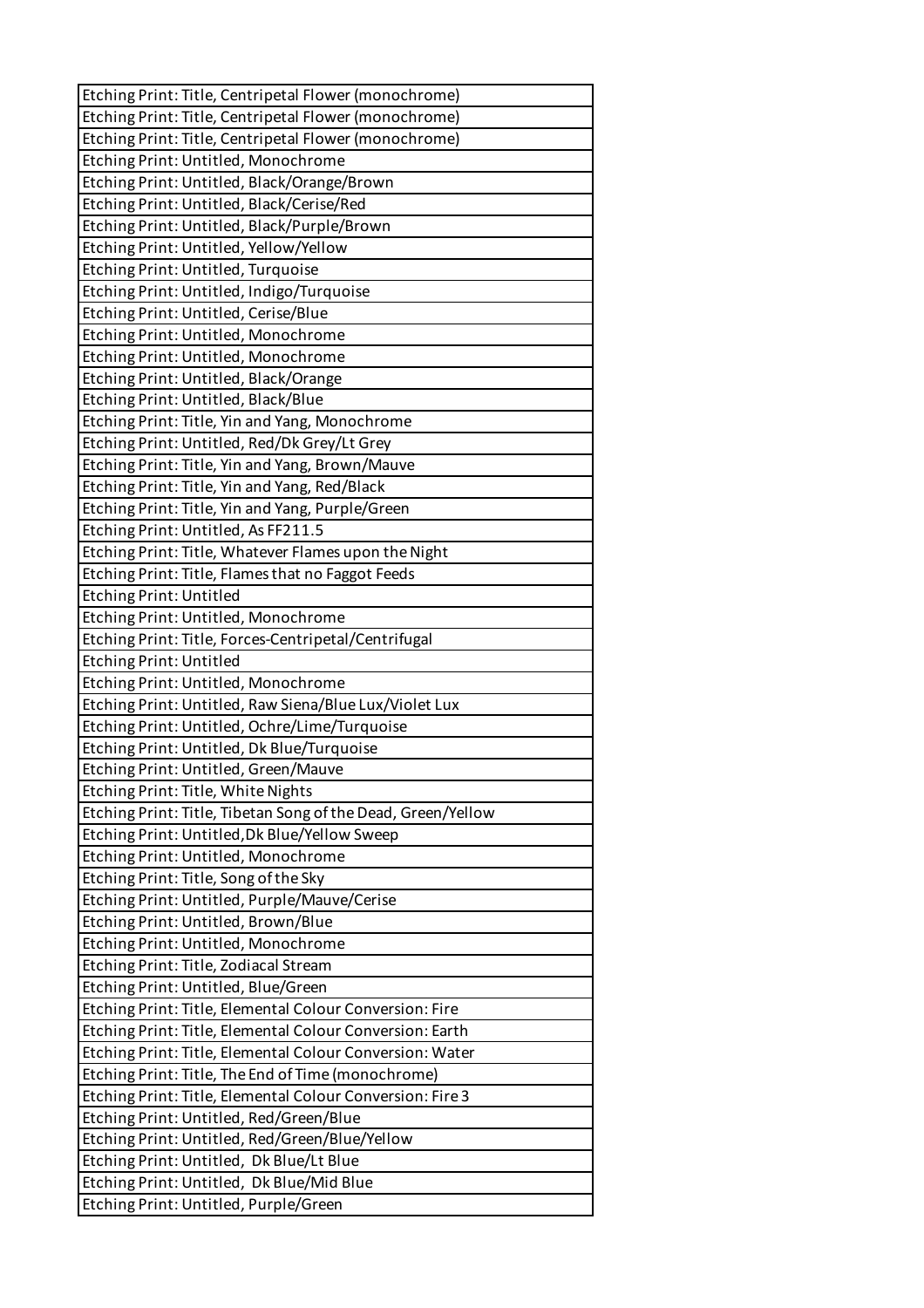| Etching Print: Untitled, Purple/Mauve                   |
|---------------------------------------------------------|
| Etching Print: Untitled,                                |
| Etching Print: Title, Sea Change (monochrome)           |
| Etching Print: Untitled, Blue/Green/Cerise              |
| Etching Print: Untitled, Orange/Cerise                  |
| Etching Print: Untitled, Purple                         |
| Etching Print: Untitled, Cerise/Red/Orange              |
| Etching Print: Title, Yin and Yang                      |
| Etching Print: Untitled, Green/Orange/Cerise            |
| Etching Print: Title, Mandala                           |
| Etching Print: Title, Transparence de la Vie            |
| Etching Print: Title, Through the Spaces of the Night:4 |
| Etching Print: Title, White Sign Against Chaos          |
| Plate for ref FF213                                     |
| <b>Etching Print: Untitled Mono</b>                     |
| Etching Print: Untitled Indigo/yellow/turquoise         |
| Etching Print: Untitled Indigo/turquoise                |
| Etching Print: Untitled Indigo/yellow                   |
| Plate for ref FF210                                     |
| Etching Print: Untitled Indigo/vermilion                |
| Etching Print: Untitled Indigo/vermilion                |
| Etching Print: Untitled Garent/vermilion                |
| Plate for ref FF218                                     |
| <b>Etching Print: Untitled Mono</b>                     |
| Etching Print: Untitled Black/blue/claret               |
|                                                         |
| <b>Etching Print: Untitled Mono</b>                     |
| <b>Etching Print: Untitled Mono</b>                     |
| Etching Print: Untitled Indigo/violet                   |
| Etching Print: Untitled Indigo/violet                   |
| Etching Print: Untitled Indigo/violet                   |
| <b>Etching Print: Untitled Mono</b>                     |
| Etching Print: Untitled Mono                            |
| Etching Print: Untitled Black/purple                    |
| Etching Print: Untitled Mauve/orange                    |
| <b>Etching Print: Untitled Mono</b>                     |
| <b>Etching Print: Untitled Mono</b>                     |
| Etching Print: Untitled Black/blue                      |
| Etching Print: Untitled Ochre/lemon yellow              |
| Etching Print: Untitled Orange/yellow                   |
| Etching Print: Untitled Cerulean/yellow                 |
| <b>Etching Print: Untitled Orange</b>                   |
| Etching Print: Untitled Cerulean/grey                   |
| Etching Print: Untitled Mono                            |
| Etching Print: Untitled Black/indigo/purple             |
| <b>Etching Print: Untitled Mono</b>                     |
| <b>Etching Print: Untitled Mono</b>                     |
| <b>Etching Print: Untitled Mono</b>                     |
| Etching Print: Untitled Mono                            |
| <b>Etching Print: Untitled Mono</b>                     |
| Etching Print: Untitled Black/bronze/raw umber          |
| Etching Print: Untitled Orange/yellow                   |